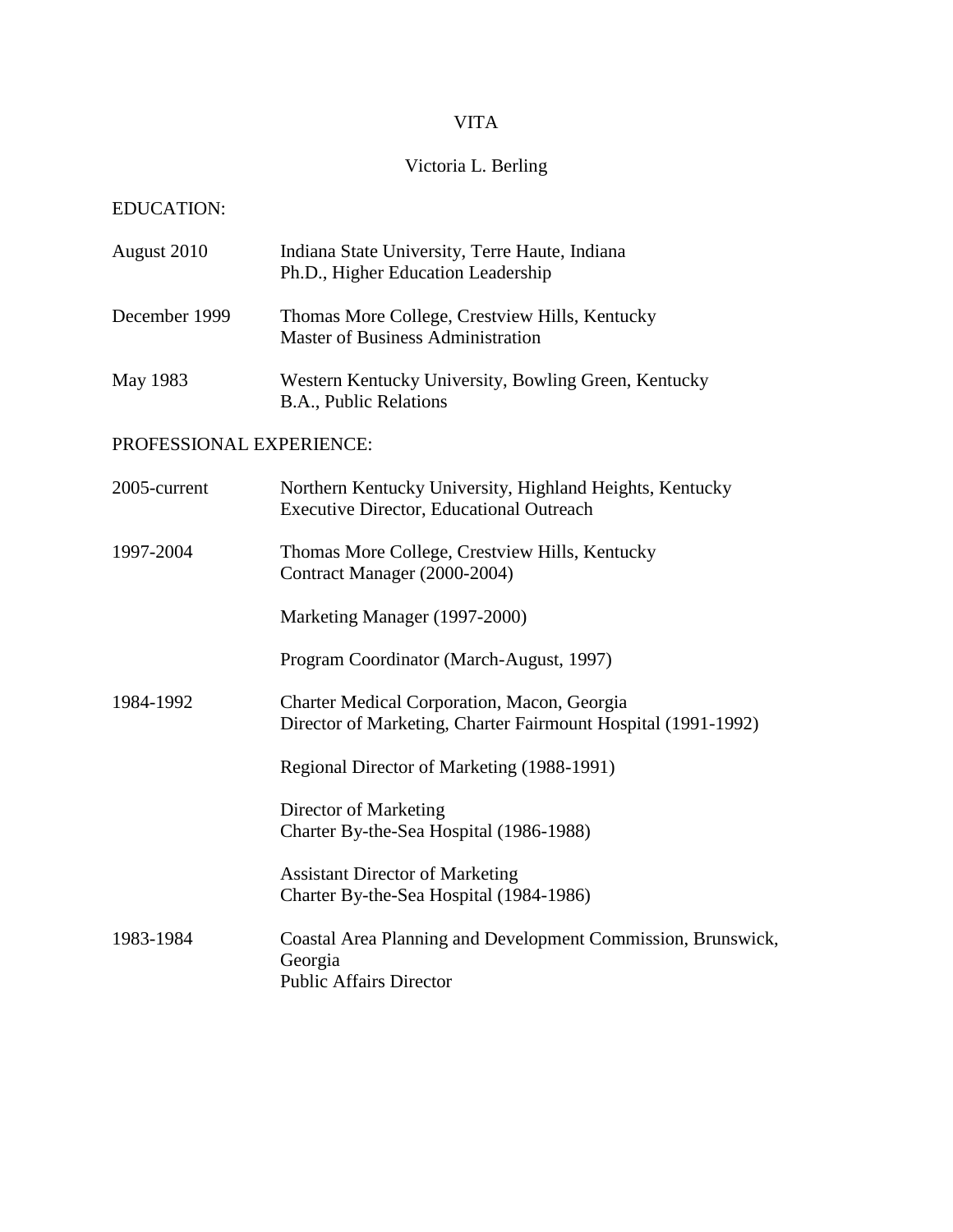# FACTORS AFFECTING RETENTION IN ONLINE COURSES

A dissertation

\_\_\_\_\_\_\_\_\_\_\_\_\_\_\_\_\_\_\_\_\_\_\_

Presented to

The College of Graduate and Professional Studies

Department of Educational Leadership, Administration, and Foundations

Indiana State University

Terre Haute, Indiana

In Partial Fulfillment

 $\mathbb{Z}^2$ 

of the Requirements for the Degree

Doctor of Philosophy

by

\_\_\_\_\_\_\_\_\_\_\_\_\_\_\_\_\_\_\_\_\_\_\_

Victoria L. Berling

August 2010

Victoria L. Berling, 2010

Keywords: retention in online learning, online persistence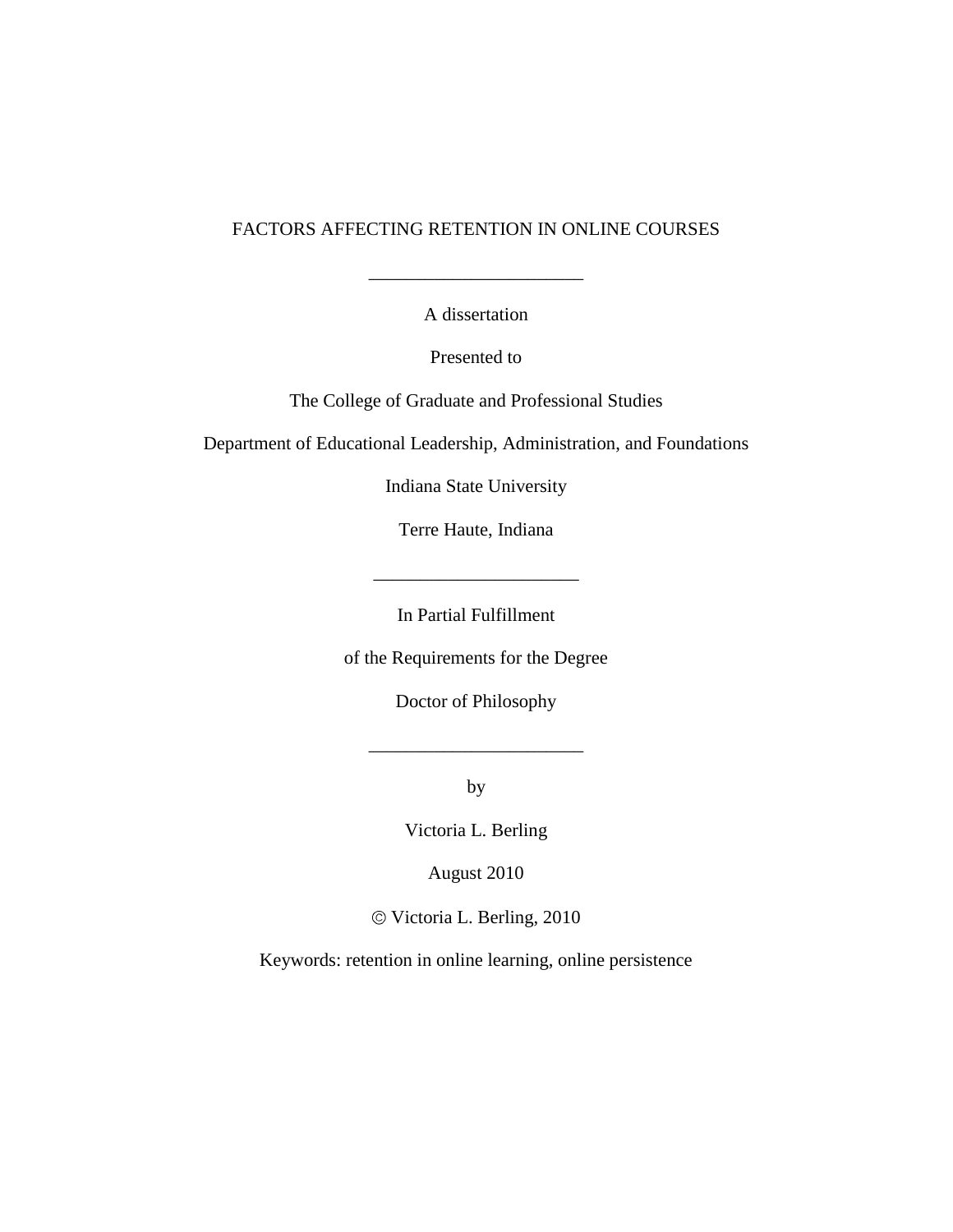# **COMMITTEE MEMBERS**

<span id="page-2-0"></span>Committee Chair: Mary Howard-Hamilton, Ed.D.

Professor of Educational Leadership, Administration, and Foundations

Indiana State University, Terre Haute, Indiana

Committee Member: Kandace Hinton, Ph.D.

Associate Professor of Educational Leadership, Administration, and Foundations

Indiana State University, Terre Haute, Indiana

Committee Member: Carole Beere, Ph.D.

Professor of Psychology

Northern Kentucky University, Highland Heights, Kentucky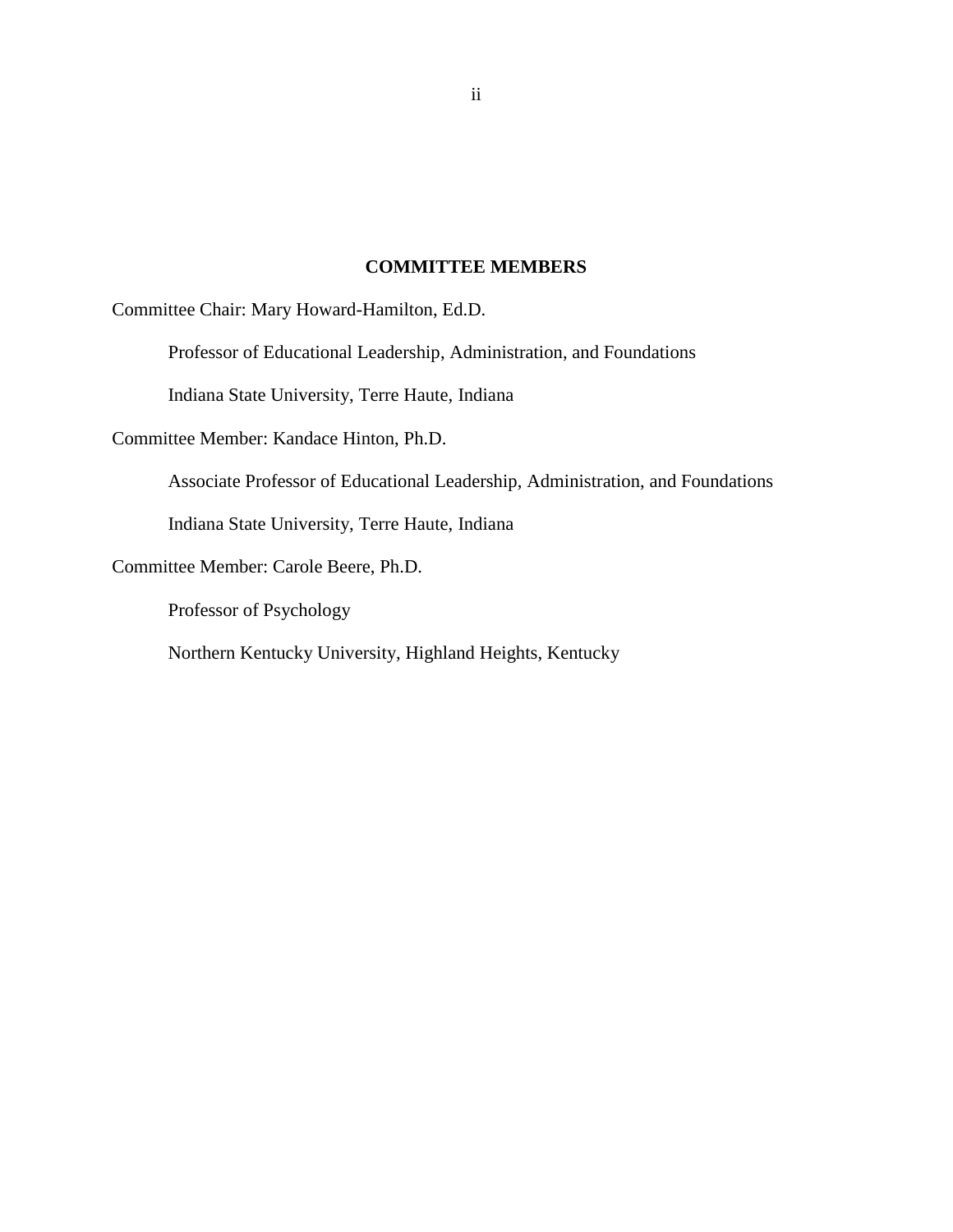## **ABSTRACT**

<span id="page-3-0"></span>The purpose of this study was to expand what is known regarding the factors that relate to successful completion of online, undergraduate college courses. It addressed 13 student factors available through archival data at Northern Kentucky University based on 1,493 students enrolled in fully online courses in fall 2008. It included programmatic membership as the fourteenth variable. The study employed both logistic regression analysis and multiple regression analysis. The dependent variable for the logistic regression analysis was dichotomous based on completion of all online courses with a grade of "D" or better (yes or no). The dependent variable for the multiple regression analysis was a continuous variable, percentage of online courses completed. The following variables were found to have a positive relationship to successful completion of online courses: applying for financial assistance, GPA, senior year in college, major in health and human sciences, major in a STEM field, and tuition residency of metro rate. The following variables were found to have a negative relationship to successful completion of online courses: race of Black and freshman year in college. The freshman year in college only showed as a significant variable in the multiple regression analysis.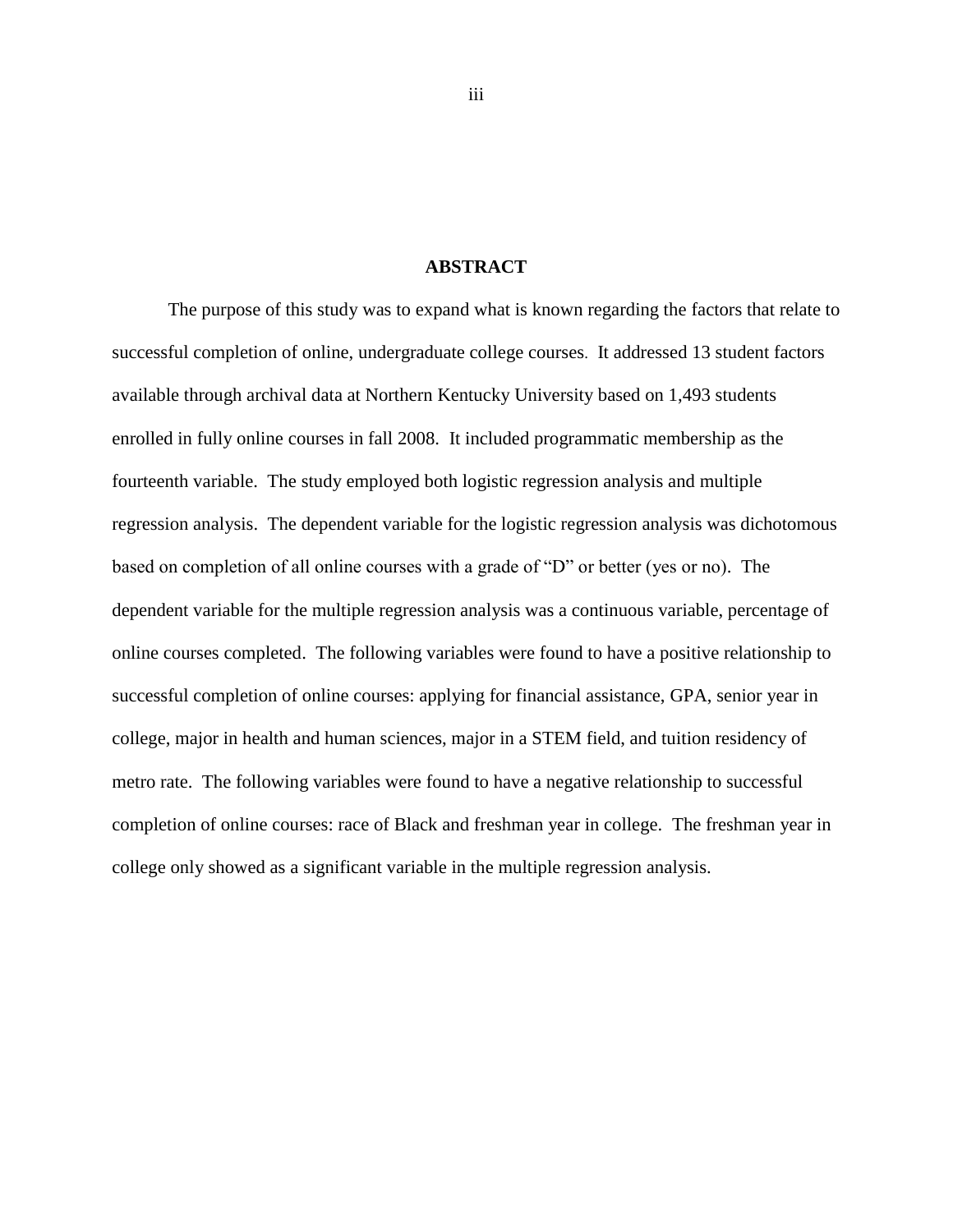#### **ACKNOWLEDGMENTS**

<span id="page-4-0"></span>I have always been blessed by wonderfully supportive people, and this was especially true during my doctoral studies. Many people at Northern Kentucky University made it possible for me to return to school. I owe a debt of thanks to Dr. Carole Beere for spurring my enrollment, and to Provost Dr. Gail Wells and Associate Provost Dr. Salina Shrofel for supporting my studies. My excellent staff stepped up without complaint to keep our unit running smoothly, nay, advancing, while I attended class on Wednesdays. Thank you to Betsy, Connie, Debbie, Diana, Jeff, Kris, Natalie, Nicole, and Sandi, and to two very special NKU students, Danielle Weires and Roman Ridder. I don't deserve you. I also appreciated (and needed!) the help of Dr. Carl Miller, associate professor of mathematics and statistics at NKU.

I also owe much to many people from Indiana State University. I appreciate my colleagues – now my dear friends -- in cohort "One-One" who challenged me and made the learning fun. So, too, did my excellent professors, particularly Dr. Joshua Powers, Dr. Kandace Hinton, and my dissertation chair, Dr. Mary Howard-Hamilton. You changed me forever by broadening my understanding of not only education but the world.

I thank my family, too. My siblings, Lise, Kenneth, Todd, and Tricia, would not let me quit even when my life took an unexpected turn. I have tried to model the legacy set by my mother, Marilyn Ryle, who lived a life of perseverance and love beyond boundaries. Finally, I dedicate this dissertation to my daughters, Jen, Christy and Caroline, my reasons for everything. I love you now and for always.

iv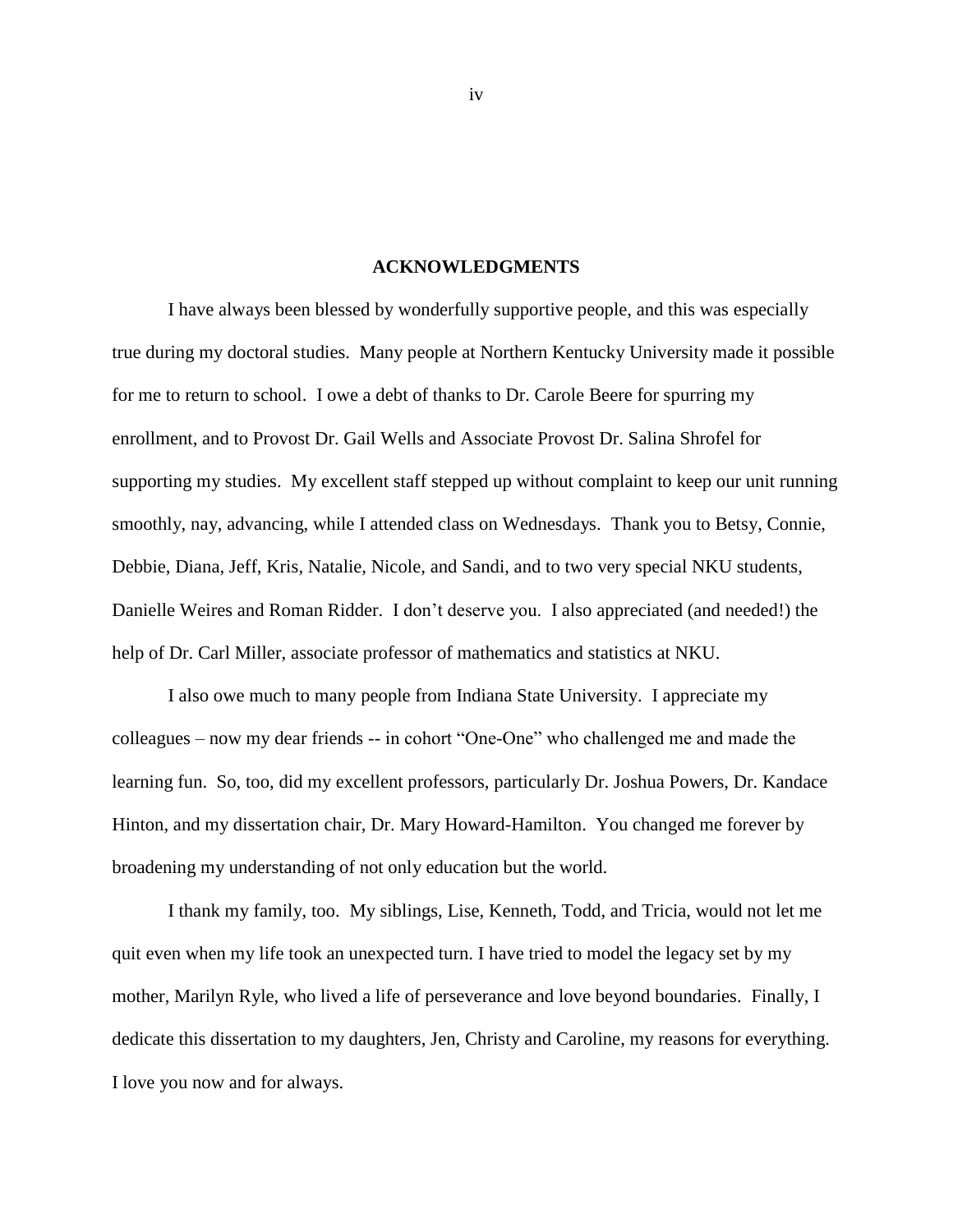# **TABLE OF CONTENTS**

 $\mathbf{V}$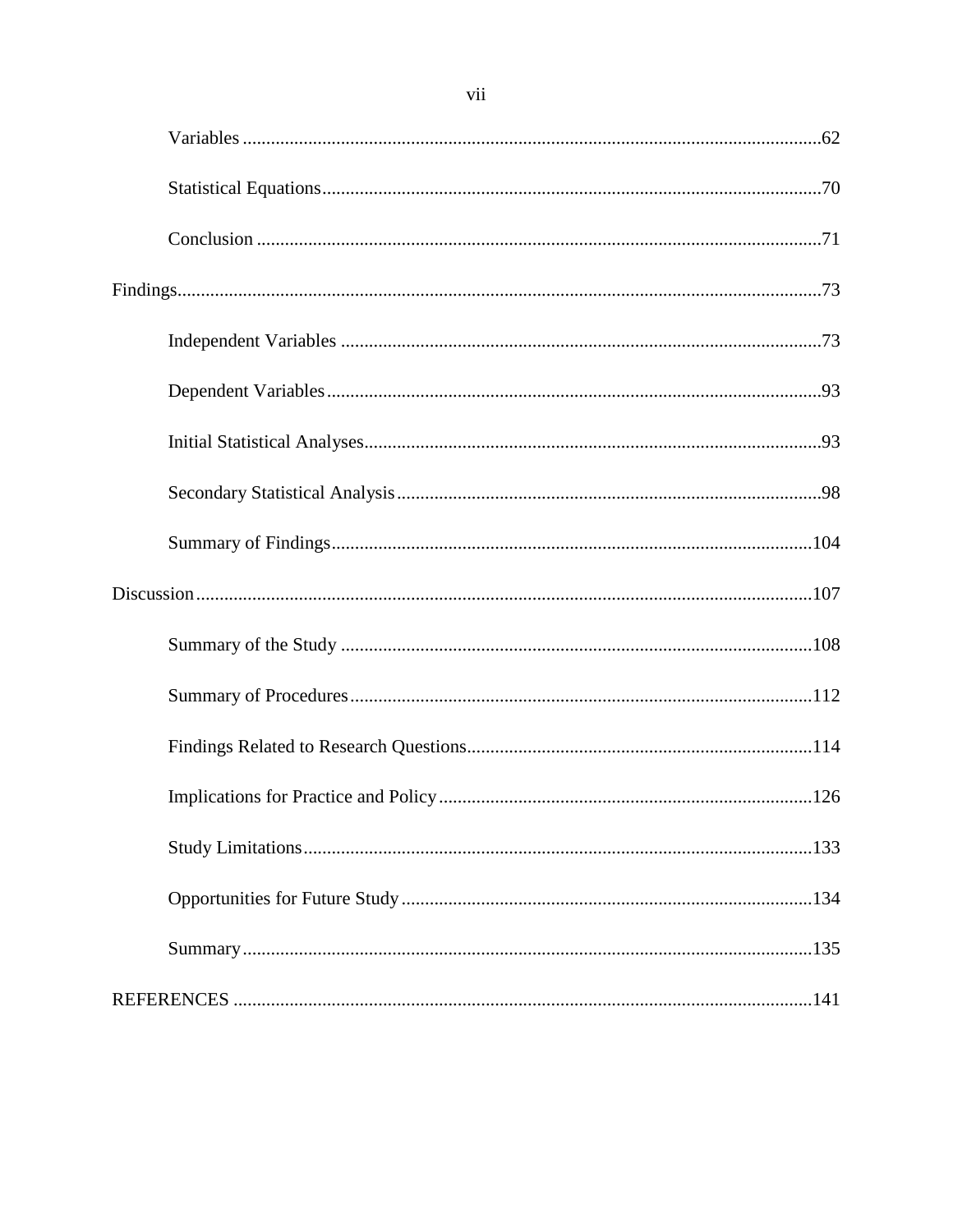# **LIST OF TABLES**

<span id="page-8-0"></span>

| Table 7 Gender, Race, and Residency of Students Applying for Federal Financial       |  |
|--------------------------------------------------------------------------------------|--|
|                                                                                      |  |
| Table 8 Gender, Race, and Residency of Students Receiving Need-based Financial       |  |
|                                                                                      |  |
| Table 9 Gender, Race, and Residency of Online Students Requiring Developmental       |  |
|                                                                                      |  |
| Table 10 Gender, Race, and Residency of Online Students Previously Completing Online |  |
|                                                                                      |  |
| Table 11 Gender, Race, and Residency of Students Completing Computer/information     |  |
|                                                                                      |  |
|                                                                                      |  |
|                                                                                      |  |

viii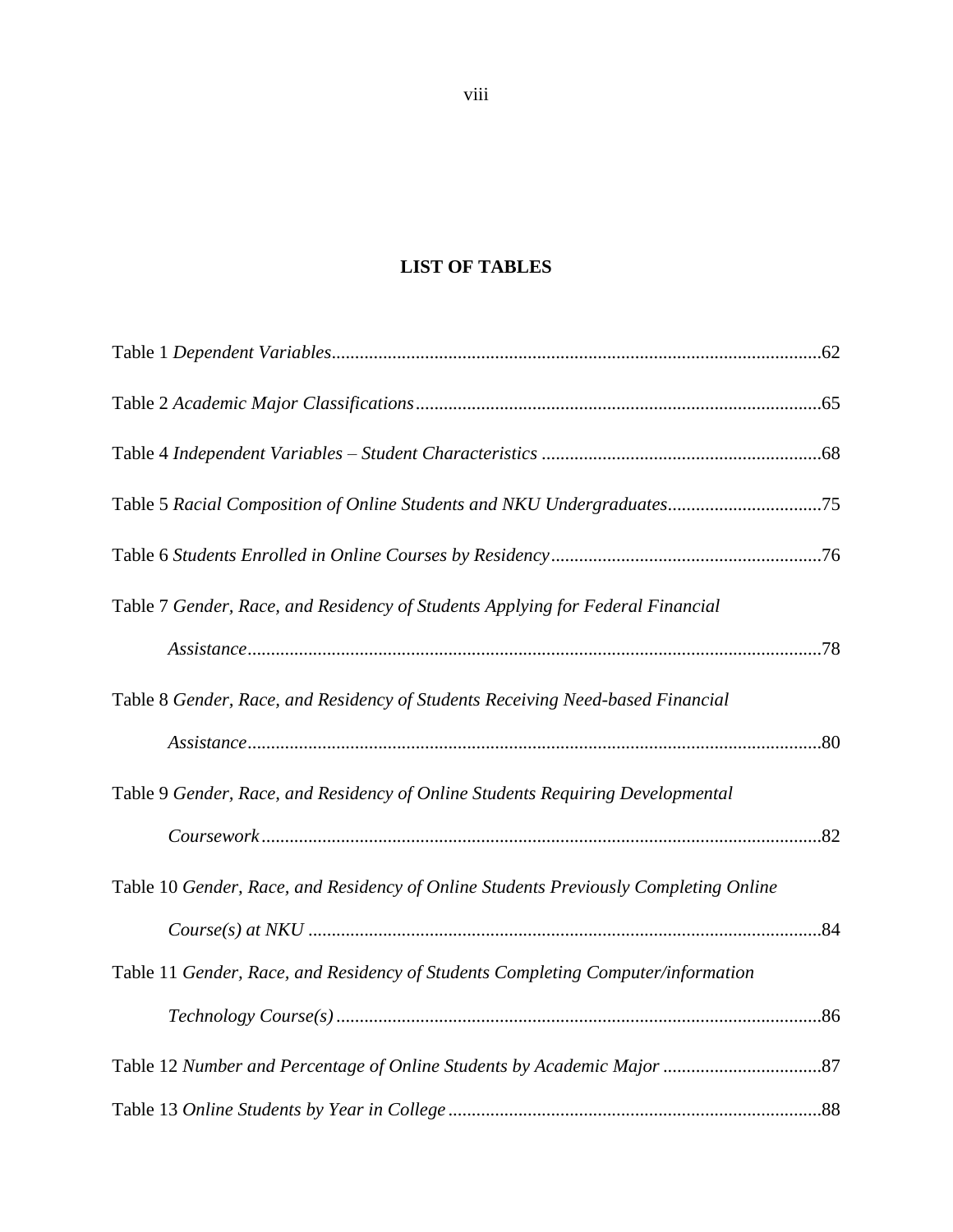| Table 18 Gender, Race, and Residency Counts by Programmatic Membership Category92           |
|---------------------------------------------------------------------------------------------|
| Table 19 Coefficient Summaries for Significant Variables in Logistic Regression Analysis 95 |
|                                                                                             |
| Table 21 Coefficient Summaries for Significant Variables in Multiple Regression Analysis97  |
|                                                                                             |
| Table 23 Percentage of Black and Non-Black Students Enrolled in Online Courses With         |
|                                                                                             |
|                                                                                             |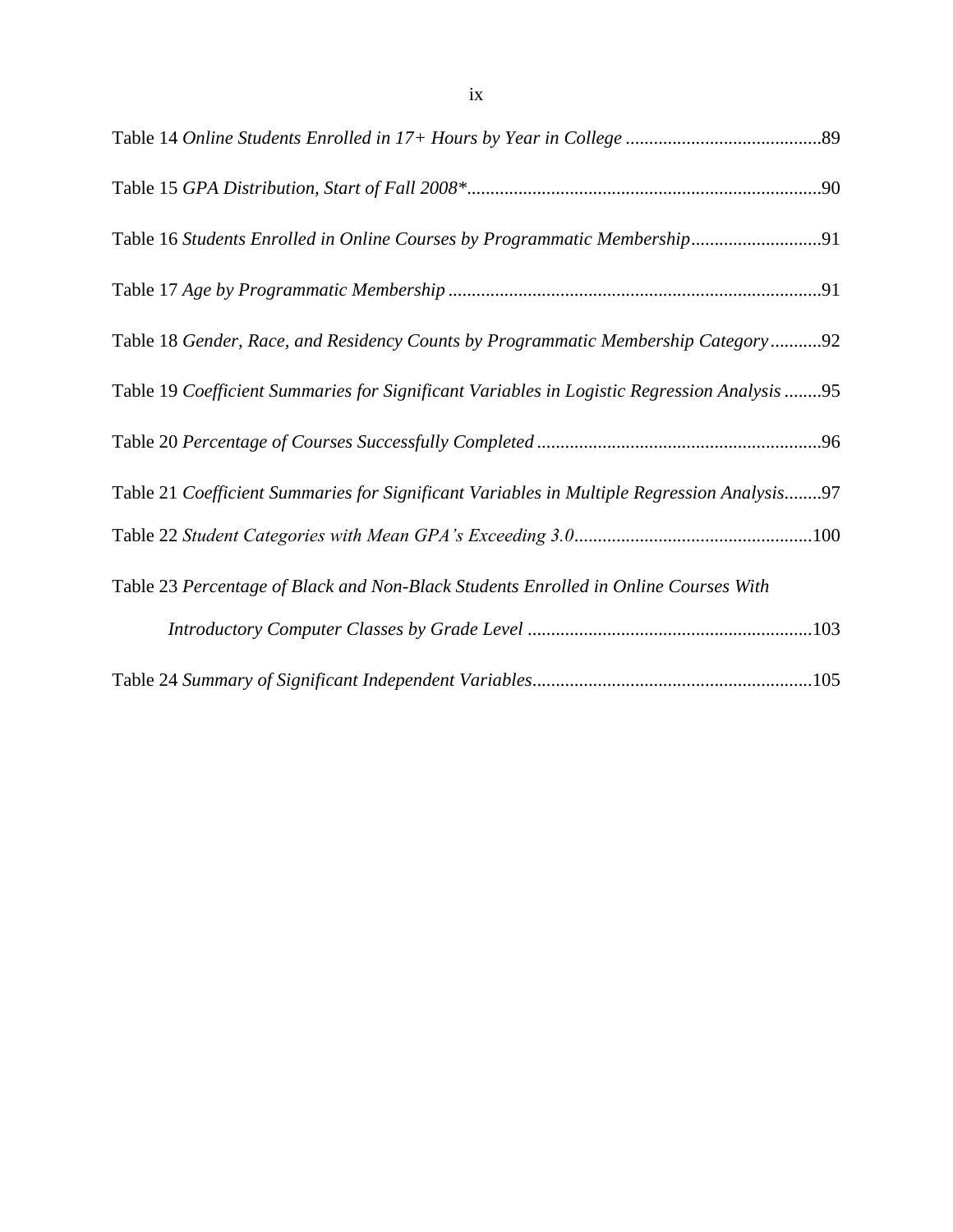# **LIST OF FIGURES**

<span id="page-10-0"></span>

| <i>Figure 5.</i> Prior completion of computer/information technology course by age categories 85 |  |
|--------------------------------------------------------------------------------------------------|--|
|                                                                                                  |  |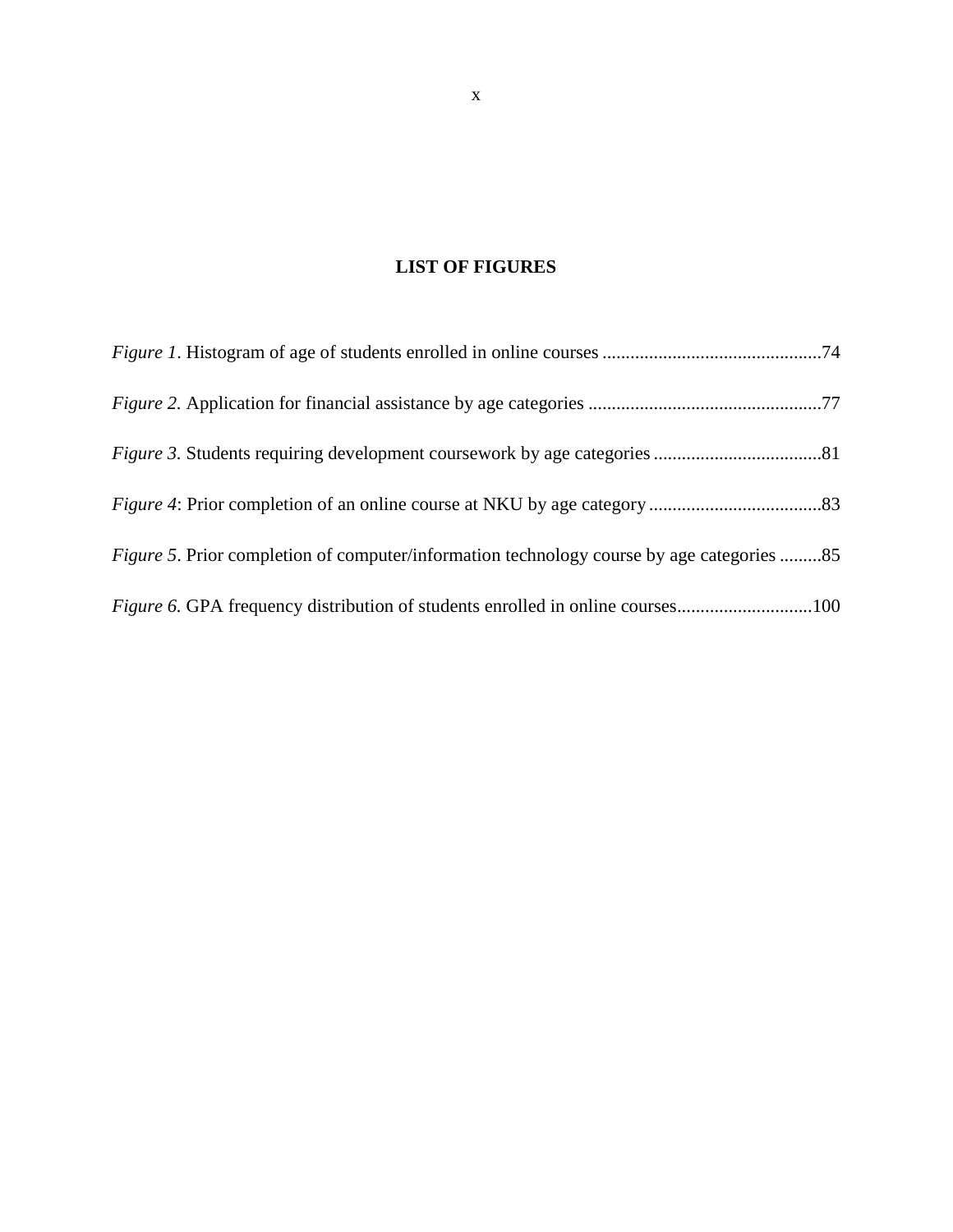# CHAPTER 1

#### **Introduction**

<span id="page-11-0"></span>The Commonwealth of Kentucky is committed to improving higher education and with good reason: The state ranks second to last in bachelor degree attainment. Approximately 27% of Americans aged 25 or older hold a bachelor degree compared to only 19% in Kentucky (UNITED STATES Census Bureau, 2005-2007 American Community Survey). In 1997, the state legislature passed the Kentucky Postsecondary Improvement Act which articulated a clear goal that Kentucky reach the national bachelor-attainment level by the year 2020 (State of Kentucky, 1997). Reaching the national level will require consistent and persistent improvement at all educational levels. The Kentucky Council for Postsecondary Education (2005) has identified five specific goals: improved high school graduation rates; increased college-going rates among high school graduates; more matriculations from associate-degree holders to bachelor programs; more returning adult learners; and better retention rates of existing students.

At Northern Kentucky University (NKU), retention is a serious problem. NKU ranks seventh of eight state public institutions in retention of first-time freshman students (Kentucky Council for Postsecondary Education, 2008) and has begun several initiatives to determine why more students do not persist to graduation. Through one such initiative, the university polled students to learn more about what would encourage them to persist. Both current and withdrawn students suggested that increased flexibility in course delivery methods and specifically more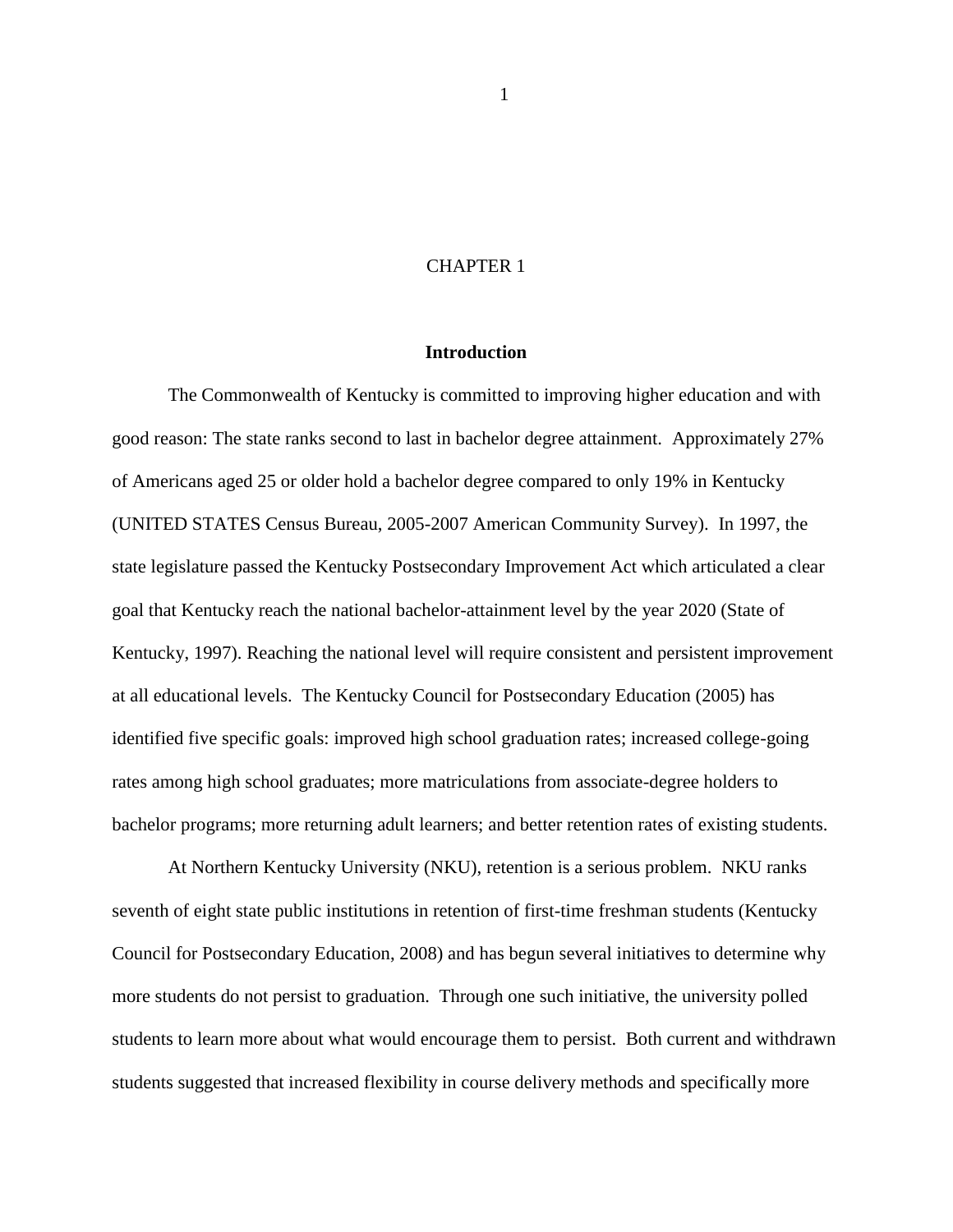online courses may positively impact their retention (Noel Levitz, 2008b; Northern Kentucky University, 2007, 2008). However, prior industry research indicates that students who take online courses complete them less frequently than they do face-to-face courses (Bernard et al., 2004; Mitchell, 2009; Sapp & Simon, 2005). In fact, some institutions report that retention in online course sections is as much as 20% lower than in face-to-face courses (Aragon & Johnson, 2008; Carr, 2000).

This creates a dilemma. Students indicate they want more online classes to increase their persistence, but encouraging students to take online courses may actually negatively impact retention. Ideally, NKU should determine what types of students are most likely to successfully complete online courses before encouraging them to take them, either directly through advising or indirectly by increasing the number of online course sections.

NKU is not the only institution lamenting low retention rates. In fact, retention is a muchdiscussed issue in higher education (Bean & Metzner, 1985; Kuh, 2008; Tinto, 2006). Yet even as more emphasis is placed on retaining students, retention rates are actually decreasing as evidenced by the 2007-08 freshman-to-sophomore retention rates, which sunk to the lowest point in 25 years (Lederman, 2009). Retention is a complex issue involving a multitude of academic, social, and behavioral factors that are difficult to define and harder to control (Astin, 1975, 1993; McGivney, 2004; Tinto, 1993, 2006). Further, these factors change over time as the needs and expectations of students and institutions change (Tinto, 2006). Despite the complexity of the problem, calls for accountability in higher education have heightened the need for institutions to improve retention. As Tinto  $(2006)$  aptly stated, retention "matters now more than ever"  $(p, 5)$ .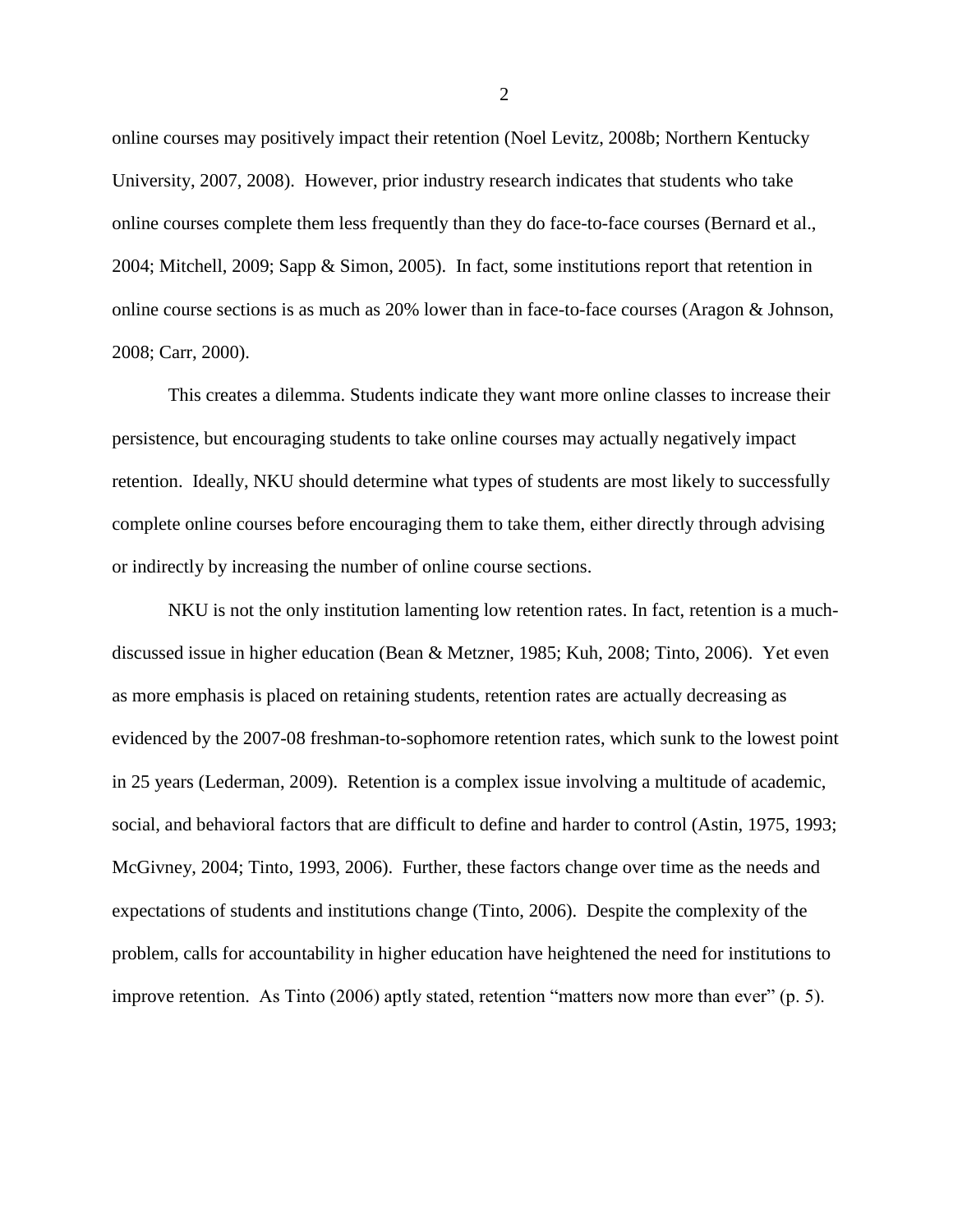## <span id="page-13-0"></span>**Statement of the Problem**

In summary, universities are scrambling to increase retention at the same time retention rates are tumbling. Meanwhile students indicate they want more flexible delivery options and specifically more fully online courses. Enrollment growth in the online courses over the past decade illustrates this (Allen & Seaman, 2007, 2008). Yet research indicates students drop online courses more frequently than face-to-face courses, further lowering retention rates.

What makes some students successful in online courses while others do not successfully complete them? This is not an easy question to answer because so many types of factors could impact both course completion and overall college retention. Some factors relate directly to the student (such as college readiness and motivation), some relate to the institution (such as faculty involvement and student services), and some relate to the external environment (such as family support and non-school commitments) (Astin, 1975; Bean, 1980; Pascarella & Terenzini, 2005; Spady, 1970; Tinto, 1993, 2006). With regard to online learning, researchers have also linked student satisfaction with learning in an online environment and specific course design to course completion (Aragon & Johnson, 2008; Bernard et al., 2004; Dobbs, Waid, & del Carmen, 2008; Sun, Tsai, Finger, Chen, & Yeh, 2008).

NKU has just begun to study retention and, like many institutions (Carr, 2000), has not studied online course retention at all. If the university could understand the relationship between a variety of factors and online course completion, it could help students make good decisions about enrolling in online undergraduate courses. This in turn may impact overall retention rates and persistence to graduation.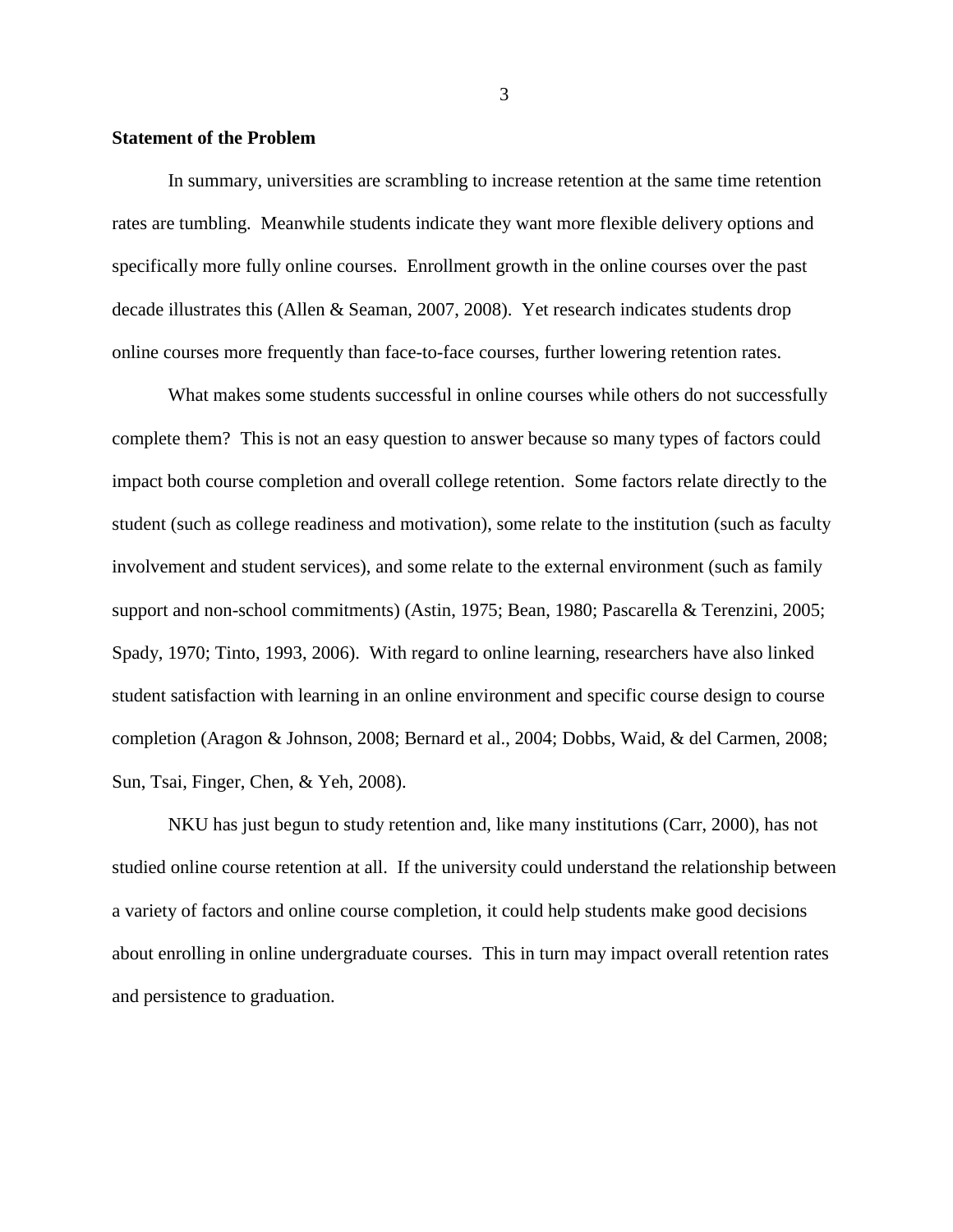## <span id="page-14-0"></span>**Purpose of Study**

The purpose of this study was to expand what is known regarding the factors that relate to successful completion of online, college courses. Specifically, it addressed 13 factors available through archival data at NKU. These variables encompassed a variety of demographic and academic characteristics that will be described and discussed in detail in Chapter 3. They were:

- 1. Age
- 2. Gender
- 3. Race
- 4. Residency
- 5. Application for federal financial assistance
- 6. Receipt of federal financial assistance
- 7. Placement in developmental reading, writing or mathematics course(s)
- 8. Prior completion of an online course at NKU
- 9. Prior completion of an introductory computer/information technology course
- 10. Academic major
- 11. Year in college
- 12. Credit hours attempted in fall 2008
- 13. College grade point average at start of fall 2008

While other studies have explored similar student characteristics and academic

characteristics, NKU is uniquely positioned to add to the body of research with regard to the fourteenth factor: programmatic membership. Five distinct types of students take undergraduate online courses at NKU. Each student was identified as belonging to one of the following five categories. All students were categorized in only one category.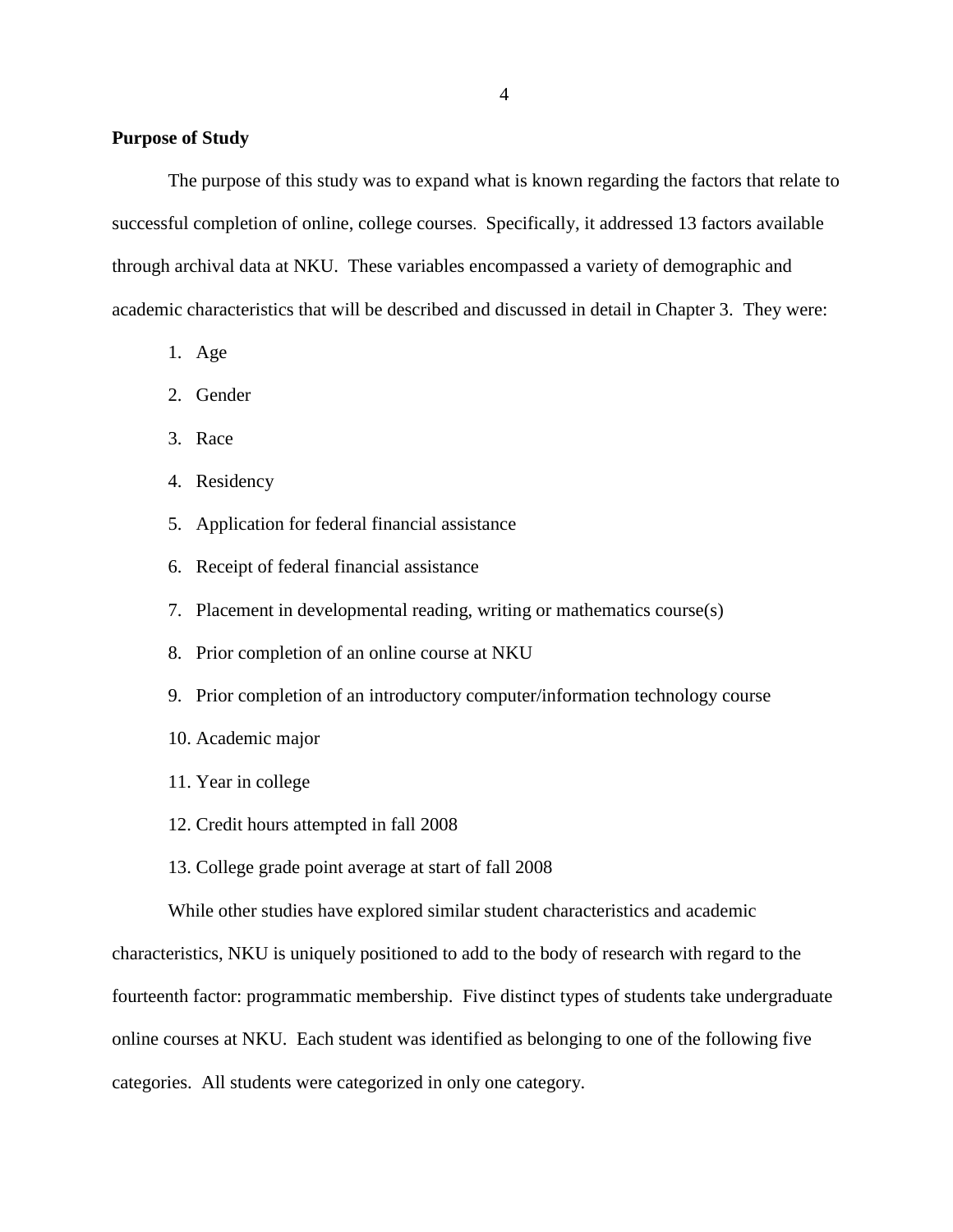**Employer-sponsored students.** These students have been selected by their employer to enter an academic program (pending admission by the university), and the employer pays the students' tuition and fees directly to the university. Often courses are delivered at the employer's site or through a combination of onsite and online coursework. Typically, employer-sponsored programs are delivered in a cohort model. In a *cohort model*, students take a series of courses as a group. NKU partners with several healthcare employers to provide onsite, cohort-based degree completion programs to nurses and allied health professionals. These programs include a mix of face-to-face and online courses. In some cases, the online courses are "closed" or exclusive to the cohort members; in other cases, cohort members take online courses with the general student population.

**Fully online students.** In fall 2008, NKU offered five undergraduate programs fully online (Bachelor of Arts in organizational leadership; Bachelor of Science in construction management for surveyors; Bachelor of Science completion program for registered nurses; Bachelor of Science in Health Science completion program for allied health professionals; and a non-degree certificate in business informatics). These students have indicated a desire to complete their entire program in the online format. They are given priority in registering for the online course sections. Near the start of a new session, enrollments in online program courses are opened to the general student population if space is available.

**The Program for Adult-Centered Education (PACE)**. PACE is a hybrid program that combines weekly face-to-face meetings with web-enhanced instruction. While PACE is not truly a cohort-based program, the lock-step nature of the course sequencing means that most PACE students entering in a given semester take the majority of their courses together and thus function largely like a cohort group. Some PACE courses are 100% online and offered as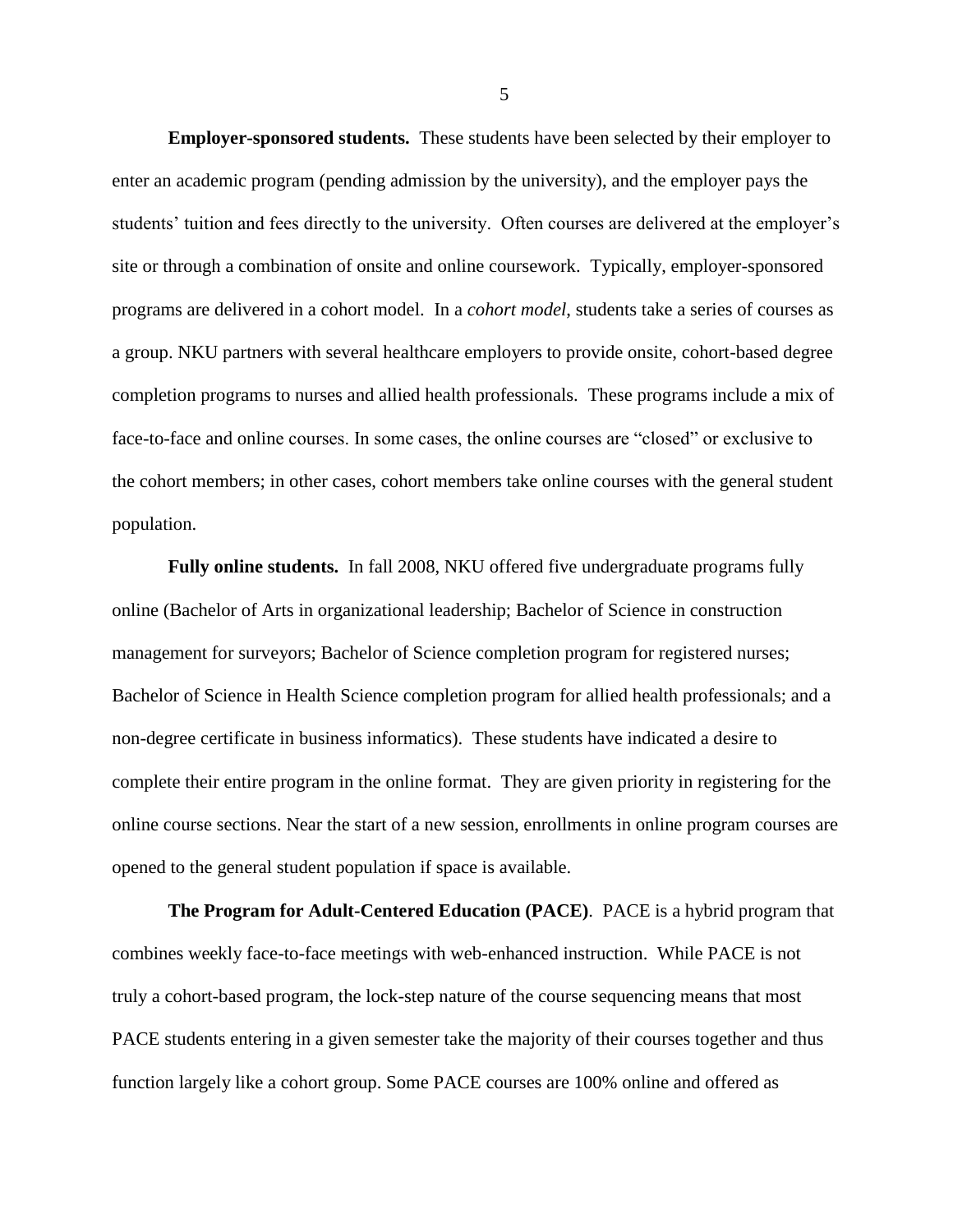"closed" sections (only open to PACE students). However, non-PACE students are permitted to take PACE classes when space is available.

**Interlopers.** Students who took available seats offered initially for employer-sponsored, fully online, and PACE students were classified in this study as interlopers.

**General student population***.* NKU offers many sections of fully online courses that are open to the general student population. Any student who did not fit in one of the other four groups and took at least one online course during fall 2008 was identified as part of the general student population. Students taking only face-to-face courses were not included in the study.

Fourteen variables were considered for this archival study with programmatic membership highlighted as a key feature of the study. There are pros and cons of using archival or secondary data in research. On the positive side, archival data are readily available. It is conceivable that other institutions of higher education capture many or all of the same variables used in this study. Archival data also eliminate the researcher bias that is often unavoidable in studies. On the other hand, there are several disadvantages to using archival data. Because data are limited to previously captured information, the data can dictate the research parameters. In this study, questions addressing student perceptions of course effectiveness, learning outcomes, and several other factors are omitted because they are not available via archival methods. Archival data also may limit the application of findings to the study institution if other institutions are not able to replicate the study variables. Plus, archival data prevent including current trends as study parameters (Boyd, Dess, & Rasheed, 1993).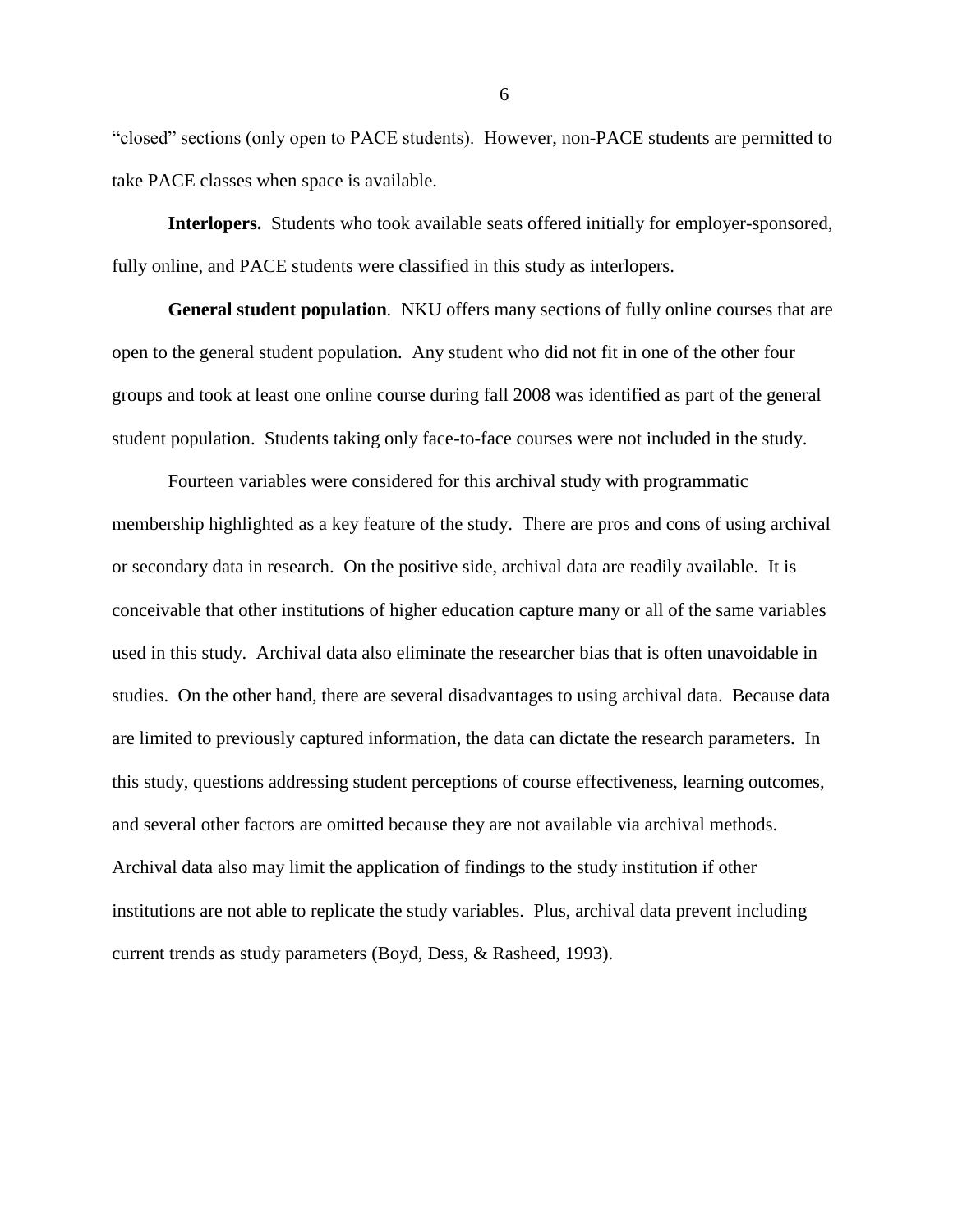# <span id="page-17-0"></span>**Research Questions**

There were two research questions for this study:

- 1. Is there a relationship between each of 13 student variables and successful completion of online, credit-bearing, undergraduate courses at NKU?
- 2. Is there a relationship between membership in one of five programmatic types and successful completion of online, credit-bearing, undergraduate courses at NKU?

# <span id="page-17-1"></span>**Definitions**

Following are definitions that were used throughout this study.

**Cohort group***.* This refers to groups of students who take a series of courses together. For the purposes of this study, PACE students were considered to be part of a cohort group. This definition was somewhat loose in that students have the flexibility to alter their schedules or to sit out some terms and still remain part of the program. In some programs at other institutions, the cohort group is more rigidly defined in that students must take all coursework together and may not alter their schedules in any way.

**Course completion.** This term was used synonymously with *retention* and *persistence*  and meant that students finish an online course with a passing grade. Courses for which a student received a grade of "F" or "I" was counted as unsuccessful completions.

**Degree completion.** This term was broadly applied to reflect satisfaction of the requirements for a bachelor's degree. At NKU, one fully online undergraduate program (i.e., the certificate in business informatics) does not lead to a bachelor degree. Students in this program could not be expected to fulfill the requirements of a bachelor degree.

**Distance learning.** In this study, *distance learning* was used synonymously with the term *online learning* and referred to courses delivered wholly through the use of Internet-based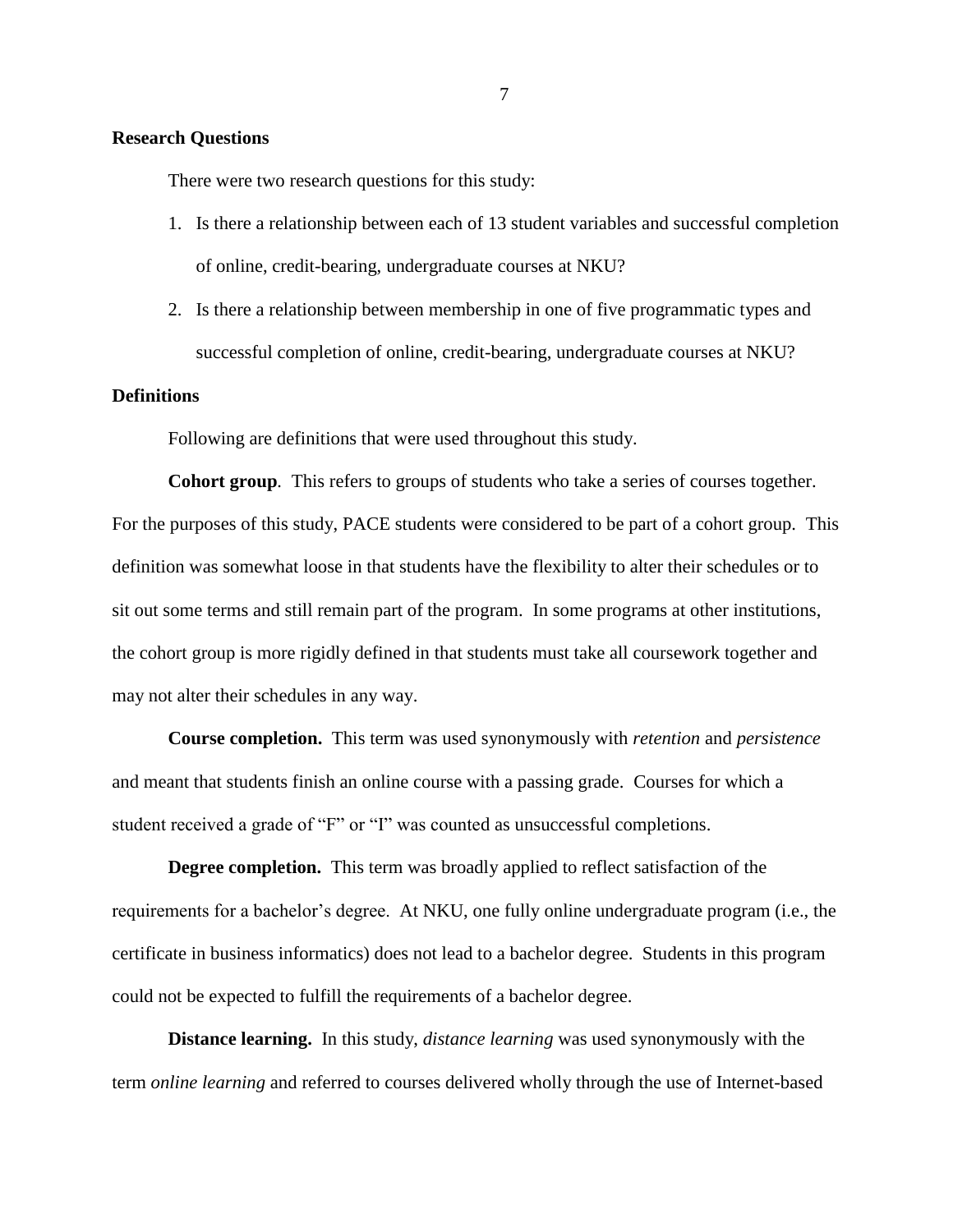technology. Similarly, the terms *distance learners* and *online learners* were used synonymously. In some other studies, *distance learning* is used to describe a variety of modalities that can be employed to deliver academic content at a distance (i.e., telecourses, correspondence courses, etc.) (Keegan, 2002).

**Employer-sponsored program.** Students whose employers have entered into a relationship with NKU to provide bachelor programs were part of employer-sponsored programs. In employer-sponsored programs, employers may encourage but do not require their employees to enroll in the programs. The employer pays the tuition charges for the students enrolled in the program directly to NKU.

**Fully online program.** This term referred to academic programs that can be completed with no face-to-face coursework. These students were assigned special program codes in the student database and were offered priority registration in designated online course sections.

**General student population.** This term referred to students who are not part of employer-sponsored, PACE, or fully online programs. Many fully online courses were open to these students, and they could take them without special permission as long as they meet the course prerequisites and there is availability in the section for them.

**Hybrid course or hybrid program.** This term referred to an academic course or program that combines face-to-face and online instruction.

**Interlopers. S**tudents from the general university population who complete online course sections intended primarily for students enrolled in a cohort, fully-online or employersponsored program were called *interlopers* in this study.

**Lock-step program.** In a lock-step program, students complete courses in a prescribed sequence, and each course is typically offered only during a specifically published timeframe.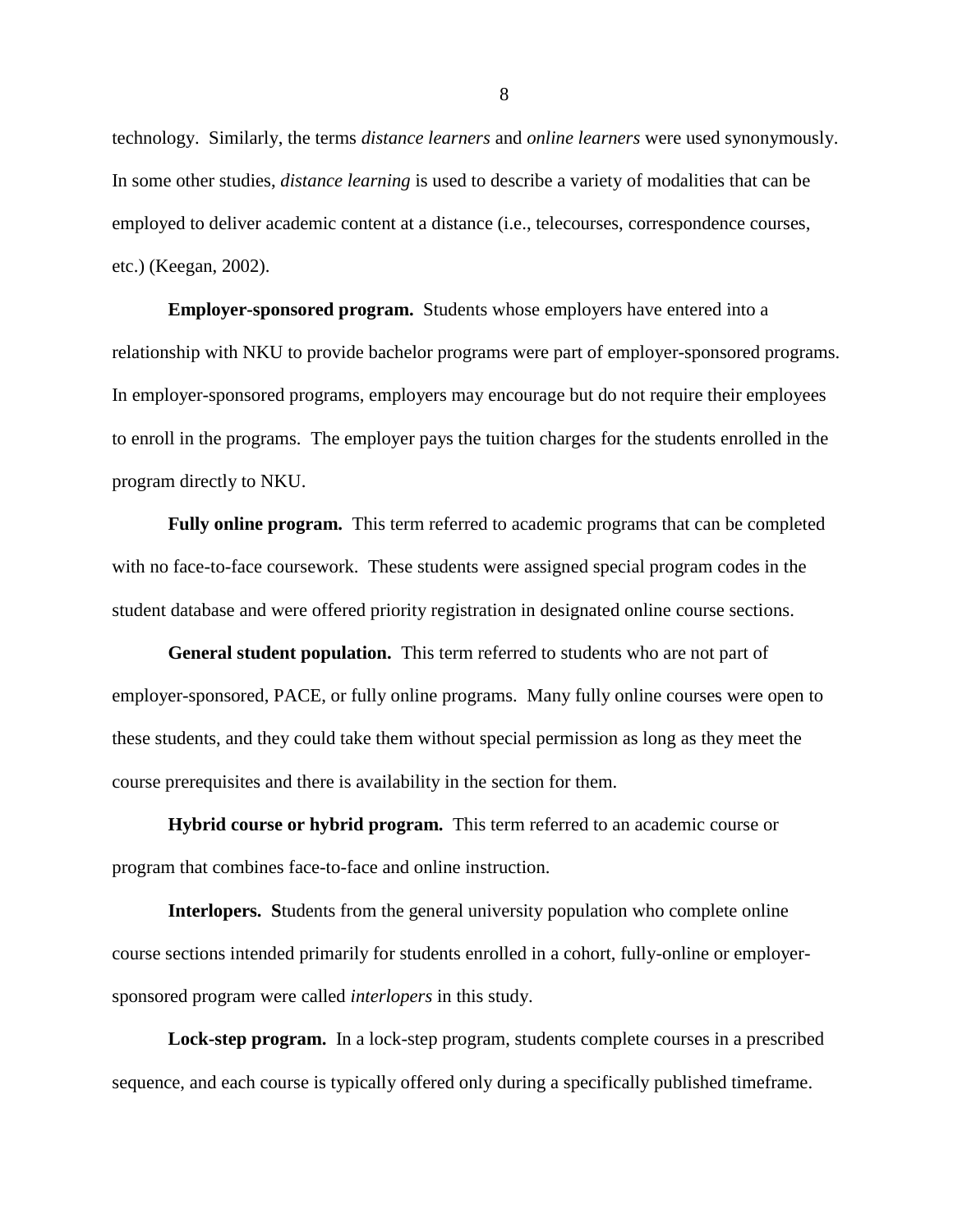**Persistence.** This term was used synonymously with *course completion* and *retention*  and meant that students finished an online course with a grade of "D" or better.

**Program for Adult-Centered Education (PACE).** PACE is a lock-step program with courses offered in year-round eight-week sessions. Through the PACE program, students may complete baccalaureate degrees in computer information technology, business, organizational leadership, and integrative studies. An associate degree in integrative studies is also offered. PACE is intended for the working adult student who has completed a minimum of three to five years of full-time work experience (three years if the student has at least 60 transferrable semester hours, and five years if the student has completed no previous college experience or fewer than 60 hours).

**Proprietary education providers or for-profit institutions.** Used synonymously, these terms referred to a category of higher education providers with a profit motive. That is, they operate under a business model focused on financial gain through the provision of educational programming. Some proprietary companies are privately owned and some are publicly traded.

**Retention.** This term was used synonymously with *course completion* and *persistence* and means that students successfully finish an online course with a passing grade. The term was also used in relation to the body of literature addressing student persistence in academic programs.

#### <span id="page-19-0"></span>**Delimitations**

This study considered only undergraduate courses. It addressed only course retention, not program or degree completion, and results should not be applied to program retention or persistence to graduation. The research was based on student archival data only. It did not consider student attitudes toward distance learning, satisfaction with the course or the instructor,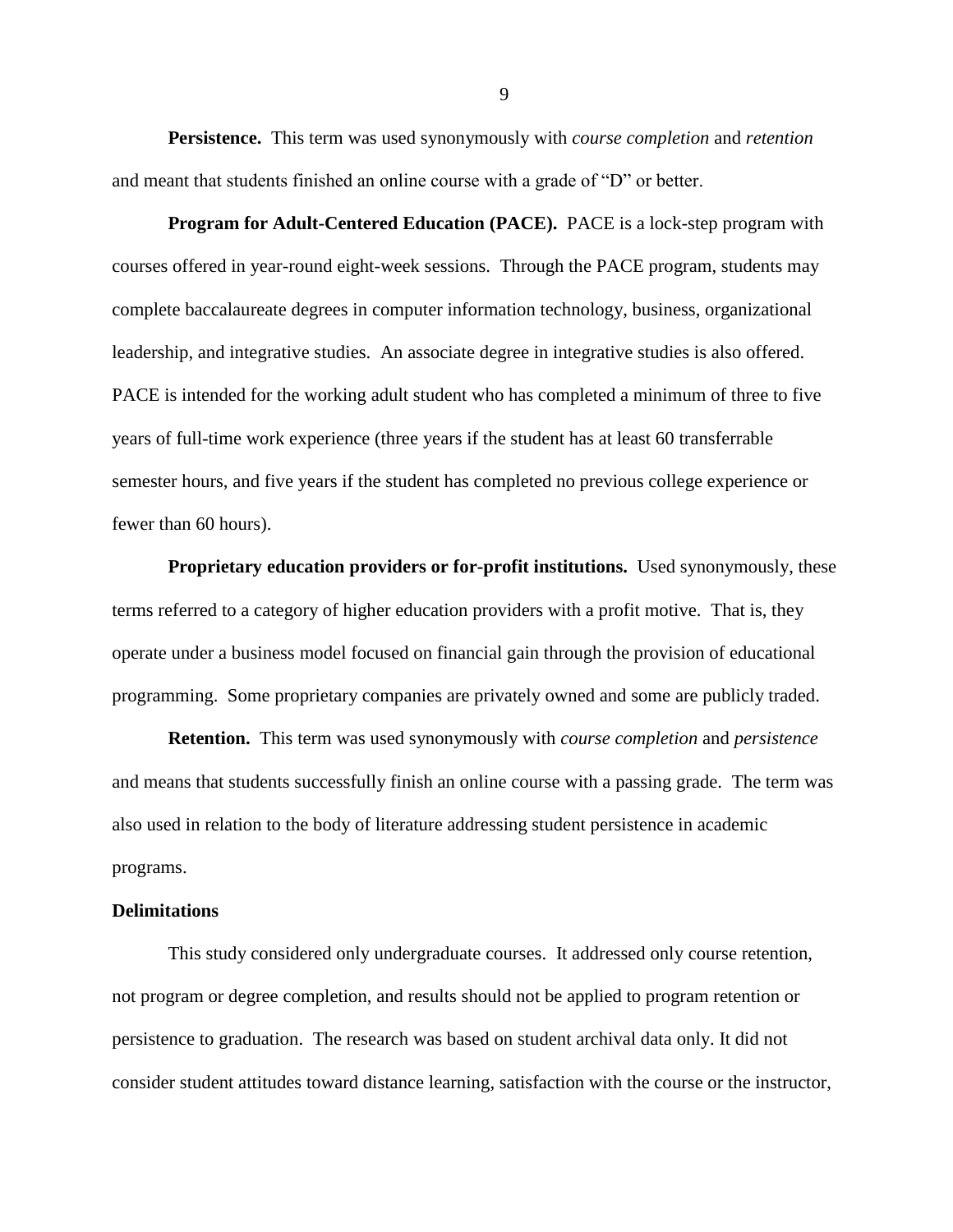nor the students' personal learning styles. It did not attempt to factor in the difficulty or typical drop rate of any courses.

The study also did not consider issues of instructional design and interaction (i.e., how well designed or "good" the course is). Faculty expertise and experience with distance learning was not addressed. The faculty member's ability to engage students was not considered. It did not address cultural issues that may affect how easily minority and culturally diverse students comprehend the content or delivery methodologies. These factors could well be significant contributors to retention rates but were outside the scope of this student.

## <span id="page-20-0"></span>**Limitations**

Not all data were available on all students. For example, not all students apply for federal Title IV financial assistance. It is unknown if this reflects a lack of knowledge about how to apply, an assumption of ineligibility, or some other factor. Therefore, it is impossible to fully address the impact of Title IV eligibility on retention in online courses. Apart from those students whose tuition charges were covered by employer sponsorship, other forms of financial assistance (scholarships and tuition reimbursement) are not captured, and may significantly impact retention decisions. Further, since this study is confined to undergraduate courses, the results should not be applied to online graduate courses.

#### <span id="page-20-1"></span>**Summary**

Online formats may provide increased flexibility to help students complete their courses, but prior research indicates that students tend to drop online courses more frequently than faceto-face courses. The purpose of this study was to expand what is known regarding the factors that relate to successful completion of online, undergraduate courses. It addressed 13 factors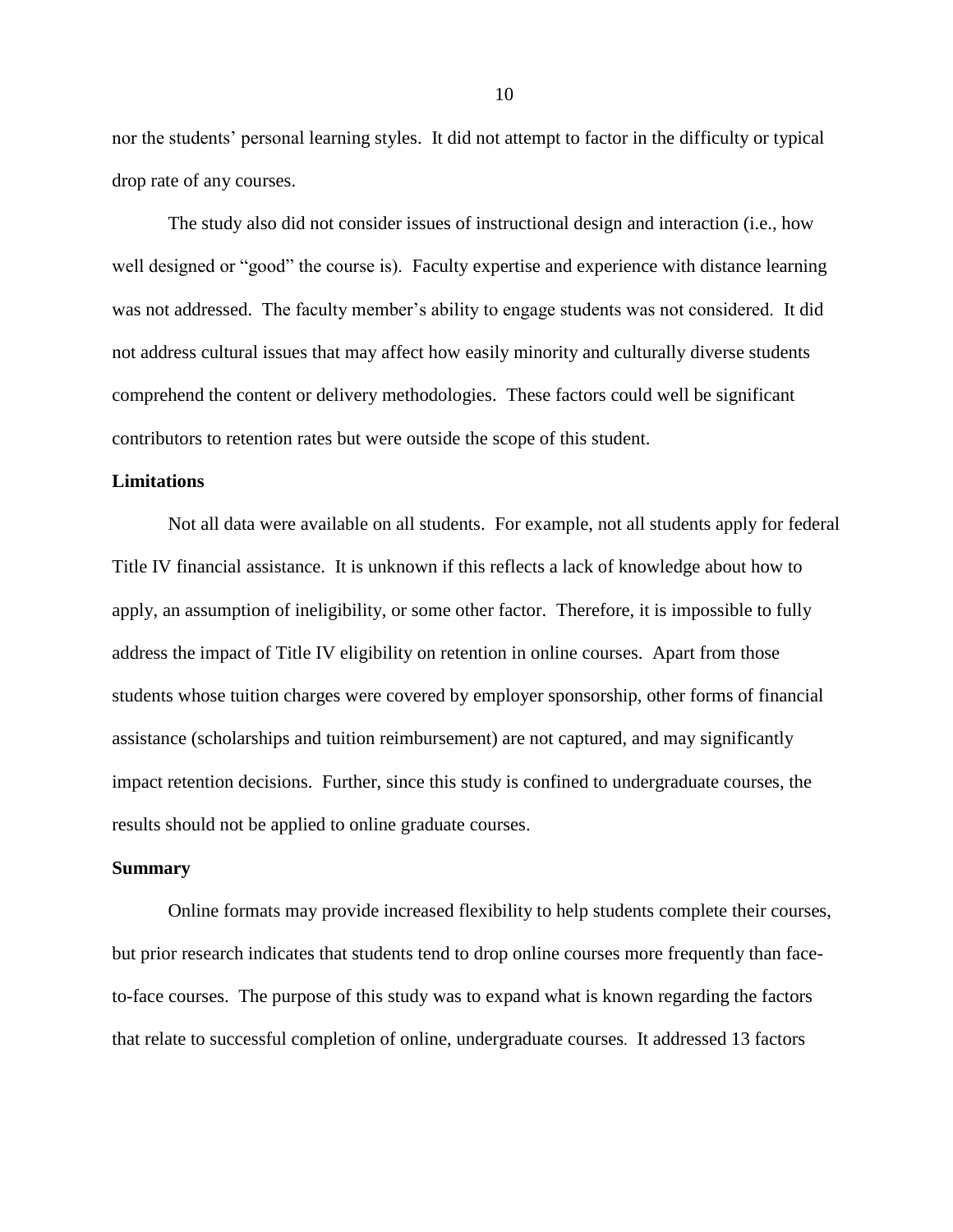available through archival data at NKU. It included programmatic membership as the fourteenth variable. There were two research questions for this study:

- 1. Is there a relationship between each of 13 student variables and successful completion of online, credit-bearing, undergraduate courses at NKU?
- 2. Is there a relationship between membership in one of five programmatic types and successful completion of online, credit-bearing, undergraduate courses at NKU?

Chapter 2 explores the history and proliferation of distance education and its impact on the landscape of higher education among a variety of learners. It highlights the findings of many previous studies regarding online learning and discusses research relevant to the key elements of this study.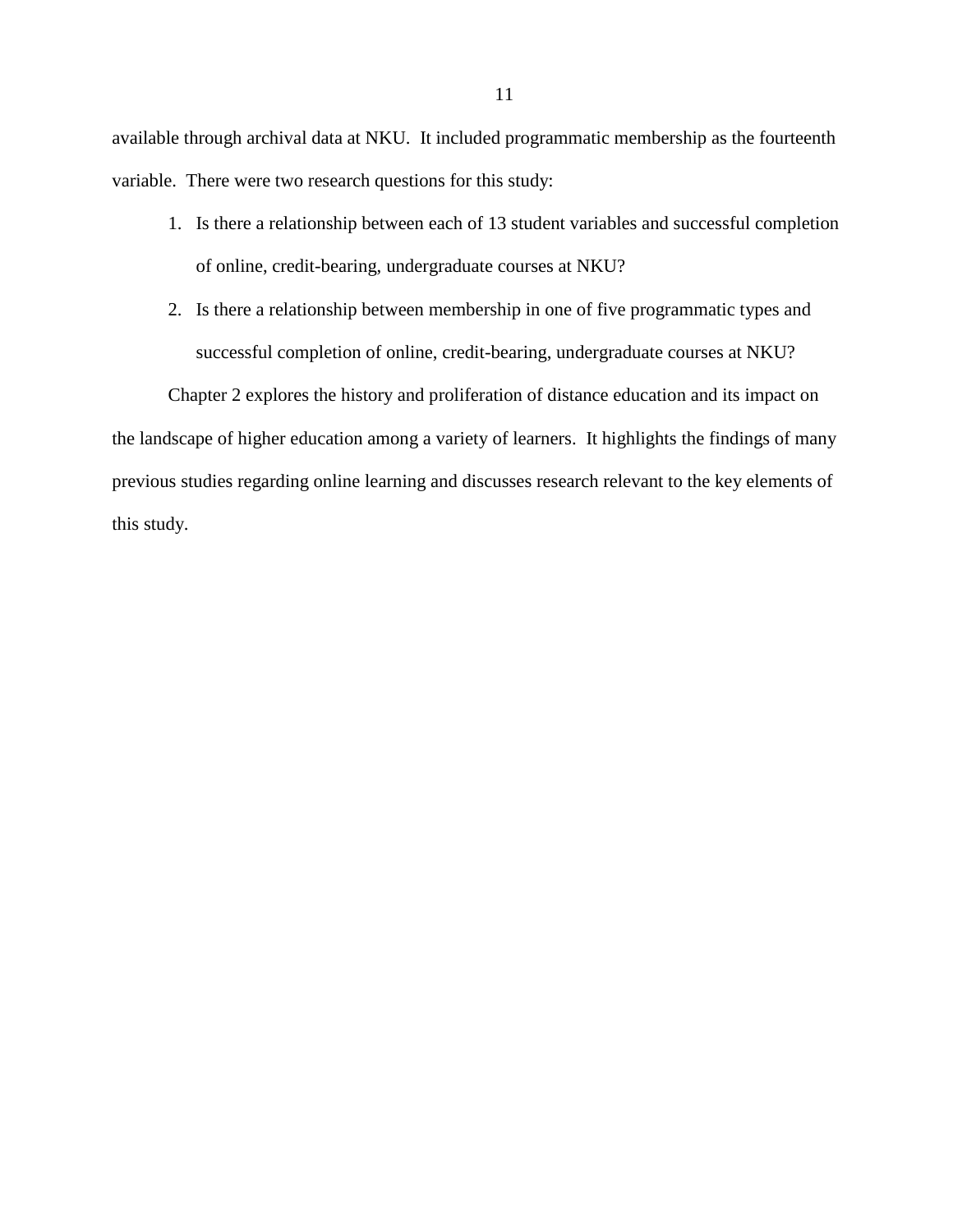## CHAPTER 2

### **Literature Review**

<span id="page-22-0"></span>The purpose of this study was to expand what is known regarding the factors that relate to successful completion of online, undergraduate courses. It addressed 13 student factors available through archival data at NKU based on fall 2008 enrollment in fully online courses. It included programmatic membership as the fourteenth variable. There were two research questions for this study:

- 1. Is there a relationship between each of 13 student variables and successful completion of online, credit-bearing, undergraduate courses at NKU?
- 2. Is there a relationship between membership in one of five programmatic types and successful completion of online, credit-bearing, undergraduate courses at NKU?

This chapter explores trends and existing research regarding online learning. It also discusses other relevant elements of this study, such as hybrid learning models, employer sponsorship, cohort programs, and a variety of student characteristics. Because online learning is still predominantly accessed by nontraditional students, this chapter includes detailed descriptions of the literature that relates to nontraditional college students. Online learning is not limited to nontraditional students, however, and thus literature related to traditional students in online courses and overall student retention in higher education is also considered.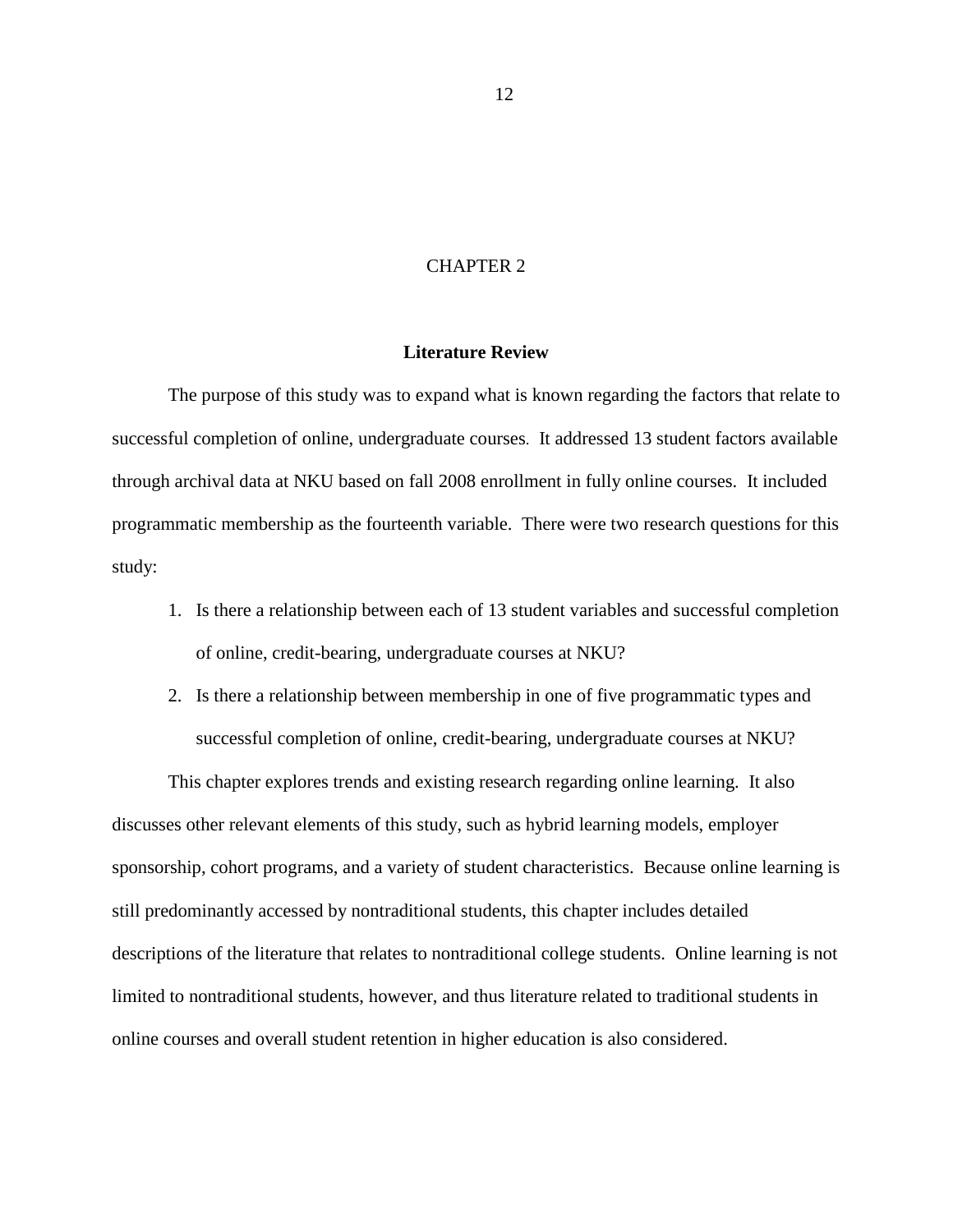#### <span id="page-23-0"></span>**Evolution of Distance Education**

Colleges and universities have taught students at a distance for centuries. Harting and Erthal (2005) traced the history of distance-based coursework in America to the early 1700s when professors first began offering correspondence courses, often arts-based, noncredit courses. In 1887, the Hatch Act provided federal funding for the establishment of research and experiment stations at land-grant universities that had been established under the Morrill Act of 1862 (Land-grant Colleges and Universities, 2009). The Smith-Lever Act of 1914 further expanded operations at experiment stations (now commonly called *extended campuses*) by providing federal funding for home economics and agriculture programs (Home economics, 2009). Then as media outlets developed, so, too, did their use for educational purposes. For example, institutions have used both radio and television for educational delivery. The advent of the personal computer led most institutions to shift emphasis to Internet and computer-based delivery (Harting & Erthal, 2005).

Collaborative educational systems like Western Governors University and statewide distance education systems in California and North Carolina are now the norm, as is distance delivery by for-profit entities. In the 2000-01 academic year, most institutions reported using the Internet and two-way video technology to deliver distance courses (Natriello, 2005). Draves (2000) concludes that online learning will continue to grow in popularity. Pressure from industry, young learners who are "technology natives" and online educational providers will lead to continued expansion of online programs. Draves believes institutions will ultimately embrace education as "an activity, not a place"  $(p. 23)$ . Bonk (2009) takes this further and concludes that technology has forever changed education, stating "learning technologies of today not only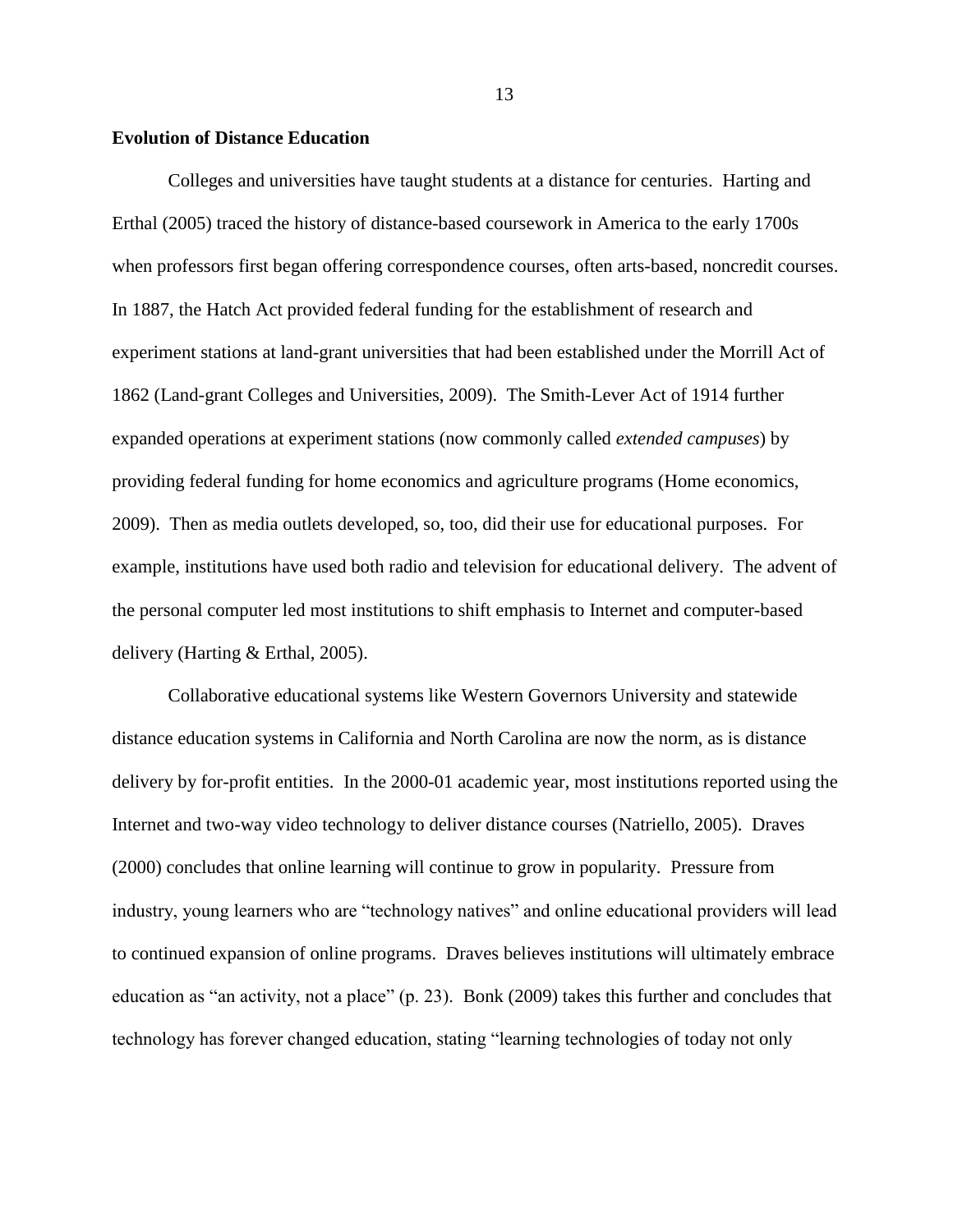extend the places and times in which learning can occur, but they also offer changes in the types of learning that are now possible" (p. 12).

Some equate the demand for more online courses to the general move toward more consumerism in higher education. Today's students tend to think of themselves as *customers* and mimic behaviors often associated with the marketplace. "Students are far less apt to accept poor teaching and badly designed materials and they put legitimate pressure on an institution to be responsive and accountable for its programmes (sic) and services" (Paul & Brindley, 2008, p. 442).

As for learning outcomes, numerous studies have indicated that students learn as much in distance-based courses as they do in "conventional on-campus classroom settings" (Pascarella &Terenzini, 2005, p. 100). However. Pascarella and Terenzini hold that there is inherent bias in most of those studies because students self-select into distance classes. That is, "the reasons why students take courses on campus or at distance sites… may represent a constellation of uncontrolled influences that bias the findings on distance learning and student achievement in unknown ways" (Pascarella & Terenzini, 2005, p. 101).

#### <span id="page-24-0"></span>**Growth in Online Delivery**

Regardless of why they take them, online courses are increasingly popular. Since 2000, online enrollments have grown at rates that far exceeded the growth in all higher education. In 2007, for example, online enrollments grew by 12.9% compared to a 1.2% growth in total higher education enrollment (Allen  $&$  Seamen, 2008). The compound growth rate in online enrollments has exceeded 20% since 2001 (Allen & Seamen, 2007). Community colleges posted the highest enrollment gains and have accounted for 50% of all online enrollments since 2001. The explosion of online delivery at community colleges will be addressed in more detail later.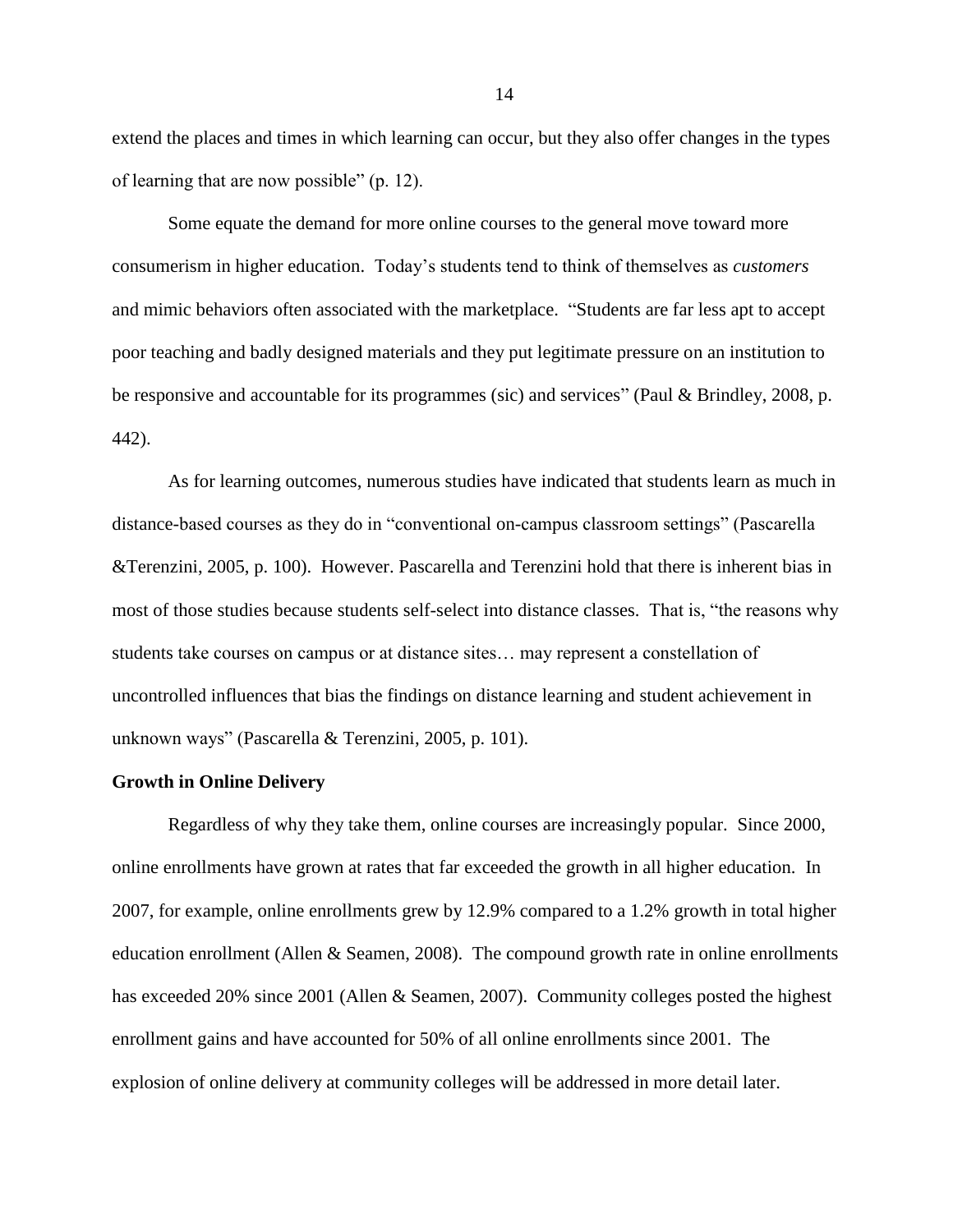During the same time frame, the lowest rates of growth in online enrollments came from baccalaureate institutions (Allen & Seamen, 2007). In total, more than 3.9 million students, or more than 20% of all U.S. higher education students, were taking at least one online course in fall 2007 (Allen & Seamen, 2008). Allen and Seamen (2008) attribute the growth to a number of factors including the increased number of adults returning to college (and seeking flexible ways to complete their coursework) and the increased cost of commuting due to high fuel prices (which has led many students to take online courses to save money on gasoline).

Allen and Seamen (2007) note that one-third of all education institutions accounted for three quarters of all online enrollments. Many of these institutions are proprietary or for-profit institutions of higher education. In many ways, proprietary institutions have spurred the development of online education.

#### <span id="page-25-0"></span>**Impact of Proprietary Institutions**

The largest proprietary higher education provider -- in fact, the largest higher education provider of any type -- in the United States is the University of Phoenix (UOP), a subsidiary of the Apollo Group, Inc. Apollo Group was founded by John Sperling in the early 1970s. Sperling, a Cambridge-educated economist who taught at San Jose State University, started the company to address the needs of working adult students, who were disenfranchised by traditional higher education institutions. Sperling developed academic programs that were flexible and predictable and incorporated amenities such as ample parking and ease of enrollment (―Universities have become more businesslike,‖ 2005).

For its first 20 years of existence, the University of Phoenix primarily taught its courses in classroom settings. In 1989, it began offering courses in fully online formats via the newly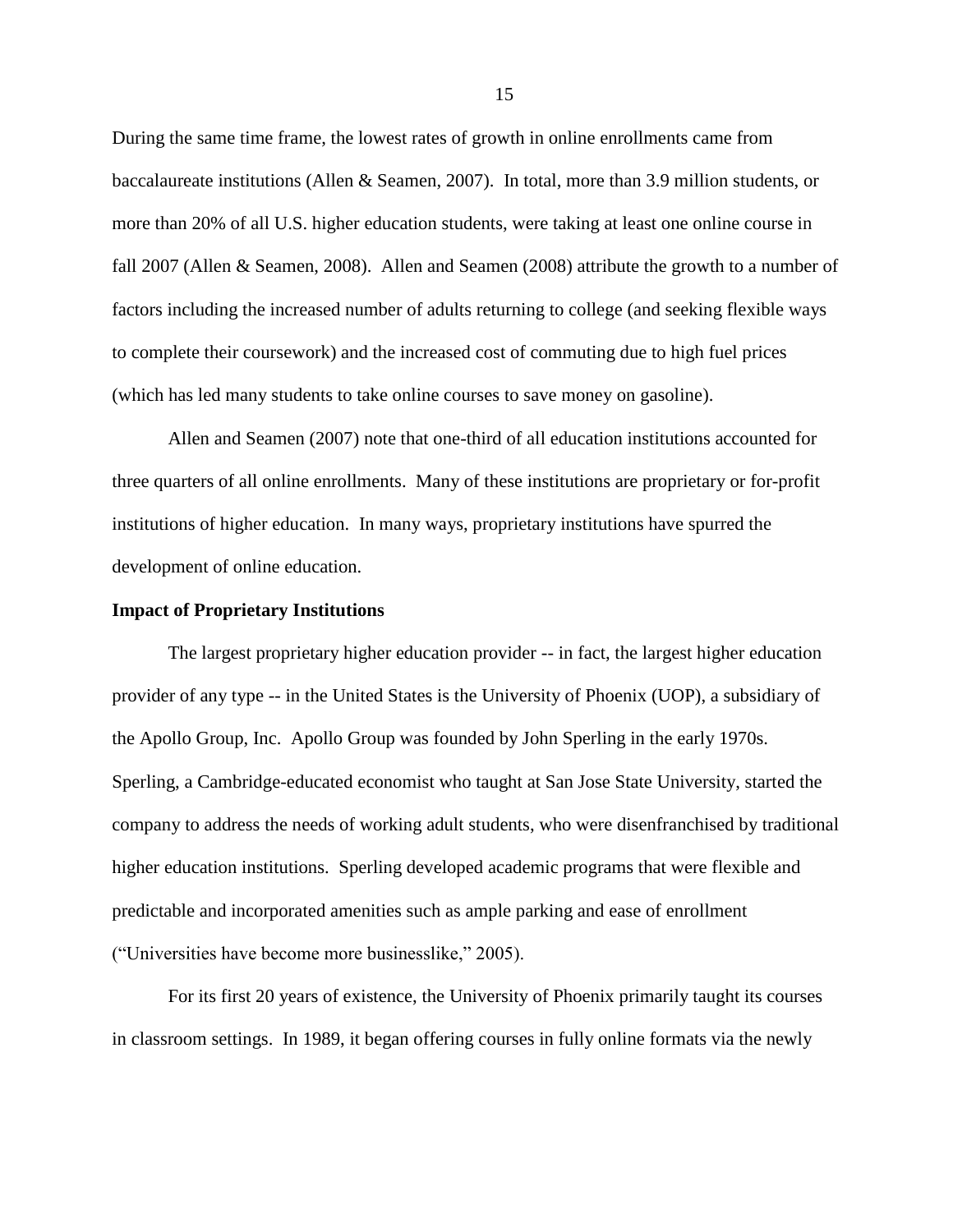available Internet. UOP Vice President and Chief Operating Officer Brian Mueller said of early online delivery:

We were doing the experimenting necessary to figure out what the right model was. And so we went through that period of time where we lost money on (the online program), and we were willing to do that for the purpose of figuring out where we needed to be. By 1992, 1993 and 1994, we had developed the learning model that we knew would be successful in an online environment, so that when the Internet really started to explode we were in a perfect position to really be able to take advantage of that. (Roach, 2002, p. 54)

Kinser (2006) highlights UOP's heavy reliance on part-time instructors as one of its defining characteristics. Approximately 98% of UOP's 20,000 faculty members are part-time. This is in stark contrast to other proprietary institutions where 45% of faculty members are full time. Kinser further explains:

At 2-year for-profit institutions, 53% of the faculty work full-time. This is little different from the private, not-for-profit sector and substantially higher than the 33% full-time ratio at public community colleges. In short, the use of part-time faculty in for-profit higher education is principally a Phoenix contribution to the sector. (p. 27)

Kinser (2006) encourages looking at the operating practices of other institutions in the for-profit education industry in addition to UOP:

On the cusp of a new era in for-profit policy and practice, it is essential to acknowledge that this one institution is not representative of the for-profit world. The potential for the sector to make a substantial contribution to higher education options and opportunities is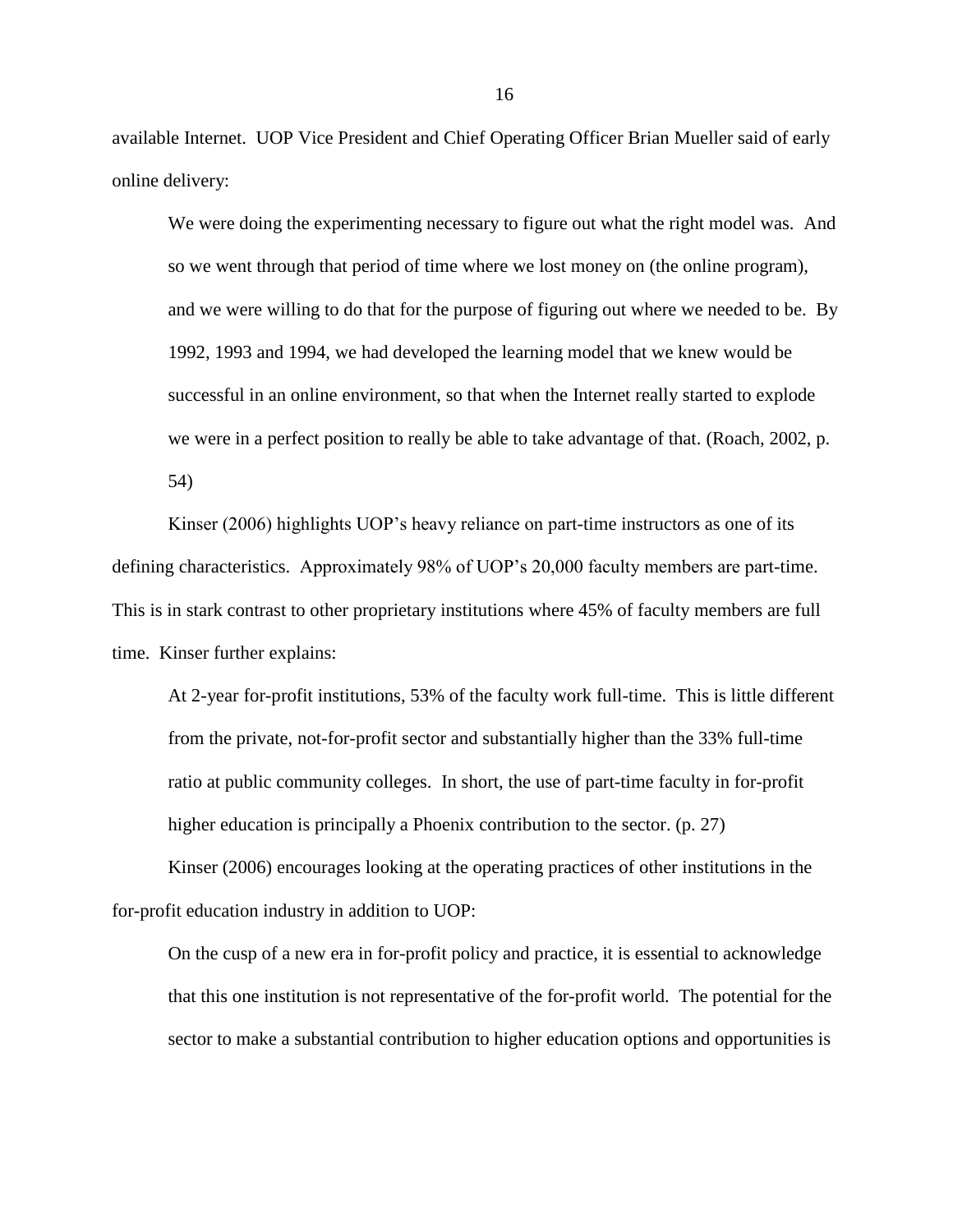significant. But the dynamics of the system should be the focus, not the University of Phoenix. (p. 27)

Indeed, the for-profit sector continues to outpace traditional institutions in terms of enrollment and revenues. The recent economic downturn has sent many adults back to school, and proprietary institutions have reaped the largest enrollment gain. The 10 largest for-profit college companies averaged 20% enrollment growth from fall 2008 to fall 2009 (Hendry, 2009).

The growth of the for-profit sector has forced traditional colleges and universities to take note and follow suit by offering online and hybrid programs. Most have moved reluctantly, and Cronin and Bachorz (2006) predict their hesitancy will last for some time:

The concepts of online education and for-profit providers will be accepted by the masses well before the academy concedes any merit. Online programs and degrees will continue to grow, and get better, because consumers and accreditors will force out the pretenders... accrediting association staffs have "gone to school" to learn about hedging the risks of for-profits and safeguarding online academic opportunities and student services. (p. 20)

They predict the families of traditional students will "dismiss the online options for their children" (p. 20) but that adult students will continue to clamor for online education.

Despite this reluctance, many of the most respected institutions in higher education, including Duke University, Harvard, Cornell, and New York University, now offer online and hybrid programs (Cronin & Bachorz, 2006). Often, they compete head-to-head for the same potential students as the for-profit institutions. Regional public universities have also found themselves competing with proprietary schools, and many have turned to residents in their own service area to market their online programs. Parry (2009) sums the movement in this way: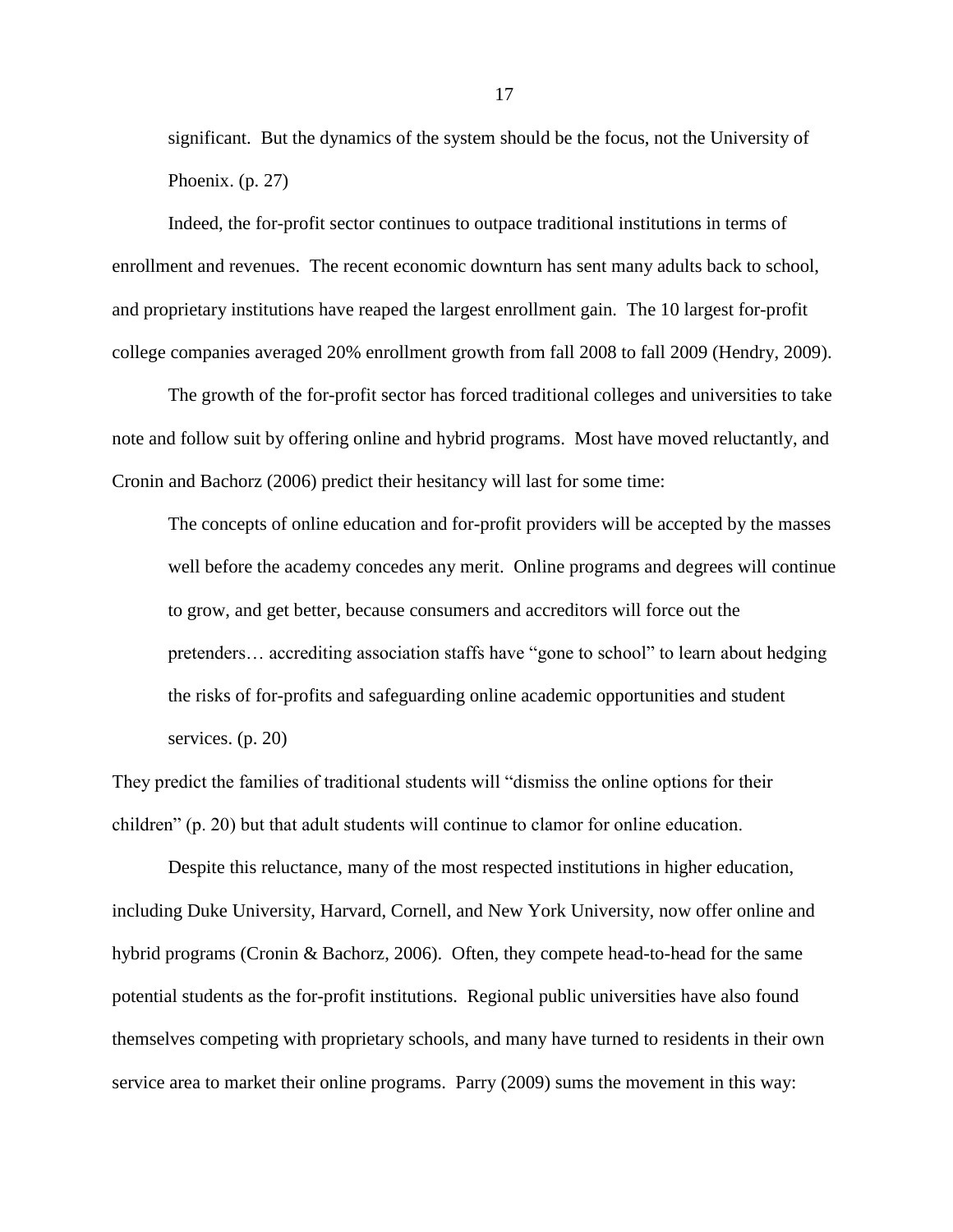Commuter-serving urban universities can't match the marketing muscle of fastergrowing, for-profit, online colleges. What they can try to do is parlay stronger local brands, cheaper tuition, and blended programs that shift a lot of class time online into an appealing package for area adults. The kind of adults who might value coming to campus periodically but struggle to do it three times a week. (p. A9)

Traditional 4-year public and private institutions are also being challenged by community colleges, which have aggressively developed online programs.

#### <span id="page-28-0"></span>**Explosion of Online Learning at Community Colleges**

As noted earlier, more than half of all online enrollments between 2001 and 2006 were at 2-year institutions. This is particularly noteworthy because they teach only 37% of all higher education courses offered in the United States (Allen & Seamen, 2007). In total, 3.9 million community college students took at least one fully online course in 2008. Expansion of online learning has the potential to significantly impact the primary mission of community colleges, namely open access to higher education. Willis (2002) asserts that the "greatest benefit of distance education is its potential for providing access to historically underserved, place bound, and highly motivated populations" (p. 460).

The access mission is foundational to community college operations:

The community colleges' proverbial *open door,* which ensures access for all who can benefit, is the foundation on which all other community college operations rest. The open door concept influences admissions and enrollment processes, curricular structures, faculty hiring, the relationships between community colleges and 4-year institutions, advising and counseling activities, and colleges' responses to the needs of the K–12 sector, as well as those of the local economy. (Shannon & Smith, 2006, p. 16)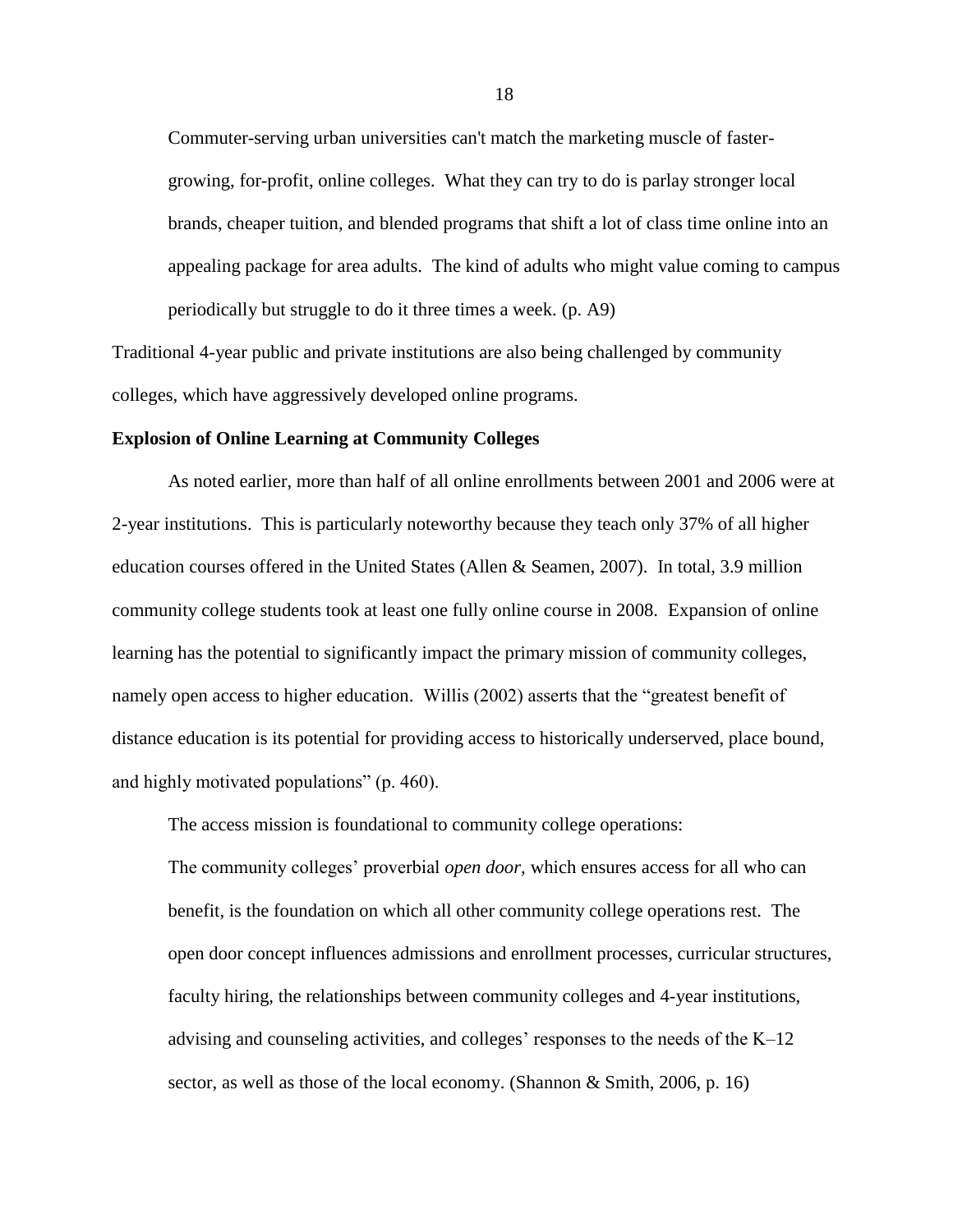Critics attribute the high dropout rate at community colleges to this open-door mission and note that the "revolving door" (Stahl & Pavel, 1992, p. 3) at many community colleges is costly both financially and in terms of "psychological loss, disappointment and decreased earning potential" (Stahl & Pavel, 1992, p. 3) among failed students. The high dropout rates are particularly noteworthy in light of the high percentage of minority and women students who attend community colleges.

Over the past decade, community colleges have turned toward online learning to support the open access mission and to offer options for course and degree completion to their students (Allen & Seamen, 2007; 2008). Community colleges often experience paradigm shifts in their operations in order to successfully implement online programs (Stumpf, McCrimon, & Davis, 2005). Mitchell (2009) noted that significant organizational changes are required to accommodate the online learning environment. She distinguishes between structural changes that include technology infrastructure and computer networks and what she termed "second" order" or cultural changes (Mitchell, 2009,  $\P$  5) in the organization. She notes the evolution of online learning from its early days when instructors provided content and students tended to regurgitate facts to today's emphasis on collaboration, interaction, group work and engagement. This change may require "paradigmatic shifts in relation to technology and pedagogy" (Mitchell, 2009,  $\P$  7) as online education becomes "ingrained" ( $\P$  7). Specifically:

The move toward online education requires an acceptance of technology in relation to teaching. The idea that teaching and learning can legitimately occur without regard to time, place, or proximity may require a rethinking of idealized conceptions of teaching and learning. Thus, organizational schemas about teaching, learning, and technology may be altered to accept online education as legitimate. (Mitchell, 2009, ¶ 10)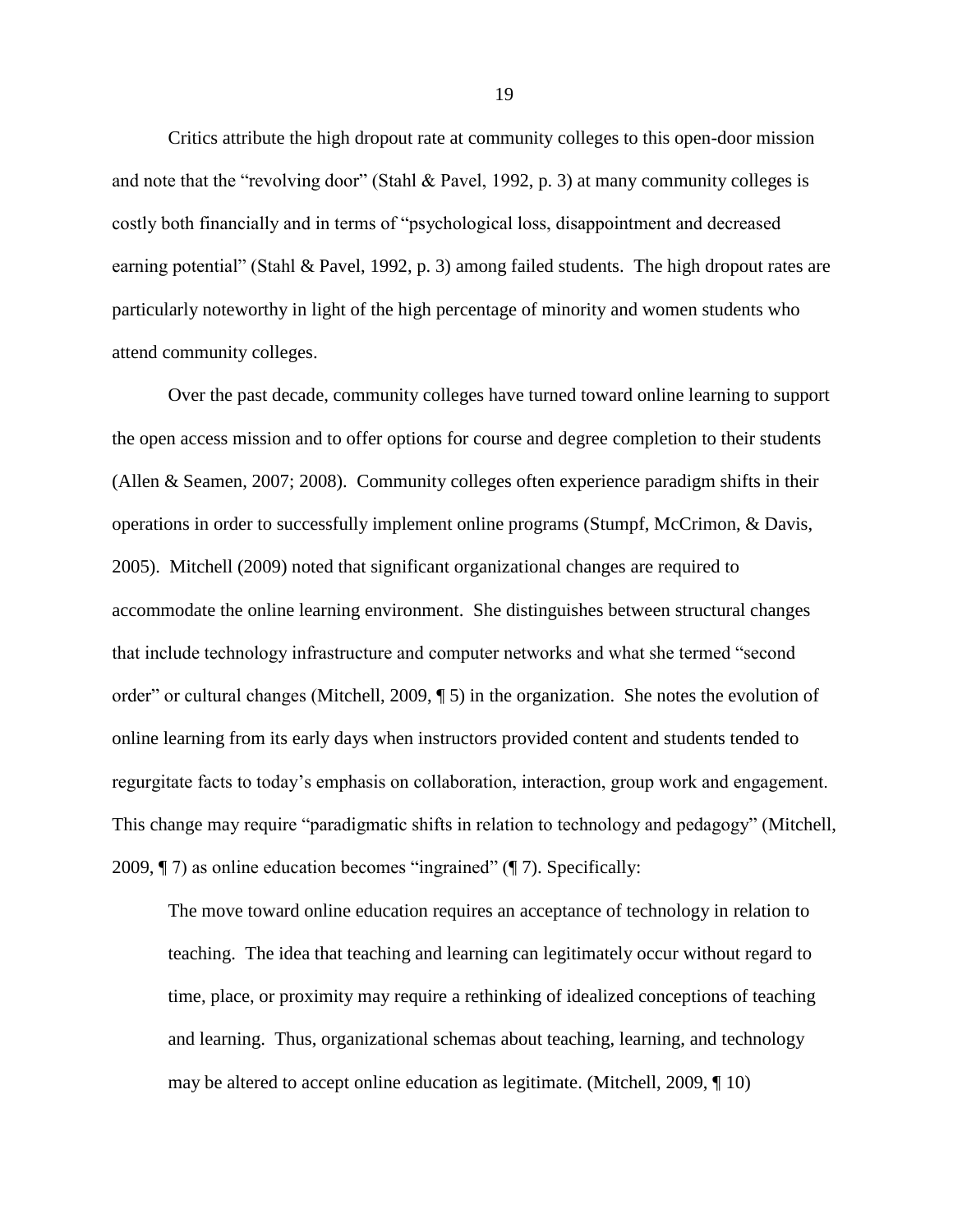Using a variety of methods including surveys, interviews, document analysis and site visits, Mitchell (2009) conducted an in-depth case study of the impact of online learning on culture at a large, suburban community college. The college was one of the first in the nation to offer online courses; approximately 12% of its student body takes at least one online course each term. She concluded that significant changes had occurred in attitudes and beliefs about online learning. She noted language changes, for example, as the word "instructor" was replaced with ―facilitator‖ in everyday conversation. She noted that training offered to faculty to help them teach effectively online also helped them engage students in their on-site courses. Faculty expected students to participate in constructing their own learning in the online environment. Despite the perception that online courses required more work, faculty members were enthusiastic about online learning and suggested their online courses rekindled their overall enthusiasm for teaching in general. Finally, Mitchell (2009) noted a broadened definition of "community" in which "students choose which communities they belong to in the virtual world and that choice may extend to community colleges that offer online education" (Mitchell, 2009,  $\P$ 64).

Both community colleges and propriety institutions have grown largely by attracting nontraditional students. Nontraditional students tend to be older, typically do not live on the college campus, and frequently have significant obligations outside of school that affect their enrollment patterns. Specific characteristics of nontraditional learners are discussed next.

#### <span id="page-30-0"></span>**Characteristics of Nontraditional Learners**

"Nontraditional" is an imprecise term typically applied to adult (age  $24+$ ) and part-time students (Choy, 2002). The National Center for Education Statistics (NCES) identifies seven characteristics of nontraditional learners: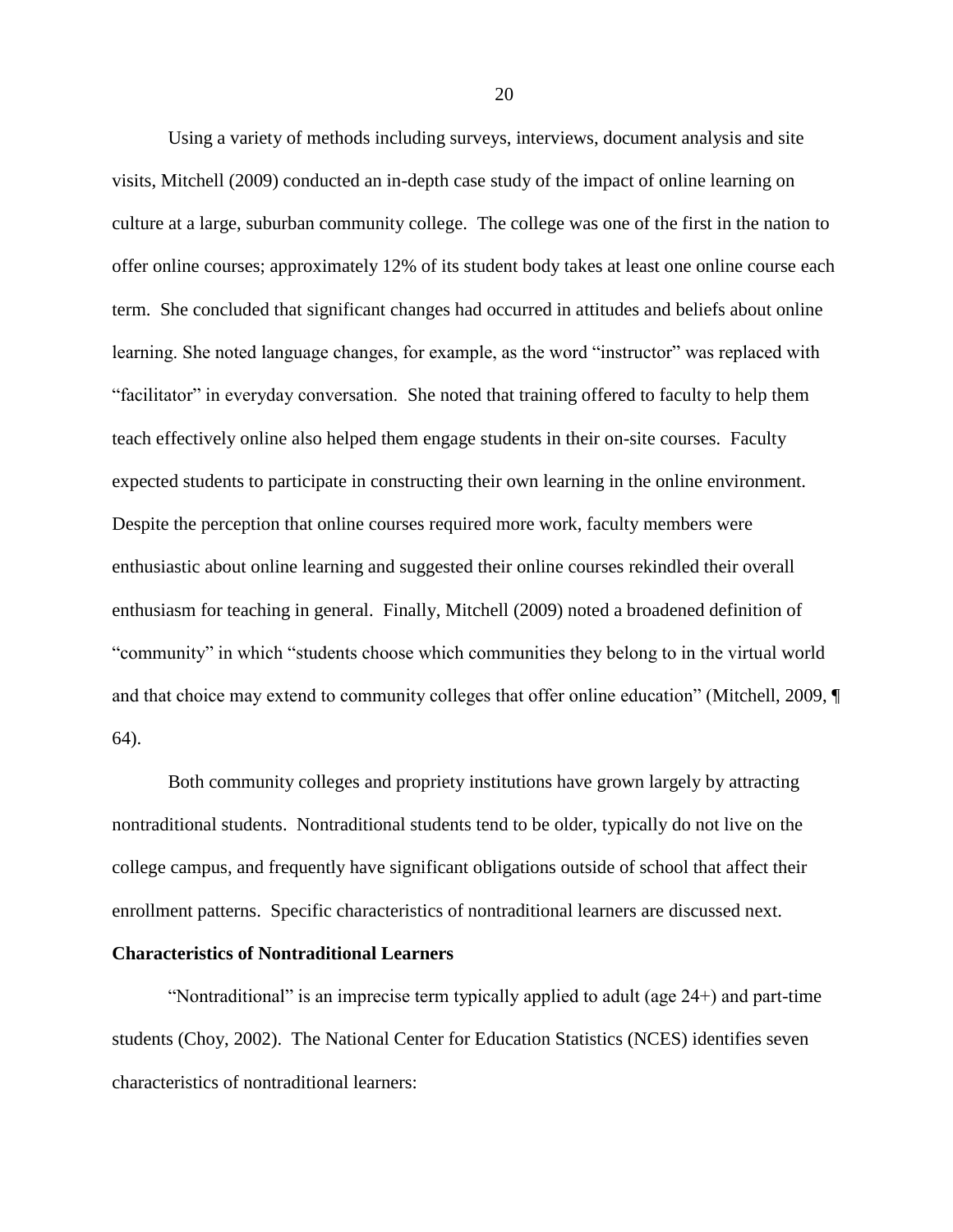- 1. Delays enrollment (does not enter postsecondary education in the same calendar year that he or she finished high school);
- 2. Attends part time for at least part of the academic year;
- 3. Works full time (35 hours or more per week) while enrolled;
- 4. Is considered financially independent for purposes of determining eligibility for financial aid;
- 5. Has dependents other than a spouse (usually children, but sometimes others);
- 6. Is a single parent (either not married or married but separated and has dependents); or
- 7. Does not have a high school diploma (completed high school with a GED or other high school completion certificate or did not finish high school).

It is important to note that 75% of all post-secondary students demonstrate at least one of these characteristics. Students who demonstrate one or more of these characteristics may be considered nontraditional (Choy, 2002). Researchers have labeled students who display four or more of the characteristics as "highly nontraditional," and they tend to be most often associated with nontraditional or adult-focused programs (Choy, 2002).

For decades, educational theorists have held that adults learn in different ways than traditional aged students. Researchers have labeled the unique ways adults learn "andragogy," as compared to "pedagogy," which describes how youth learn (Knowles, Holton, & Swanson, 1998, p. 58). Based on a synthesis of learning theories advanced by Abraham Maslow, John Watson, Kurt Lewin, and others, andragogy attempts to define how the process of learning occurs among adults. As described by John Dewey, experience becomes the primary instrument of learning in andragogy (Knowles et al., 1998). In the early  $20<sup>th</sup>$  century, Eduard Lindeman took Dewey's theories and developed five key assumptions about adult learners, which are: (1) Adults are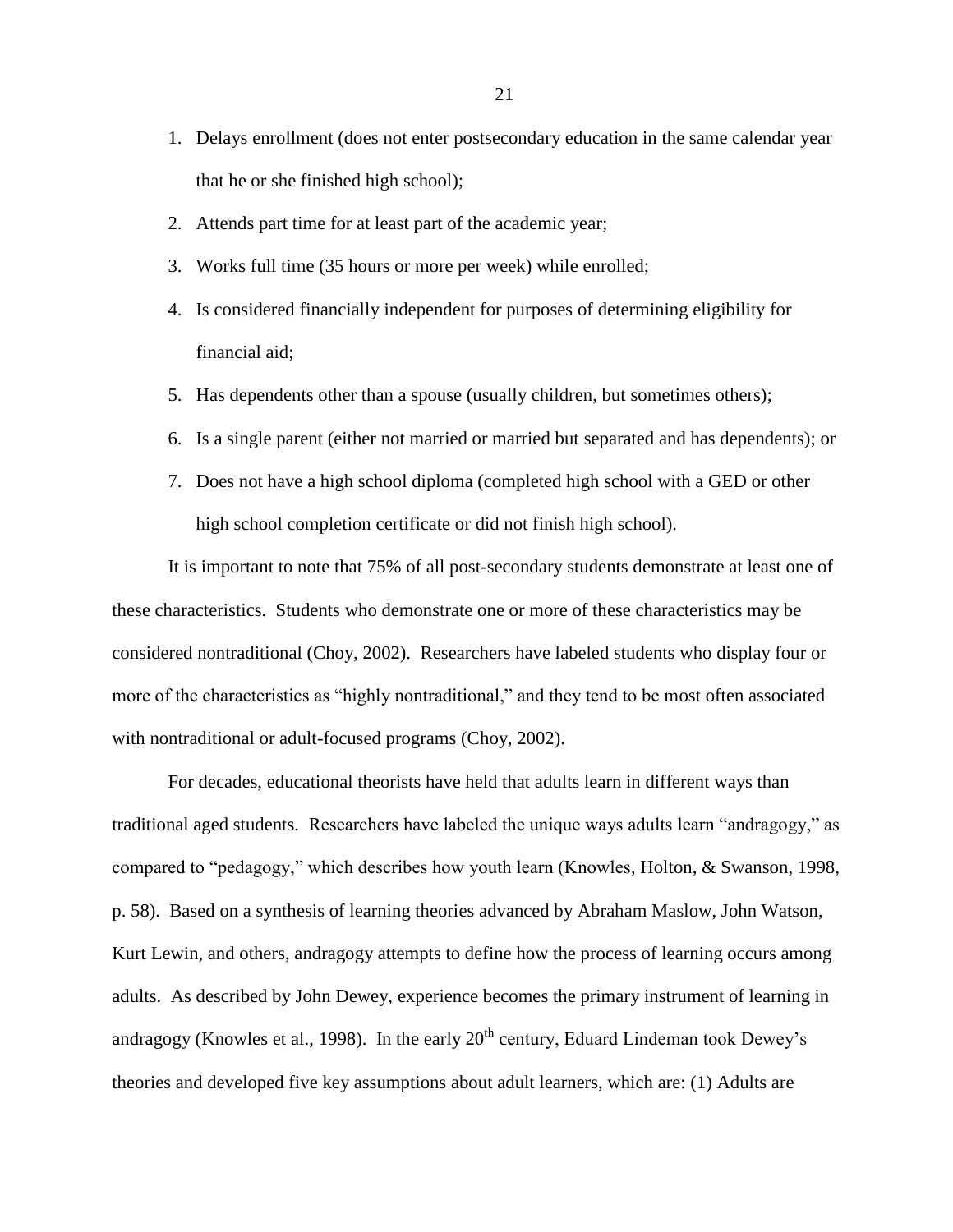motivated to learn as they experience needs and interests that learning will satisfy; (2) adults' orientation to learning is life-centered; (3) experience is the richest source for adults' learning; (4) adults have a deep need to be self-directing; and (5) individual differences among people increase with age (Knowles et al., 1998).

Lindeman (1926) envisioned a cooperative learning environment where adults help each other learn and the instructor plays the role of facilitator:

Small groups of aspiring adults who desire to keep their minds fresh and vigorous; who begin to learn by confronting pertinent situations; who dig down into the reservoirs of their experience before resorting to secondary facts; who are led in the discussion by teachers who are also searchers after wisdom and not oracles: this constitutes the setting for adult education, the modern quest for life's meaning. (p. 7)

More than 80 years later, Lindeman's assumptions and vision still guide curriculum development for adult programs (Knowles et al., 1998). How well most institutions do at implementing these assumptions is debatable, however. Through a five-year longitudinal study with randomly selected students at a community college system in California, Hagedorn (2005) identified the "four corners of friction" (p. 24) creating most obstacles for adults. These four factors are access, student success, retention, and institutional accommodation. Hagedorn asked students to rate obstacles to completion of their academic goals. She found statistical differences between traditional students (aged 18 to 22) and adults in the following categories: finding time for college, family responsibilities, and job responsibilities, among other factors. Specifically, adults find these factors to be bigger barriers to continued college enrollment. Therefore, adults ―tend to seek out more flexible programs and are more likely to enroll in distance education than other students" (p. 25).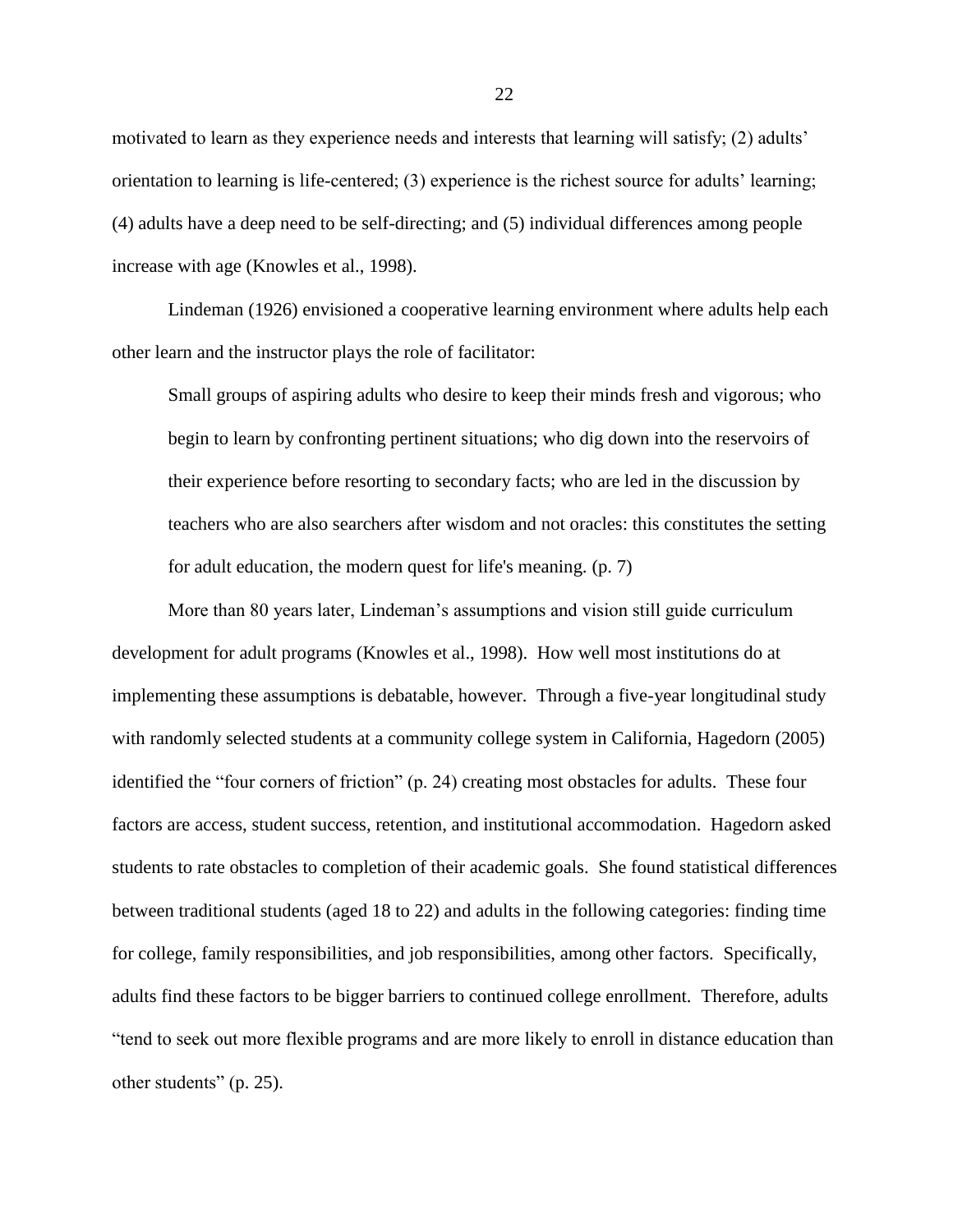Kemp's (2002) results regarding persistence among adult learners in distance learning were more specific. She conducted a correlational study of 121 first-time distance students enrolled at Athabasca University in spring 2000. She tested for three predictors of retention, resilience, life events, and external commitments by using the Resiliency Attitudes Scale (RAS), the Life Events Inventory (LEI), and a questionnaire about external commitments. Online course completion was her dependent variable. Neither life events nor resilience attitudes were statistically significant in predicting persistence. Of the six external commitments tested (family, personal, home, work, community and financial obligations), only work commitments were found to be significant in predicting online course completion. Work commitments were negatively correlated with completion.

Kemp (2002) said her findings contradict other research regarding the impact of external commitments on nontraditional student persistence. Other studies have found a relationship between high levels of external commitments and drop out from academic courses or programs.

Once they have enrolled, nontraditional students are less likely to persist to graduation than traditional-aged students. In 2007, Noel Levitz used their "College Student Inventory, Form B" to survey 8,867 nontraditional students at 235 institutions about retention rates. The students came from 2- and 4-year institutions and public and private colleges and universities. Data from the adult population were compared to data from traditional-aged students who had completed the same survey instrument (Noel Levitz, 2008a). Findings reveal nontraditional students are harder to retain in all categories. Specifically, 56.5% of nontraditional students at 2-year institutions dropped out of school compared to 43.2% of traditional students. At 4-year institutions, 49.9% of nontraditional students left compared to 28.2% of traditional students. Other findings show that nontraditional students study harder, even for courses they do not like,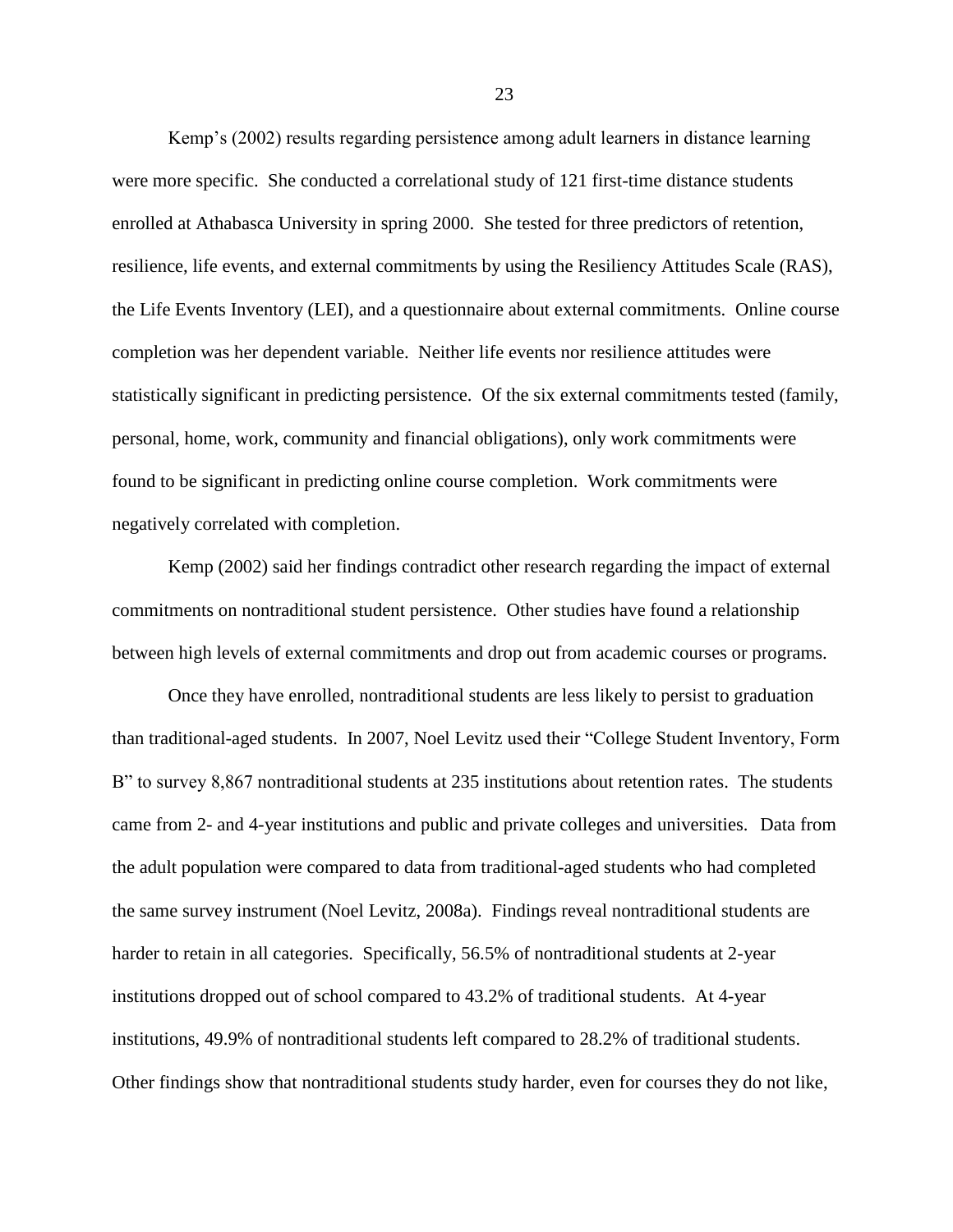enjoy reading more, and are considerably more stressed and distracted by financial problems than traditional students (Noel Levitz, 2008a). Since most online students are also nontraditional, these findings can generally be applied to students in online courses.

The increased dropout rate from online courses was also noted by Maki and Maki (2003) in their two-part, 3-year, longitudinal comparison of student learning outcomes and satisfaction in undergraduate psychology courses at Texas Tech University. The drop rate for students enrolled in online sections was 11.7% compared to 6.1% for students enrolled in traditional lecture-based course sections. Overall, the only difference they noted in satisfaction between learners in online sections and learners in traditional sections was that online students who reported enjoying course discussions were less satisfied than the norm.

#### <span id="page-34-0"></span>**Nontraditional Students and Online Learning**

Several researchers have specifically addressed dropout rates in online courses that are heavily populated by nontraditional learners (Diaz, 2002). McGivney (2004) attributes the high dropout rates for online courses to the range of "external constraints arising from their work, domestic, and financial commitments" (p. 34), but also notes that the limitations of their life commitments may play a role. For example, nontraditional students may be bound by place and therefore unable to select the academic program that best matches their interests and goals. Or their qualifications may be out of date or "some may lack confidence in their ability to succeed in an education or training programme [sic] if there has been a lengthy interval since they last engaged in formal learning" (McGivney, 2004, p. 34).

Diaz (2002) suggests an alternative view of the dropout phenomenon. He notes that most online students are older, have more college credits and have higher grade point averages. They also are more independent learners. He also points to the negative correlation between success in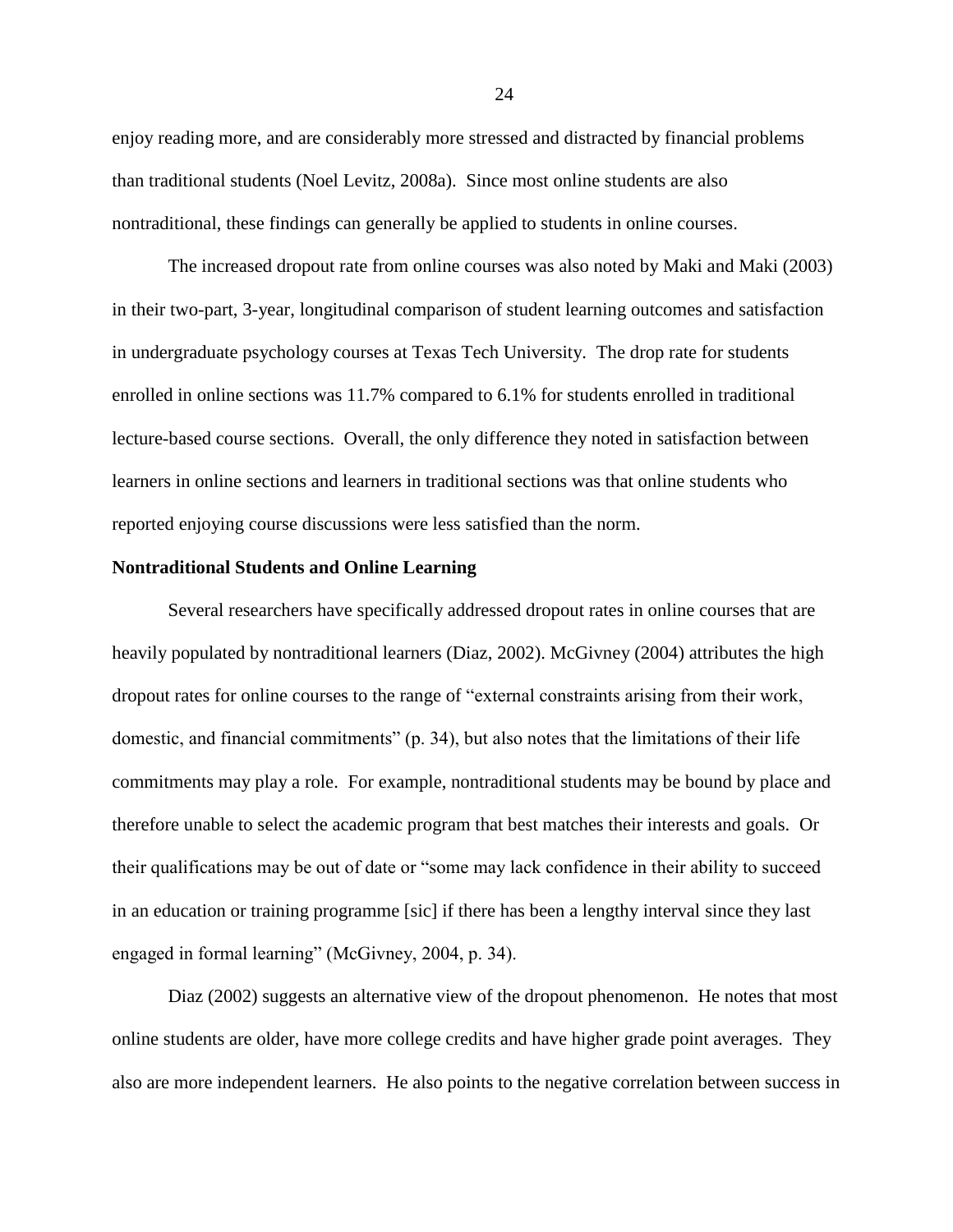online courses and the dependent or collaborative learning styles. He concludes that when students with these learning styles drop online courses, they do so because it is the right thing to do. Their maturity helps them conclude they cannot be successful in the online environment because of their learning styles, and they correctly follow the procedures to drop the course. Diaz advises institutions to do more screening for online readiness to increase overall persistence rates.

Ivankova and Stick (2007) also point to readiness for online learning as a key variable to success. They conducted a mixed-methods, sequential explanatory study of doctoral students in a mixed modality, higher-education program at the University of Nebraska-Lincoln to determine factors affecting retention. In the quantitative phase of their study, they surveyed 278 students who had been enrolled prior to 2003. The sample included students who had graduated from the program as well as those still enrolled and those who had dropped the program. They found five factors that correlate with student persistence, among which was comfort learning in an online environment. In other words, students found it acceptable to learn and interact with faculty and fellow students in an asynchronous computer-based environment. Program graduates reported the highest degree of comfort learning in an online environment while those who had withdrawn from the program reported the lowest degree of comfort (Ivankova & Stick, 2007).

In the qualitative portion of their study, Ivankova and Stick (2007) interviewed four students who had been purposefully selected from the larger quantitative sample. "Typical" respondents from the graduated, enrolled and withdrawn segments were identified, based on their responses to the quantitative study. Four were selected as "best informants" through maximal variation strategy and interviewed. Based on these interviews, Ivankova and Stick concluded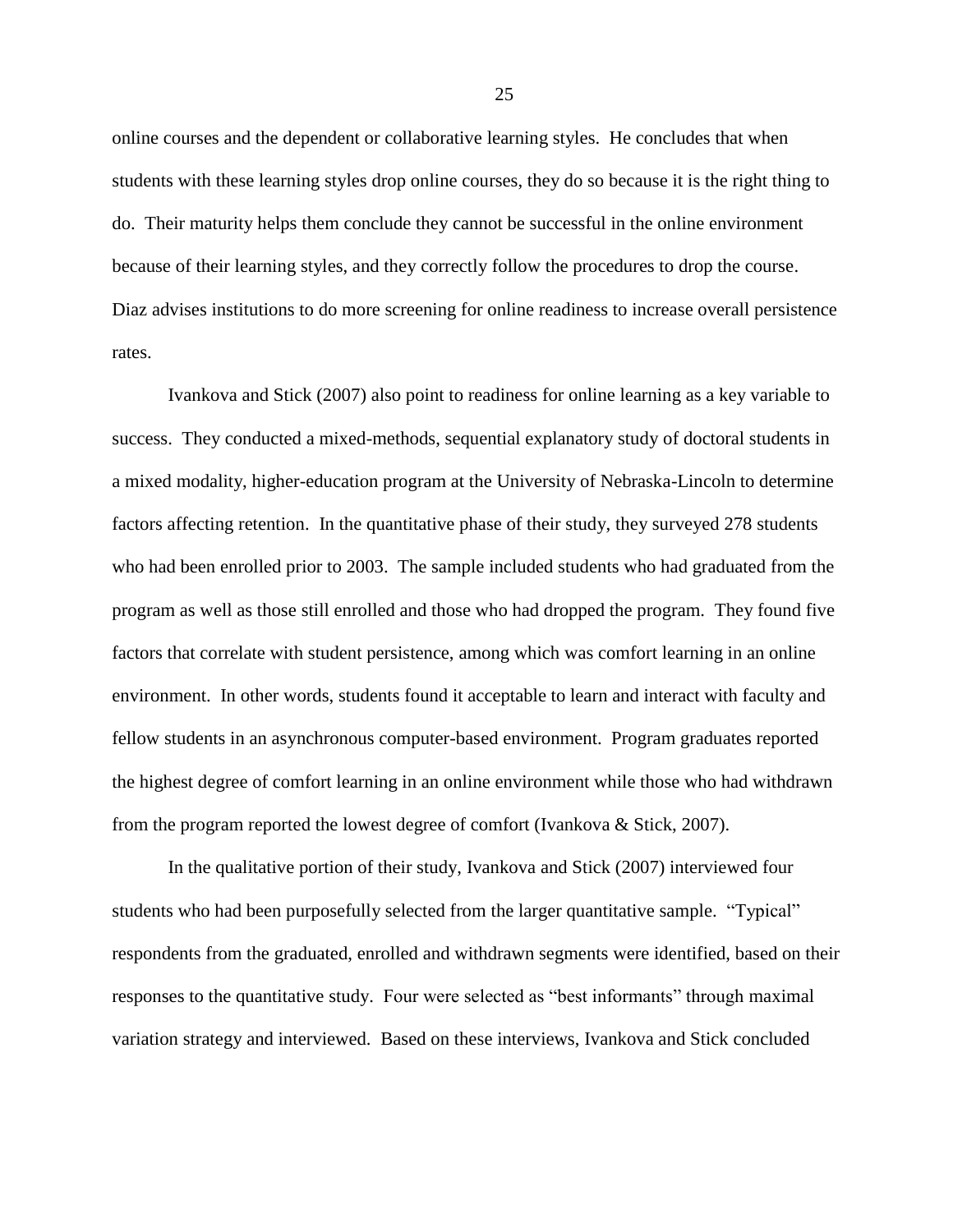that comfort with online learning was an important factor impacting student persistence and readiness in online environments.

In addition to comfort with the online learning environment, Sun et al. (2008) identified six variables that appear to influence student satisfaction in online programs. Based on an empirical study of 475 students enrolled in an online program at two public universities in Taiwan, they identified 13 variables that might influence student satisfaction in online classes. They tested these variables using a survey instrument developed and validated by them. They concluded that seven variables accounted for two-thirds of the variance in student satisfaction. Those variables were: learners' computer anxiety (or phrased in a positive manner, comfort with online learning, as characterized by Ivankova & Stick, 2007), instructor attitude toward online learning, course flexibility, course quality, perceived usefulness of the course content, perceived ease of use, and diversity in the assessment measures used. Computer anxiety was negatively correlated with student satisfaction in the Sun et al. study. Several variables did not appear to influence student satisfaction. They were: learner attitude toward computers; learner confidence in using the Internet; instructor response timeliness; technology quality; Internet quality; and learner perception of interaction with others in the course.

Dupin-Bryant (2004) more specifically linked computer experience and prior completion of online courses to retention in online learning formats through a random sample of 464 students taking online courses in fall 2002 at Utah State University. In addition, through discriminant analysis, she found that GPA and year in college were positively correlated with retention in online courses.

With regard to year in college, Dupin-Bryant's (2004) research supports Maki and Maki's (2003) findings. Through a regression analysis in which year in college was captured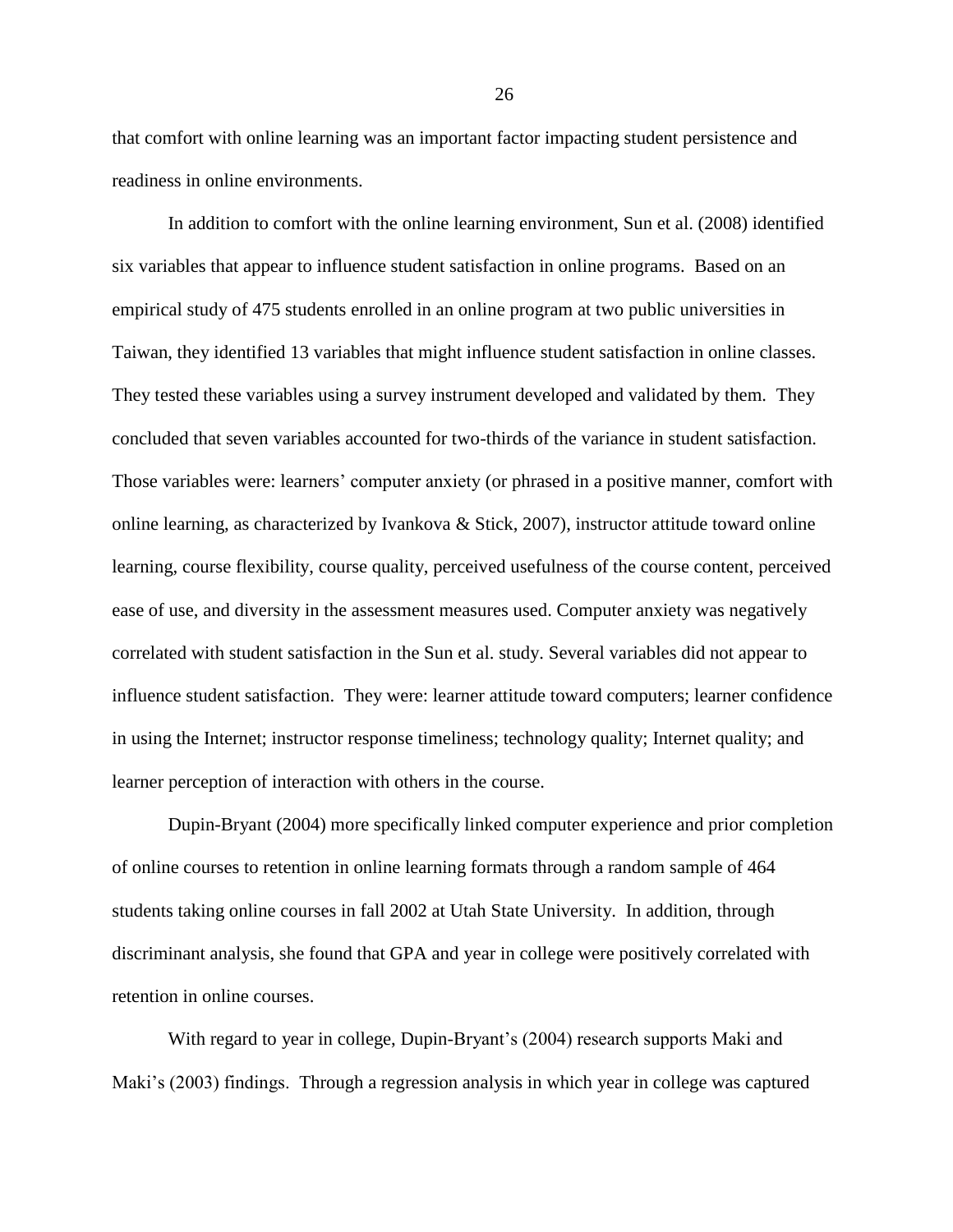from institutional data, they found more advanced students performed better (as measured by examination scores) in online psychology courses at Texas Tech University than students with fewer earned credit hours. However, the study highlighted the same finding for students enrolled in traditional, lecture-based psychology courses during the same time frame.

An alternative to fully online courses that many suggest as an ideal modality for nontraditional learners is the use of hybrid courses. Hybrid courses use a mixture of face-to-face and online modalities.

## **Nontraditional Learners and Hybrid Modalities**

Researchers have also addressed issues related to hybrid programs. Sometimes referred to as *blended learning,* these programs combine face-to-face and online instruction and involve a reduction in seat time. Garrison and Vaughn (2007) report faculty and students both suggest hybrid learning "is a means to combine the best of face-to-face and online learning" (p. 4). Hybrid classes "have the potential to increase student learning outcomes while lowering attrition rates in comparison with equivalent fully online courses" (Dziuban, Hartman, & Moskal, 2004, p. 5). Dziuban et al. (2004) compared completion rates of face-to-face, fully online, and hybrid courses at the University of Central Florida over seven years and found completion rates and success (as measured by a grade of "A," "B," or "C" in the course) in face-to-face and hybrid courses to be equivalent while those for fully online courses were consistently lower.

Ivankova and Stick (2007) linked student satisfaction in a hybrid doctoral program to overall persistence and proposed the following conclusions: the curriculum needs to be relevant; students must have strong writing skills; the instructor should act as a facilitator in the course; strong technical support and a robust online library must be available; the students must be highly motivated to complete the degree; faculty and advisors must respond promptly to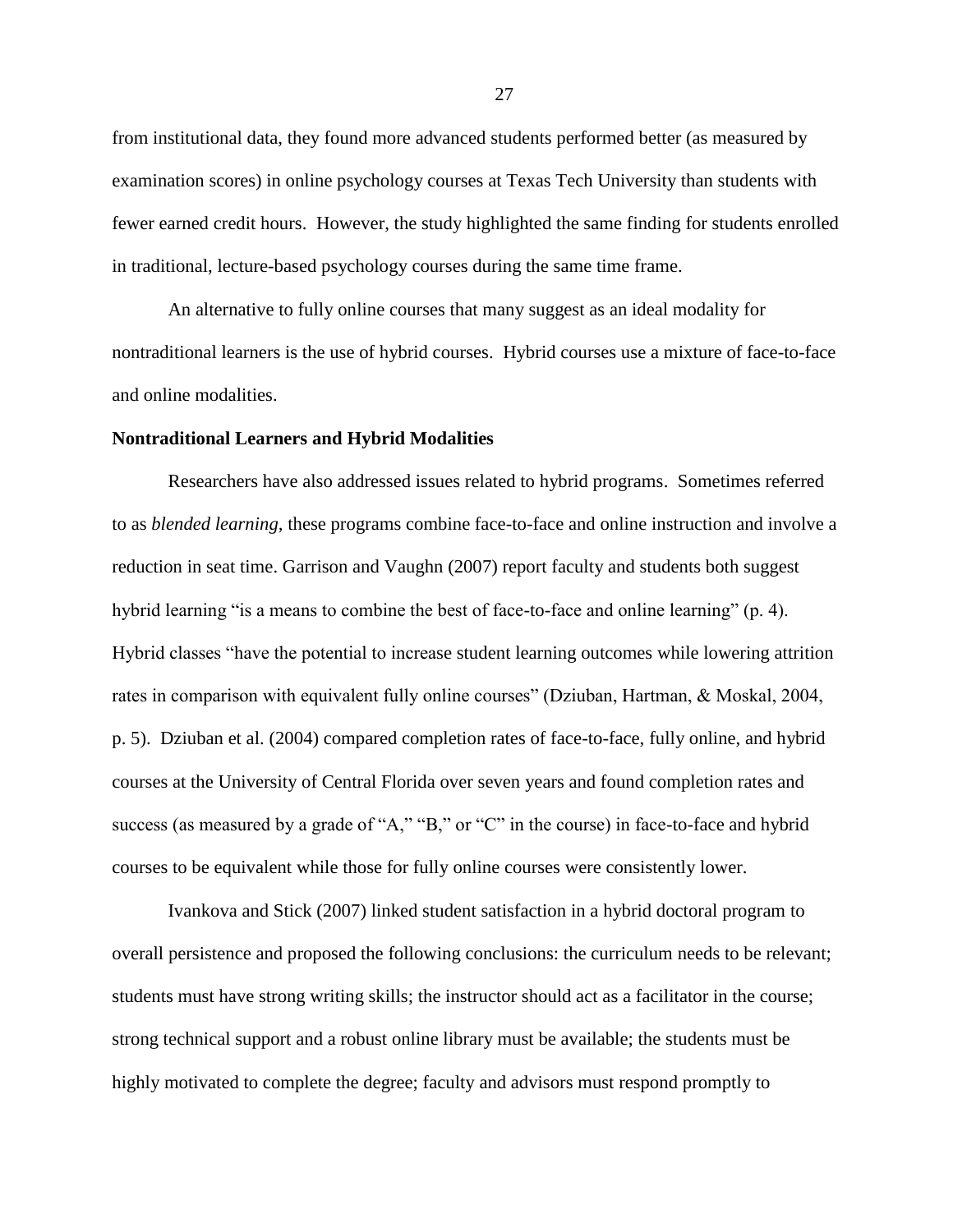requests; and it may be helpful to build community among the participants. It should be highlighted that this study concerned doctoral students, and the results may or may not be applicable to undergraduate students.

Yudko, Hirokawa, and Chi (2008) reached many of the same conclusions in their study of undergraduate students enrolled in a liberal arts college in Hawaii. They conducted a multivariate analysis of seven factors through a survey of students living in a rural area in Hawaii and taking hybrid classes. The study was conducted to: (a) determine students' general attitudes toward online learning; (b) determine students' beliefs about the value of combining face-to-face and online modalities; and (c) track students' beliefs about missing class sessions. Their research concluded that students like the hybrid format, and they noted the strongest satisfaction with hybrid learning among students with strong computer skills. They also found the hybrid format did not affect class attendance. They had hypothesized that students would avoid the difficult travel conditions inherent in the geography of Hawaii and not attend face-to-face sessions, but this was not the case.

South Texas College compared success rates of students in online, hybrid, traditional, and high-school dual-enrollment courses (courses offered to high school students in which the students receive both high school and college credit). The results were consistent across all five academic units participating in the study. The academic units were allied health, business and technology, liberal arts and social sciences, mathematics and sciences, and bachelor programs. Success rates were based on student grade performance. The study considered 3,426 total courses from spring 2009: 2,340 courses were traditional, 748 courses were dual enrollment, 295 courses were fully online, and 43courses were hybrid where 50% of content was delivered faceto-face and 50% was delivered online. Overall, dual enrollment students had the highest success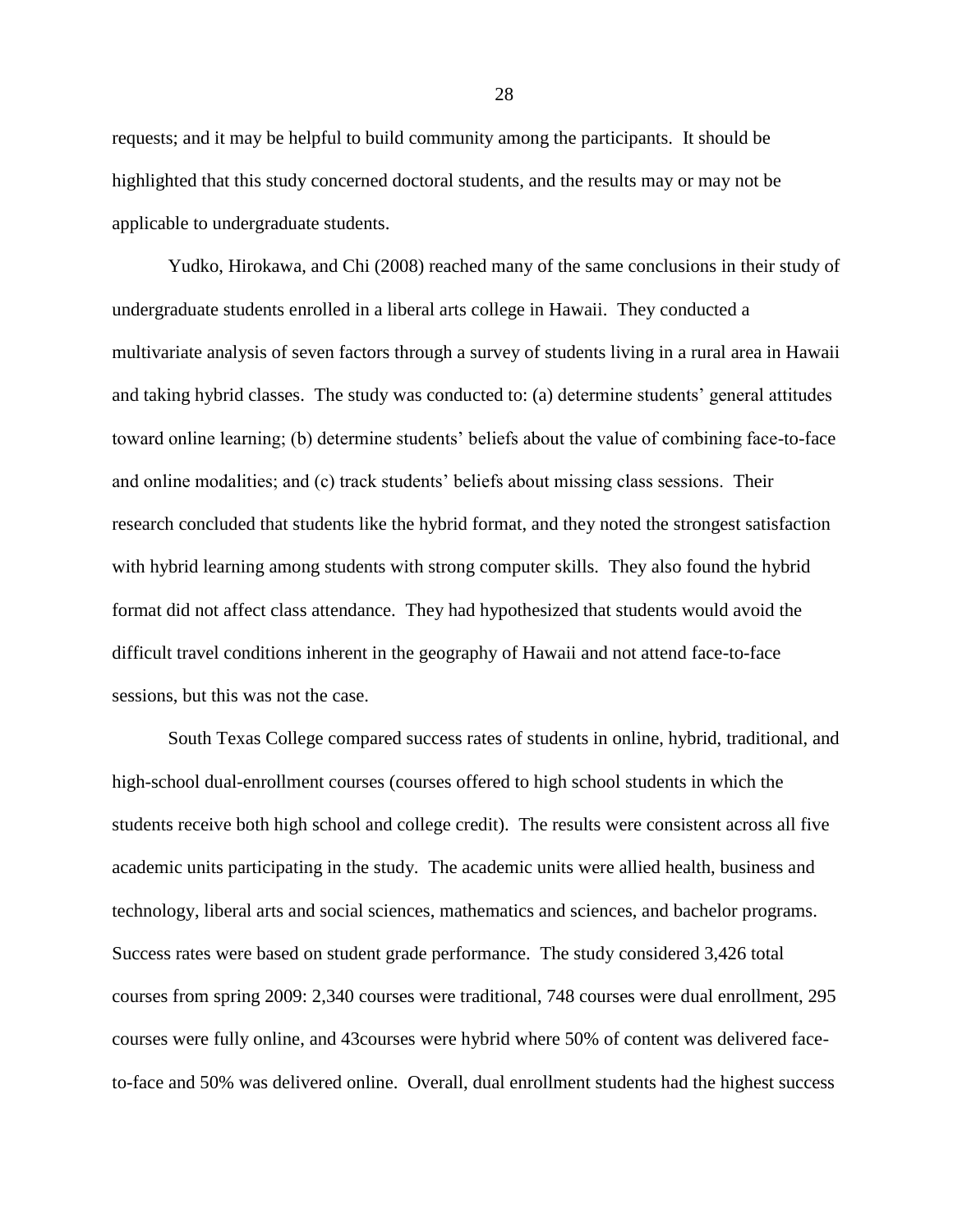rates. Students enrolled in hybrid courses had statistically better success rates than students in either traditional or fully online courses. The study further noted that students who registered late for their hybrid courses tended to drop their courses more frequently and were generally less successful than students who registered early (South Texas College, 2009).

# **Nontraditional Students and Cohort Models**

Many hybrid programs also use cohort groups, which are defined groups of students who take their courses in a sequence together. Cohort groups are typically used to create a supportive learning environment that encourages persistence (Kasworm, 2001). Adult students in one study described the structure and process of the cohort experience as a "Velcro experience...propelling them to completion" (Kasworm, 2001, p. 9). Spaid and Duff  $(2009)$  suggest cohorts offer "stability and continuity that the traditional college format cannot provide" (p. 104). Although likened to learning communities often used with traditional students, the model "requires a deeper level of commitment and cohesiveness" (Spaid  $&$  Duff, 2009, p. 105).

Conrad (2005) explored the formation of community in a cohort program by following graduate students in western Canada through a mixed-method, longitudinal approach. Seventeen of 18 students enrolled in a hybrid, cohort-based graduate program participated in the study over a 2-year period. Data were collected through five research tools over two years: three surveys, one set of extended interviews, and one focus group. The program required students to complete two, 3-week residencies and the remainder of the program content was delivered online.

In the initial survey, Conrad (2005) asked students to define the role of *community* in their learning expectations. Most linked community to the online portion of their program indicating that community was necessary for them to work together as a group via technology. They primarily described community in terms of information exchange. Eight months later in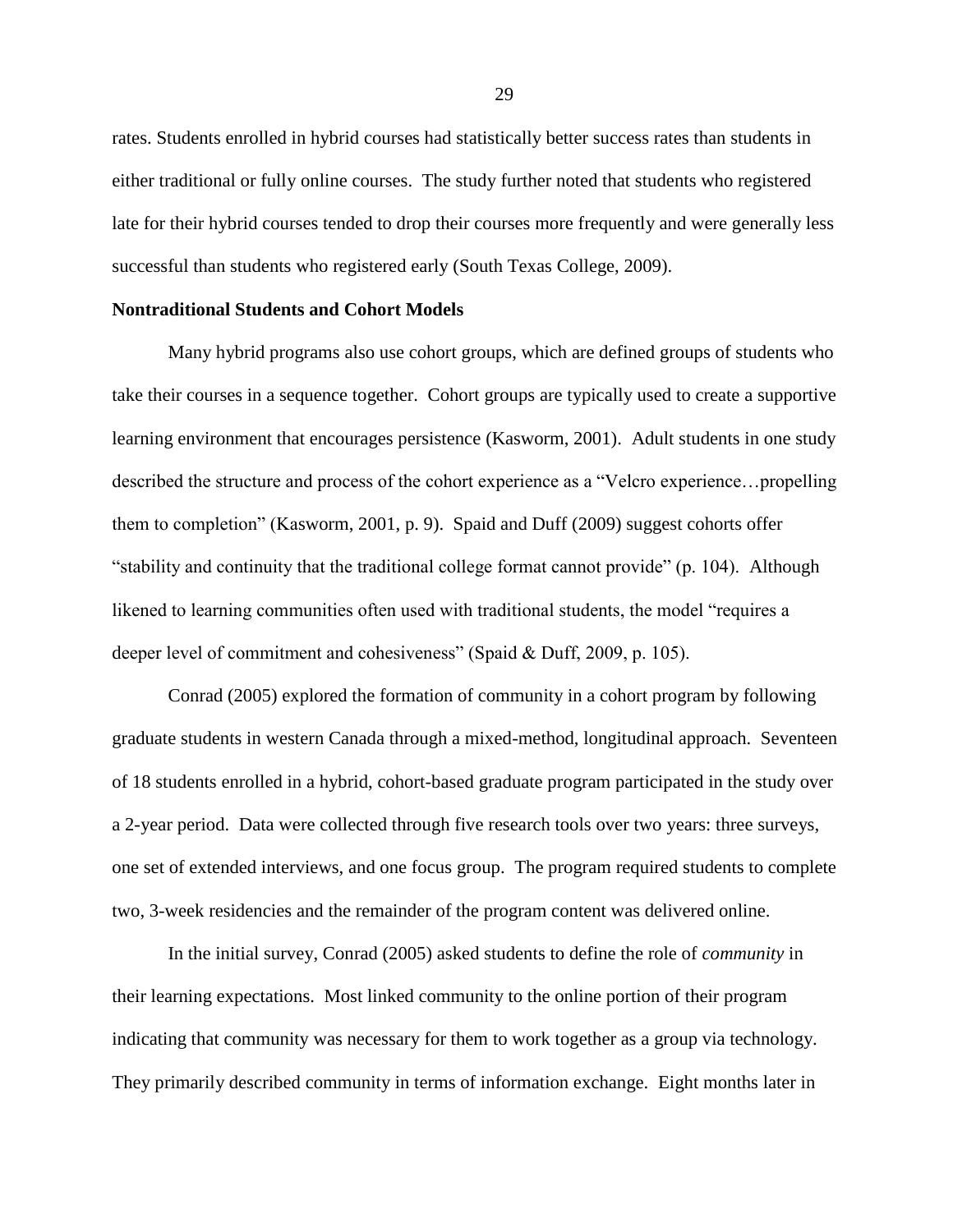the second survey, students emphasized concepts such as friendship, collaboration, and common purpose in their definitions of community. They placed less emphasis on the exchange of information via technology and more emphasis on connection between group members. By the third and final survey, participants overwhelmingly linked community to mutual support and team experience; some used words such as "family," "friendships," and "personal relations" (p. 7) to describe their community experience. Notably, they cited the "sense of community as a slightly stronger source of support" (p. 9) than spouses and significant others and of "paramount importance" (p. 16) to the learning process.

Conrad (2005) drew four conclusions about community from her study: (1) community evolves over time; student interactions were confined to learning tasks initially but gradually grew to include relational interaction that supported the learning process; (2) community cannot be forced; it must grow from within the members; administrators and faculty can facilitate its development but ultimately community "becomes a social fact with a tangible presence that is obvious to its members" (p. 17); (3) bonds between learners survived even when they were dissatisfied with their instructors or the academic program as happened near the end of the academic program she studied; and (4) face-to-face sessions were key to community development. Online sessions were not a substitute for face-to-face interactions through which students bonded on a personal level in a way they did not in the online learning platform.

The value of cohorts for community building was also touted by Wenzlaff and Wieseman (2004) in their emergent study of a master's program in teacher education. They followed 22 graduate students for 2 years and employed document analysis, field notes, and participant observation to conduct their analysis. In addition to building community, they found the cohort approach "provides a powerful force for change" (p. 115) and "improves students' abilities to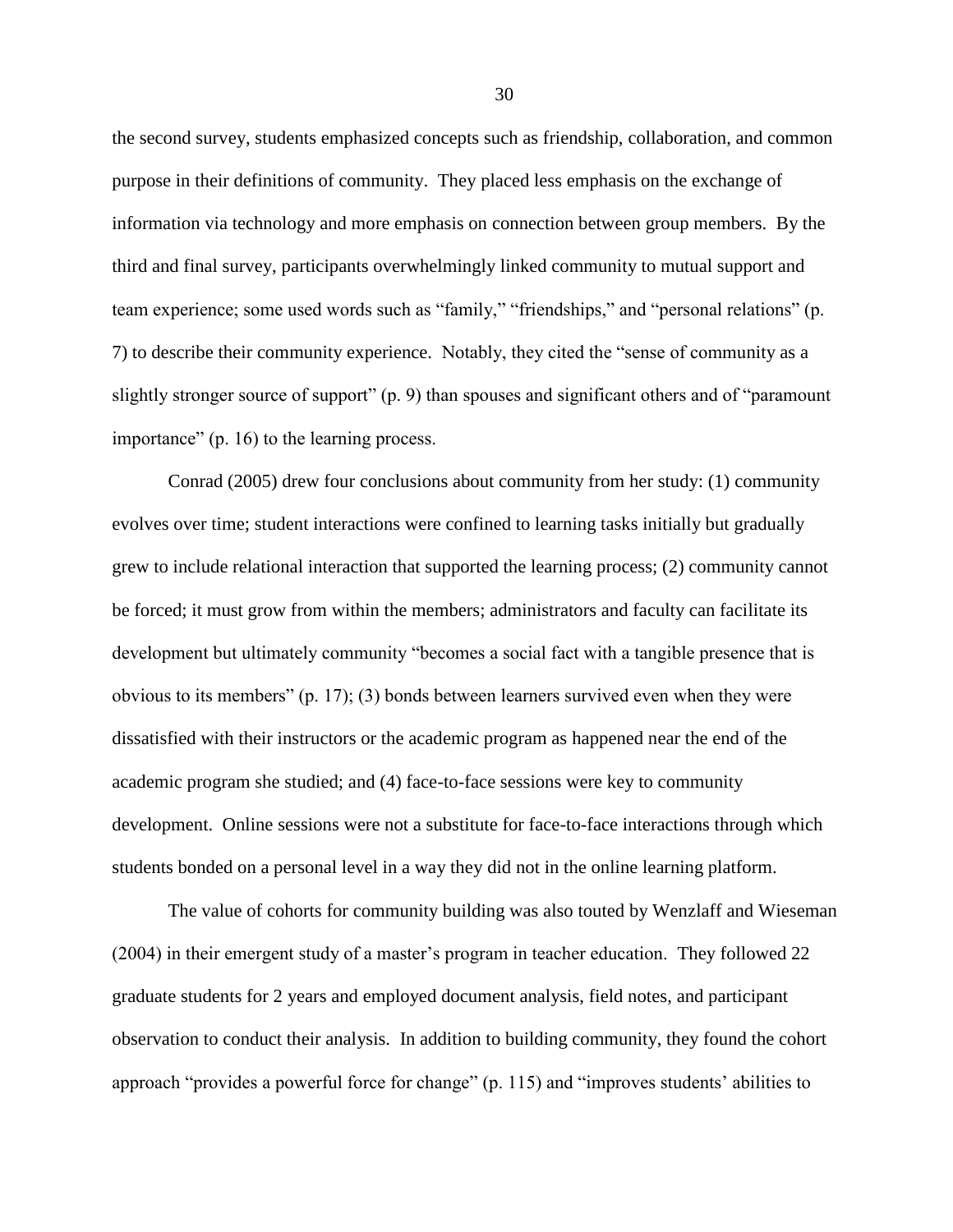develop multiple perspectives, do scholarly work and improve academic performance and personal expectations" (p. 115). Twenty-one students completed the program and identified the cohort format as one of the keys to their success in that it created "a collaborative culture" (p. 121). Fullan (as cited in Wenzlaff and Wieseman, 2004) identified the use of cohorts as a best practice in teacher education programs.

### **Employer Sponsorship**

Nontraditional students may also receive support for continuing their education from their employers, often in the form of tuition reimbursement. In 2002, approximately 79% of employers offered tuition reimbursement. Many human resources managers believe tuition benefits play an important role in boosting on-the-job motivation, retention and productivity (Gunsauley, 2002).

Results from a tuition assistance program at United Parcel Service (UPS) bear out that assumption. In 1998, UPS was facing a severe shortage of qualified workers at its primary hub in Louisville, Kentucky. The shortage stemmed from two problems: population growth was flat in Louisville, and unemployment rates were historically low. The impact of the shortage was compounded by the fact that UPS needed to expand its operations at Louisville at the same time. UPS identified current and potential college students as the ideal target for recruiting new employees (Riggert et al., 2004).

By partnering with three postsecondary institutions and local, county and state officials, UPS developed a unique program called Metropolitan College. Not an actual educational provider, Metropolitan College offered a myriad of support services to help students progress academically while working for UPS at least 20 hours per week, primarily in the middle of the night. Student-employees were actually enrolled in one of three partner institutions: University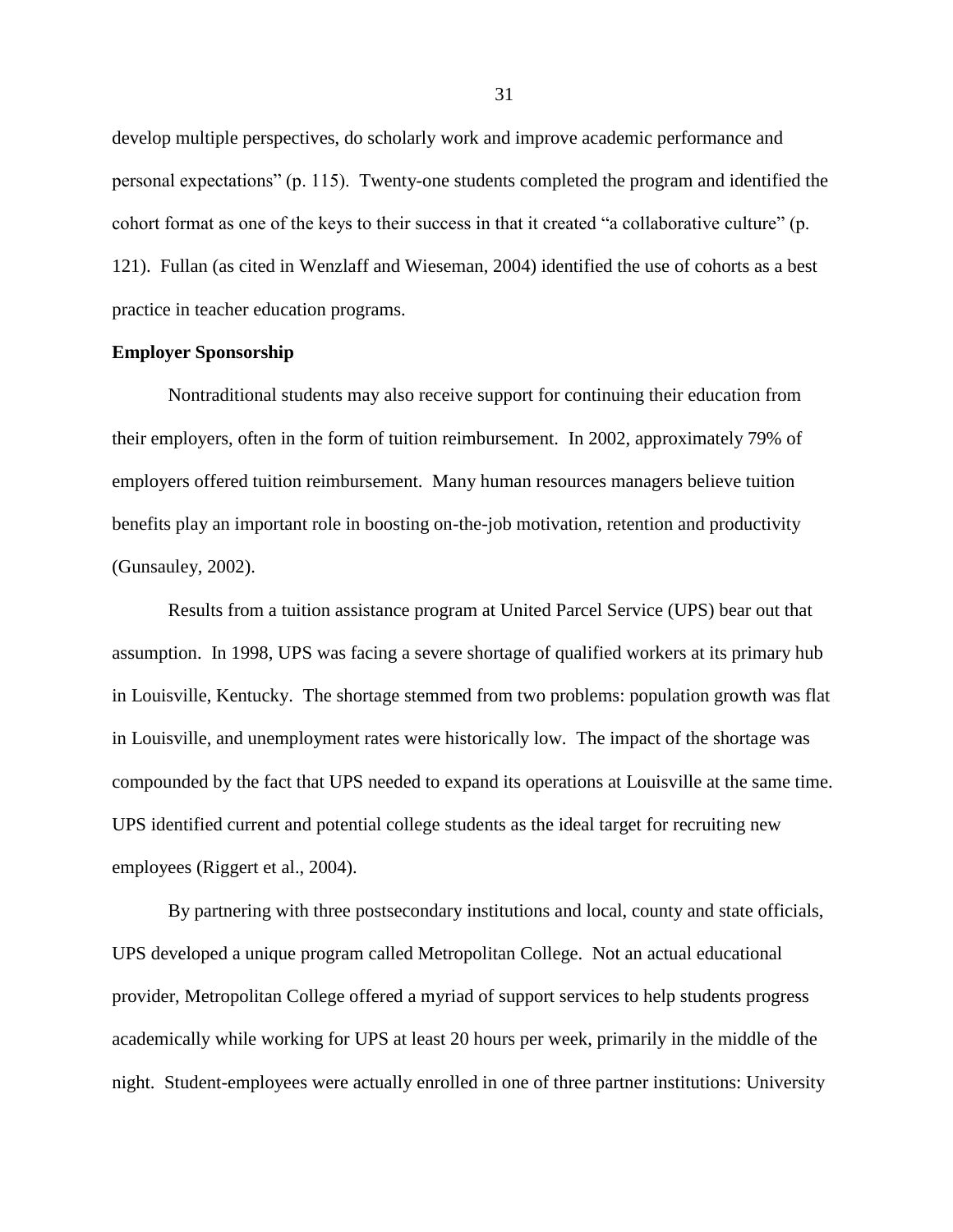of Louisville, Jefferson Community and Technical College, and Jefferson Technical College. Students were required to meet all admission criteria for the selected institution. Services provided to student-employees in Metropolitan College exceeded those typically offered through employee benefit plans:

Beyond typical wages and benefits associated with employment, Metropolitan College students benefited from intensive student services that were specifically designed to meet the unique challenges of their situation. This included specially designed and scheduled social activities, a student council to assist in program planning and services, opportunities for classes and academic advising at the work site in the middle of the night, a peer mentoring program that helped students persist at work and school, career counseling and placement, a comprehensive technology infrastructure, and housing designated for program participants. (Riggert et al., 2004, p. 10)

Student-employees were also eligible for deferred tuition, textbook stipends and bonuses paid by UPS based on academic success.

The partners established four goals for Metropolitan College when it was established: (1) increase student employees at UPS to 1,647 by 2002; in fall 2001, UPS employed 2,223 students who were enrolled in postsecondary education through the Metropolitan College program; (2) attain 35% of total hub workforce enrolled in Metropolitan College; by spring 2001, 59% of hub employees were enrolled in one of the three partner institutions through Metropolitan College; (3) increase employee retention; the Louisville hub boasts the lowest turnover among the 27 top UPS hubs in the nation; (4) reduce work interruptions due to inadequate staffing; UPS-Louisville has operated without a work interruption due to inadequate staffing since 2000 (Riggert et al., 2004). Clearly, all four goals were met and exceeded.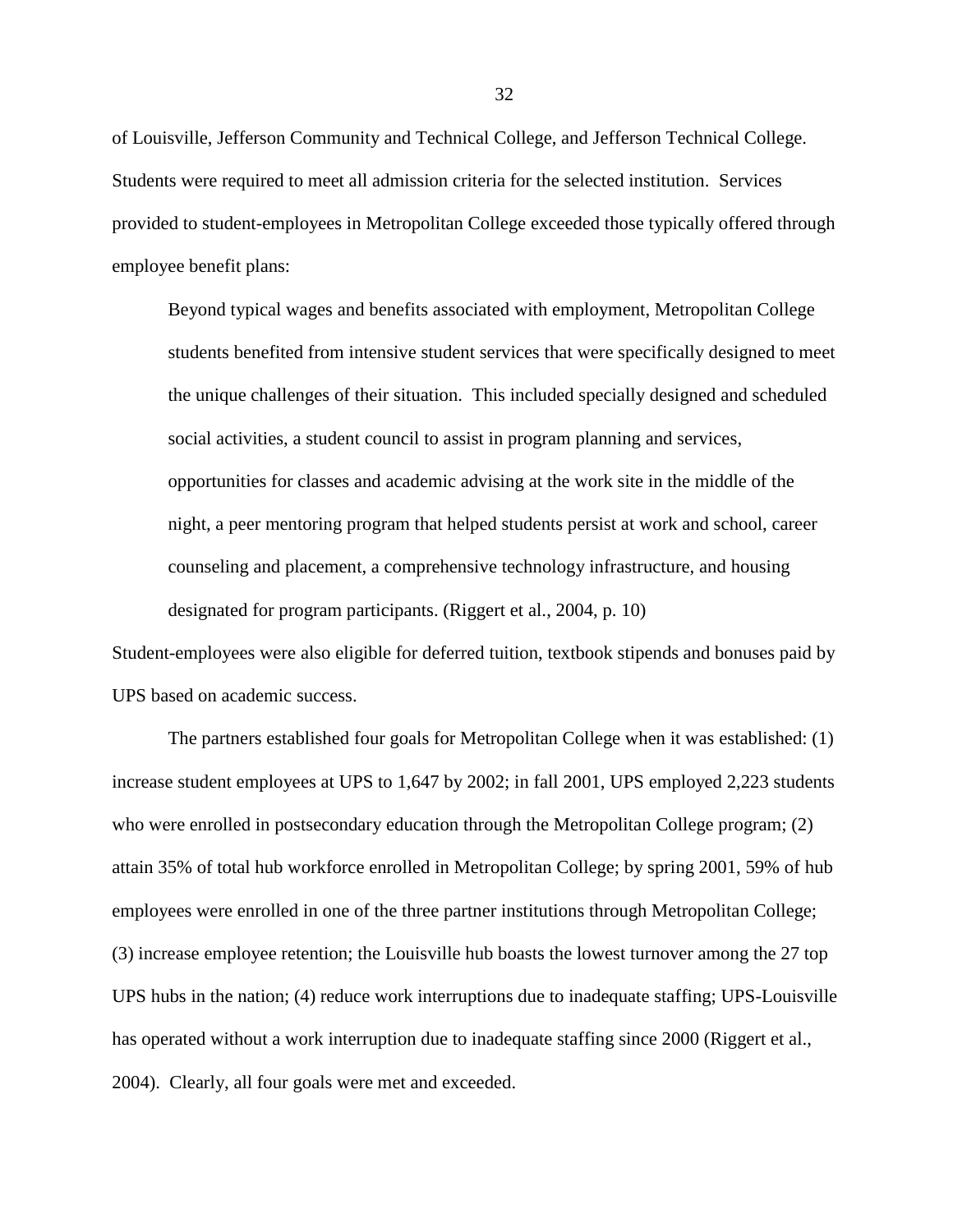When surveyed, student-employees gave Metropolitan College high marks: 75% identified it as an important influence in their decision to pursue their education. Many indicated they would not have enrolled in college without the program. Program architects attribute the success of Metropolitan College to the culture and values surrounding the program as much as to the program content. The culture includes: "unwavering focus on student welfare, adaptation of the education services to the needs of the student, establishment of incentives for continuing participation, mutual recognition of partner strengths, and broad community focus" (Riggert et al., 2004, p. 16). Metropolitan College was unique in that clear goals were established and tracked for the program. Most companies do not have even the most basic data about return on investment of employer-sponsored educational programs (Robbins, 2008).

The results of Metropolitan College contradict some prior research about the impact of working on persistence. Pascarella, Edison, Nora, Hagedorn, and Terenzini (1998) and Pascarella and Terenzini (2005) found that working off-campus negatively impacts persistence among all student categories while working on-campus positively impacts persistence. Astin (1975) also found that full-time employment (35 or more hours per week) negatively impacted persistence.

Regarding the impact of working during college on cognitive development, there are conflicting studies there as well. Pascarella et al. (1998) followed 3,840 students from 23 institutions (18 4-year and 5 2-year colleges) for 3 years. They controlled for 15 student background characteristics and college experiences and considered both on- and off-campus employment. They found:

Only modest and inconsistent evidence to suggest that either form of work seriously inhibits students' learning or cognitive development as it was measured in the study.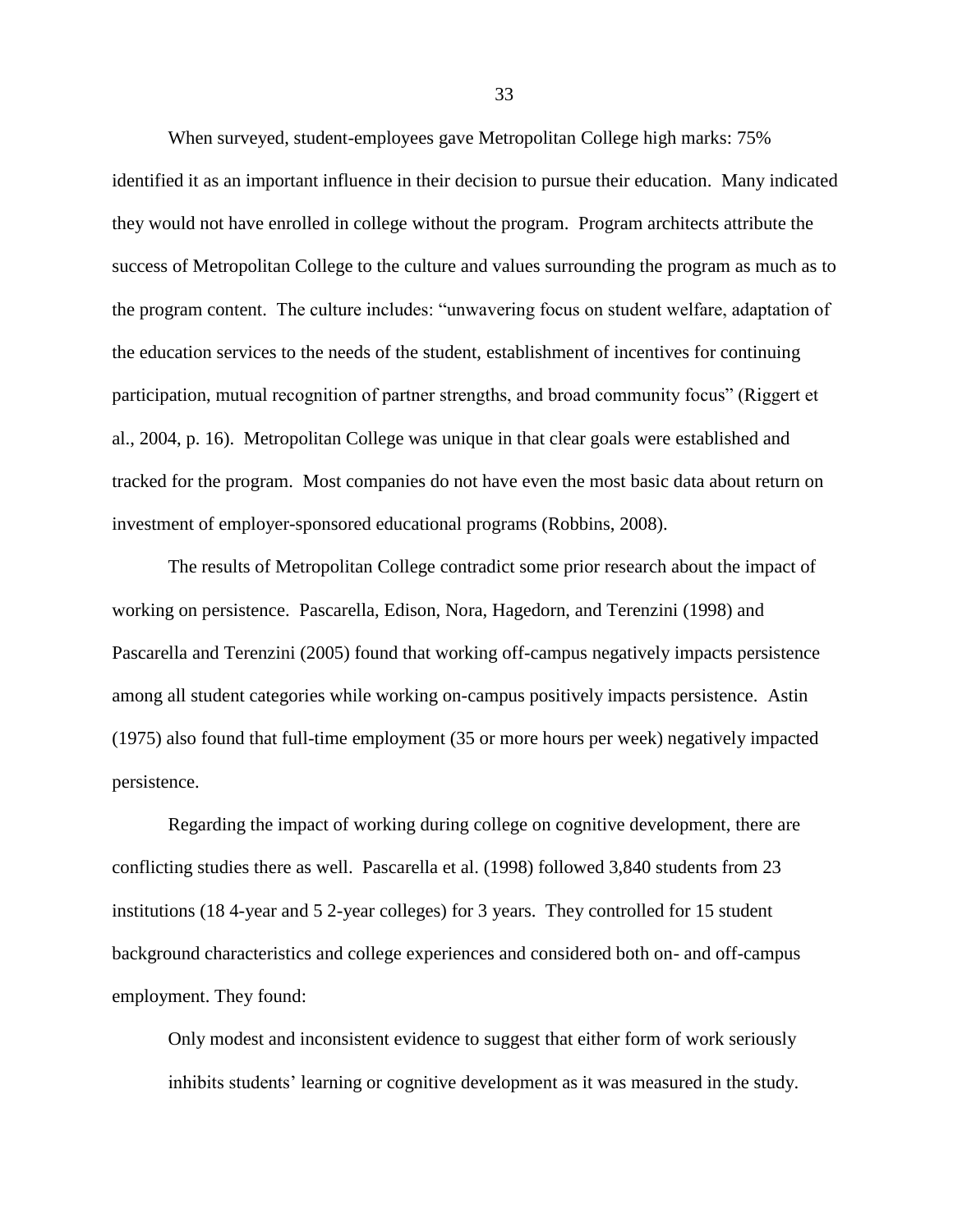Indeed, there was at least some evidence in the third year of the study to suggest that reasonable amounts of part-time on- or off-campus work may actually facilitate learning. (p. 87)

They did note, however, that working in excess of 20 hours per week tended to impede cognitive development particularly in science reasoning. They hypothesized "that by absorbing a student's discretional time, off-campus work has its greatest negative influence on one's ability to meet the normative requirements of successful progress through college" (Pascarella et al., 1998, p. 88). It is important to note that this study was completed between 1992 and 1995 before intensive adult programs were common. There is no information in the article to indicate that adult students were enrolled in structured programs designed for the working adult professional or in online courses that may be more convenient to the working students.

# **Traditional Students and Online Courses**

Online courses are not taken exclusively by nontraditional or working adult students. As Stumpf et al. (2005) note, "No longer limited by time and space, technologically-savvy traditional students are increasingly enrolling in online classes in order to increase the flexibility of their lifestyles" (p. 358). Latanich, Nonis, and Hudson (2001) found the age gap between online and traditional learners is narrowing. In their study comparing both groups of learners, the age difference was just over three years while older research noted age differences in excess of seven years on average.

Many researchers predict that traditional-aged students will continue to flock to online learning. These "digital natives" (Prenksy, 2001, p. 1) have grown up using technology and are comfortable learning and communicating via a distance. In fact, Taylor (2006) indicates they prefer technology to face-to-face interaction: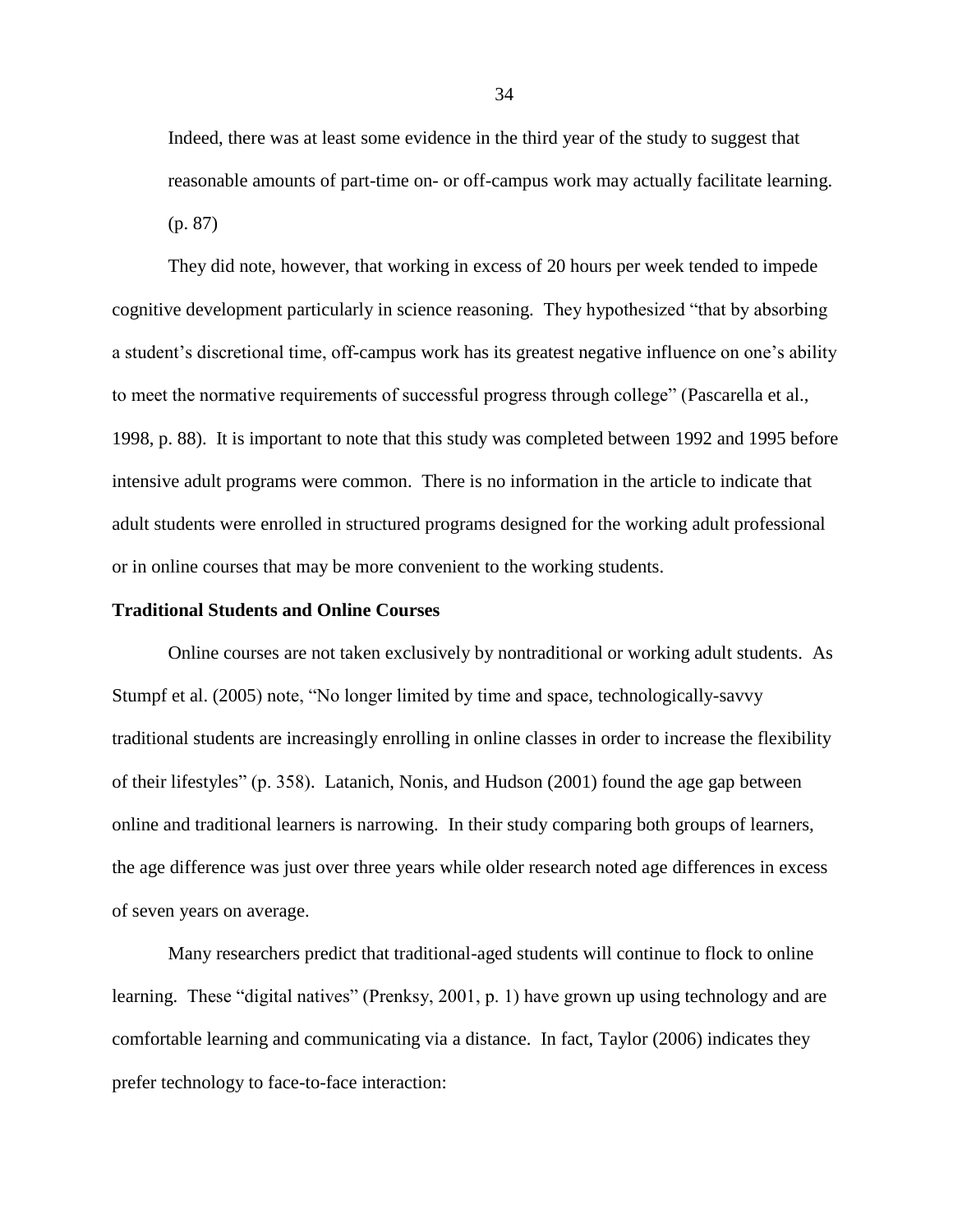The relationship of today's young people to technology is fundamentally different than the relationship any other generational cohort has with technology…. Many of their interpersonal relationships exist primarily online, and the lines between the online and the live… are blurred or nonexistent. The explosive growth in enrollment in online courses, even by native and resident students who can take "live" classes, indicates their preference for life online… (p. 49)

Indeed since 2001, online course enrollments have grown more rapidly than overall higher education enrollment among students of all ages. In 2006, nearly 20% of all students were taking at least one online course (Allen & Seaman, 2007). More institutions are embracing online courses as a valuable learning experience for all students as evidenced by the fact that many institutions now require students to complete at least one course online to meet graduation requirements (Dobbs et al., 2009).

Dobbs et al. (2009) included age as a variable in their study of the perceptions of students regarding online criminal justice/criminology courses. They administered a survey to 280 undergraduate students at a large 4-year university in the Southwest. The survey population included both those who had taken online courses and those who had not. In addition to age, independent variables were: number of online courses taken, gender, race/ethnicity, grade classification, major, employment, and computer skill. Age accounted for little difference in perception of the quality and amount of learning that takes place in online courses. The youngest students (18-22) were more confident in their ability to be successful in online courses and reported more disagreement with the notion that the technology required for online courses was too difficult for them. This was true for young students who had previously taken an online course as well as those who had not. The oldest students (30-56) who had not previously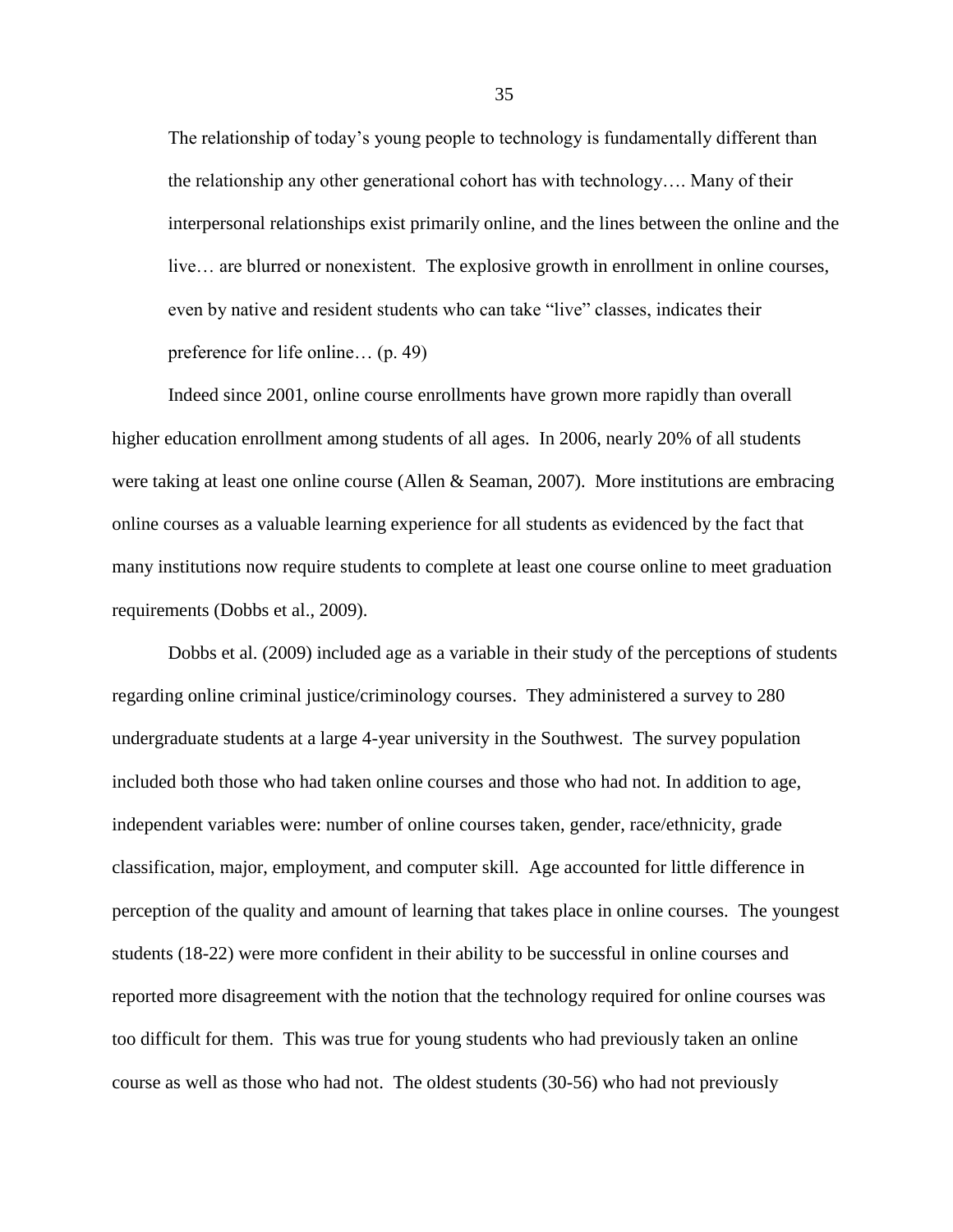completed online courses reported the most reservations. Specifically, they lacked confidence in their abilities to be successful in an online environment, questioned the amount of interaction possible between faculty and classmates, and felt the quality of online courses would be inferior to traditional courses. However, the oldest students with prior online experience did not have similar concerns. Across all age categories, prior experience with online courses accounted for differences in perceptions about online courses. Those who had previously completed an online course expressed more positive perceptions about the quality, levels of interaction, and learning that takes place in the online environment. They were also more confident of their abilities to be successful online. All groups with prior online experience expressed a desire for their institution to offer more online courses.

Thus the distinction between traditional and nontraditional learners in online learning may be blurring. Paul and Brindley (2008) conclude that even traditional residential students bring more complex expectations and skills to higher education. Online learning and other changes to the way students learn "have transformed both types of institution – the traditional campus-based university and our distance teaching institutions" (p. 436).

Some in higher education hypothesize that online courses may prove to support retention by offering flexibility in degree completion (Aslanian, 2001). Fike and Fike (2008) concluded that online courses support retention in their multivariate logistic analysis of 9,200 first-time freshman at a large, urban community college in Texas. They tracked persistence over a 4-year period and found that students who took at least one online course were more likely to persist in both first-year fall-to-spring enrollment and first-to-second year fall enrollment. Fike and Fike also linked persistence to successful completion of development reading and mathematics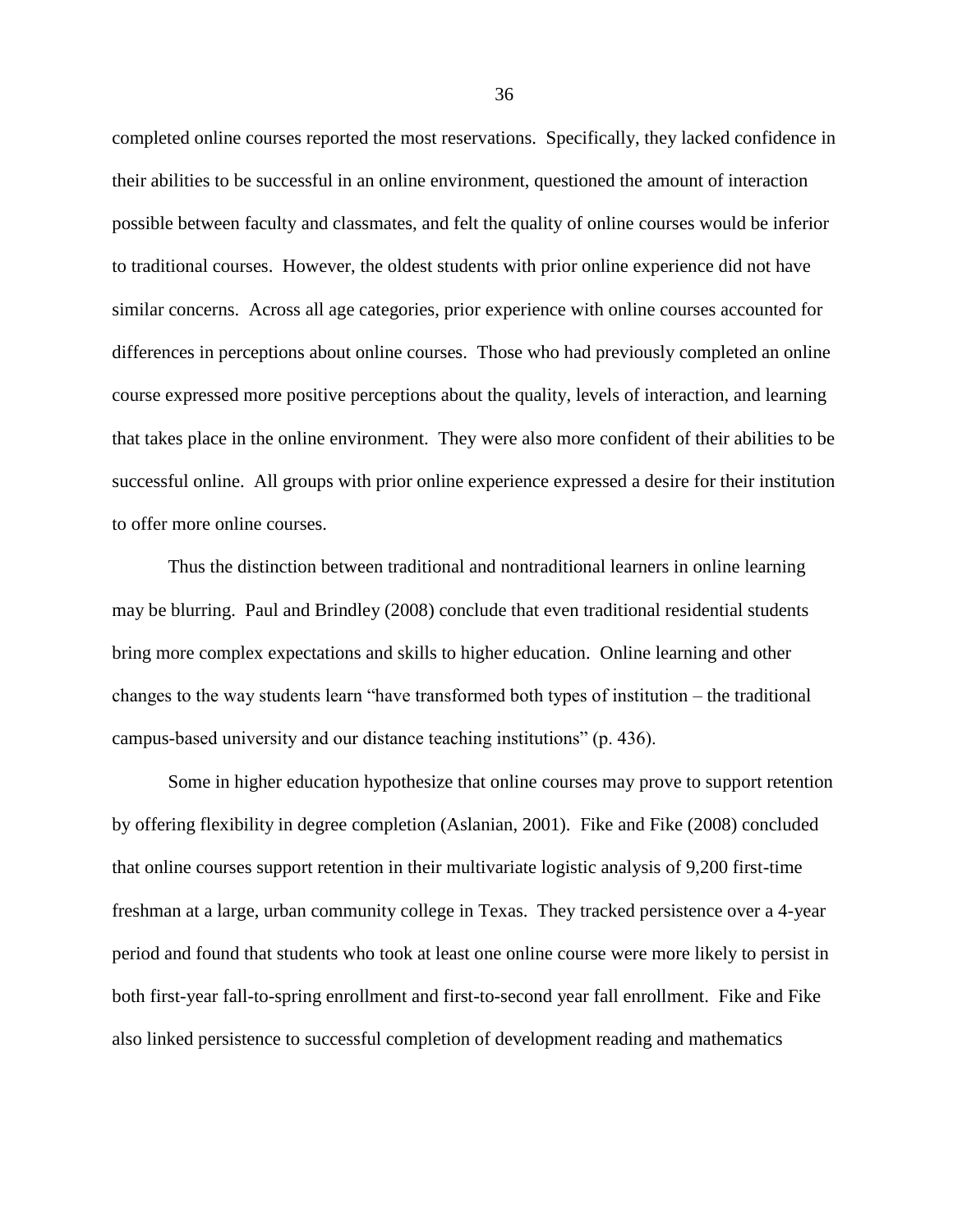courses, number of enrolled hours, and receipt of financial assistance. They did not find that gender and ethnicity had any impact on persistence, but other studies have.

## **Gender, Ethnicity and Persistence**

For decades, researchers have tracked gender and ethnicity with regard to retention. In the early 60s, Summerskill (1962) found little difference between genders in degree completion. He noted a correlation between ethnic background and dropout from college, specifically that minority students tend to drop out more frequently. But Summerskill attributed this fact to socioeconomic issues rather than to ethnicity itself. Students who have trouble paying for college are more likely to drop out, regardless of ethnicity. Minority students are more likely to come from lower socioeconomic backgrounds and thus have more financial need (DiPrete & Buchmann, 2006; Kirby, White, & Aruguete, 2007; St. John, Paulsen, & Carter 2005).

In his study, Tinto (1993) also found that Blacks and Latinos were less likely to persist to graduation. He attributed half of the discrepancy in graduation rates between minority and White students to two factors: socioeconomic background and measures of tested ability. This is consistent with 2002 research by the College Board. College Board considered factors that might influence persistence across delivery formats and student characteristics. Persistence rates are lower among several categories of students in all delivery formats. First-generation, minority, and students requiring remedial courses are less likely to persist to graduation. Transfer students, part-time students and those whose enrollment is sporadic are also less likely to persist (Camara, 2003).

Kezar and Eckel (2007) note the troubling discrepancy between dropout rates of Black (30.1%) and Latino (29.2%) students and those of White (18.8%) and Asian (14.9%) students. They interviewed 30 presidents at a variety of colleges and universities to discuss how to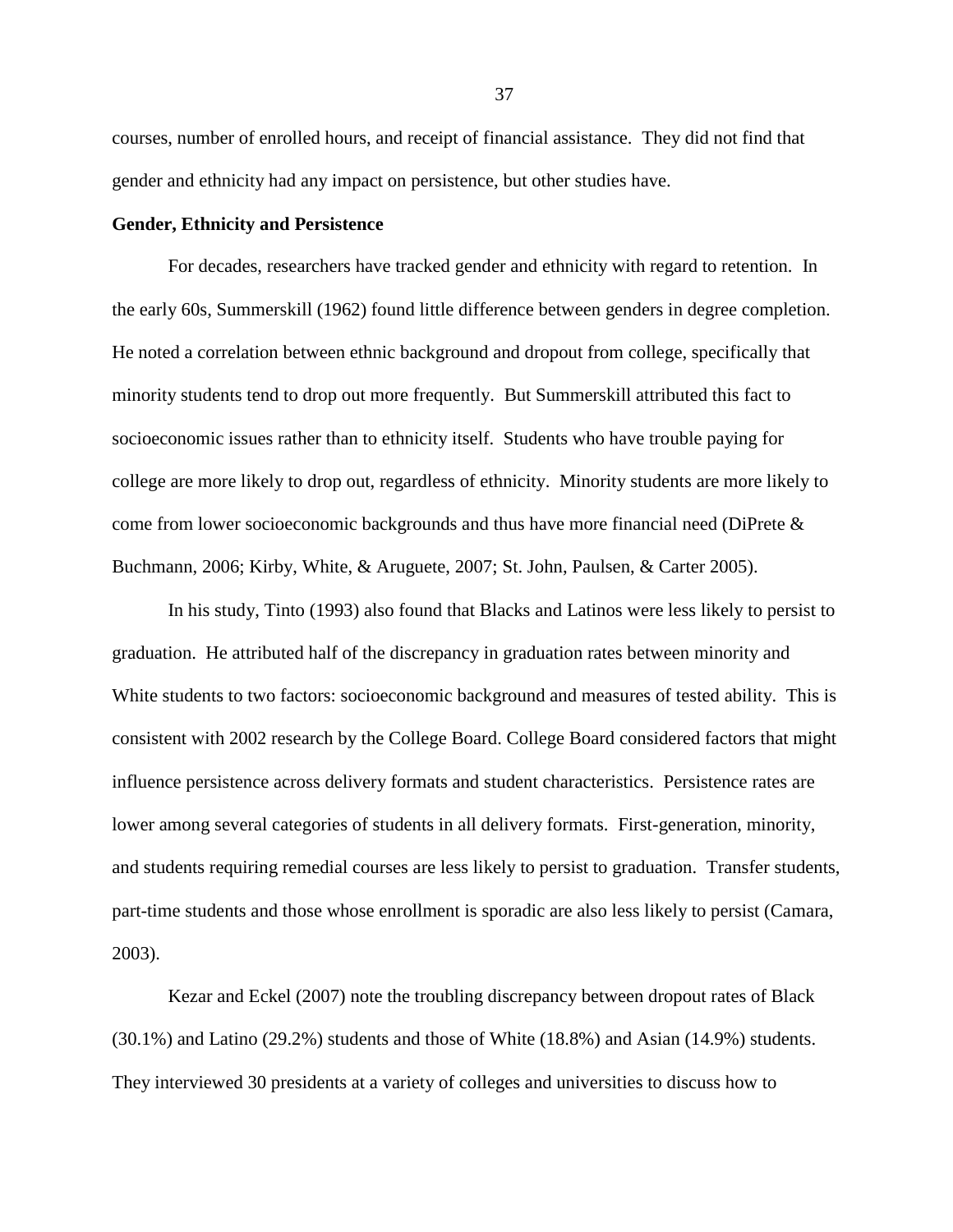increase minority retention rates. They found many institutions try a variety of "fragmented" (p. 20) efforts that are "compartmentalized" (p. 20) and create "little synergy" (p. 20). For example, some majors within institutions may have special diversity initiatives such as scholarships or clubs for students of color, while the residence halls may offer other initiatives such as culturally based housing, but the efforts are not coordinated and therefore tend to have limited impact. Further, Kezar and Eckel found that data are lacking about student demographics, and institutions rarely or inconsistently ask minority students for feedback about diversity initiatives. Having appropriate quantitative and qualitative information could help institutions identify and fund the resources most likely to impact persistence among minority students. Research by Noel-Levitz (2009) indicates that most institutions have begun to capture a range of quantitative and qualitative data pertinent to retention, but they "struggle with putting the data to use"  $(p, 6)$ .

Angiello (2002) specifically looked at Latino (called *Hispanic* in her study) success in online courses in her archival study of 113,860 student enrollments at Bergen, New Jersey, Community College in 2000-2001. She defined success as completion of an online course, regardless of grade performance. She found that students of all races dropped online courses more frequently than they did traditional courses, but Latino students dropped them more frequently. In fact, Latino students were 24.8% less successful in online courses versus traditional courses. She suggested two possible factors may cause this discrepancy: (1) the socalled "digital divide," or the fact that students of color have only recently acquired computers in their homes while Whites have owned them for many years and therefore have superior technology competencies; and (2) cultural differences or language barriers may account for the difference. She did not explore those differences in her study.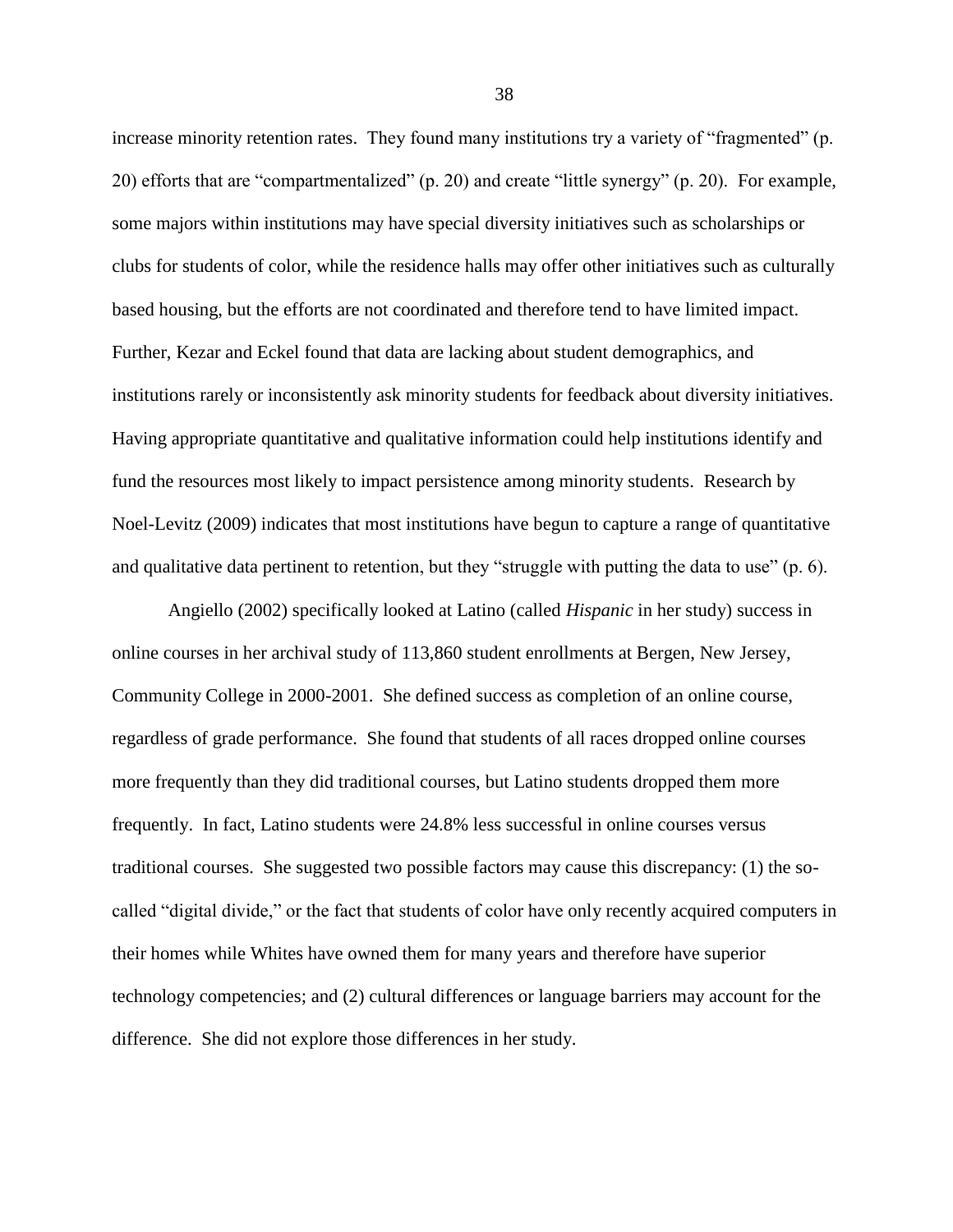The digital divide was also listed as a possible explanation for ethnic discrepancies noted by Lu, Yu and Liu (2002) in their empirical study of 96 graduate students enrolled in online Management Information System (MIS) courses in 2001. They were exploring the impact of learning styles and many of the same factors used in this study on course achievement as measured by test performance. The factors considered in the study were age, gender, ethnicity, job status, academic major, year of admission, number of online courses taken, and number of MIS courses taken. The only factor that impacted achievement was membership in a minority ethnic group.

Regardless of the reason, data clearly show that minority students persist in higher education at lower rates than Whites. On average, 4-year institutions have a 10-percentage point gap between graduation rates of White and Blacks. Fewer than 30% of all Blacks graduate at 4 year colleges and universities. Similarly, the graduation rate of Latino students is 7 percentage points lower than that of Whites (Carey, 2004). Carey notes that many minority students drop out of college "burdened with large student loans that must be repaid, but without the benefit of the wages that a college degree provides"  $(p. 5)$ .

Robinson (1990) characterizes the need to retain as a "formidable challenge" to minority students (p. 207). She conducted a longitudinal, quantitative study of archival data on 386 African-American freshmen entering a historically Black university in fall 1981. She followed the cohort for 5 years. While the study is now nearly 30 years old, it considers several of the same student variables as the current study and thus may offer relevant insights. Her study considered pre-entry characteristics intended to predict college readiness (high school GPA, and standardized test scores) and post-entry characteristics such as college GPA, placement in developmental coursework, and college participation in occupationally-related clubs and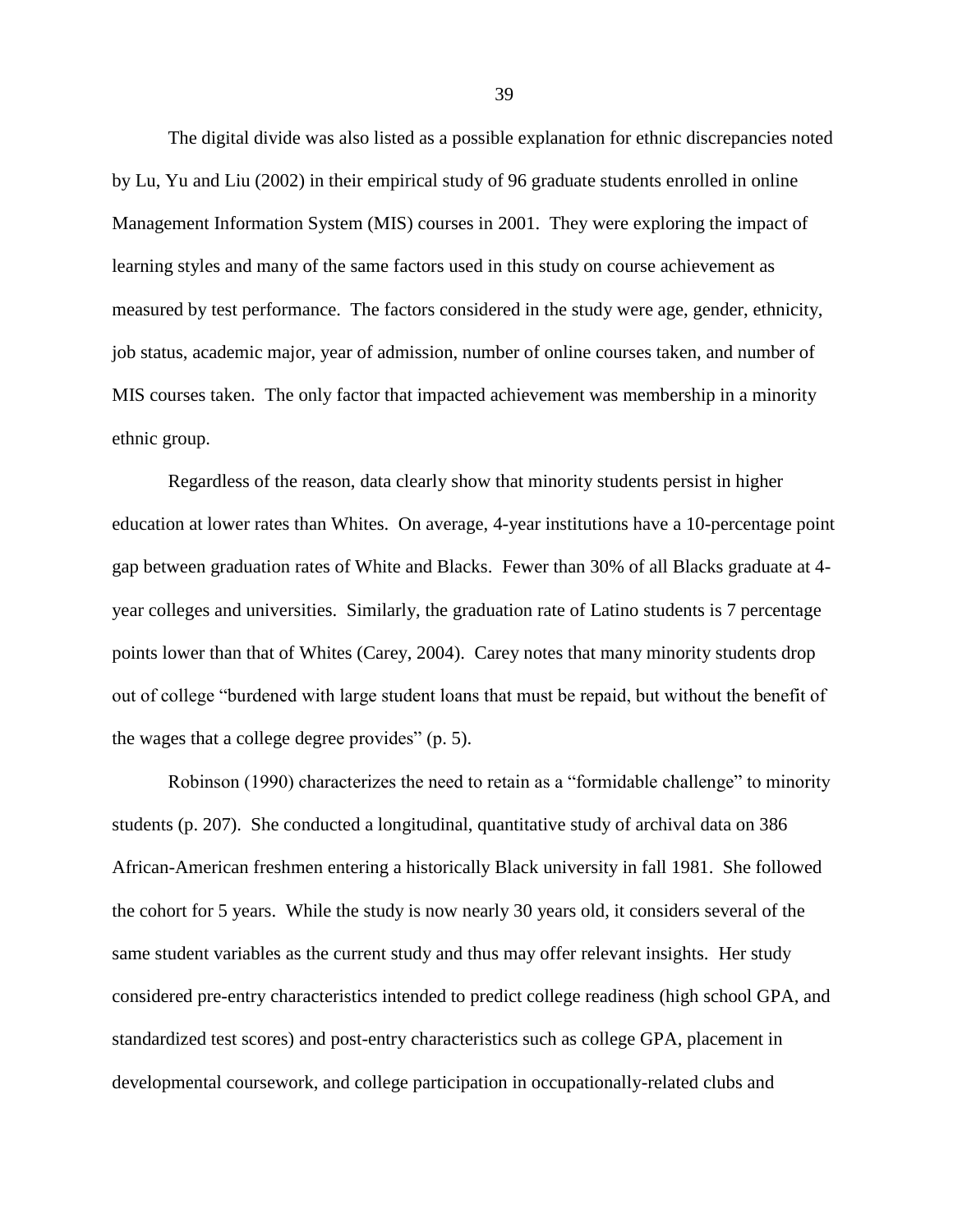organizations. A total of 135 students had attained a bachelor degree by 1986 while 248 had not. Robinson found that the students most likely to graduate had higher GPAs, particularly in their freshman year. They were more likely to participate in pre-career programs (i.e., Future Business Leaders of America, Future Teachers of America, etc.), and more likely to enroll in developmental course in reading, English and mathematics. In fact, only 18% of those who graduated did not participate in developmental coursework. Robinson regarded developmental participation as a key factor among students who persisted, suggesting developmental courses "should not be viewed as being reserved solely for academically inferior students" (p. 216) and highlighting them "as a means of empowering students with the knowledge base they need for success in a competitive world" (p. 216). More will be said about developmental courses in the next section.

Minorities continue to struggle with college persistence while women have made substantial progress in both college-going and college-graduating rates. In fact, females "now generally outperform males on several key educational benchmarks" (DiPrete  $& Buchmann$ , 2006). This includes college-going rates, enrollment persistence, graduation rates, and admission to graduate programs. Women now represent the majority (56.3%) of undergraduate enrollments, and this is particularly true among nontraditional students and students of color (e.g., Black, Latino, and Native American). Women represent 56.8% of nontraditional students, 63.5% of Black students, 55.6% of Latino students, and 60.7% of Native Americans. In terms of economic level, women comprise 60.2% of the college enrollments at the lowest income level (Peter & Horn, 2006). In terms of employment after college, however, women are more likely to work part-time than men. They also earn less than men even when controlling for undergraduate field of study (Peter & Horn, 2006).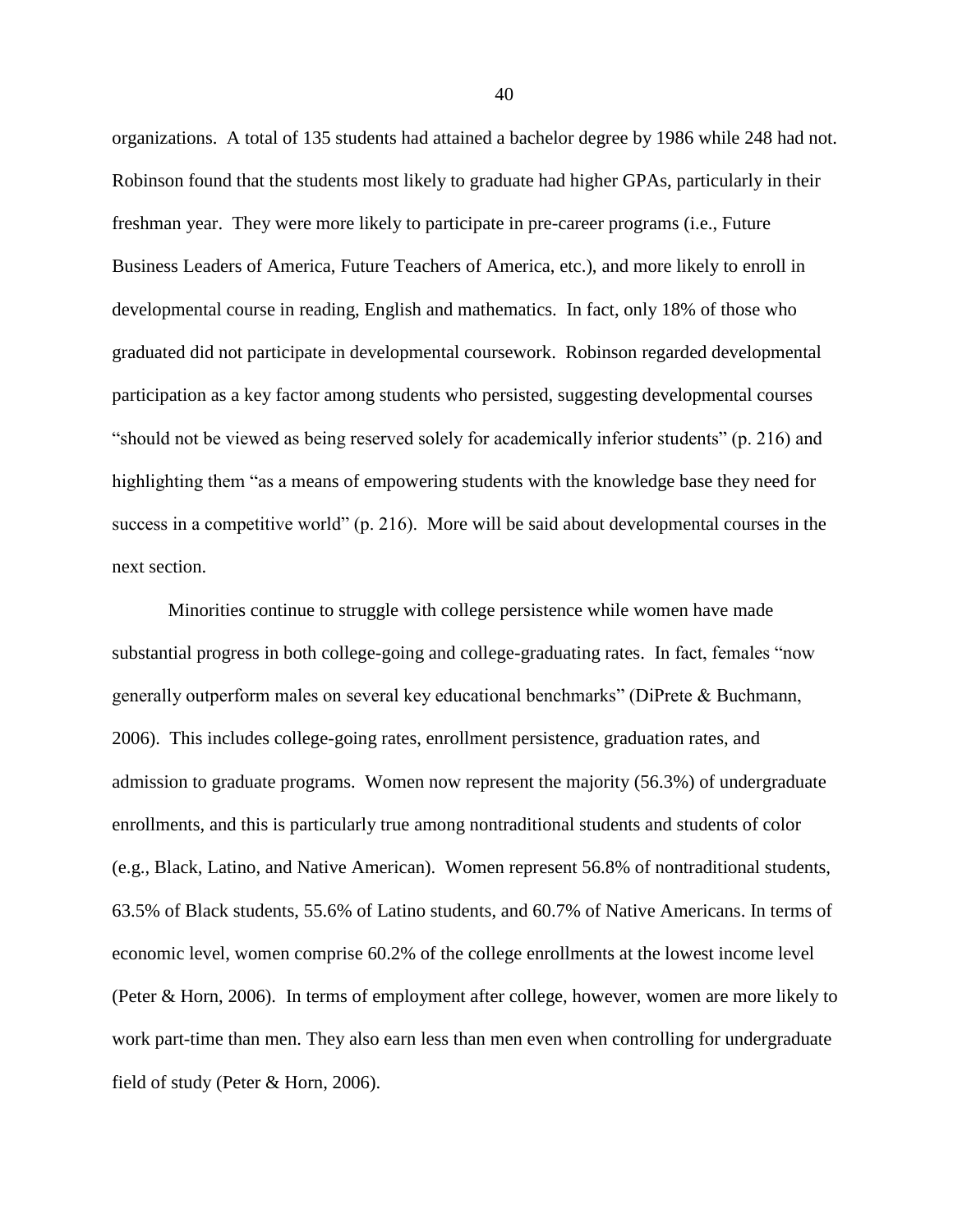### **Developmental Coursework, High School Rigor and Persistence**

As noted, Robinson (1990) actually found a positive relationship between completion of developmental coursework and American-American student persistence, particularly among those who successfully completed their developmental work as freshmen. This finding is in contrast to other studies, which identify developmental coursework as a sign that the student may not be fully academically ready for college. Wirt, Choy, Rooney, Provasnik, Sen, & Tobin, (2004) found a direct link between dropout and the need for any type of remediation:

Despite assistance offered through remediation, students enrolled in remediation are less likely to earn a degree or certificate. Regardless of the combination of remedial coursework, students who completed any remedial courses were less likely to earn a degree or certificate than students who had no remediation. (p. 63)

They also found that Black and Latino students were almost twice as likely to need developmental coursework as White or Asian students.

The need for remediation is often linked to a lack of rigor at the high school level, which is strongly positively correlated to persistence at the college level. In their analysis of firstgeneration college students, Warburton, Bugarin, and Nunez (2001) found that students of all types fared better in higher education if they had completed a rigorous high school curriculum. Even three years after entering college, students with rigorous high school preparation were more likely to be enrolled than those with weaker high-school preparation:

Students' academic preparation was also related to their enrollment at their initial postsecondary institution 3 years later. As the rigor of students' high school curriculum increased, so did the percentage of students who were still enrolled (or had attained a degree) at their first institution in June 1998—from 62% to 84%. Also, as rigor of the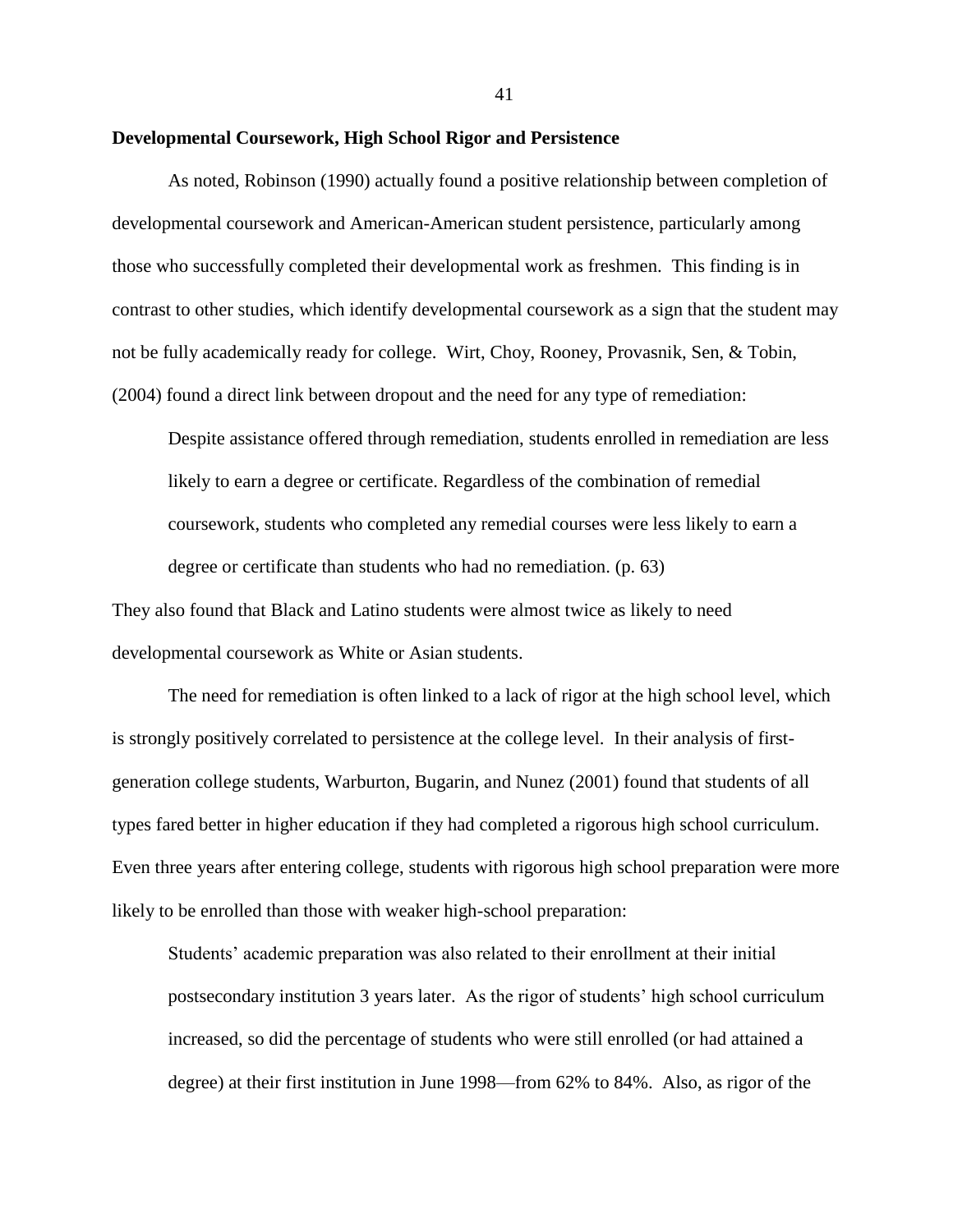high school curriculum increased, the percentage of all students who transferred or stopped out or left their initial institution decreased. (p. 31)

Kirby et al. (2007) used archival data to study college readiness by ethnicity at a private women's college. The purpose of their study was "to identify academic and socioeconomic variables that are reliably associated with college success for White and non-White students" (p. 460). They studied 299 former students who had matriculated between 1994 and 1999. They combined all minorities (Black, Latino, and Native American/Alaskan Natives) into one minority group that comprised 17% of the study population while the remaining 83% were White. Their independent variables were gender, ethnicity, high school class rank, entrance test (ACT/SAT) performance, high school GPA, and college credit hours completed. They also calculated a factor to measure socio-economic status by measuring parents' occupation, need for financial assistance, and parental marital status. This was also used as an independent variable. They used college GPA as the dependent variable.

Kirby et al. (2007) found significant differences by ethnicity. Among White students, high school GPA, high school rank, entrance test results, and college credits completed all significantly predicted college GPA. Among minority students, however, only high school GPA and class rank predicted college GPA. The authors cautioned against using standardized tests as predictors of minority success in college. They found a relationship between expressed need for financial assistance and GPA. That is, students who indicated they needed financial help had higher college GPAs. The researchers suggested the need for aid may have been a motivator in itself since students must maintain GPA standards to maintain eligibility. They recommended further study about socio-economic status focus on the number of hours a student needs to work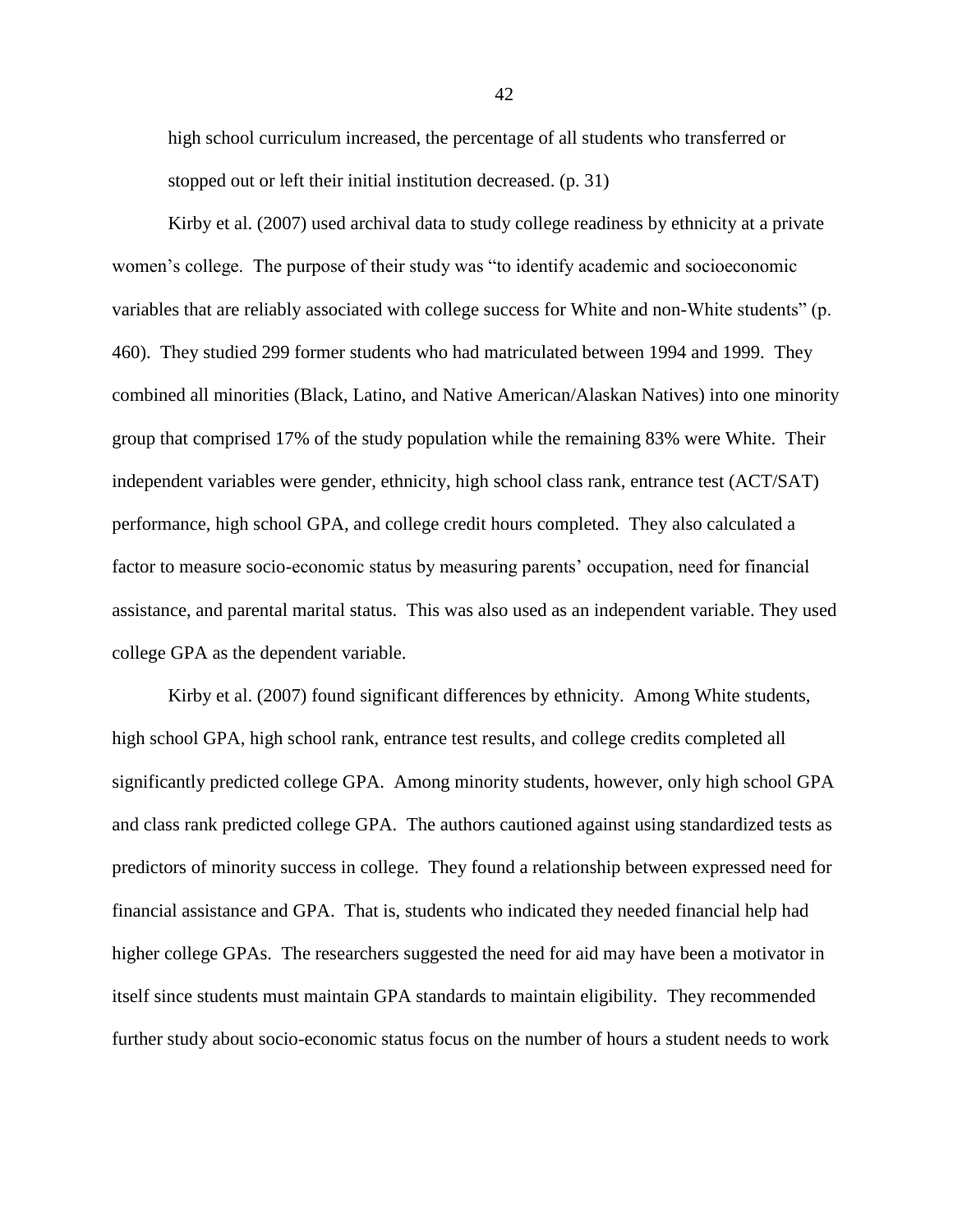due to financial constraints. Kirby et al. hypothesized that the students who worked the most hours would have statistically lower college GPAs due to limited time for study.

# **GPA and Persistence**

College GPA, especially first-year college GPA, has been consistently linked to persistence in higher education among students of all ethnic backgrounds and both genders. Summerskill (1962) noted that entering (i.e., high school) GPA tends to predict persistence and said "it is clear that a significant relationship does exist" (p. 636) between college grades and persistence. Other researchers agree (Astin, 1975; Cabrera, Nora, & Castaneda, 1993; Pascarella & Terenzini, 2005). Robinson (1990) specifically found college GPA to be a better predictor of persistence among Blacks than pre-entry characteristics. Kuh (2003) noted that minority students get poorer grades in college than do White students but does not conjecture as to why. He also does not specifically link Black grade performance to dropout behavior.

St. John et al. (2005) considered GPA in their study of dropout behavior in both Blacks and Whites. With regard to grades, they found that Blacks who reported having grades below "C" average, those reporting "A" averages and those not reporting grades at all were all more likely to persist than those reporting "B" grades. They found the same with White students and concluded "the relationship between college achievement and grades does not have a linear association with persistence" (p. 563).

## **Financial Assistance and Persistence**

As previously discussed, there appear to be connections between socioeconomic status and college persistence (Summerskill, 1962; Kirby et al., 2007; Walburton et al., 2001), although the connections are not necessarily clear. What is clear is that students in the lowest socioeconomic levels rely heavily on financial factors when selecting a college. Specifically, the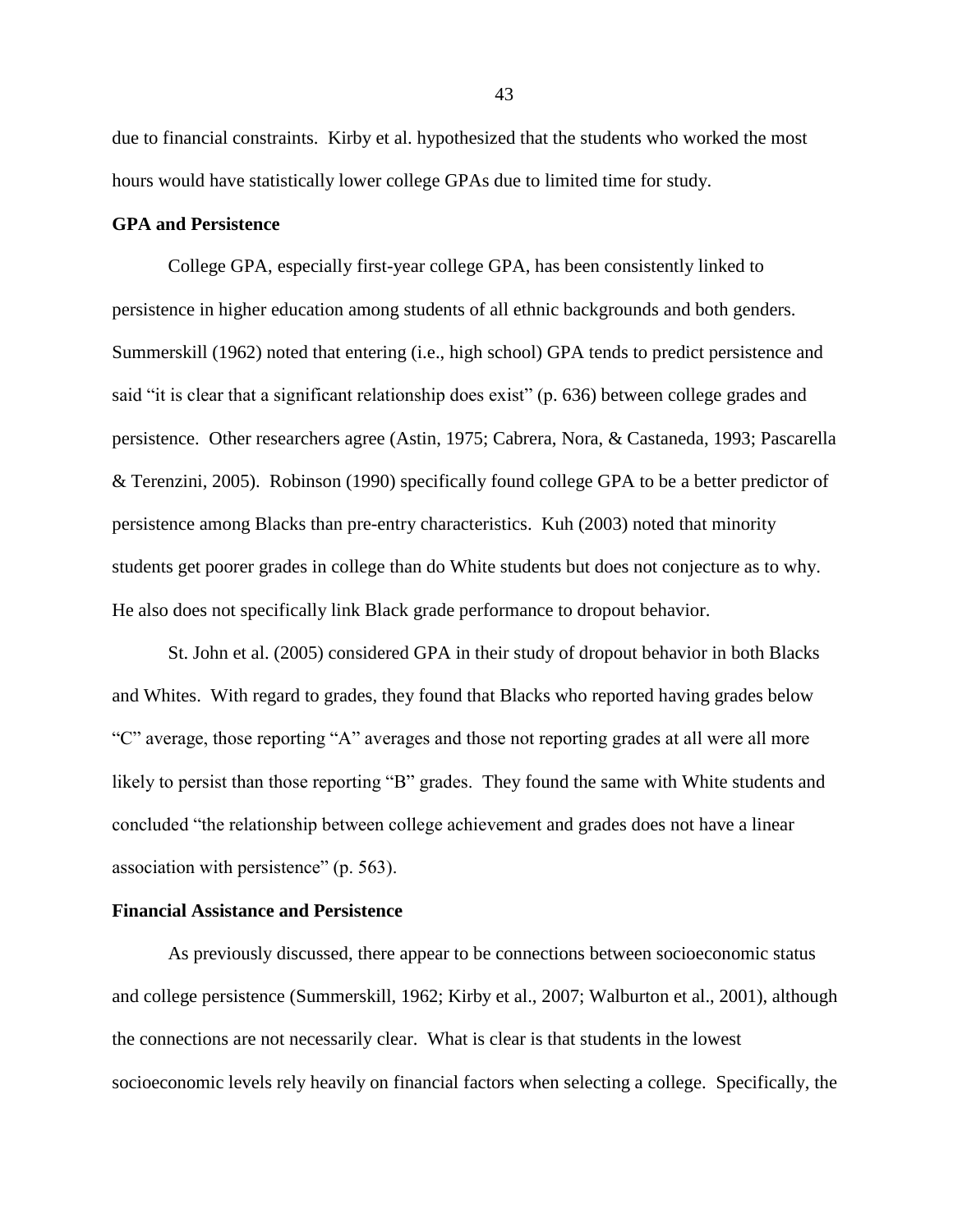availability of grants and institutional aid strongly influence their enrollment decisions while the availability of loans and work-study programs do not (Terenzini, Cabrera, & Bernal, 2001). In fact, Terenzini et al. (2001) found that low-income students are more sensitive to availability of grants than they are to tuition increases:

A \$1,000 increase in grants was found to boost enrollment rates among low-income college students about 9 percentage points; an equivalent increase in tuition would depress enrollment among low-income students about 3.4 percentage points. (p. 12)

Thus the availability of need-based aid impacts college choice among low-income students, but how does it impact persistence? Results are mixed. Tinto (1993) concluded it was only one of many factors that may influence persistence for most students. He did acknowledge it may have a more significant impact on students with financial need. Other researchers (Kirby et al., 2007; Terenzini et al., 2001) have linked financial assistance to persistence or factors that tend to support persistence (i.e., GPA and fewer hours spent working).

The impact of socio-economic status and amount of financial assistance received on college choice and persistence by race was the focus of a study by St. John et al. (2005). Their study considered students enrolled in 1986-87 as captured through the National Postsecondary Student Aid Survey of 1987. The researchers' sequential logistic regression analysis considered six types of factors that may influence college choice and retention: (1) background characteristics such as age, gender, marital status, high school graduation status, and SES classification; (2) the importance of financial assistance and college cost in the decision about which college to attend as reported by the student; (3) variables describing the college experience such as GPA, living on- or off-campus, year in college and type of college selected (e.g., 2-year or 4-year); (4) degree goal; (5) amount of aid received versus tuition charged by the institution;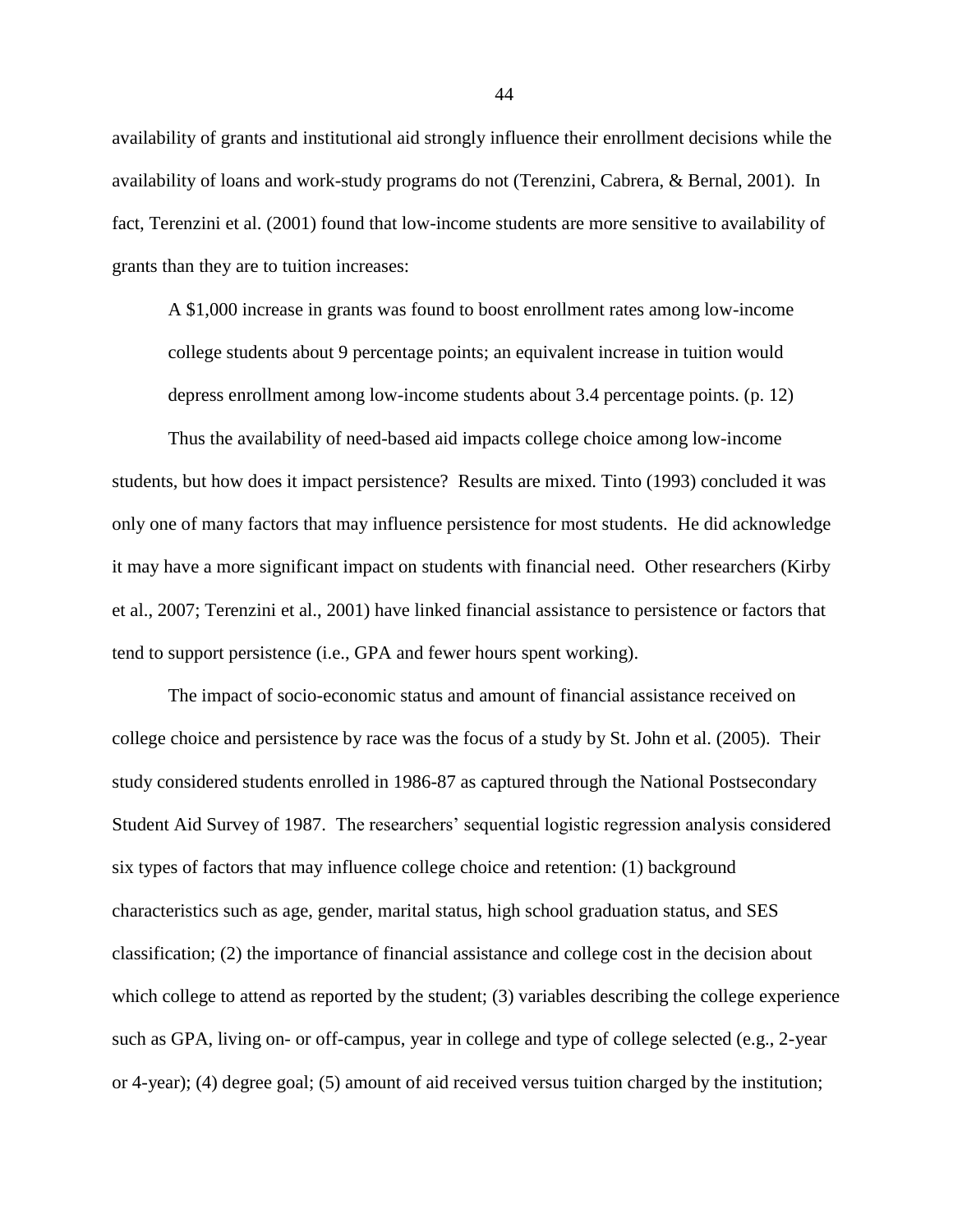and (6) a variable factoring the relative cost of food and housing at the institution or in the marketplace of the institution. They found that Blacks "were highly sensitive to finances in their college choices and in their persistence decisions" (p. 564). Specifically, tuition charges impacted their college choice decisions while the amount and type of aid received impacted their persistence decisions. White students were positively influenced by student loans and workstudy opportunities, but Black students were impacted by low tuition charges and offers of grants. St. John et al. (2005) concluded that the move by the federal government away from grants toward more loan-based financial assistance "accentuates the privileges of Whites and increases inequities between Whites and African Americans" (p. 565). They urge a return to more need-based aid as part of an overall policy to encourage college persistence among students of color.

Understanding what impacts the likelihood of persistence among all students is important to many institutions of higher education, which are under increased pressure to retain students to degree completion. Retention is a much-studied topic in higher education, and most studies cite Tinto's longitudinal model of student persistence as a theoretical framework. Tinto's work is the conceptual framework for this study, too, along with Bean and Metzner's (1985) application of it to nontraditional students and Kember's (1989) adaptation of it to distance education.

### **Conceptual Framework**

Tinto's (1993) Longitudinal Model of Institutional Departure described several elements applicable to this study. First, it assumed that a student possesses a certain set of pre-entry characteristics that influence the decision to stay or depart from school. These pre-entry characteristics are influenced by the student's goals and intentions in pursuing education. Next, the model addressed how the student's institutional experiences impact retention or departure.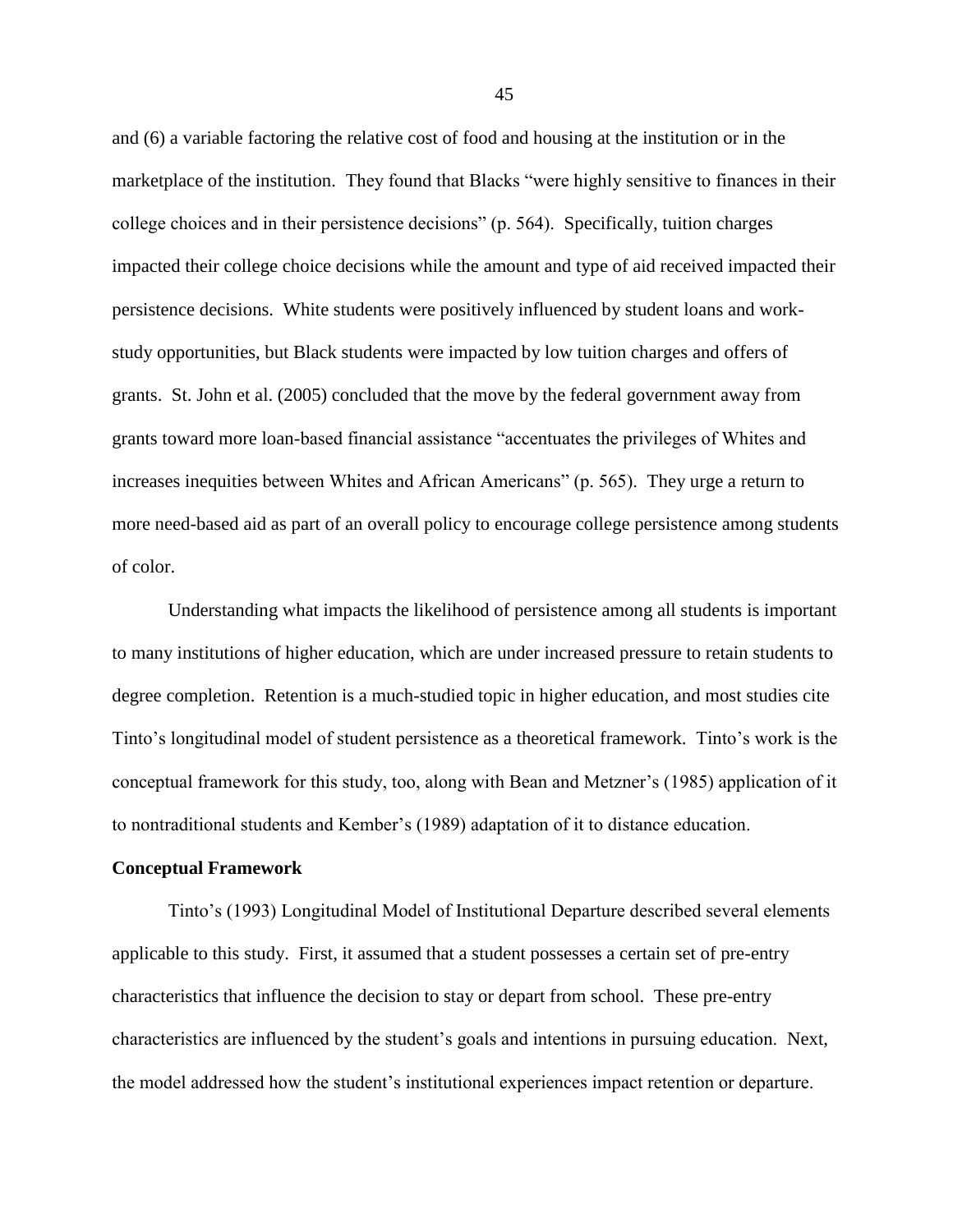These experiences include academic performance, faculty interactions, and informal interactions with peers and the institution at large. The student's social and academic integration into the institution also impact his/her goals and motivations for education. These experiences influence the third stage or outcome, the ultimate decision to continue or withdrawal. These three basic elements – pre-entry characteristics, experience in the academic system, and outcome – are key stages in this study.

Bean and Metzner (1985) hypothesized that Tinto's model over-stated the impact of socialization on nontraditional students. They highlighted three primary characteristics of nontraditional students: living off-campus, often with dependent family members; age of 24 or older; and part-time enrollment status. These three factors diminish the importance of social interactions with both other students and faculty for the nontraditional student. Their model emphasized environmental factors such as finances, occupational goals, and external encouragement from family, friends and employers as directly impacting retention. Equally important are academic variables such as study habits, academic advising, and availability of courses.

Kember's (1989) adaptation of Tinto's model specifically addressed distance learners. Like Bean and Metzner's (1985) model, it accounted for the nontraditional nature of many distance learners. Unlike Bean and Metzner, Kember minimized the importance of academic preparedness. Instead he emphasized family and work characteristics as pre-entry characteristics. Kember also restricted goal commitment to the pre-enrollment phase and added a cost/benefit analysis as a final stage in the decision to drop or continue in the course. In other words, students weigh the requirements for the course against the potential benefits to be gained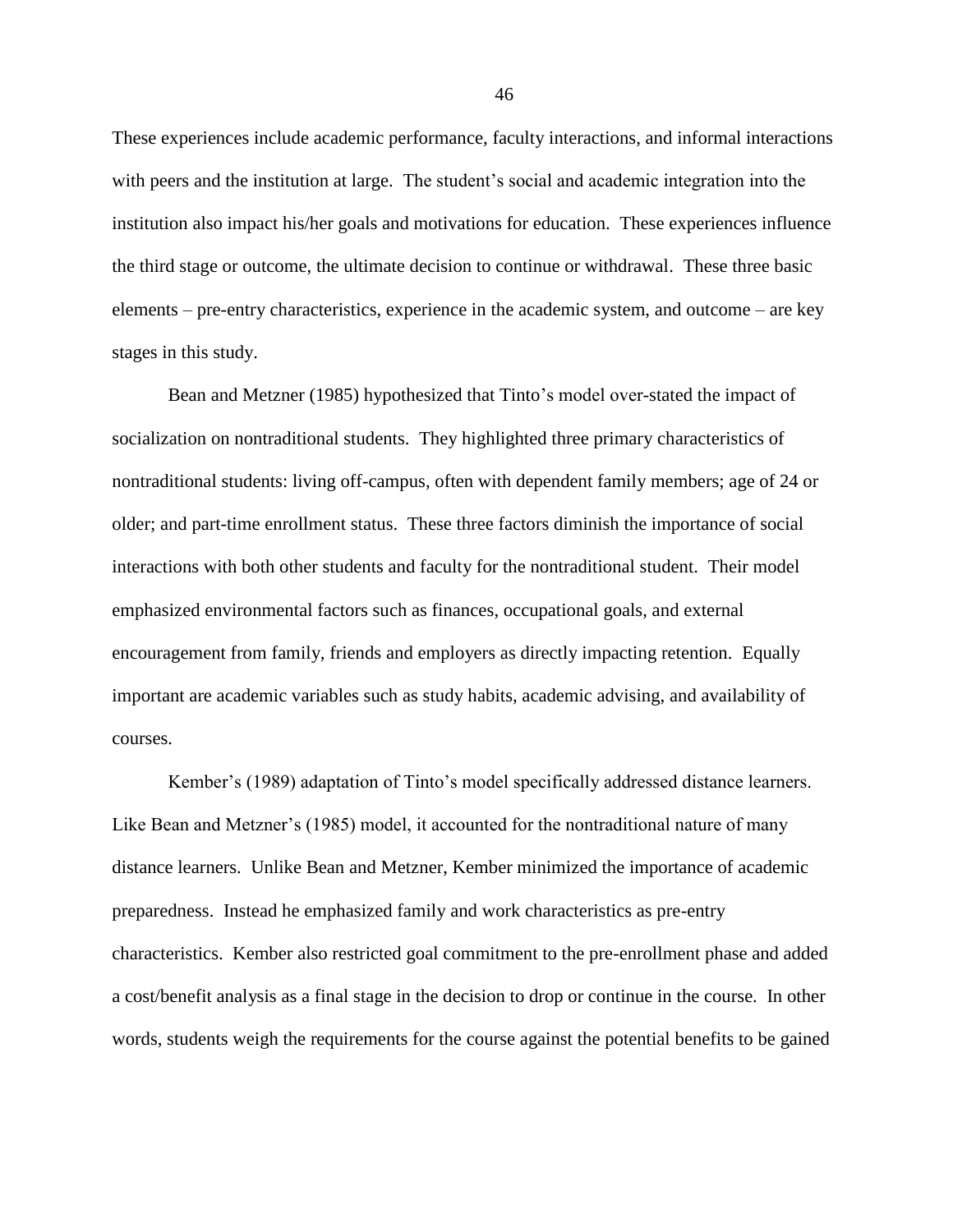by completing it. He also simplified the academic experience into the academic environment and academic integration. All three models are explored in more detail below.

**Tinto's Longitudinal Model of Student Departure.** The first premise of Tinto's (1993) model is that students come to higher education with a variety of pre-entry characteristics, including academic preparation, gender, family background, and race/ethnicity. They also come with specific levels of commitment, both to the institution and to the goal of degree completion. Upon enrollment, they become part of the educational community where they may participate in a variety of academic and social experiences that may or may not lead to their social and/or academic integration into the institution. The level of integration further influences the student's commitment to the institution and goal attainment, which in turn influences the decision to persist or withdraw from college (Tinto, 1993).

Tinto's (1993) theory "seeks to explain how interactions among different individuals within the academic and social systems of the institution and the communities which comprise them lead individuals of different characteristics to withdraw from that institution prior to degree completion" (p. 113). Involvement in both formal and informal social and academic systems ―can enhance individual integration‖ (p. 119) in the institution, but he holds that students must connect with at least one social or academic community to persist.

Integration applies "to the individual and to the particular subcommunity [sic] of which he or she is a member" (Tinto, 1993, p. 124). Students can be connected to a sub-group without being connected to the entire institution. This connection can be either social or academic. Tinto states that students who are connected intellectually but not socially are just as likely to depart as students who are connected socially but not intellectually.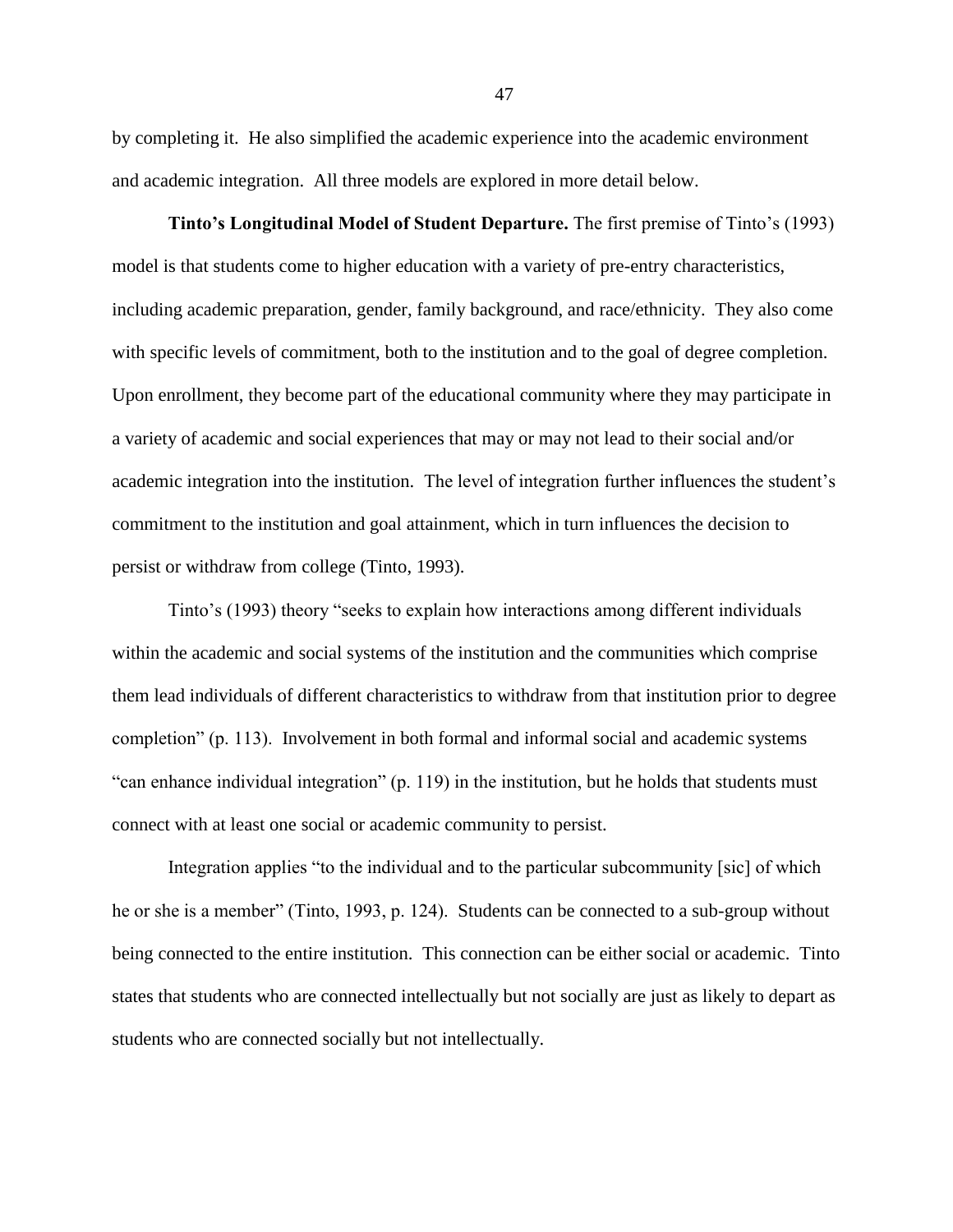Tinto distinguished between four types of departure. The first is immediate transfer to another institution. The second is system departure or complete withdrawal from higher education. The third is delayed transfer, in which students ultimately return to college at another institution. The fourth is institutional stop-out, in which the student ultimately returns to the original institution. Tinto notes that institutions do not adequately track among types. He also distinguished between involuntary departure (being forced to leave an institution, typically due to poor academic performance) and voluntary departure. His model addresses only voluntary departure.

There are two roots of voluntary departure: intention and commitment. Individual intentions can change and are not always clear even to the individual. Commitment takes two forms: goal commitment (commitment to personal goals, usually occupational in nature) and institutional commitment (commitment to the specific institution). Tinto (1993) found the higher the level of occupational goals, the greater the likelihood of completing a degree. Goal commitment "becomes a motivating force" (p. 38) even for students who are marginally academically prepared. In fact, he found that students with high academic preparation but weak goal commitment are less likely to persist than students with weak academic ability and strong goal commitment.

While Tinto (1993) is primarily concerned with what goes on inside the institution, he acknowledges the impact of the external community (i.e., family members, external peer groups and work communities) on persistence. The model argues that "when external communities are strong... their action may serve to condition if not counter events within the college" (p. 116). He also notes that students with strong goal commitment – particularly commitment to occupational goals -- are more likely to persist. This is particularly true for adult and minority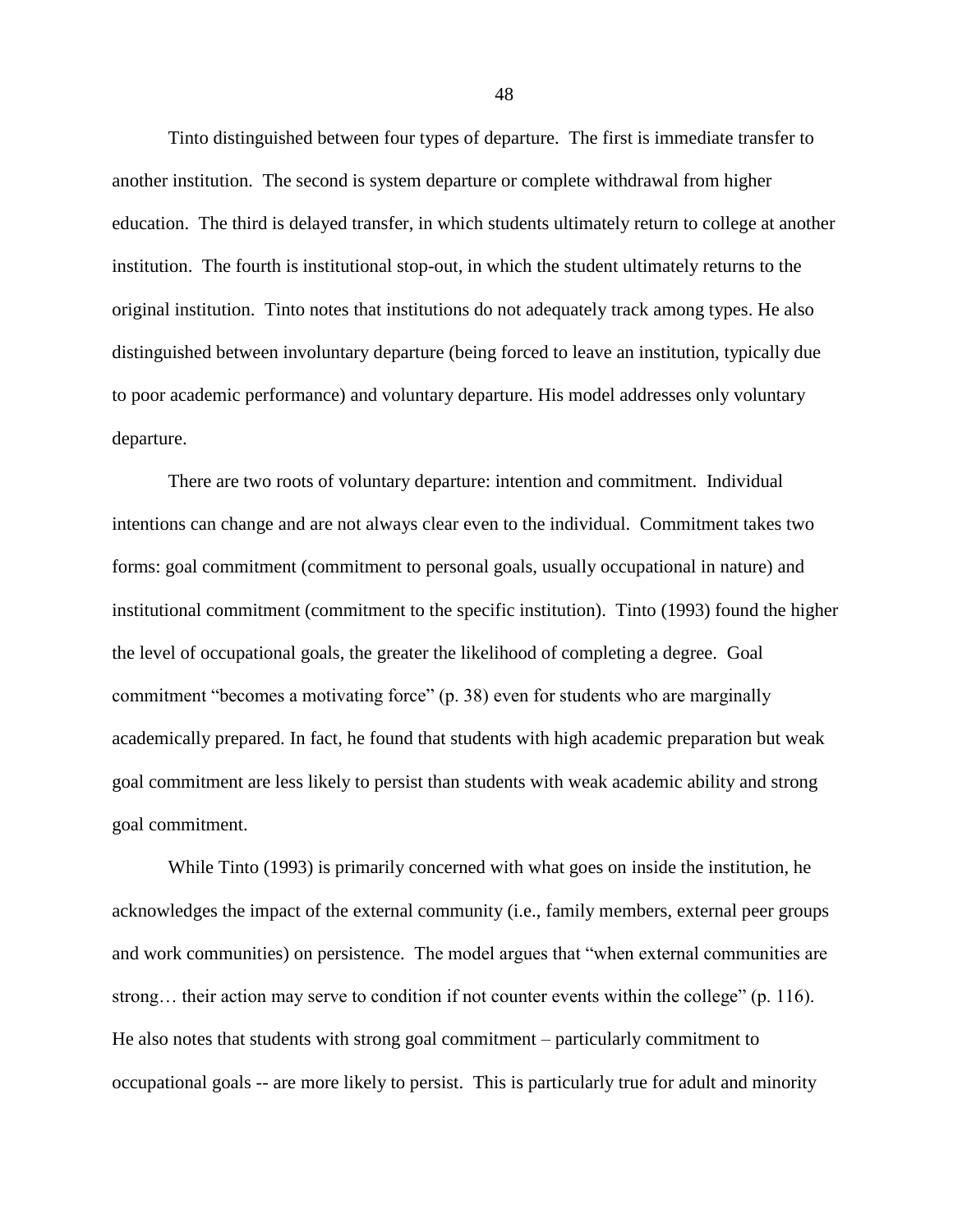students, two sets of student populations that may experience difficulty connecting to the social system of the institution, especially in traditional residential settings.

Theoretically, Tinto's model was derived from Van Gennep's theories of the rites of passage of tribal communities (Tinto, 1993). There are three distinct rites of passage. The first is separation, which "requires individuals to disassociate themselves, in varying degrees, from membership in the communities of the past, most typically those associated with the family, the local high school, and local areas of residence" (Tinto, 1993, p. 95). Virtually all students experience some level of stress and isolation during this stage, even commuter students. While commuters may not feel a sense of loss from the separation from the prior community, they may also not experience the full sense of reward of integration into the higher education community.

The second stage of separation is transition. Again, virtually all students experience stress in making the transition to college. Tinto (1993) states:

The scope of the transition stage, that is, the degree of change it entails, depends on a number of factors, among them degree of difference between the norms and patterns of behavior associated with membership in past communities and those required for integration in to the life of the college. (p. 97)

Upon successfully negotiating transition, students enter the third stage, incorporation or integration. At this stage, students have moved beyond the "norms and patterns of past associations‖ (Tinto, 1993, p. 98) and are ready to adopt new behaviors. College rituals and ceremonies can help students make the transition, as can the formal and informal networks and communications within the institution and its sub-communities.

Tinto's (1993) longitudinal theory of student persistence is the most widely referenced retention model in higher education. Researchers have tested it against a wide variety of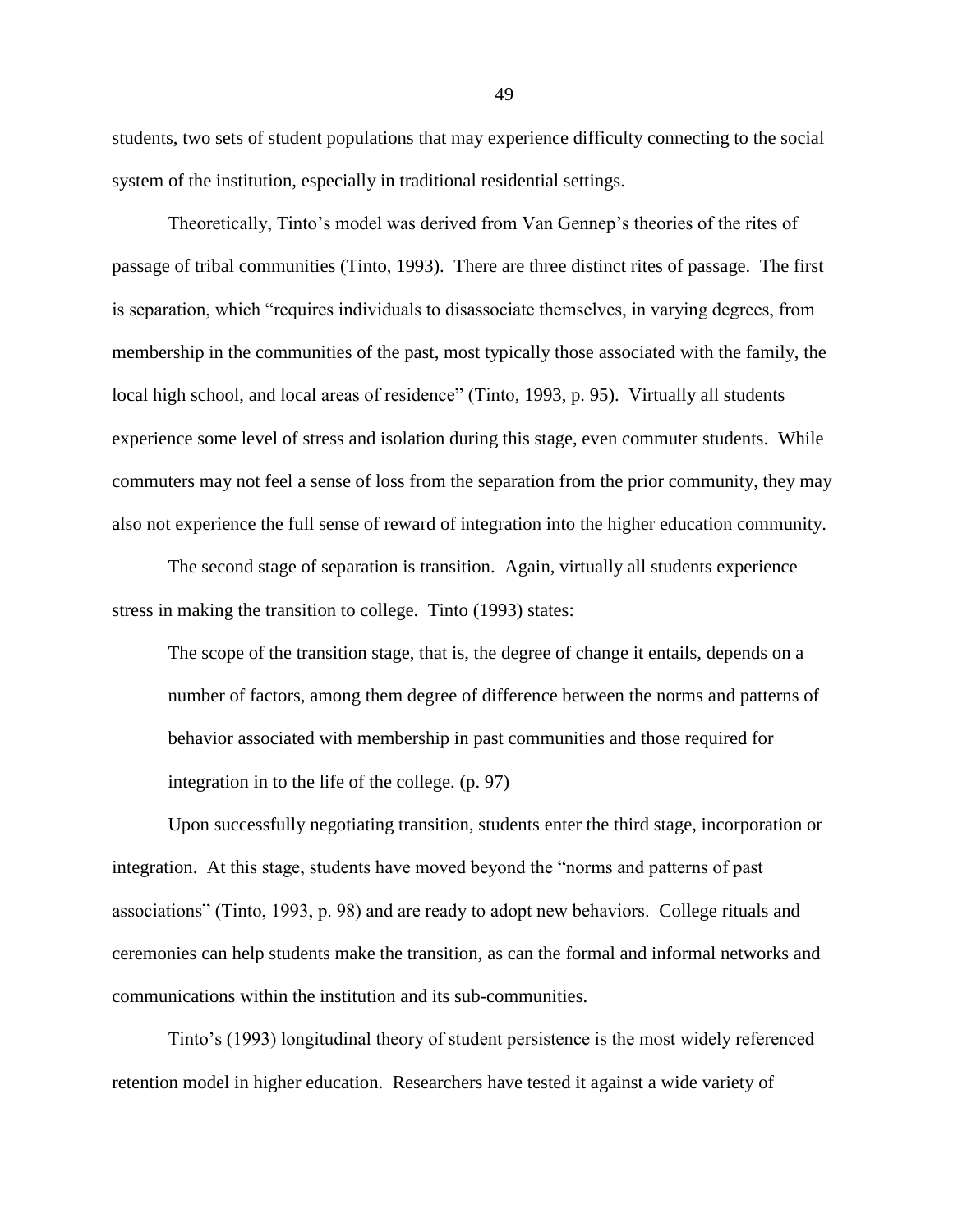populations and institution types, and it has been consistently validated since it was first introduced in 1973. But it is not the only model of student persistence nor is it universally accepted. Astin (1993), Bean (1980), and Spady (1970; 1971) among others proposed other widely cited models. Nora (2001), Tierney (1999), and Cabrera, Nora, and Castaneda (1993) have questioned the applicability of Tinto's theory to all student populations, noting that since it was based on research at traditional residential campuses, minority and nontraditional students may not be fully represented by the model. Specifically, critics suggest Tinto under-emphasized the role of significant others and the extended community in the decision-making of minority, nontraditional, and/or commuter students (Cabrera et al., 1993; Nora, 2001; Tierney, 1999). Cabrera et al. (1993) proposed an alternative retention model that synthesized Tinto's emphasis on interactions within the academic institution with Bean and Metzner's (1985) emphasis on the external environment. Bean and Metzner's model is described next.

**Bean and Metzner's Conceptual Model of Nontraditional Student Attrition.** Bean and Metzner (1985) note the difficulty of precisely distinguishing between traditional and nontraditional students. Considering all possible defining factors, they used the following definition in the development of their model:

A nontraditional student is older than 24, or does not live in a campus residence (e.g., is a commuter), or is a part-time student, or some combination of these three factors; is not greatly influenced by the social environment of the institution; and is chiefly concerned with the institution's academic offerings (especially courses, certification, and degrees). (p. 489)

In other words, nontraditional students tend to be older, live at home, attend college part time, and attend college to complete a degree or employment-related education. They are not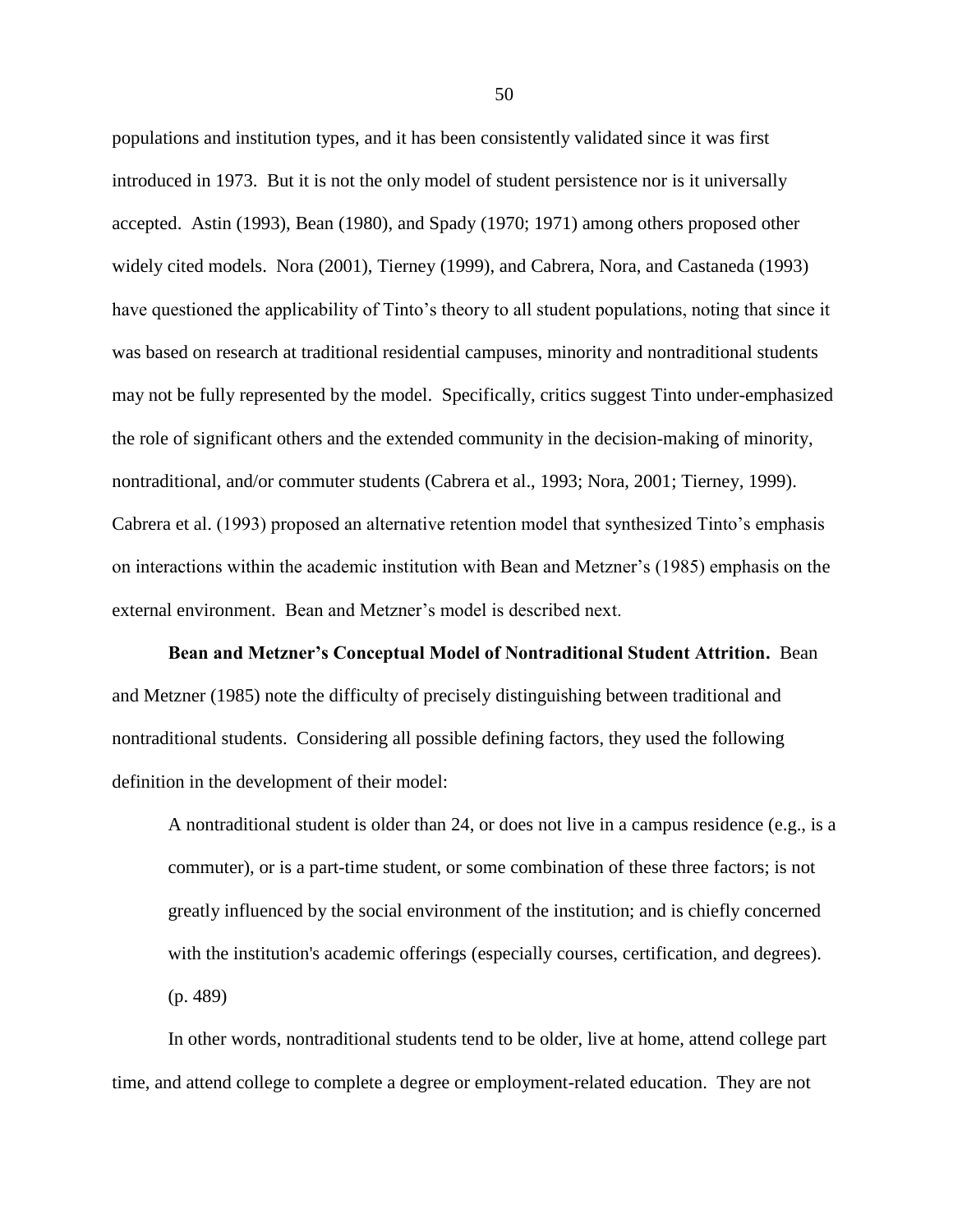primarily interested in socializing within the institution nor are they likely to participate in informal interactions with faculty and staff.

Their model distinguishes between variables expected to have direct impact on dropout and those that indirectly influence dropout. It predicts four variables will have the most influential impact on the decision to drop out. The first is prior academic performance. Students who performed poorly in prior academic settings including high school are likely to drop out. The second is intent to leave, which is strongly influenced by psychological factors such as goal commitment, stress, and satisfaction with the academic program, and by academic factors such as study habits, academic advising, and course availability. This category does include students who intend to transfer to another institution. The third category, background and defining goals, again highlight the significance of prior academic performance and the importance of the educational goal to the student. The fourth is environmental factors and includes number of hours worked, outside encouragement, finances, family responsibilities and opportunities to transfer the credit hours earned.

The Bean and Metzner model (1985) also highlights factors that may have an indirect impact on retention. Age is one example. In and of itself, age is not a predictor of retention. However, older students may have more non-academic responsibilities and the responsibilities may influence the dropout decision. Thus, it is not age but the responsibilities that tend to accompany age that influence persistence. Bean and Metzner listed social integration within the institution as a variable that may have a limited effect on nontraditional dropout, noting:

Social integration variables should have only minimal effects on retention, partly due to the way nontraditional students were defined and partly because social variables from the outside environment are expected to be of greater importance than college social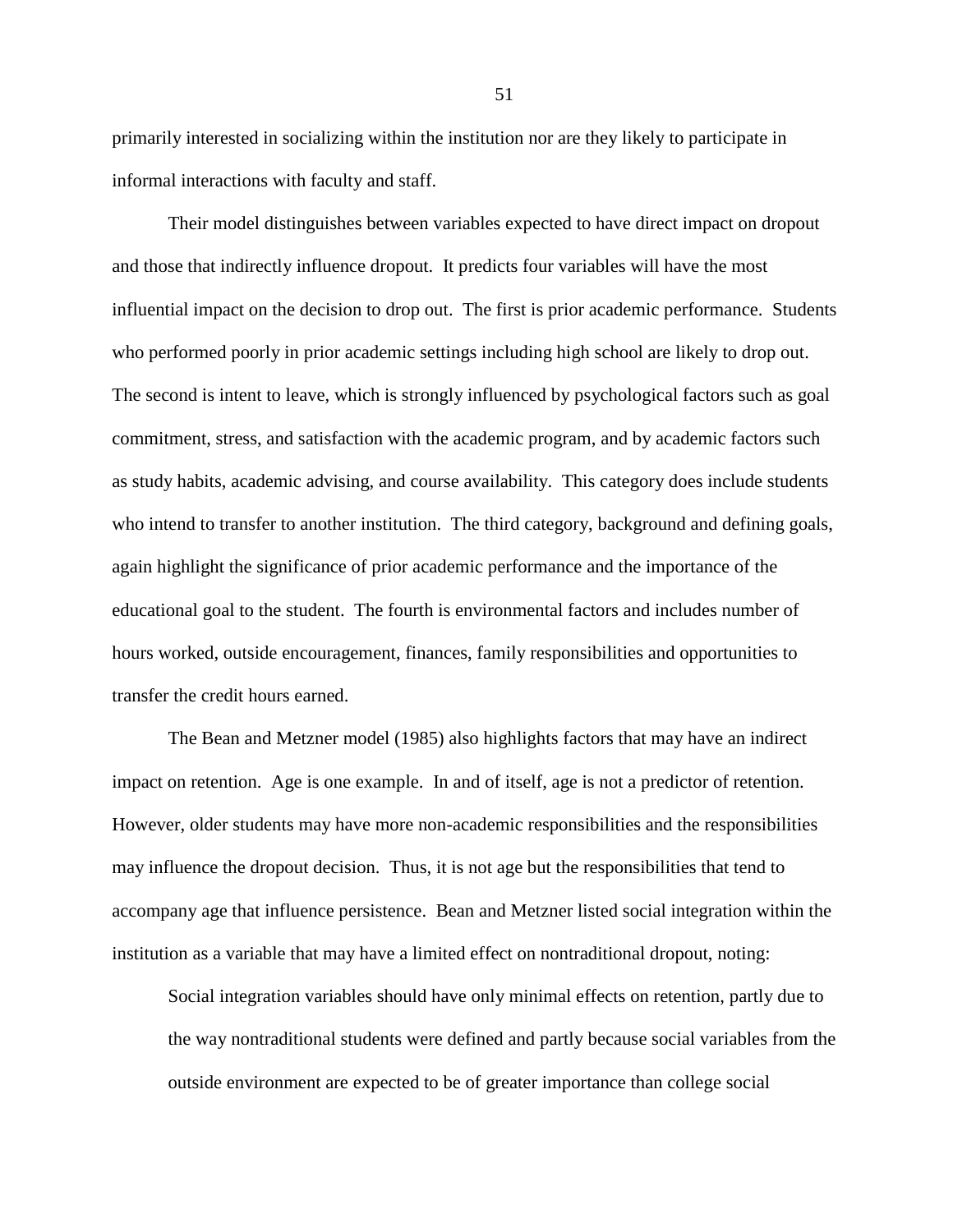integration variables. In addition, other environmental variables, such as family responsibilities, can play a significant role in the attrition process for nontraditional students. (p.530)

Another higher education theorist who questioned the applicability of Tinto's model to nontraditional students was Kember. Kember specifically addressed the application of Tinto's model to distance education. His alternative model is discussed next.

#### **Kember's Longitudinal-Process Model of Dropout from Distance Education**. While

Kember (1989) used Tinto's model as a starting point in his retention model for distance education, he expressed several reservations about its applicability. Tinto's research was conducted primarily with traditional, residential, full-time students. Online learners, as previously noted, tend to be nontraditional in age, do not typically live on campus, and often are part-time students.

Further, Kember questioned the relevance of prior school performance when working with nontraditional students. Adult students may have completed high school many years prior to college entrance, and their performance in high school may not reflect their capabilities as mature students. High school performance explains little about college performance in adults and "is therefore unlikely to be a direct causal link" (Kember, 1989, p. 287) to persistence in distance courses.

Instead, Kember (1989) placed more emphasis on goal commitment and identified both intrinsic and extrinsic motivation as relevant in goal commitment. Students who are intrinsically motivated are interested in the subject itself. Students who are extrinsically motivated are interested in obtaining a qualification as a result of the course. The higher the future occupational goal associated with the degree pursued, the higher the extrinsic motivation to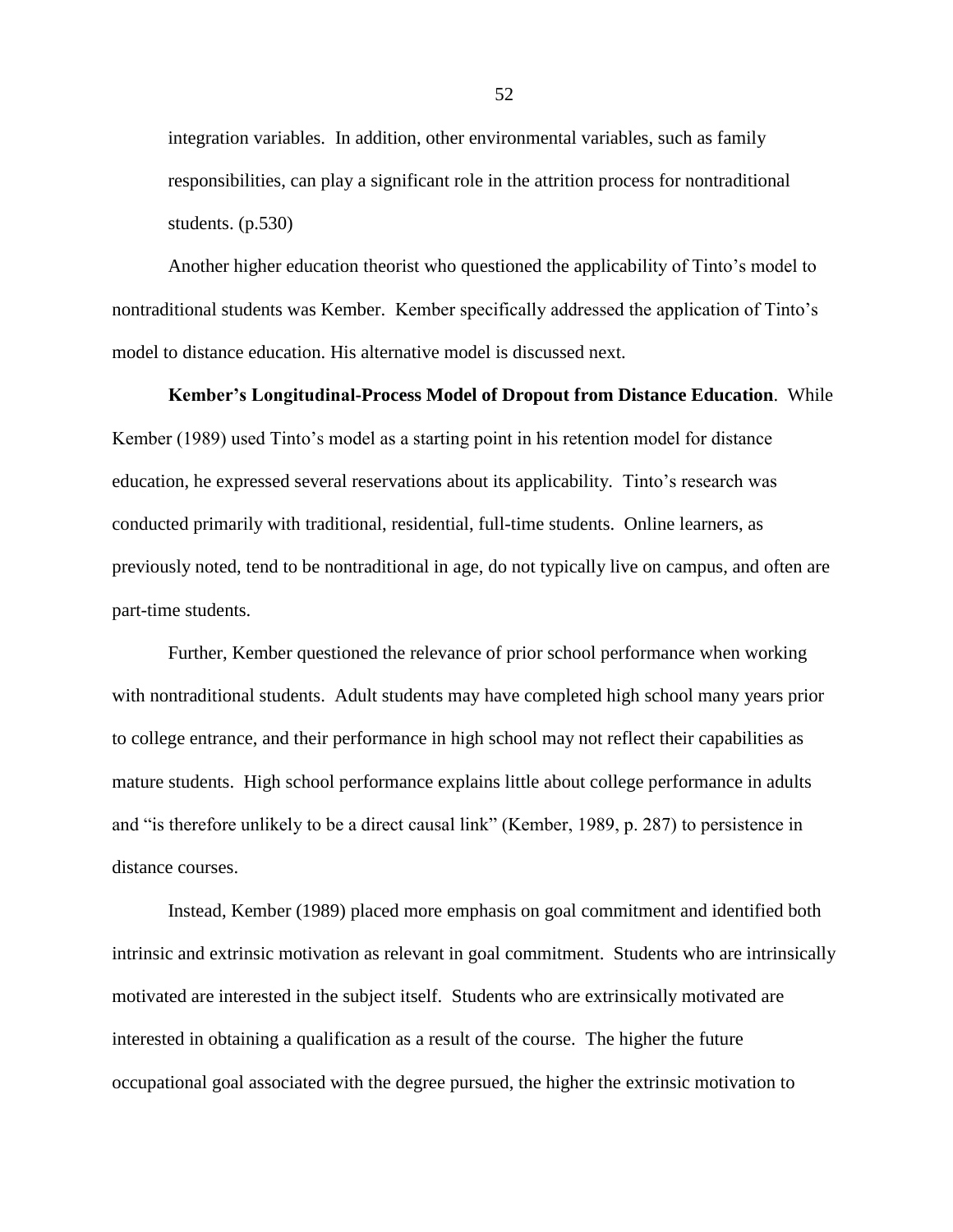persist. However, unrealistic goals lead to more dropout behavior among students. Kember notes that retention data are flawed in that they do not capture student enrollment intention. In other words, students who only intended to take a few courses are counted as dropouts when in fact they had reached their intended goals.

Kember (1989) also questioned Tinto's emphasis on the social interactions with the academic environment as a means of increasing retention since distance learners have limited social interaction and often learn in isolation. While integration with the institution can occur, distance learners are more likely to experience integration at home and work. The effect of the integration with the employer depends on the attitude of the employer to continuing education. A positive employer attitude can reinforce goal commitment as can supportive co-workers.

Because of the multiple demands on the adult learner, Kember (1989) added the costbenefit analysis. This is a "recycling loop" $(p. 295)$  through which students continually consider whether or not the time spent studying (and therefore away from family and friends) is worth the benefit of the degree to be attained. Kember acknowledged that measuring both the cost-benefit analysis and goal commitment can be difficult and imprecise. He recommended the use of both quantitative and qualitative forms of measurement.

# **Conclusion**

Despite all the published research pertaining to retention, retention remains difficult to predict. This is particularly true for nontraditional students and online programs. The purpose of this study was to expand what is known regarding the factors that relate to successful completion of online, college courses. It addressed 13 factors available through archival data at NKU. It included programmatic membership as the fourteenth factor. The factors were: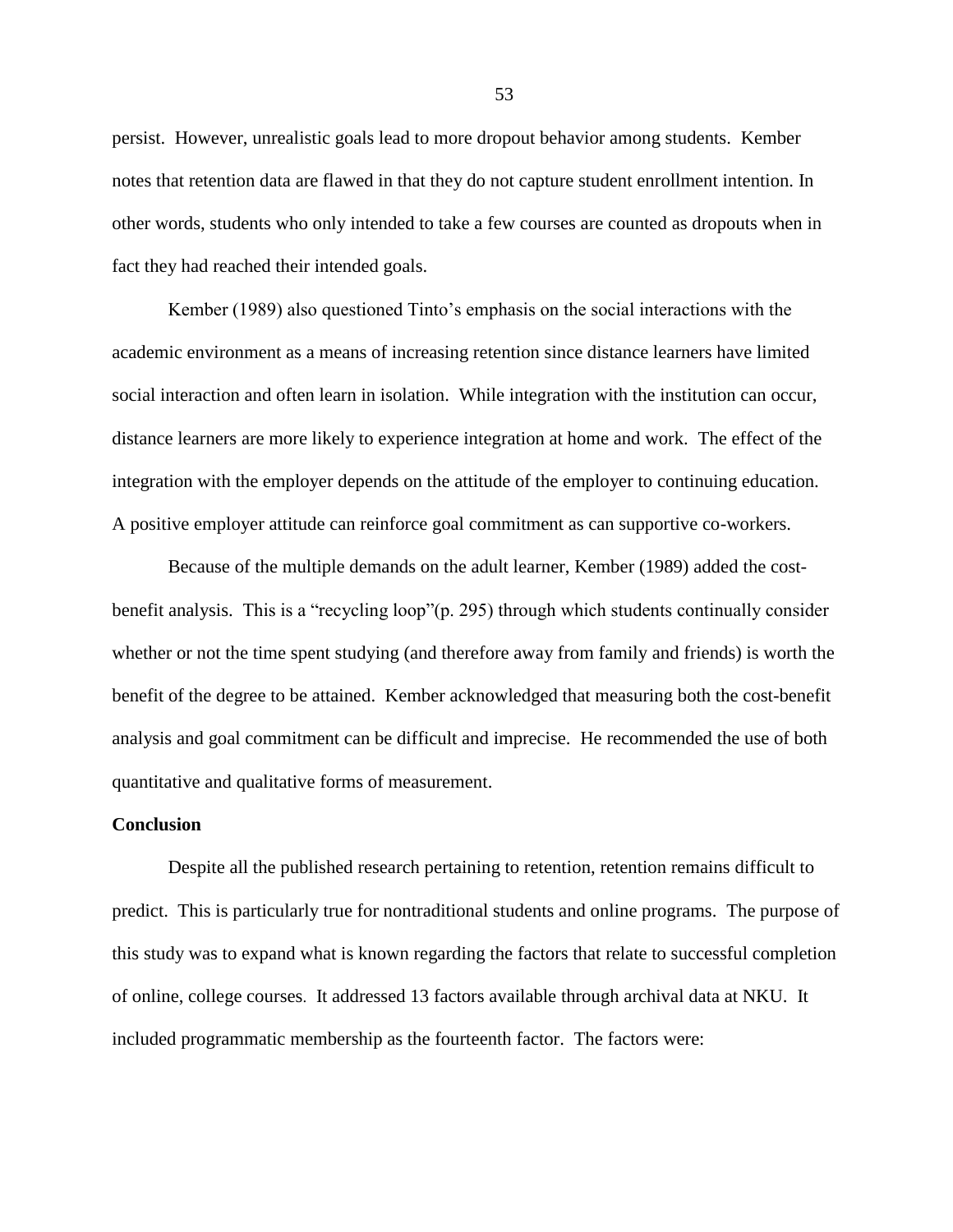- 1. Age
- 2. Gender
- 3. Race
- 4. State of residency
- 5. Application for federal financial assistance
- 6. Receipt of federal financial assistance
- 7. Placement in developmental reading, writing and/or mathematics course(s)
- 8. Prior completion of an online course at NKU
- 9. Prior completion of an introductory computer/information technology course
- 10. Academic major
- 11. Year in college
- 12. Credit hours attempted in fall 2008
- 13. College grade point average at start of fall 2008
- 14. Programmatic membership

There were two research questions for this study:

- 1. Is there a relationship between each of 13 student variables and successful completion of online, credit-bearing, undergraduate courses at NKU?
- 2. Is there a relationship between membership in one of five programmatic types and successful completion of online, credit-bearing, undergraduate courses at NKU?

The variables and methodology used are explored in more detail in Chapter 3.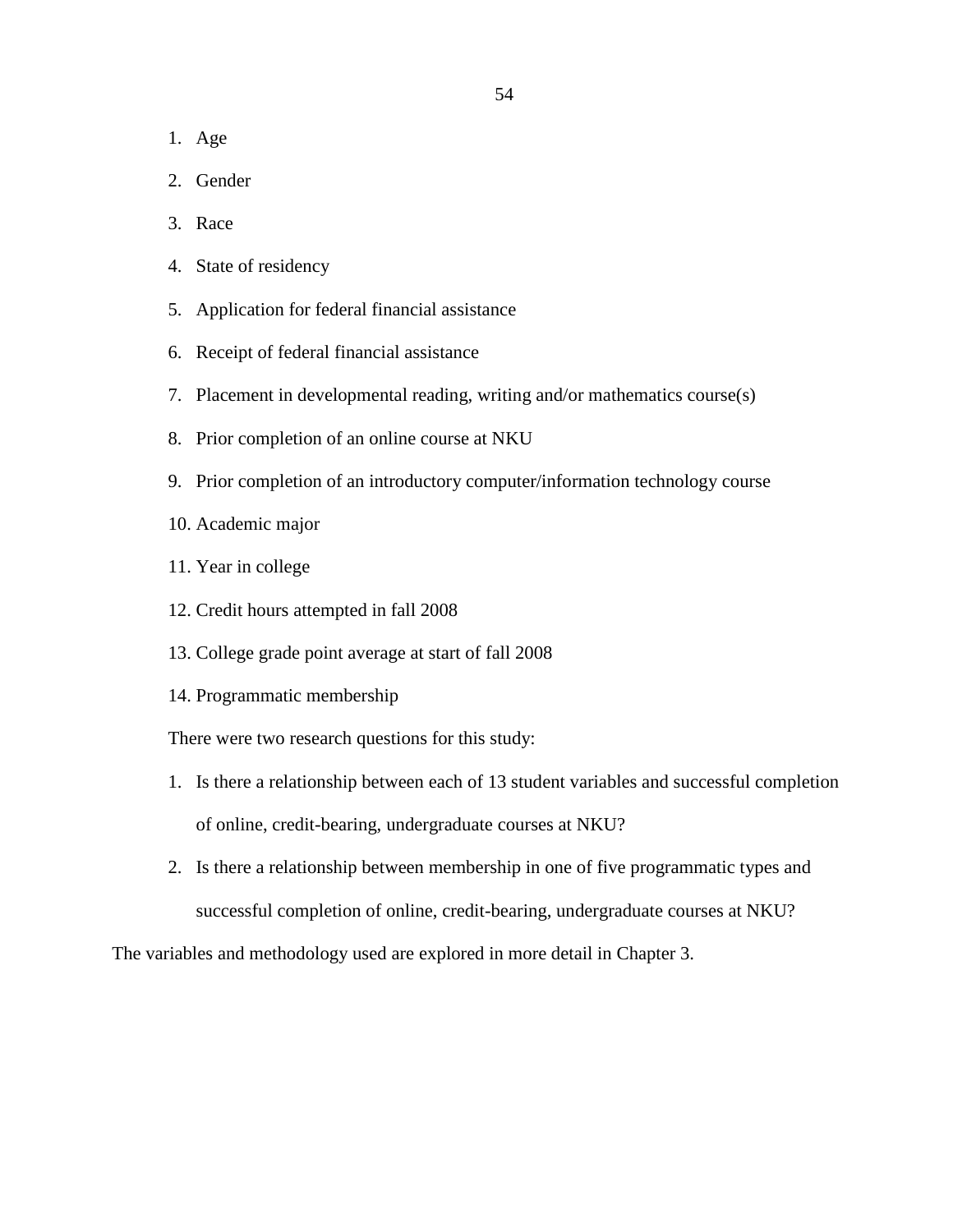# CHAPTER 3

## **Methodology**

The purpose of this study was to expand what is known regarding the factors that relate to successful completion of online, college courses. It addressed 13 variables available through archival data at NKU. It included programmatic membership as the fourteenth variable. Each of these factors is defined and discussed in this chapter.

### **Research Questions**

There were two research questions for this study:

- 1. Is there a relationship between each of 13 student variables and successful completion of online, credit-bearing, undergraduate courses at NKU?
- 2. Is there a relationship between membership in one of five programmatic types and successful completion of online, credit-bearing, undergraduate courses at NKU?

### **Data Analysis and Descriptive Statistics**

This study considered archival data from all NKU undergraduate students enrolled in fully online courses after the drop-add period in fall  $2008 (N = 1,493)$ . Descriptive analysis was conducted on the data set for each variable. The use of descriptive statistics was used to summarize the study population and to help simplify the data by collapsing it into meaningful categories. Graphic portrayals of the data are presented to further illuminate the composition of the study population (Gravetter & Wallnau, 2007; McMillan & Schumacher, 2001).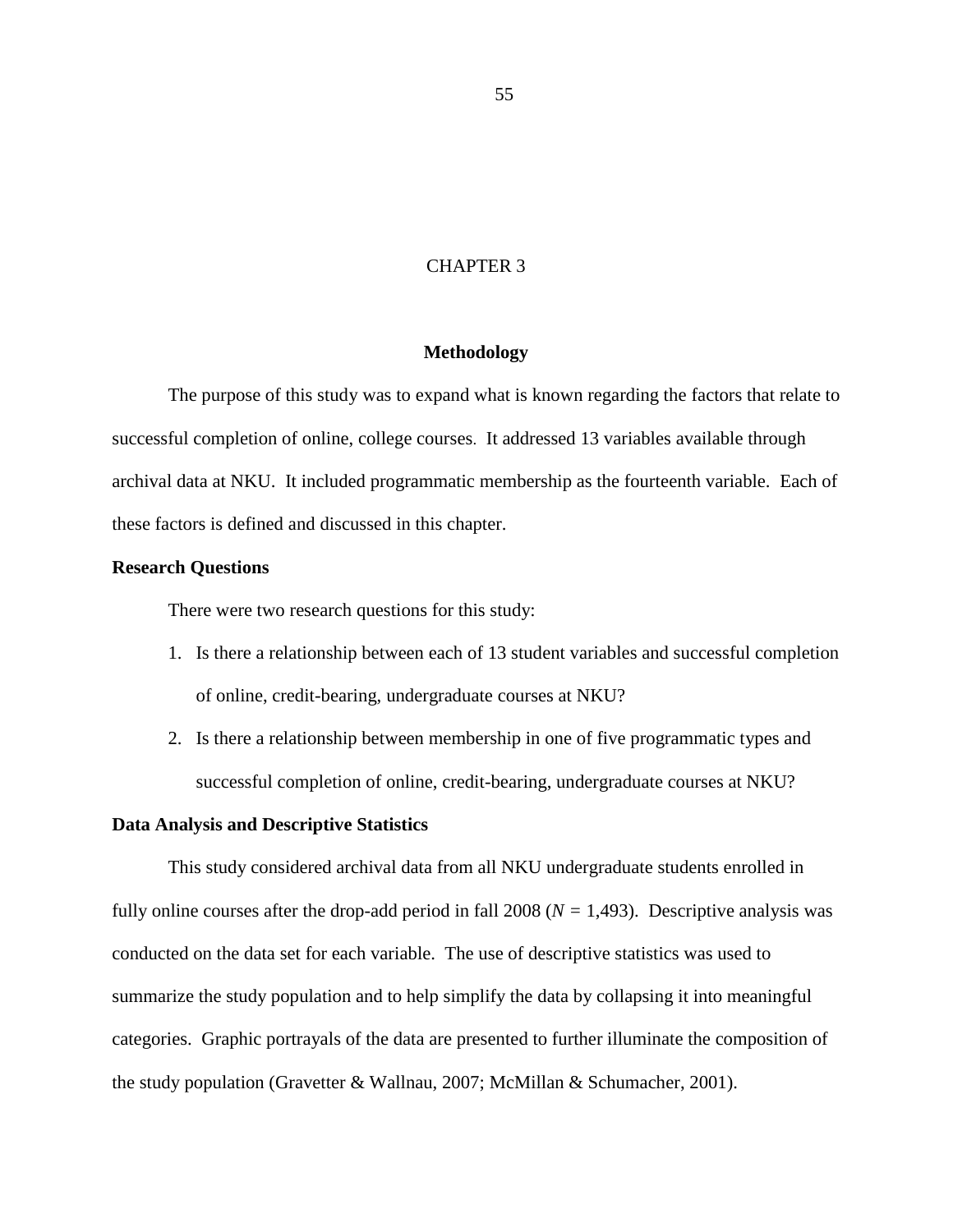In addition to descriptive statistical analysis, this study applied inferential statistics. The purpose of inferential statistics is to study samples and make generalizations about the population from which they were drawn (Gravetter & Wallnau, 2007). In this case, the sample was all undergraduate students enrolled in fully online courses after the drop-add period at NKU in fall 2008 ( $N = 1,493$ ). Inferential statistics were used to analyze factors describing those students to determine if any of those factors were statistically significant and thus can be confidently generalized to all students who take online undergraduate courses at NKU in future terms. It may be possible that the findings of this study can be applied to undergraduate students taking fully online courses at institutions that are similar to NKU, but this study only addressed findings that may be relevant at NKU. Several inferential statistical approaches were explored in preparation for this study and are discussed below.

### **Statistical Approaches Considered**

Through the literature review, several commonly used statistical approaches to retention research were noted. The value of each approach to this study is considered below. Specifically, the applicability of logistic regression, probit regression, linear and multiple regression, factor analysis, and path analysis are addressed.

Logistic regression is widely used in higher education and specifically in retention studies (Peng, So, Stage,  $&$  St. John, 2002; St John et al., 2005). It is "well suited" for retention studies because it uses "categorical outcome variables, such as staying in or dropping out from college" (Peng et al, p. 260). Caison (2006) says that logistic regression is a "superior" (p. 439) approach for use in higher education because of its "ability to describe the relationship between a categorical dependent variable and a number of both interval and categorical independent variables" (p. 439). This study used a categorical dependent variable (i.e., did the student drop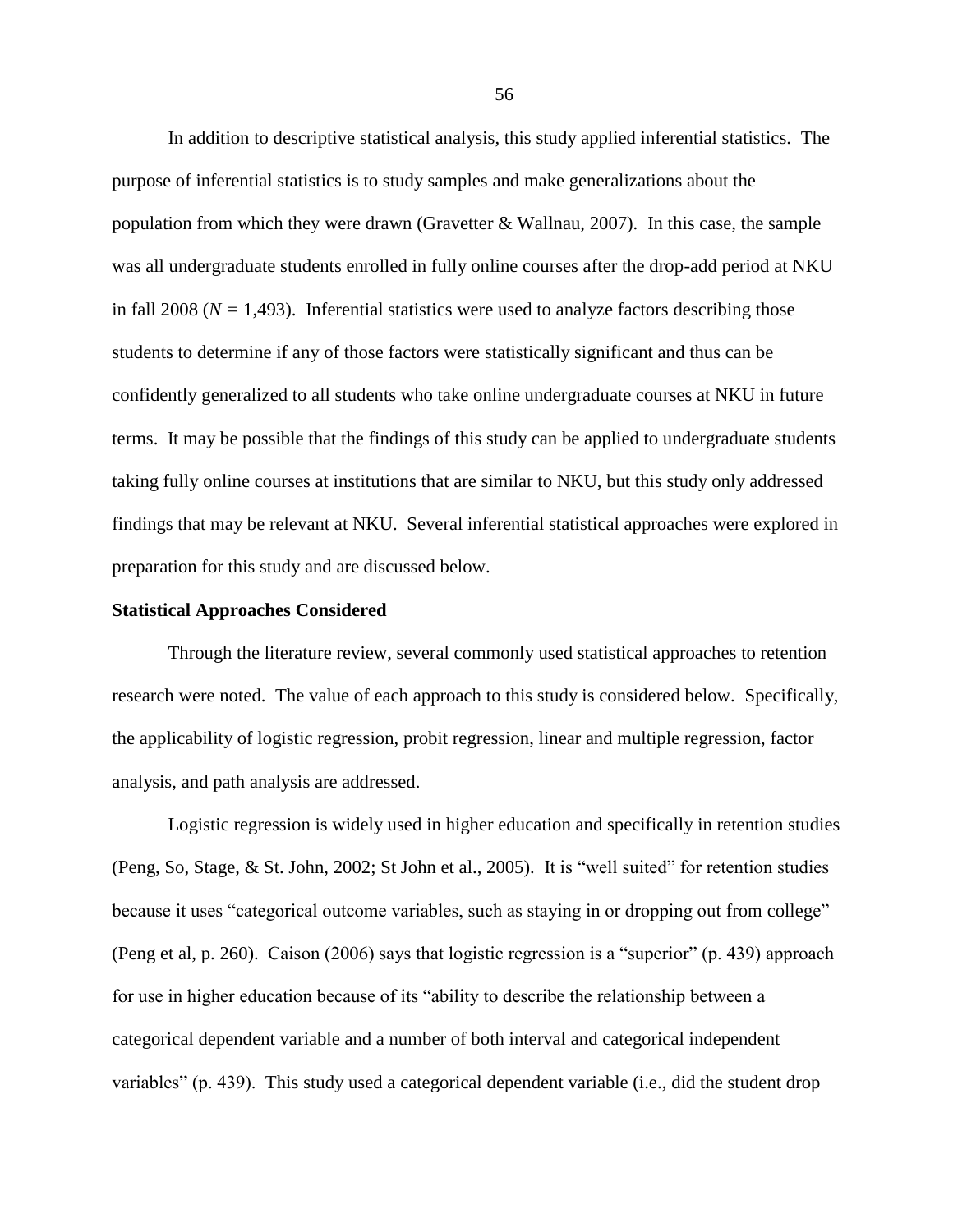the online course or complete it) and both interval (for example, GPA) and categorical (for example, completion of a prior online course) independent variables.

Closely akin to logistic analysis is probit analysis. Both assume that any relationship that exists between the dependent variable and an independent variable can be expressed as a mathematical equation, but both also assume that the relationship may not be linear. That is, increased values of an independent variable may not produce the same increases in the dependent variables. Dey and Astin (1993) offer the following explanation:

Changes in the independent variable are likely to have more impact on the probability of something occurring at the middle of the probability range than at the end of it… We would expect, for example, that increasing study time from 0 to 1 hours would have a greater impact on the probability of a student passing the exam than increasing study time from 14 to 15 hours. (pp. 571-572)

Thus logistic and probit analyses are non-linear approaches. The starting point for most statistical analyses, however, is a linear model (Dey & Astin, 1993). Linear regression assumes that every increase in an independent variable creates a predictable increase in the dependent variable. This relationship can be illustrated with a straight line. The value of linear models is that they are easy to understand and mathematically simple.

Dey and Astin (1993) tested logistic, probit, and linear models on an actual research problem. They used 1987-89 Cooperative Institutional Research Program (CIRP) data of 947 first-time freshman at 29 community colleges using four dichotomous retention measures as dependent variables: (1) earned an associate degree or vocational certificate; (2) earned an associate degree or completed two years of college; (3) earned an associate degree, completed two years of college, or was enrolled in fall 1989; and (4) enrolled in fall 1989. The independent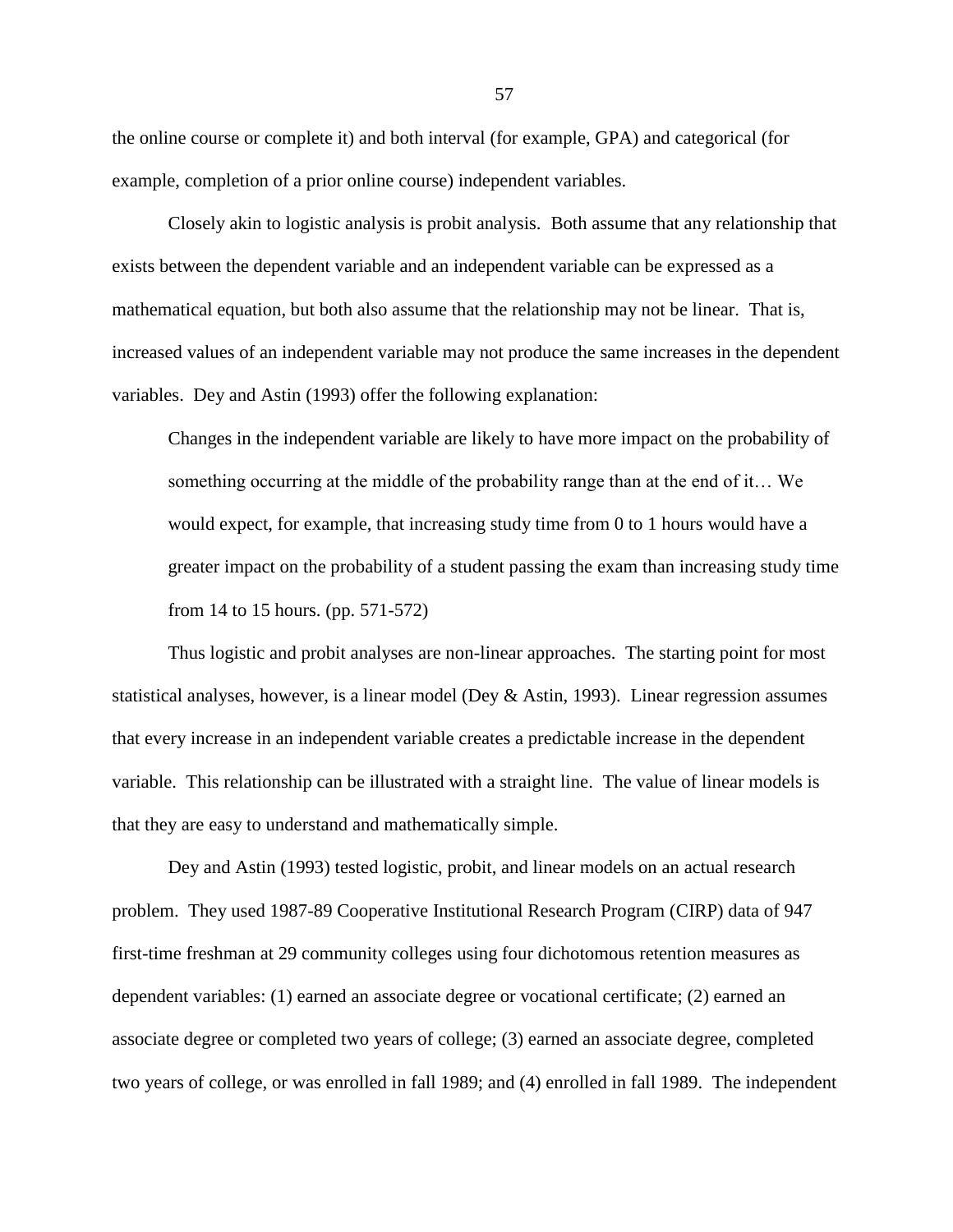variables were student age, gender, high school GPA, level of concern about financing their education, number of hours per week spent engaging in a variety of school-related and non school-related activities, and the motivation for attending college. They then analyzed the data using logistic, probit and linear regression models. They concluded that there was" little practical difference in obtained results" (p. 579). They recommended the linear regression approach:

Regression analysis… is a much more widely used and better understood method than either probit or logistic methods. Regression has also been shown to be robust under widely varying conditions where its classical assumptions (linearity, homoscedasticity, etc.) have been violated. Finally, the computer software available for regression analyses generally has more extensive and sophisticated options than can be found in software designed for running probit analysis or logistic regression. (Dey & Astin, 1993, p. 580)

*Linearity* means that a linear relationship exists between the independent and dependent variable. It can be tested through a scatter plot of the residuals. *Homoscedasticity*, also known as *homogeneity of variance*, means that two populations being compared have essentially the same variance or error. Homoscedasticity can be tested though an F-max test (Lomax, 2007).

Despite Dey and Astin's (1993) findings, many retention researchers find logistic regression to be an appropriate approach when the dependent variable is dichotomous (Porter, 1991; Willett & Singer, 1991). This study used one dichotomous dependent variable, completion of online course(s) (Table 1). Therefore, for this dependent variable, logistic regression analysis was conducted. The study also employs a continuous dependent variable, percentage of online courses completed (Table 1). A linear regression model was used to test the second dependent variable.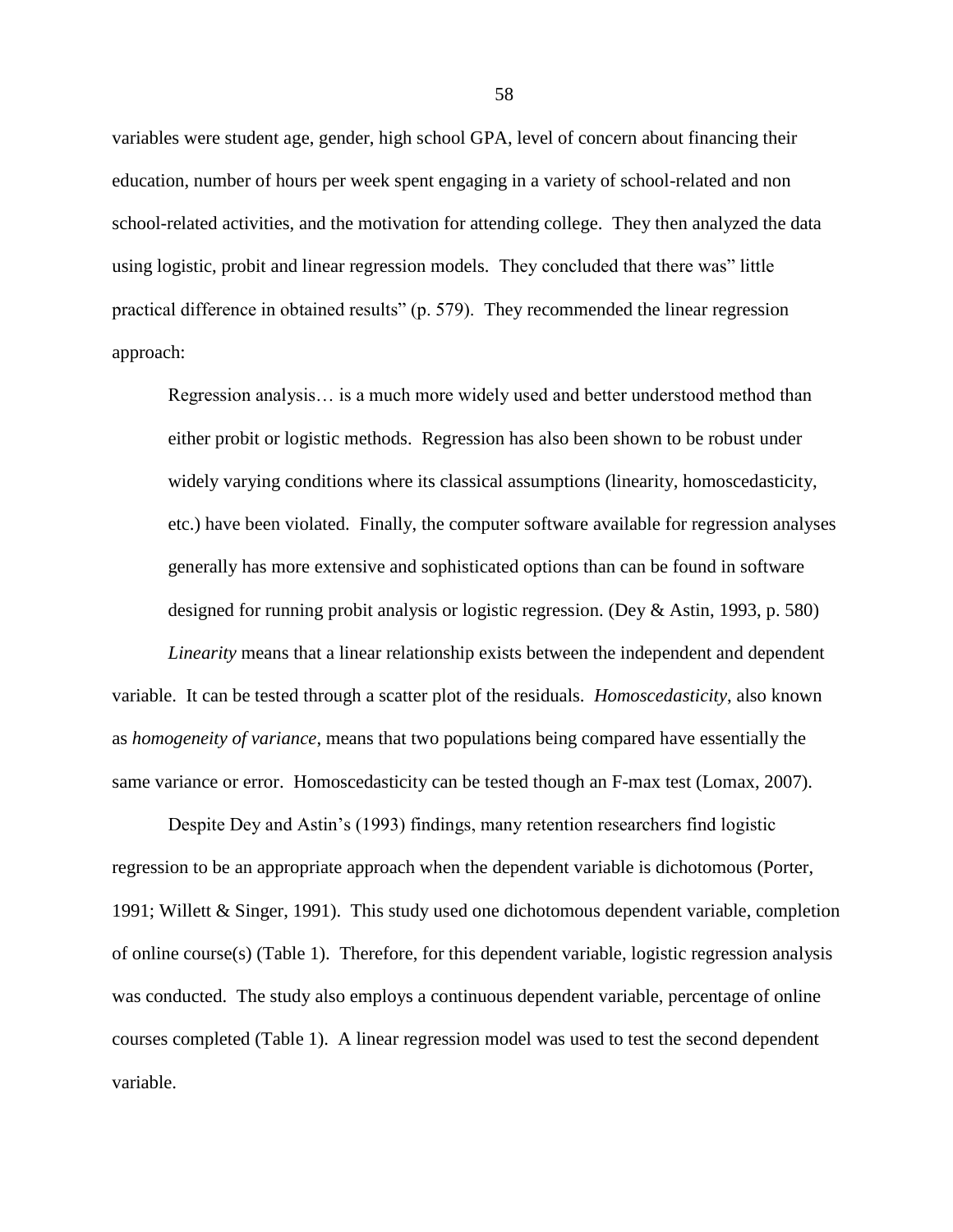Because this study used 13 independent variables (shown in Table 4) plus the categorical variable of programmatic category, the specific linear regression model that would be appropriate is multiple regression, which is "used whenever researchers are interested in the relationship of several independent variables combined with a dependent variable" (McMillan  $&$ Schumacher, 2001, p. 295). However, when a large number of independent variables are considered, as is the case in this study, it may be difficult to determine which variables make the largest impact unless a stepwise approach is used. Ferguson (1981) explains:

In applying this procedure the best predictor is paired with every other predictor in turn and a multiple correlations calculated for each pair of predictors… In using stepwise multiple correlation, tests of significance may be applied to determine whether the

addition of one or more variables adds significantly to the multiple correction. (p. 472)

Ferguson further explains that variables can be combined in random or descending order "to" ascertain progressively what degree of prediction is lost when additional variables are dropped" (p. 473).

Mutter (1992) used stepwise regression analysis in her retention study of 766 students at a large Midwestern community college. By systematically pairing study variables together, she determined that two variables (importance of graduating from the institution and whether or not the student vacationed with classmates) accounted for12% of observed variance. No other variable pairs significantly increased the prediction of retention.

In multiple regression analysis, each independent variable is tested. This differs from factor analysis, which combines variables into categories. It is useful when distinction between dependent and independent variables "is not meaningful" (Ferguson, 1981, p. 488). For example, in this study, factor analysis might be used to group all variables classified as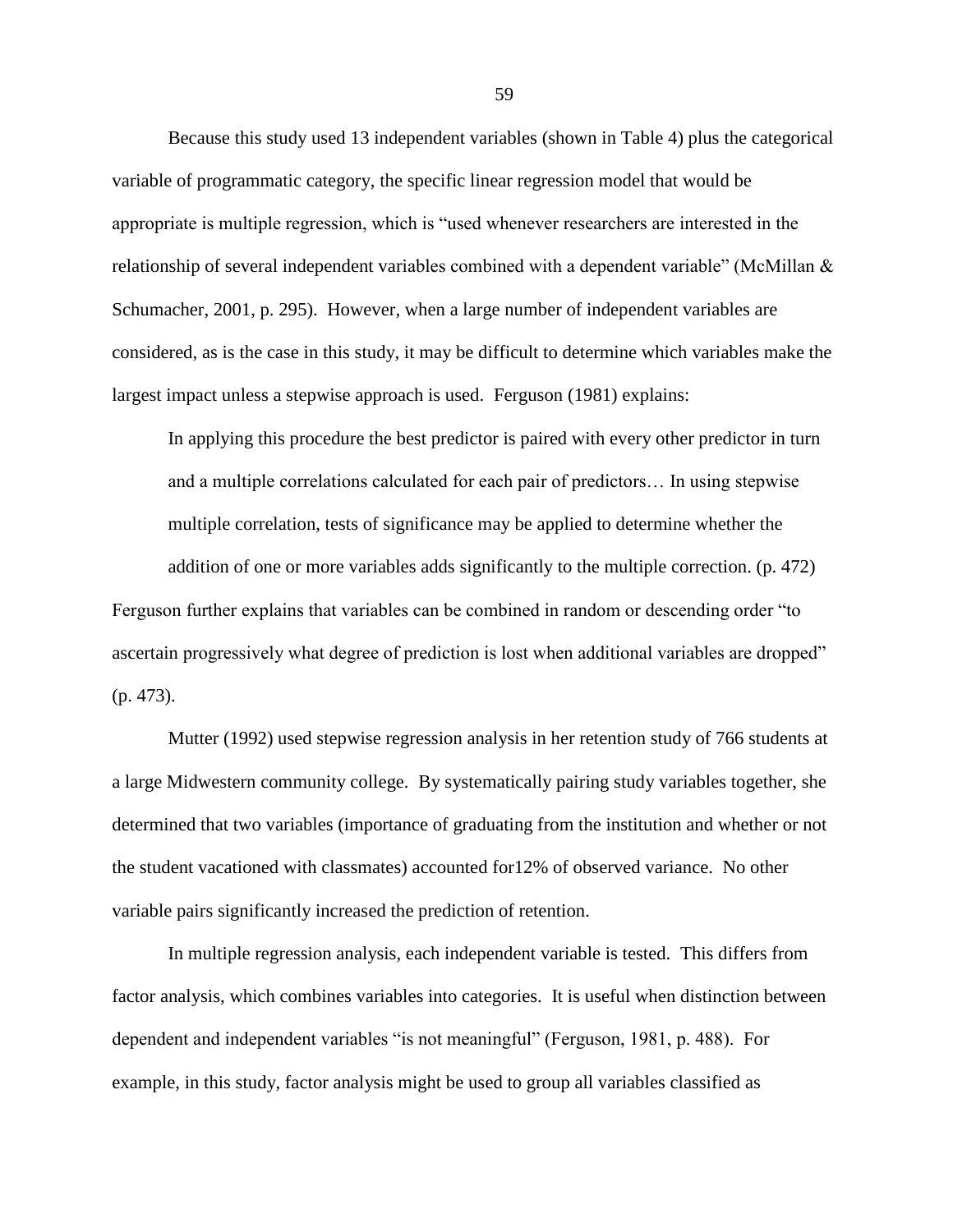"demographic" variables into one category in order to test the significance of demography on course retention. Determining how to combine the variables into one factor is difficult, however, and does not seem appropriate in this study, given the wide array of variables in each of the three categories.

The value of path analysis is also questionable for this study. The primary purpose of path analysis is to test the appropriateness of a model in predicting that one variable causes a given reaction in another variable. It is concerned more with causation between variables as opposed to relationship between them (Leclair, 1981; McMillan & Schumacher, 2001). Pascarella and Terenzini (1983), for example, used a path analysis to test the validity of Tinto's model in predicting retention in a sample of first-time freshman at a residential, predominantly White private institution. By reducing each variable to a specific path analysis, they concluded the model "would appear to have considerable utility in helping to understand the dynamics of freshman year persistence/withdrawal decisions" (p. 224). Path analysis enabled them to validate the use of the model in predicting retention outcomes. However, Leclair (1981) cautioned that path analysis is of limited use in determining cause in studies with many variables. Also, it is predicated on testing a specific established theory regarding the causation among variables, which is lacking in this study.

The value of several statistical approaches was considered for this study including logistic and probit analysis; linear, multiple, and stepwise multiple regression; factor analysis; and path analysis. The conclusion reached is that logistic regression was an appropriate model to use with the dichotomous dependent variable: course completion (yes or no). Further, multiple regression analysis was the appropriate inferential statistical methods to be used with the continuous dependent variable: percentage of online courses completed.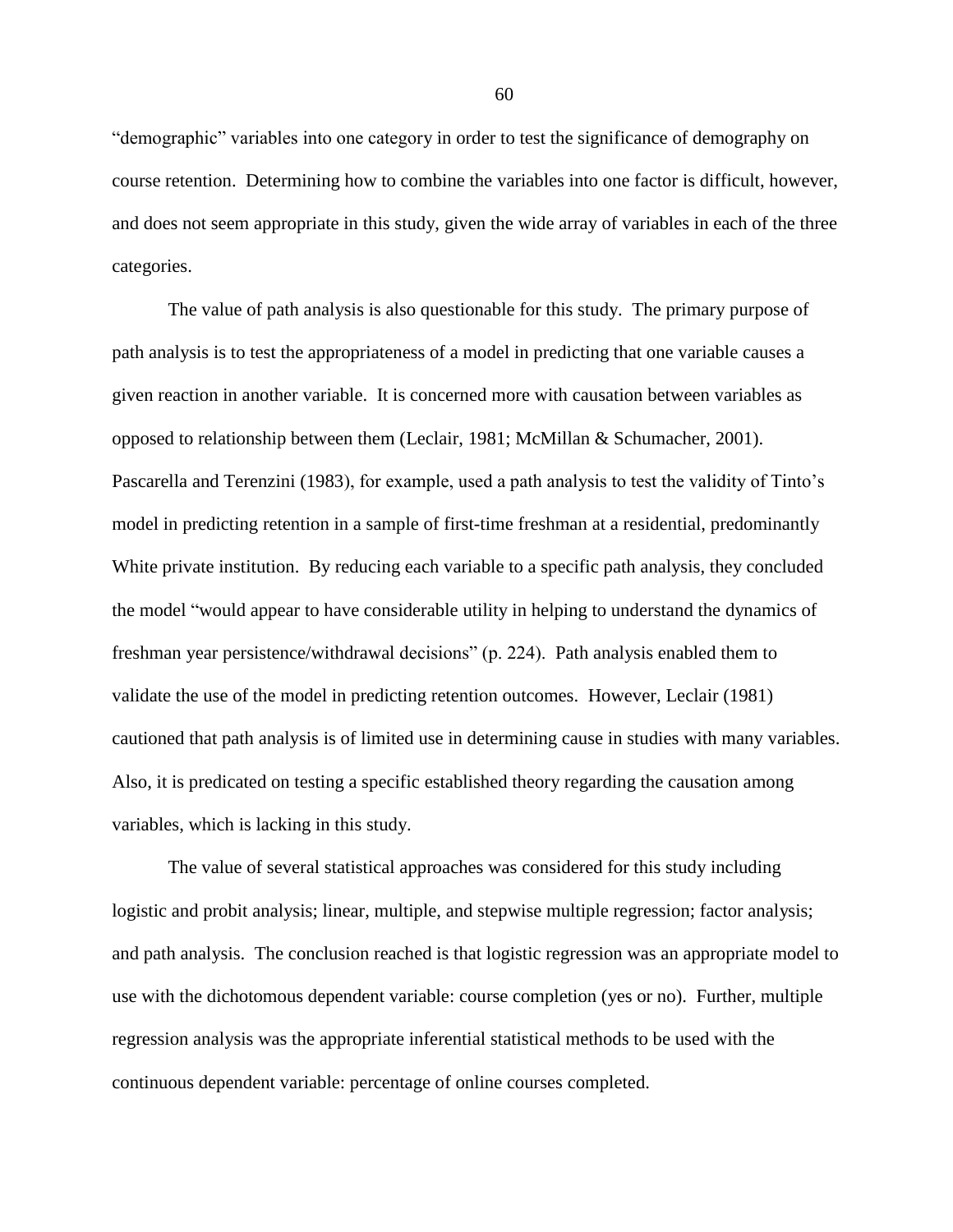# **Study Design**

The study relied on archival data from the 1,493 undergraduate students enrolled in 167 fully online courses in fall 2008 at NKU. This group affords a rich and varied sample of the characteristics chosen for analysis. Most of the data were gathered through standard university reports used to compile annual student profiles. These variables included age, gender, race, state of permanent residence, academic major, year in college (grade classification), hours attempted in fall 2008, and programmatic membership. Some variables were gathered by reviewing each student record. Variables to be gathered in this manner were: prior academic performance as measured by the need for developmental coursework, GPA at the start of fall 2008, prior completion of an online course at NKU, eligibility for need-based financial assistance, and prior completion of an introductory computer course. Further, each student record was reviewed to determine if he/she successfully completed or withdrew from each online course.

#### **Institutional Characteristics**

NKU is a regional comprehensive university located in the Greater Cincinnati Standard Metropolitan Service Area (SMSA). NKU's total undergraduate enrollment in fall 2008 was 13,003. The institution is predominantly a commuter campus with 88% of undergraduates commuting. The average age of undergraduate students is 24, and 27% are aged 25 or older. In fall 2008, the student-to-faculty ratio was 17 to 1 (Northern Kentucky University Office of Institutional Research). NKU first began offering fully online courses via the Internet in 2001. The first fully online program (bachelor-degree completion program in Organizational Studies) began in 2002.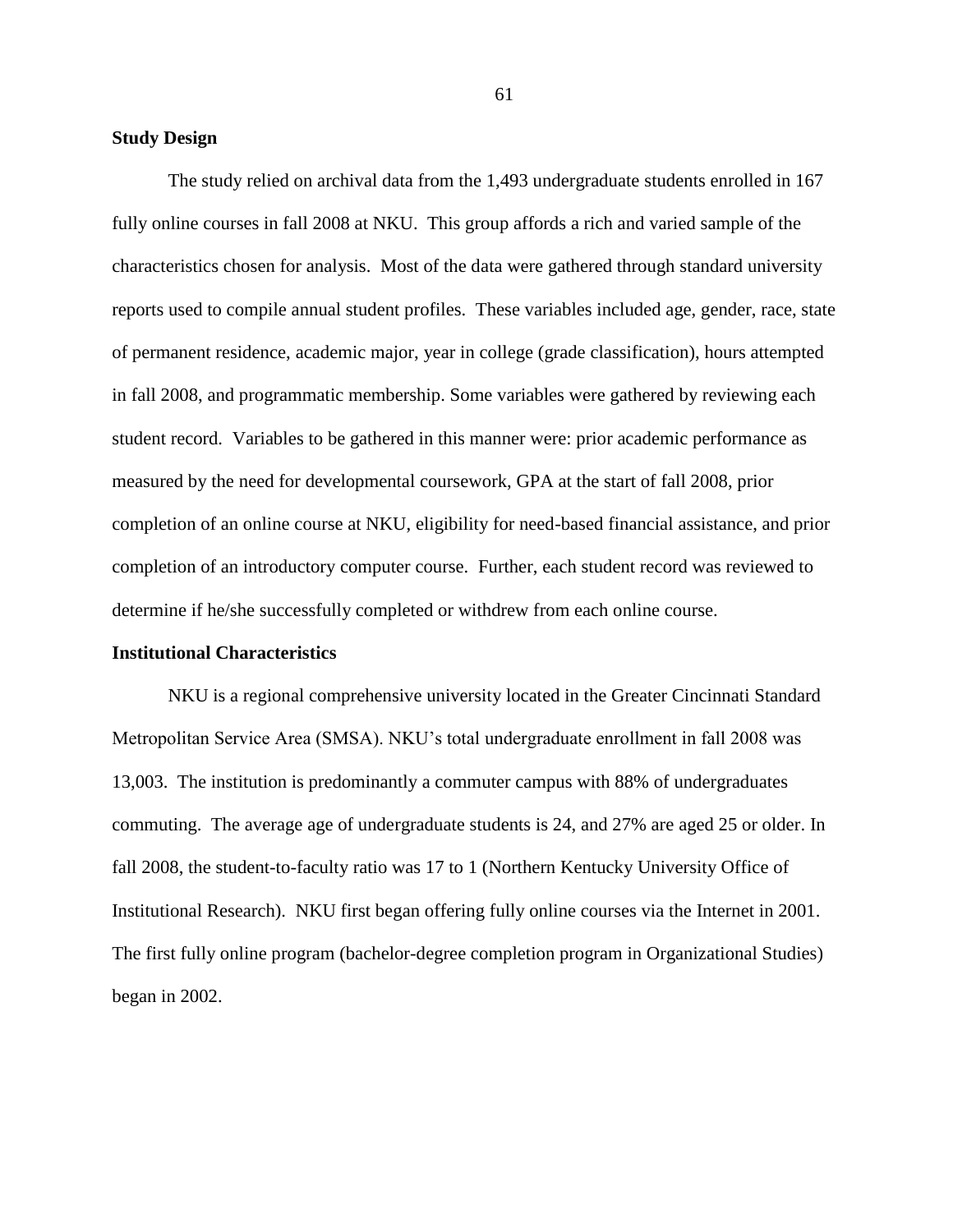### **Variables**

**Dependent variables.** The dependent variable for this study was completion of online course(s). The study was completed with two different indicators of completion and therefore two dependent variables. The first was a dichotomous variable: completion or non-completion of any online course. Thus a student who enrolled in three online courses and dropped one was classified as a non-completer (completion equals "no"). A student who enrolled in one online course and completed it was classified as a completer (completion equals "yes"). The second dependent variable was "percentage of online courses completed," a continuous variable calculated for each study participant. Any course for which the student received a passing grade was counted as a completion. A simple mean of the number of online courses completed versus total number of online courses enrolled in was calculated for the total sample and each individual student. The two dependent variables are shown in Table 1.

Table 1

# *Dependent Variables*

| Variable                           | Definition                                             | Type       |
|------------------------------------|--------------------------------------------------------|------------|
| Course completion                  | Completion of all online courses Dichotomous $(y/n)$   |            |
| Percentage of courses<br>completed | Percentage of online courses<br>successfully completed | Continuous |

Each of the dependent variables was tested separately against the independent variables, 13 of which reflected student characteristics. Dependent variables were also tested against the fourteenth independent variable, programmatic membership. The independent variables in each category are discussed next and found in Table 4. The variables are listed in no particular order.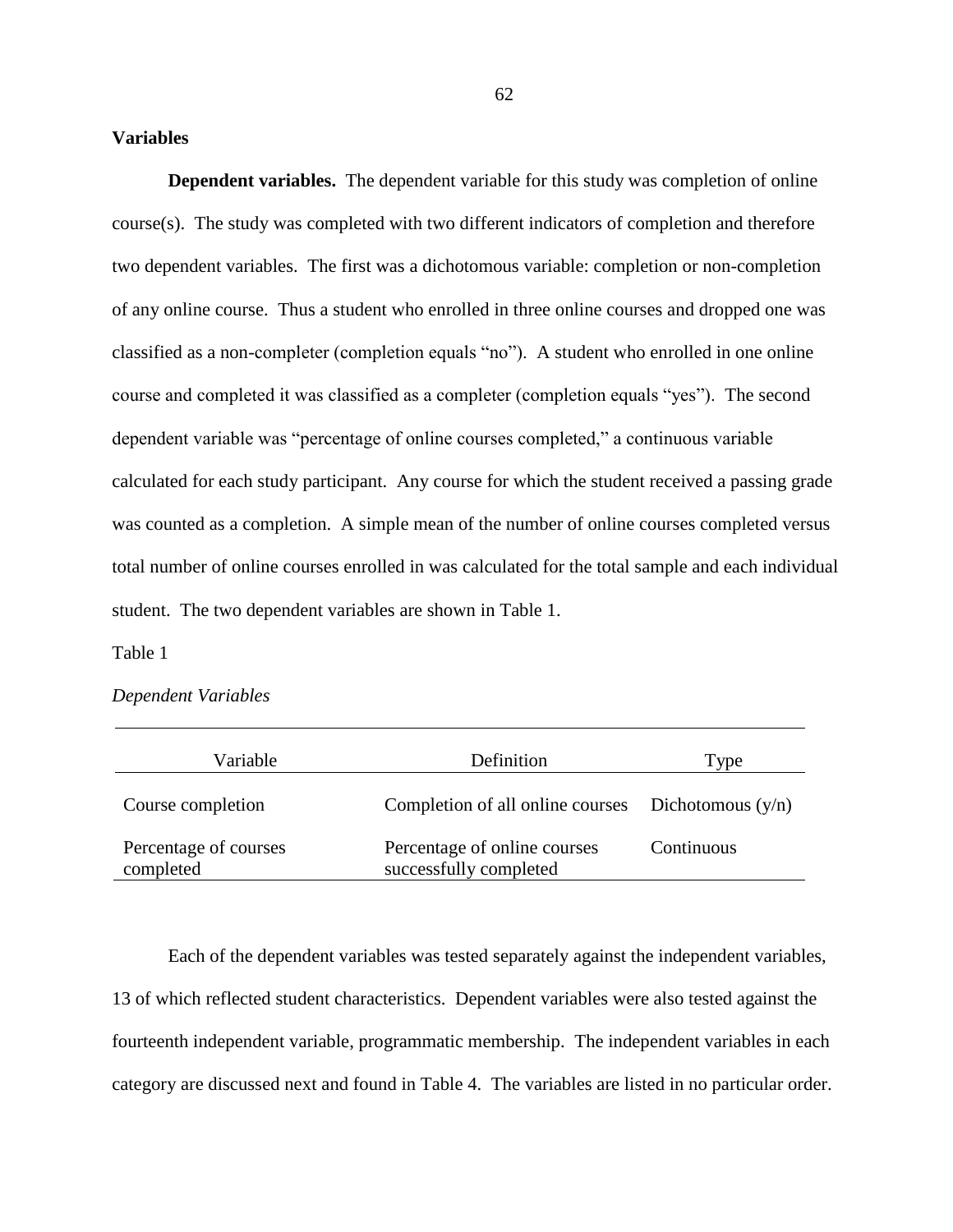**Independent variables.** Demographic variables included age, gender, race, and residency. Four residency definitions are used in this study. They are Kentucky residents, students who live in the metropolitan area of Cincinnati and receive a discounted or "metro" tuition rate, Indiana students covered by a different reciprocity agreement with special tuition rates, and nonresidents not part of the previous three categories. Age and residency were available for all students. Gender was missing for five students. Race is an optional field on the admission application, and data were available for most but not all students. In the statistical model, race was treated as an indicator variable. Indicator variables, also called "dummy" variables" can increase model fit for non-quantitative variables (Downing & Clark, 1997). Therefore, the model reflects variables for the races of White, African American, Latino and "Other." Included in the "other" category were all students who did not list a race as well as all races other than White, African American, and Latino.

Application for and receipt of need-based financial assistance were used to reflect socioeconomic status, specifically to identify students with financial need. However, only students who applied for federal funding were identifiable; students who did not apply for federal funding may have had financial need but this information was not available. About half of the study population applied for financial assistance. About 68% of those who applied for financial aid received it. It is important to note that the decision to apply or not apply for aid was not a clear indication of the socio-economic status of the student. Students who chose not to apply may not have understood the application process, may not have known it was available or may not have possessed the ability to complete the application process. They may actually have had financial need, but this study does not capture that information.

63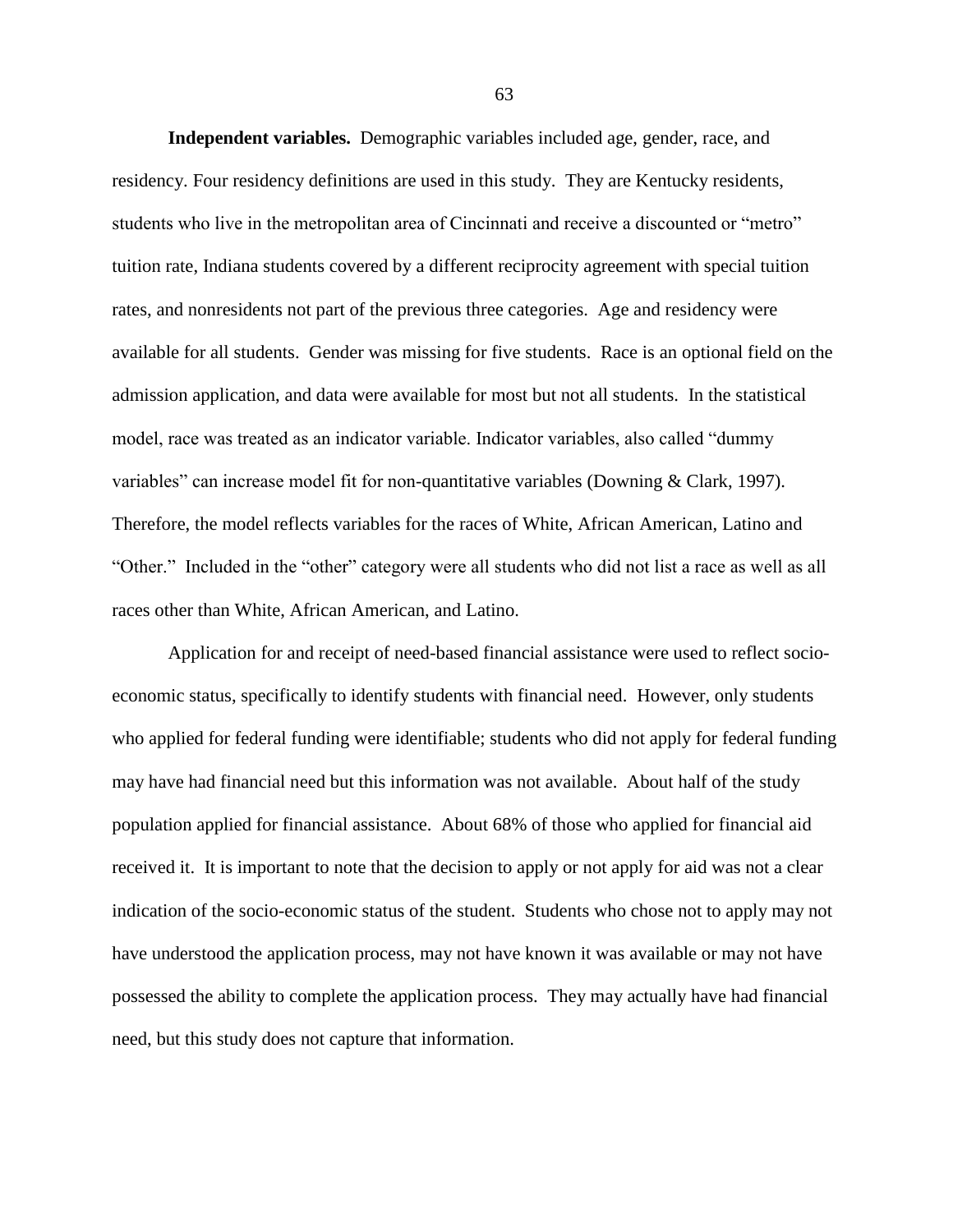Placement into developmental coursework in reading, English and/or mathematics was used to measure student preparation for college. In this current study, the need for developmental coursework is a proxy for college readiness, used in lieu of other standard measures of readiness (namely, high school coursework, high school GPA, and standardized test scores), which were not consistently available in the archival data used in this study. Placement into development coursework was selected because it is consistently identifiable whereas college entrance test scores and entering GPA were not available for all students. College entrance tests scores were not always available because NKU does not require test scores on most transfer students. GPA at admission may be either the high school GPA or the transfer GPA, which are incongruent measures of achievement. Therefore, student placement in developmental mathematics, English or reading courses was used to measure college readiness. This placement may have occurred at NKU or a previously attended college or university. Readiness was entered in the statistical model as a dichotomous indicator.

Two variables were selected to measure student readiness for online learning. They are prior completion of an online course at NKU, and prior completion of an introductory computer or information technology course whether at NKU or another college or university. For the purposes of this study, any prior computer or information technology course was included. These two variables are intended to determine if computer competency was a key factor in online course completion at NKU. Several prior studies outlined in Chapter 2 suggested that prior completion of an online course (Dobbs et al., 2009; Lu et al., 2003) and computer competency or comfort with online learning (Dupin-Bryant, 2004; Ivankova & Slick, 2005; Sun et al., 2008; Yudo et al., 2008) were significant factors in online persistence decisions.

64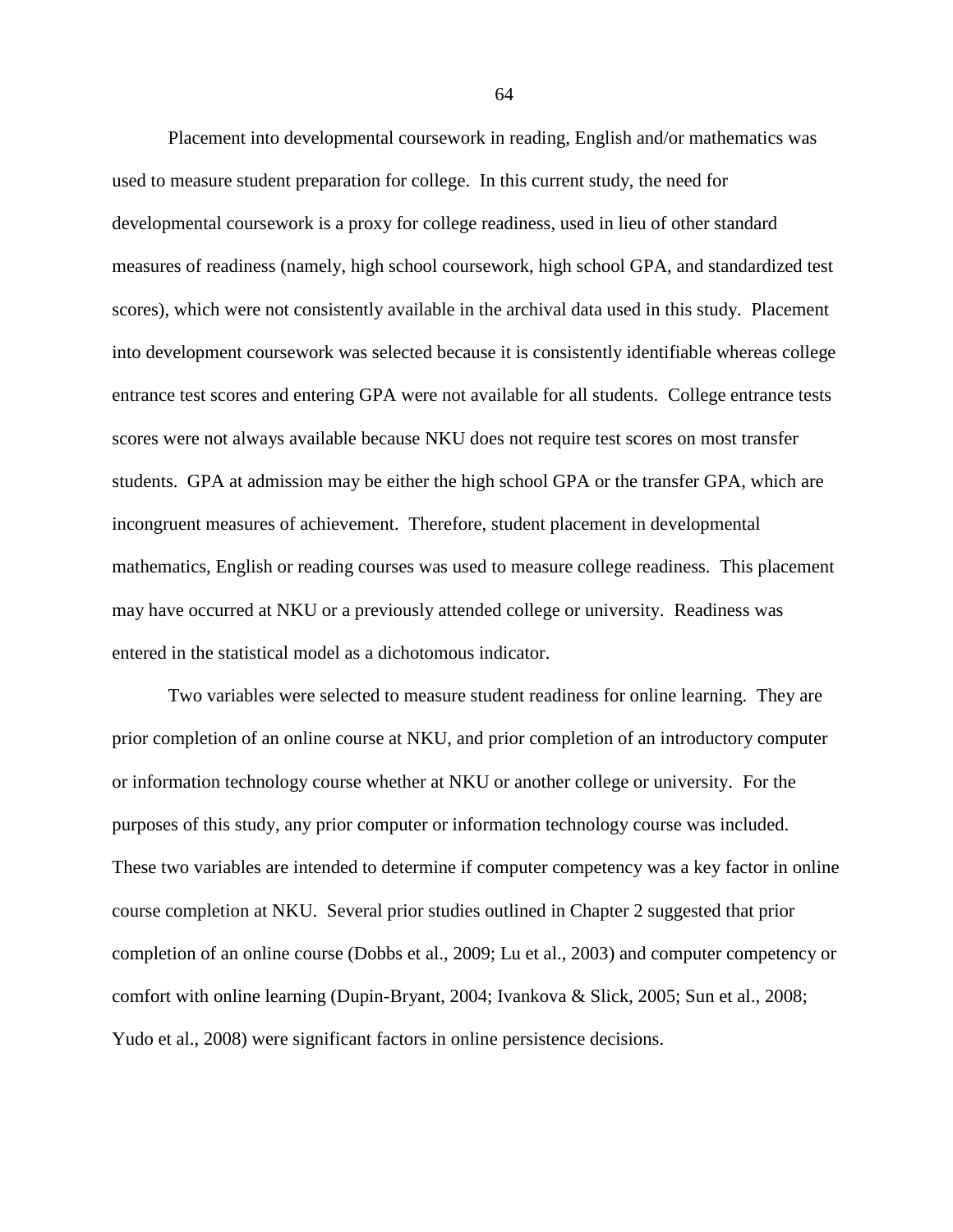Four variables were included to identify academic goals and academic progress as of fall

2008. The first was academic major, which was grouped into nine broad categories. These categories are detailed in Table 2 and are (listed in no particular order): science, technology, engineering and mathematics (STEM) majors, business majors, health and human service majors, social and behavioral sciences majors, education majors, arts and humanities majors, interdisciplinary degree majors, all undeclared majors (including students ineligible to declare Table 2

| Major category                    | Majors included                                                                                                                                                                                                                          |
|-----------------------------------|------------------------------------------------------------------------------------------------------------------------------------------------------------------------------------------------------------------------------------------|
| <b>STEM</b>                       | Biology, chemistry, mathematics, communication studies,<br>electronic media broadcasting, computer information<br>technology, computer science, electrical/mechanical<br>engineering, business informatics, journalism, public relations |
| <b>Business</b>                   | Accountancy, business administration, construction<br>management, economics, entrepreneurship, finance, human<br>resource management, management, marketing, sports business,<br>all pre-business majors                                 |
| Health and human<br>services      | Health science, nursing, radiologic technology, respiratory care,<br>social work                                                                                                                                                         |
| Social and<br>behavioral sciences | Anthropology, criminal justice, geography, political science,<br>psychology, sociology                                                                                                                                                   |
| Arts and humanities               | Art, English, history, music, philosophy, theatre                                                                                                                                                                                        |
| Interdisciplinary                 | Integrative studies, organizational leadership                                                                                                                                                                                           |
| Undeclared                        | Including students ineligible to declare a major                                                                                                                                                                                         |
| Non-degree                        | Students not intending to complete a degree at NKU                                                                                                                                                                                       |

*Academic Major Classifications*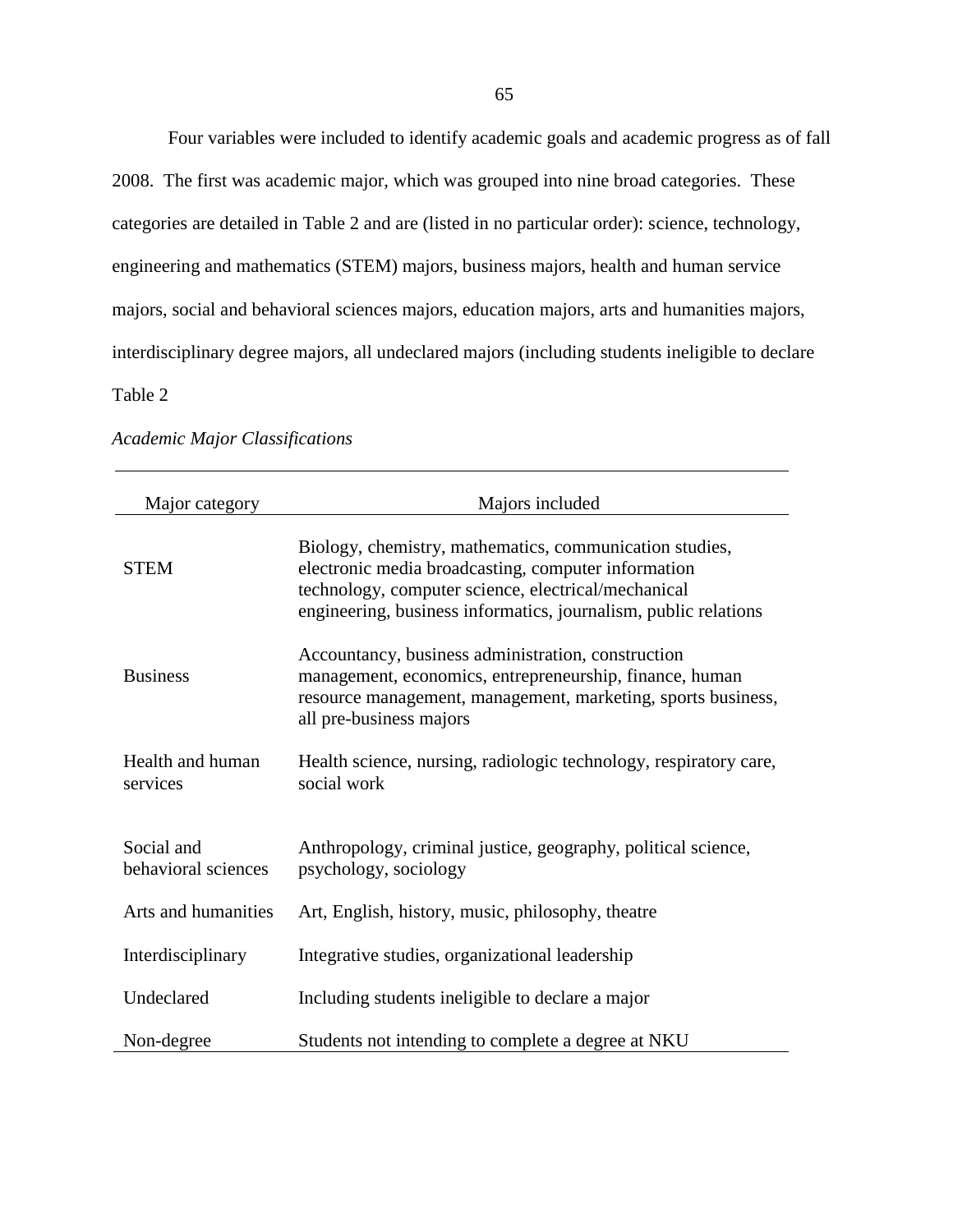majors due to academic deficiencies), and all non-degree students. These nine categories were entered in the statistical models as indicator variables.

The STEM group included some majors not typically associated with STEM fields. These were communication studies, journalism, media informatics, and public relations, all of which are offered by the Department of Communication Studies. This department is part of NKU's College of Informatics and all majors include a heavy emphasis on digital media, electronic communication and Internet-based technologies. Because of this emphasis on technology, these majors were included in the STEM grouping. A second variable reflecting student academic progress was the student's year in college at the beginning of fall 2008.

A second variable reflecting student academic progress was the student's year in college at the beginning of fall 2008. Five specific classifications were used and are described in Table 3. A mix of students across the five classifications is included in this study. Only students pursuing their first bachelor degree were included in this study. Post-baccalaureate students and graduate students taking undergraduate courses were excluded. Credit hours included transfer work.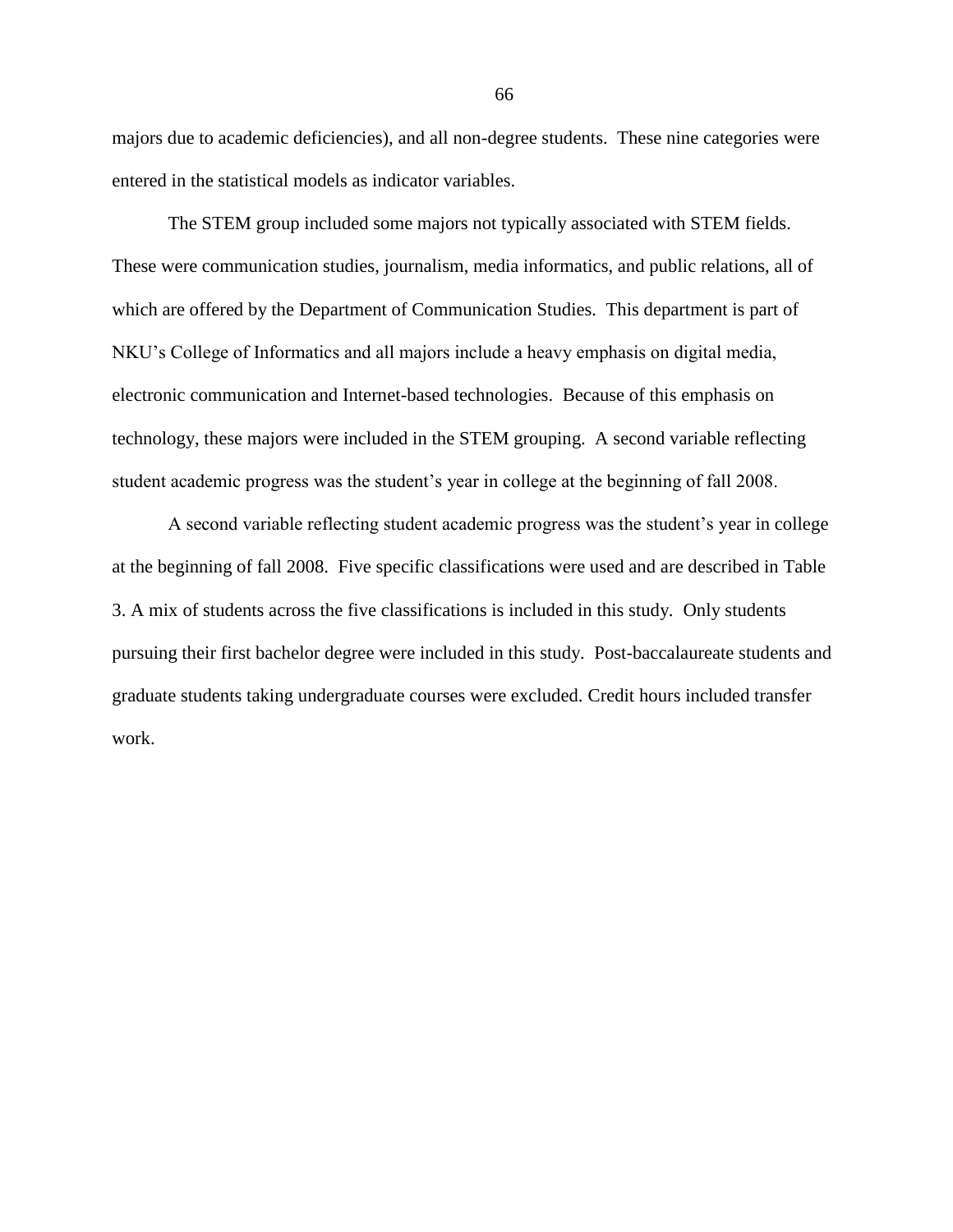| Year in College |  |  |
|-----------------|--|--|
|                 |  |  |

| Grade level        | <b>Definition</b>                                                                                |
|--------------------|--------------------------------------------------------------------------------------------------|
| Freshman           | A student who successfully completed a total of 29 or fewer<br>semester hours prior to fall 2008 |
| Sophomore          | A student who successfully completed a total of 30-59 semester<br>hours prior to fall 2008       |
| Junior             | A student who successfully completed a total of 60-89 semester<br>hours prior to fall 2008       |
| Senior             | A student who successfully completed more than 90 semester<br>hours prior to fall 2008           |
| Non-degree student | A student who did not intend to complete a degree as indicated<br>on the university application. |

A third variable related to academic progress was semester hours attempted in fall 2008. A range of full- and part-time enrollments was represented in the study population. The fourth variable was college GPA at the start of fall 2008. For most students, GPA was cumulative throughout the academic career and included the grade point average from all institutions attended. For students who transferred to NKU prior to 1997, however, only the resident GPA at NKU was available. This reflected a change in transfer policies at that time. No distinction was made between the two types of GPA in this study. If a student was an entering freshman or entering non-degree student in fall 2008, the field was blank.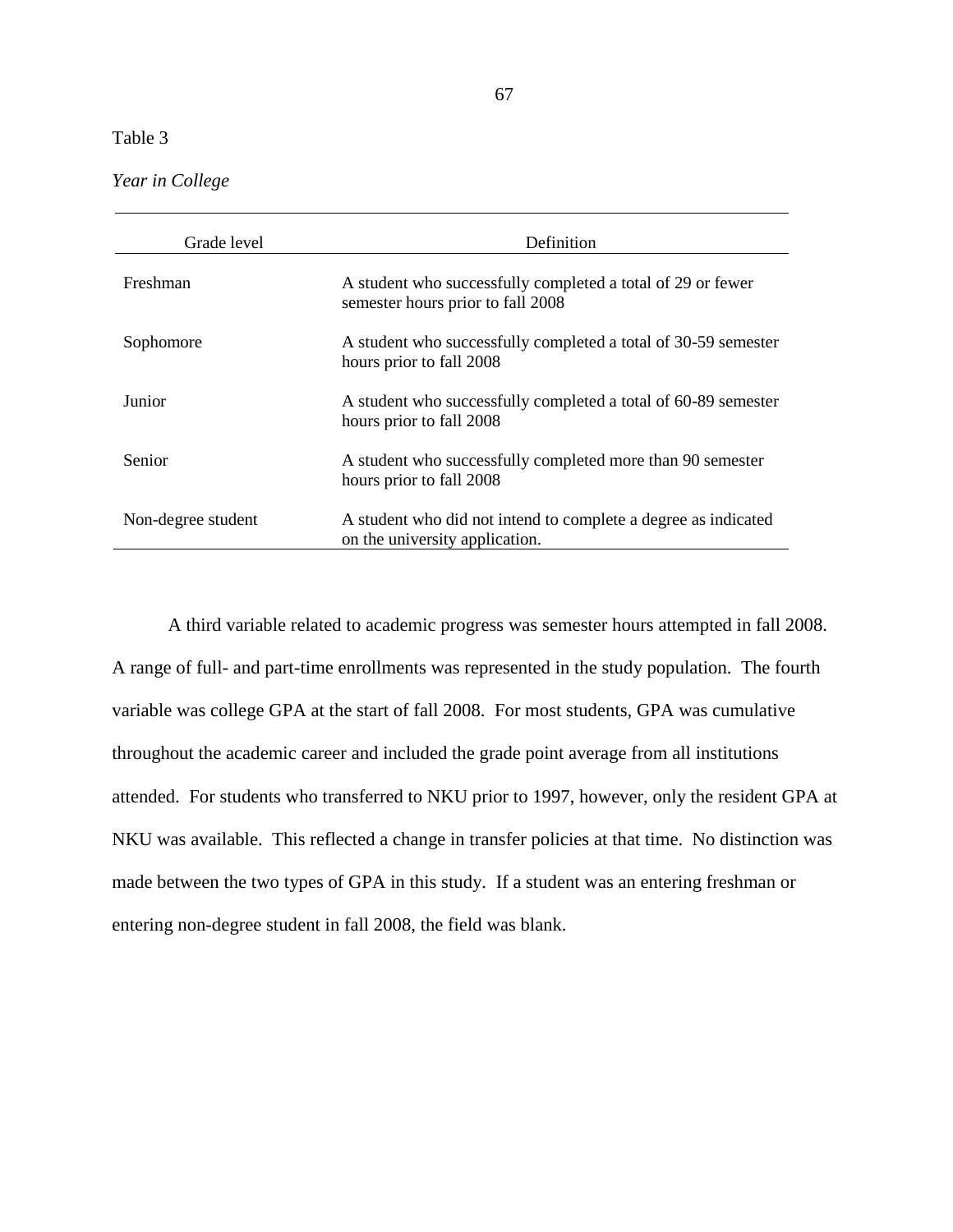| Variable                                            | Variable type       | Indicator variables |
|-----------------------------------------------------|---------------------|---------------------|
| Age                                                 | Continuous          | --                  |
| Gender                                              | Indicator $(y/n)$   | Male                |
|                                                     | Indicator $(y/n)$   | Female              |
| Race                                                | Indicator $(y/n)$   | White               |
|                                                     | Indicator $(y/n)$   | African-American    |
|                                                     | Indicator $(y/n)$   | Hispanic            |
|                                                     | Indicator $(y/n)$   | Other               |
| Applied for Title IV aid                            | Dichotomous $(y/n)$ |                     |
| Received Title IV aid                               | Dichotomous $(y/n)$ |                     |
| Residency                                           | Indicator $(y/n)$   | Kentucky            |
|                                                     | Indicator $(y/n)$   | Metro rate          |
|                                                     | Indicator $(y/n)$   | Indiana reciprocity |
|                                                     | Indicator $(y/n)$   | Nonresident         |
| Developmental course placement                      | Dichotomous $(y/n)$ |                     |
| Prior completion of online course                   | Dichotomous $(y/n)$ |                     |
| Prior completion of introductory<br>computer course | Dichotomous $(y/n)$ |                     |

# *Independent Variables – Student Characteristics*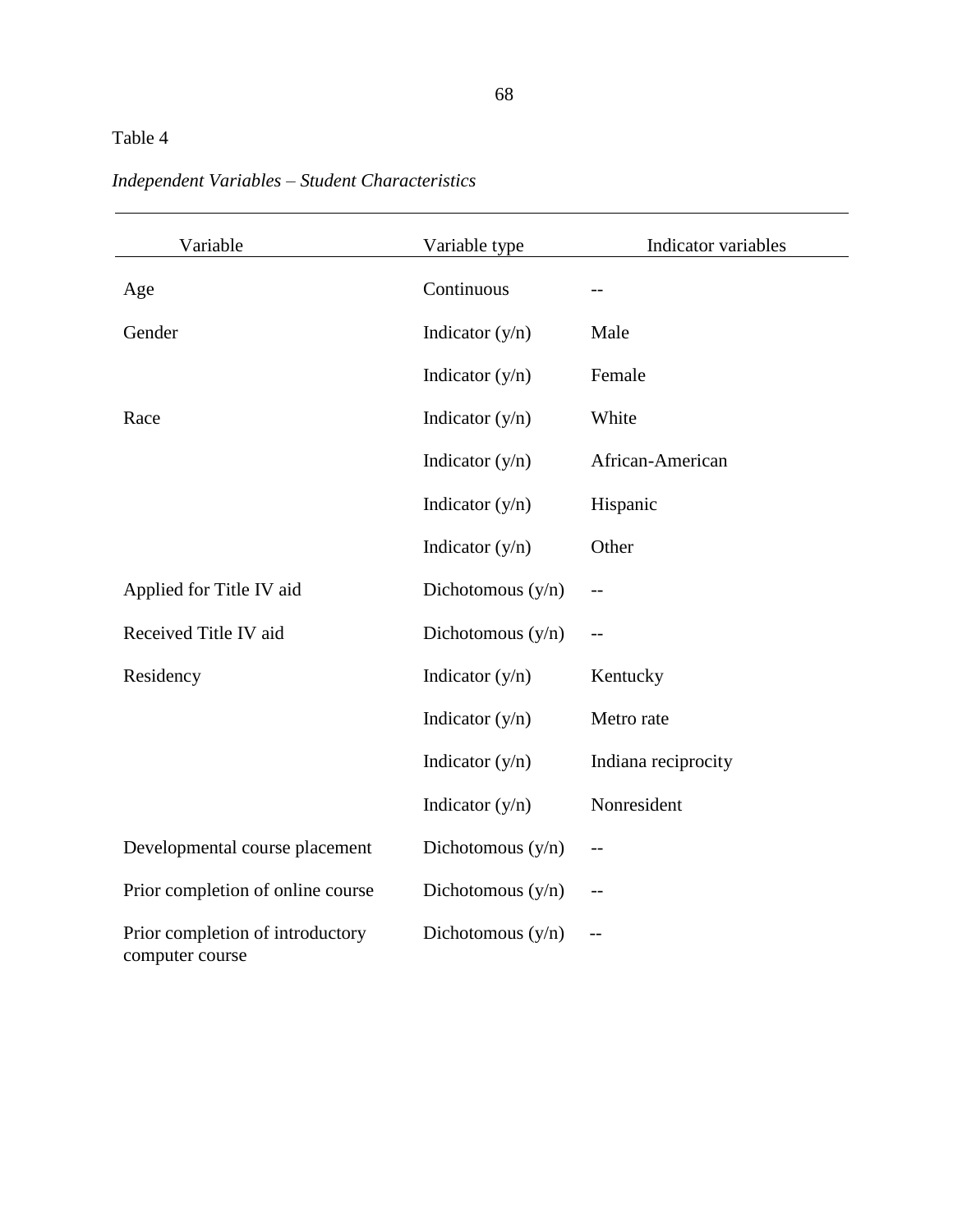Table 4 (continued)

| Variable                       | Variable type | Indicator variables          |
|--------------------------------|---------------|------------------------------|
| Academic major                 | Indicator     | <b>STEM</b>                  |
|                                |               | <b>Business</b>              |
|                                |               | Education                    |
|                                |               | Arts & humanities            |
|                                |               | Social & behavioral sciences |
|                                |               | Interdisciplinary            |
|                                |               | Undeclared                   |
| Year in college                | Indicator     | Freshman                     |
|                                |               | Sophomore                    |
|                                |               | Junior                       |
|                                |               | Senior                       |
|                                |               | Non-degree                   |
| Hours attempted-fall 2008      | Continuous    |                              |
| College GPA-start of fall 2008 | Continuous    | $- -$                        |

In addition to these 13 independent variables, all students were categorized into one of the five programmatic membership categories, which was treated as a 14<sup>th</sup> independent variable in the study.

**Employer-sponsored students.** These students had been selected by their employer to enter an academic program (pending admission by the university), and the employers paid the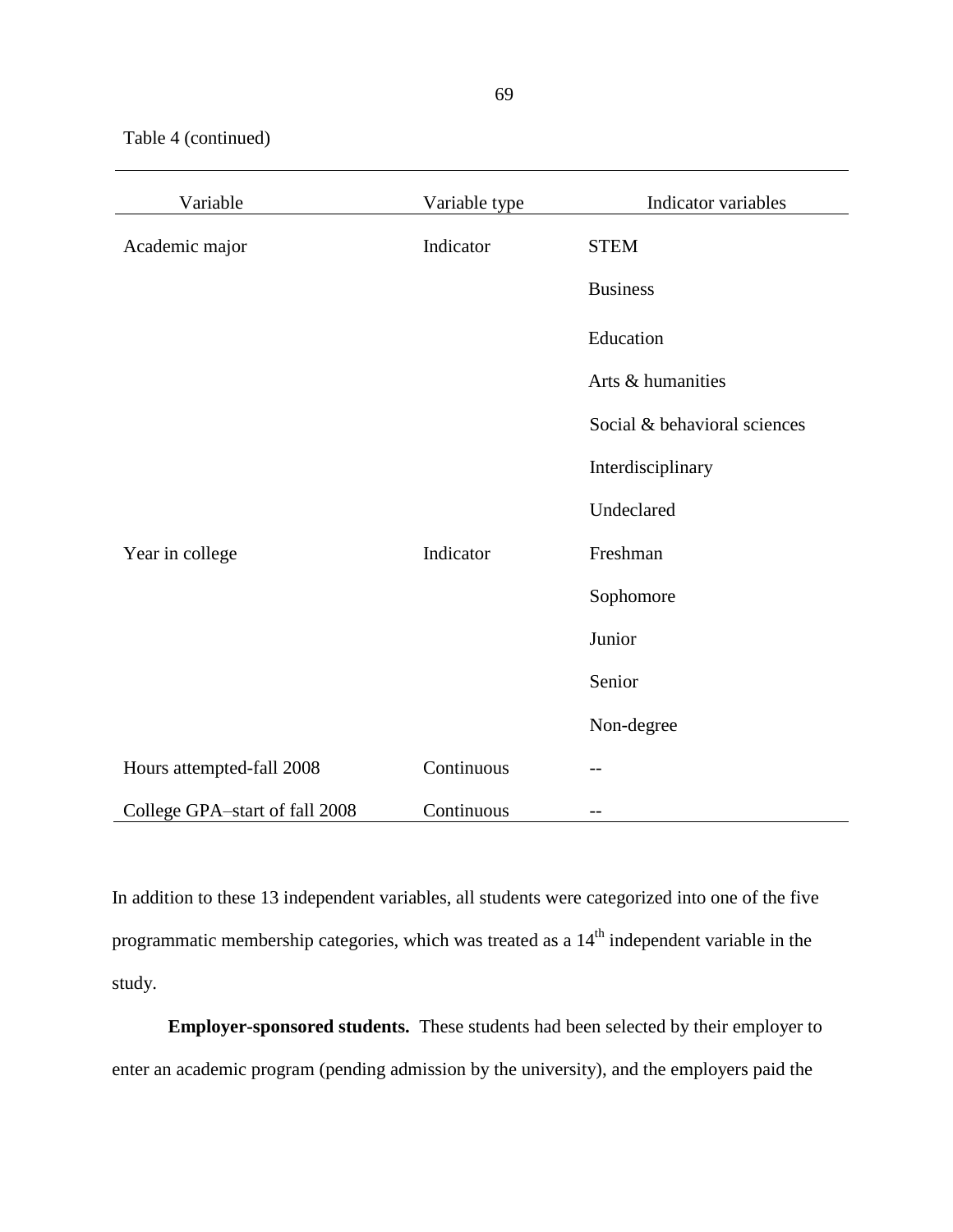students' tuition and fees directly to the university. Often courses were delivered at the employer site or through a combination of onsite and online coursework.

**Fully online students.** In fall 2008, NKU offered five undergraduate programs fully online (Bachelor of Arts in organizational leadership; Bachelor of Science in construction management for surveyors; Bachelor of Science completion program for registered nurses; Bachelor of Science in Health Science completion program for allied health professionals; and a non-degree certificate in business informatics). Students selecting one of these programs had indicated a desire to complete their entire program in the online format.

**The Program for Adult-Centered Education (PACE).** PACE is a hybrid program that combines weekly face-to-face with web-enhanced instruction. While PACE is not truly a cohortbased program, the lock-step nature of the course sequencing means that most PACE students took the majority of their courses together, and thus the program functioned largely like a cohort group. Some PACE courses were 100% online and offered as "closed" sections (only open to PACE students).

**Interlopers.** Students who took available seats offered initially for employer-sponsored, fully online, and PACE students were classified in this study as interlopers.

**General student population***.* NKU offered many sections of fully online courses that were open to the general student population. Any student taking online courses who did not fit in one of the other four groups was identified as part of the general student population.

### **Statistical Equations**

The equation model for the multiple regression analysis of the continuous dependent variable, percentage of online courses completed, is

 $\Psi = \beta_1 X_1 + \beta_2 X_2 + \dots \beta_i X_i + \varepsilon_i$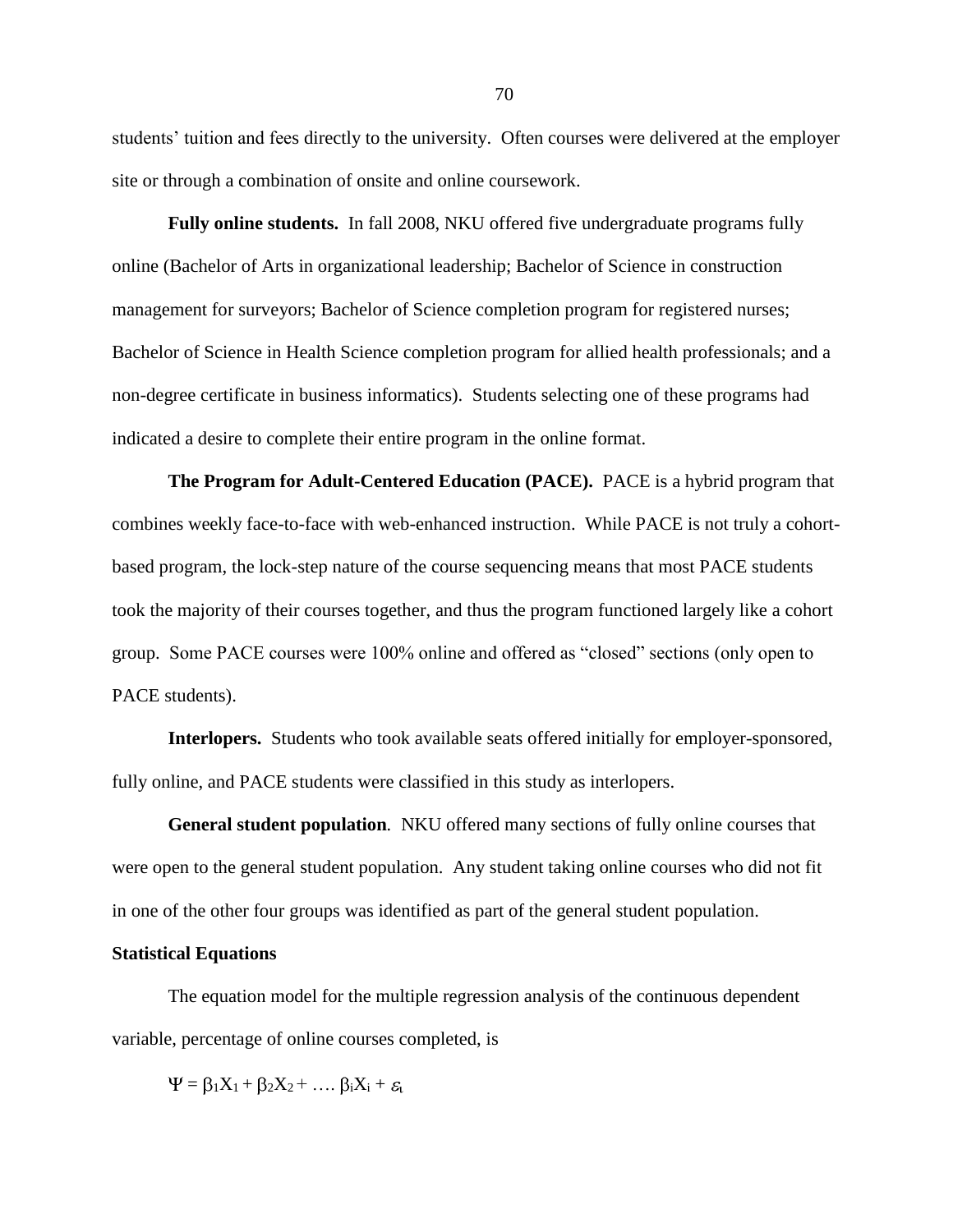where  $\Psi$  is the dependent variable,  $\beta$  is the regression coefficient, X is the independent variable, and  $\varepsilon$  is the model error. The computer software program SPSS was used to estimate the model coefficients (and made the model calculations). The actual equation, using all indicator variables, was:

$$
\Psi = \beta_1 X_{age} + \beta_2 X_{male} + \beta_3 X_{Iwhite} + \beta_3 X_{IWhite} + \beta_3 X_{IAfrAm} + \beta_3 X_{IHispanic} + \beta_3 X_{IRaceother} +
$$
  
\n
$$
\beta_3 X_{IKY} + \beta_3 X_{IOH} + \beta_3 X_{IIN} + \beta_3 X_{IResOther} + \beta_4 X_{FAapply} + \beta_4 X_{FAaward} + \beta_5 X_{Reading} + \beta_5 X_{English} + \beta_5 X_{Math}
$$
  
\n+ 
$$
\beta_6 X_{PriorOL} + \beta_7 X_{Computer} + \beta_8 X_{ISTEM} + \beta_8 X_{IBusiness} + \beta_8 X_{IEducation} + \beta_8 X_{IS/BSc} + \beta_8 X_{IA&H} + \beta_8 X_{IInter} +
$$
  
\n
$$
\beta_8 X_{IUnd} + \beta_8 X_{INonDmajor} + \beta_9 X_{IFresh} + \beta_9 X_{ISoph} + \beta_9 X_{IJr} + \beta_9 X_{ISr} + \beta_9 X_{INonDclass} + \beta_{10} X_{GPA} +
$$
  
\n
$$
\beta_{11} X_{Employer} + \beta_{12} X_{majorOL} + \beta_{12} X_{PACE} + \beta_{12} X_{Interloper} + \beta_{12} X_{Gen} + \varepsilon_t
$$

With regard to the nonlinear logistical equation, the basic regression model is slightly different:

$$
- = + \beta_1 X_1 + \beta_2 X_2 + \dots \beta_i X_i + \varepsilon_i
$$

where  $\rho$  is the probability of an occurrence happening, is the slope of the line,  $\beta_1$ ,  $\beta_2$ ,  $\beta_3...\beta_i$  are the regression coefficients, and  $X_1, X_2, X_3...X_i$  are the independent variables. Because the average variable was already factored into the basic equation, the most prevalent indicator variables were omitted from the equation. For example, when students in the population were of the White race, that indicator variable was dropped from the equation. The purpose of this adjustment was to avoid over-factoring the most prevalent of each of the indicator factors. This was done when the model was input into SPSS.

## **Conclusion**

The purpose of this study was to expand what is known regarding the factors that relate to successful completion of online, college courses. It relied on archival data from 1,493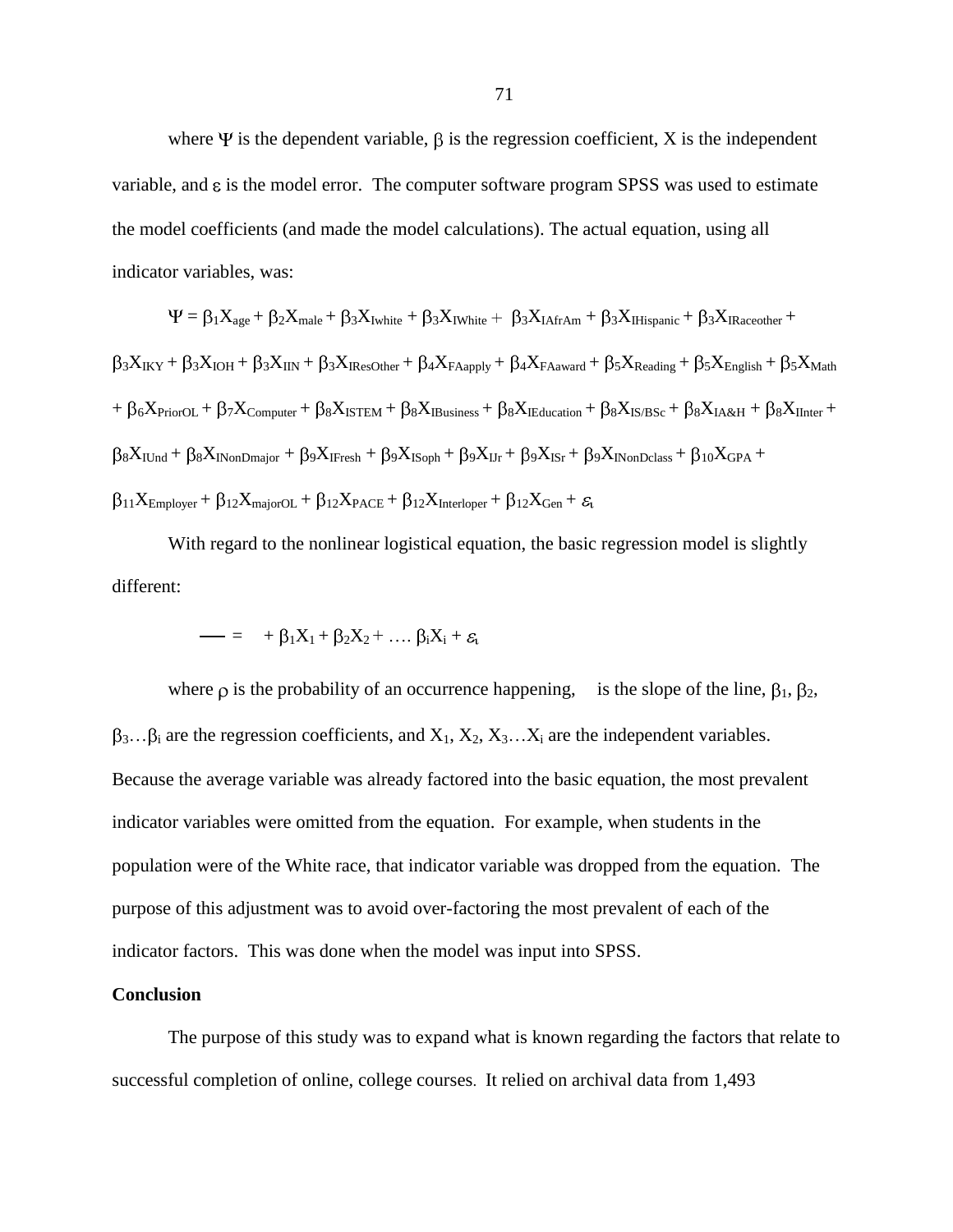undergraduate students enrolled in 167 fully online courses at NKU in fall 2008. It addressed 13 variables available through archival data at NKU. It included programmatic membership as the fourteenth variable.

Analysis of the relationship between the 14 independent variables was conducted using two dependent variables (successful completion of online courses, and percentage completion of online courses) through logistical regression and multiple regression techniques. Descriptive statistics are provided in Chapter 4 to describe the study population in more detail. Inferential statistics were employed to address the two research questions:

- 1. Is there a relationship between each of 13 student variables and successful completion of online, credit-bearing, undergraduate courses at NKU?
- 2. Is there a relationship between membership in one of five programmatic types and successful completion of online, credit-bearing, undergraduate courses at NKU?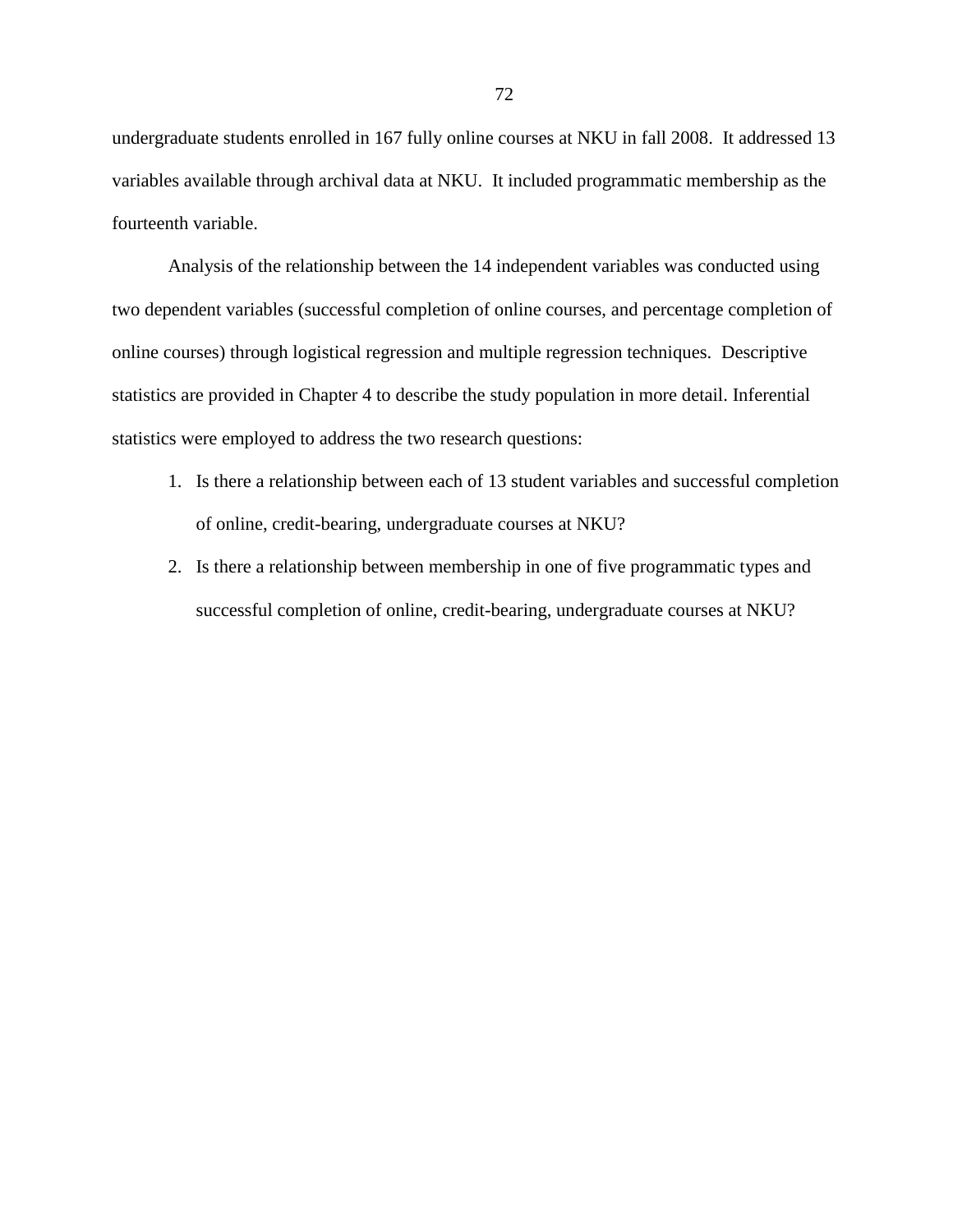## CHAPTER 4

#### **Findings**

The purpose of this study was to expand what is known regarding the factors that relate to successful completion of online, college courses. The study was based on all undergraduate students enrolled in fully online courses at NKU after the drop-add period in fall 2008 (*N =*  1,493). For each student, 13 variables available through archival data were considered. Programmatic membership was the  $14<sup>th</sup>$  variable. These variables were analyzed through two statistical approaches as described below. The analyses were conducted to address the two research questions for this study:

- 1. Is there a relationship between each of 13 student variables and successful completion of online, credit-bearing, undergraduate courses at NKU?
- 2. Is there a relationship between membership in one of five programmatic types and successful completion of online, credit-bearing, undergraduate courses at NKU?

# **Independent Variables**

To begin, descriptive statistics were calculated for each of the independent variables. This was designed to illuminate and understand the composition of the undergraduate students enrolled in online courses at NKU in fall 2008. No attempt to draw conclusions about the possible relevance or impact of the composition of the independent variables is provided as part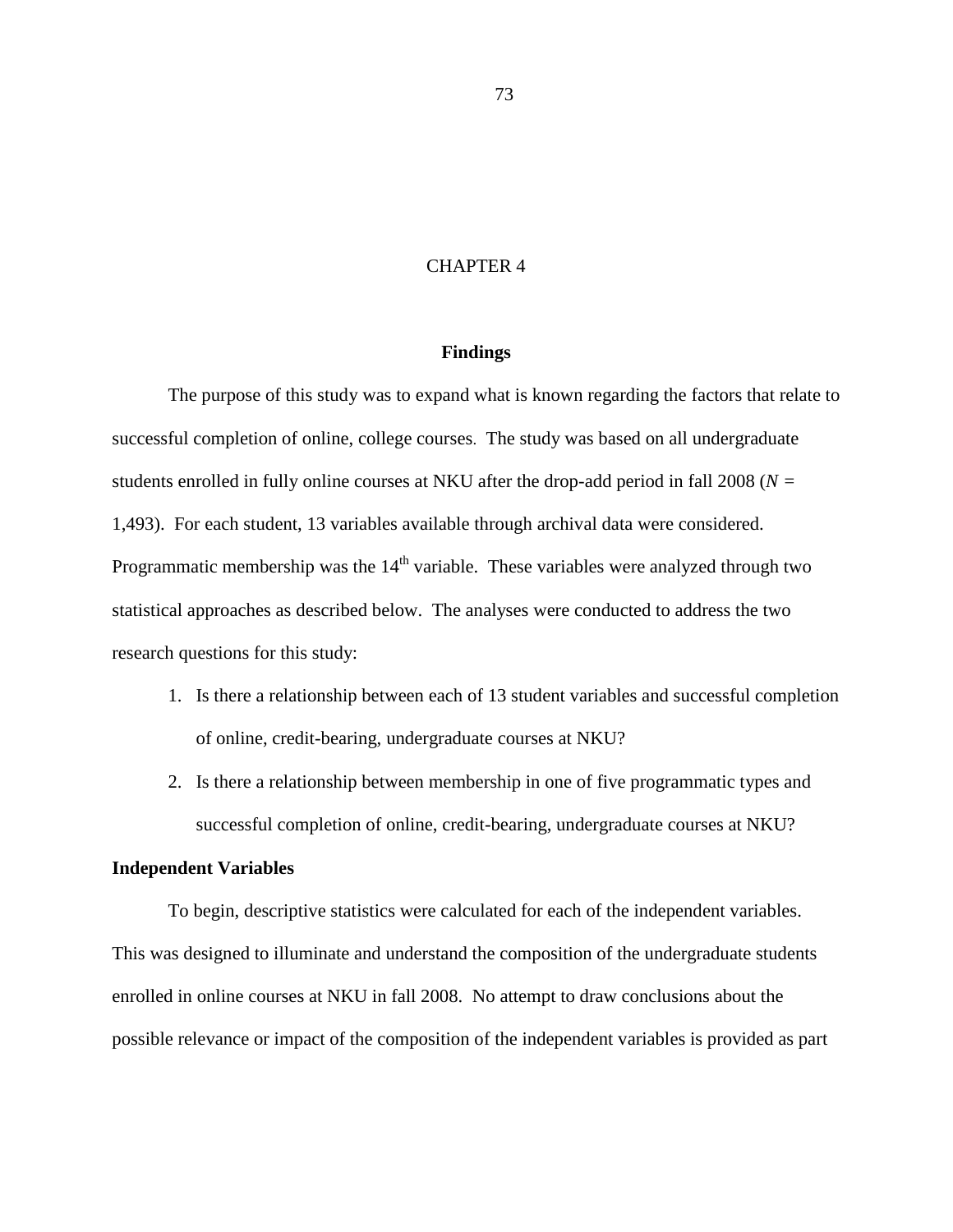of the descriptive statistics section. This section shows that a diverse group of students was represented in the data.

**Age.** Students ranging in age from 16 to 70 took online courses as seen in the histogram (Figure 1). The mean age was 28.35 years, and the median was 25 years. The standard deviation was 8.91 years. Students aged 24 or older represented 60% of the total students. Therefore, online courses were predominantly taken by adult students (age 24+), but many students (38.8) were aged 18-23 (traditional-aged college students). There were 17 high school students taking online courses as part of a dual enrollment program. The mean age was 28.3, median was 25, range was 16 to 70 years, and standard deviation was 8.9 years.



*Figure 1*. Histogram of age of students enrolled in online courses (*N =* 1,493).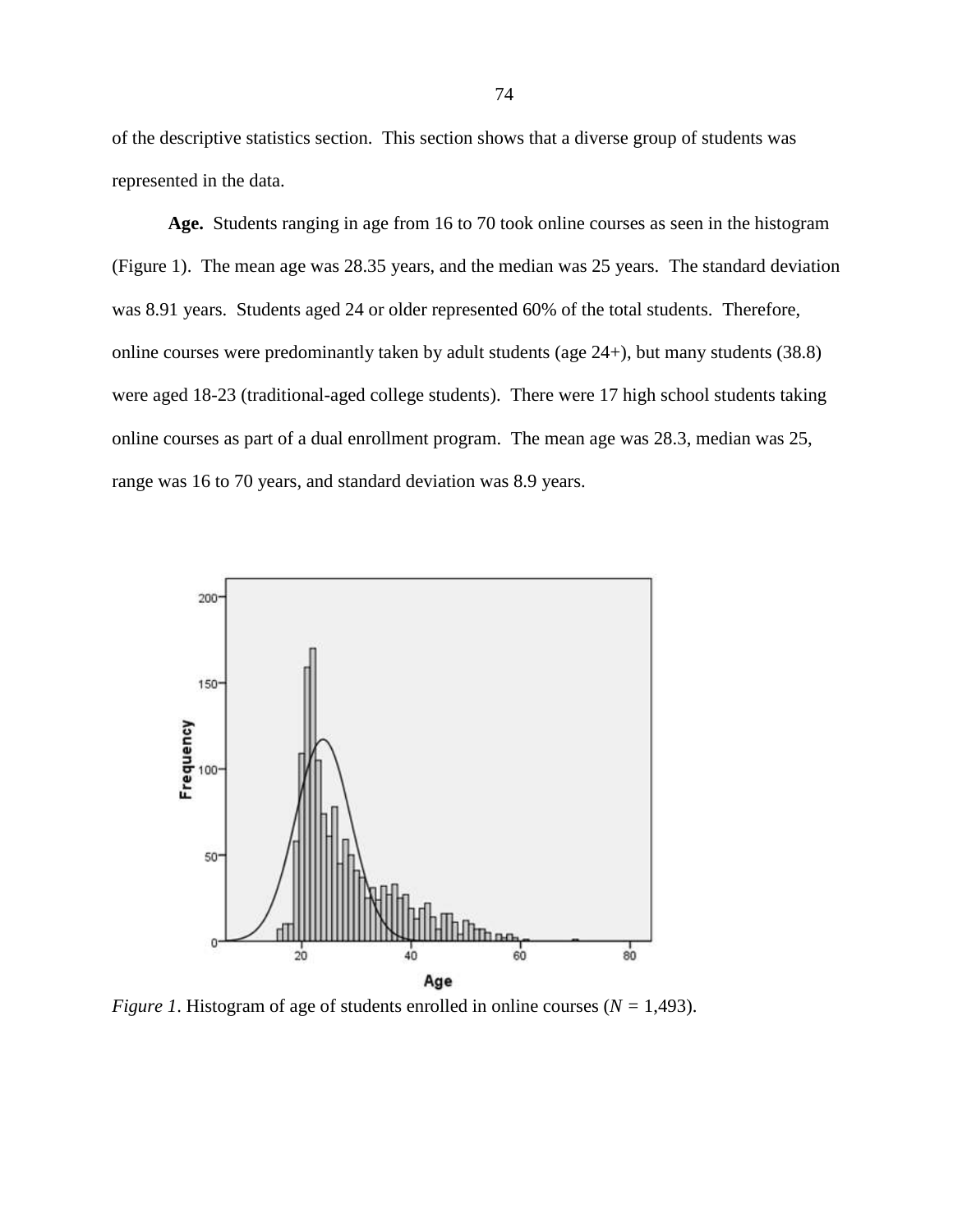**Gender.** Of the 1,488 online students reporting gender, 1011 were female and 477 were male. Thus, students enrolled in online courses were disproportionately female (68%). This gender breakdown was different from the total NKU undergraduate student body which was 57% female (Northern Kentucky University Office of Institutional Research).

**Race.** The racial composition of students enrolled in online courses by number and percentage is shown in Table 5. The table also shows the percentage of the total NKU undergraduate student body by race. The racial composition of students taking online courses was generally consistent with the racial composition of the total NKU undergraduate student body. The racial category labeled "Other" included international students, Asian or Pacific-Island American, American Indians or Alaska natives, and students who did not designate their race. A total of 4.4% of online students did not designate their race compared to 4.1% of all undergraduates (Northern Kentucky University Office of Institutional Research).

Table 5

| Race         | Online students $(n)$ | Race as % of all<br>online students | Race of NKU students as % of all<br>undergraduates |
|--------------|-----------------------|-------------------------------------|----------------------------------------------------|
| White        | 1,319                 | 88.30%                              | 86.5%                                              |
| <b>Black</b> | 76                    | 5.10%                               | 5.7%                                               |
| Latino       | 10                    | 0.07%                               | 1.2%                                               |
| Other        | 88                    | 5.90%                               | 6.5%                                               |

*Racial Composition of Online Students and NKU Undergraduates*

**Residency.** Most students enrolled in online courses were Kentucky residents (72.3%). Almost 14% were classified as "metro" students, meaning they lived in Ohio or Indiana within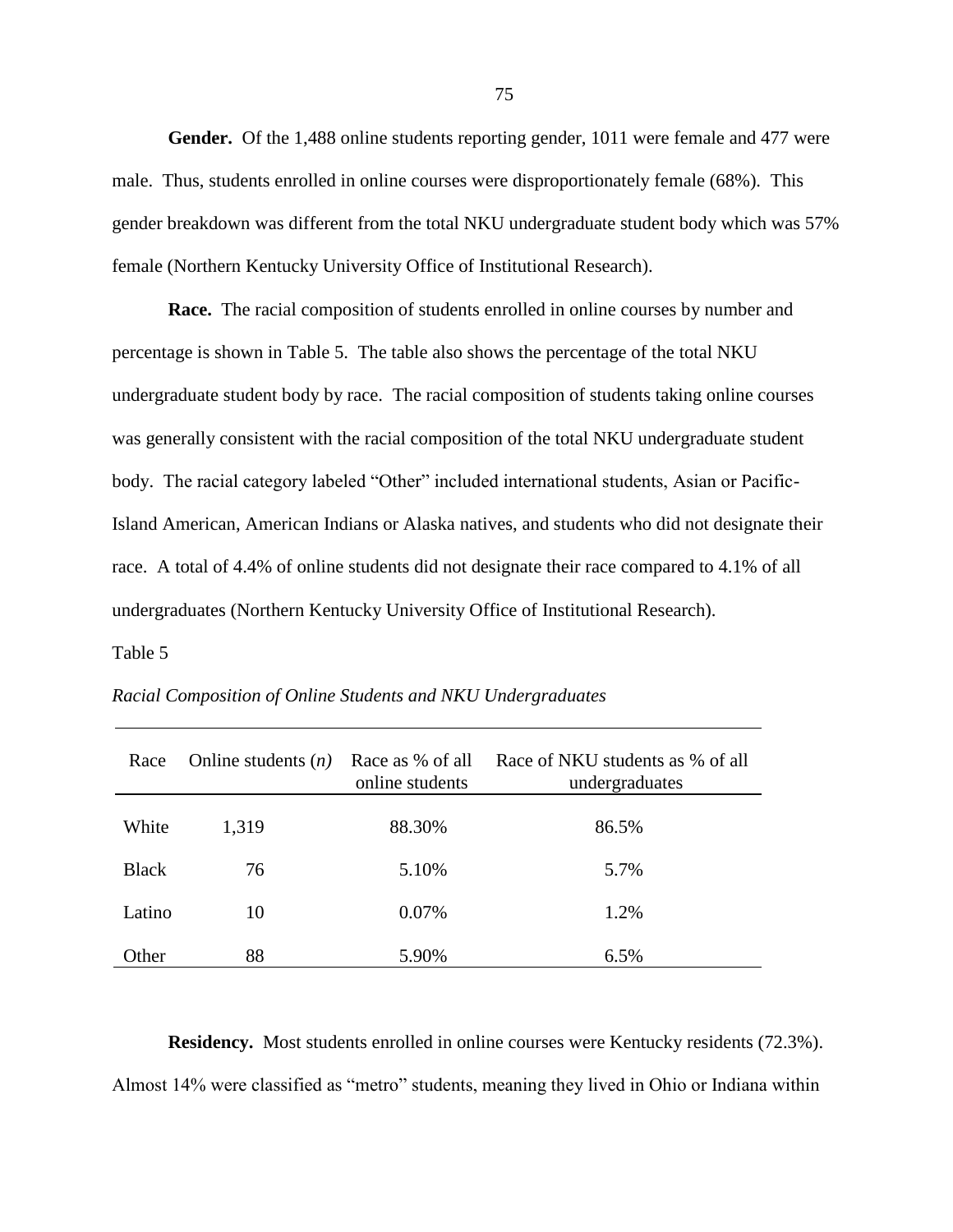the counties included in the standard metropolitan service area (SMSA) of Greater Cincinnati. These students were assessed tuition at a rate that is higher than the resident rate but less than non-resident rate. Another 10% lived in Indiana counties covered by a tuition-reciprocity agreement that was different from the metro rate. Like students covered by the metro rate, students under the Indiana reciprocity agreement paid tuition rates that were greater than resident rates but less than non-resident rates. The remaining 53 students (3.5%) were nonresidents. Table 6 shows the number of students taking online courses by residency status. It also gives the percentage of all online students by residency status.

### Table 6

*Students Enrolled in Online Courses by Residency*

| Residency           | n     | % of all online students |
|---------------------|-------|--------------------------|
| Kentucky residents  | 1,080 | 72.3%                    |
| Metro               | 206   | 13.8%                    |
| Indiana reciprocity | 154   | 10.3%                    |
| Nonresident         | 53    | 3.5%                     |

**Application for federal financial assistance.** In this study, application for federal financial assistant, together with receipt of need-based aid, was used as a proxy to measure socio-economic status (SES). The literature review in Chapter 2 highlighted previous studies that suggested that SES may impact college-choice and persistence decisions (St. John et al., 2007). To fully understand the demographic composition (as defined by age, gender, race, and residency) of online students applying for and receiving financial aid, tables detailing these variables with respect to application for and receipt of financial aid are provided (Tables 7 and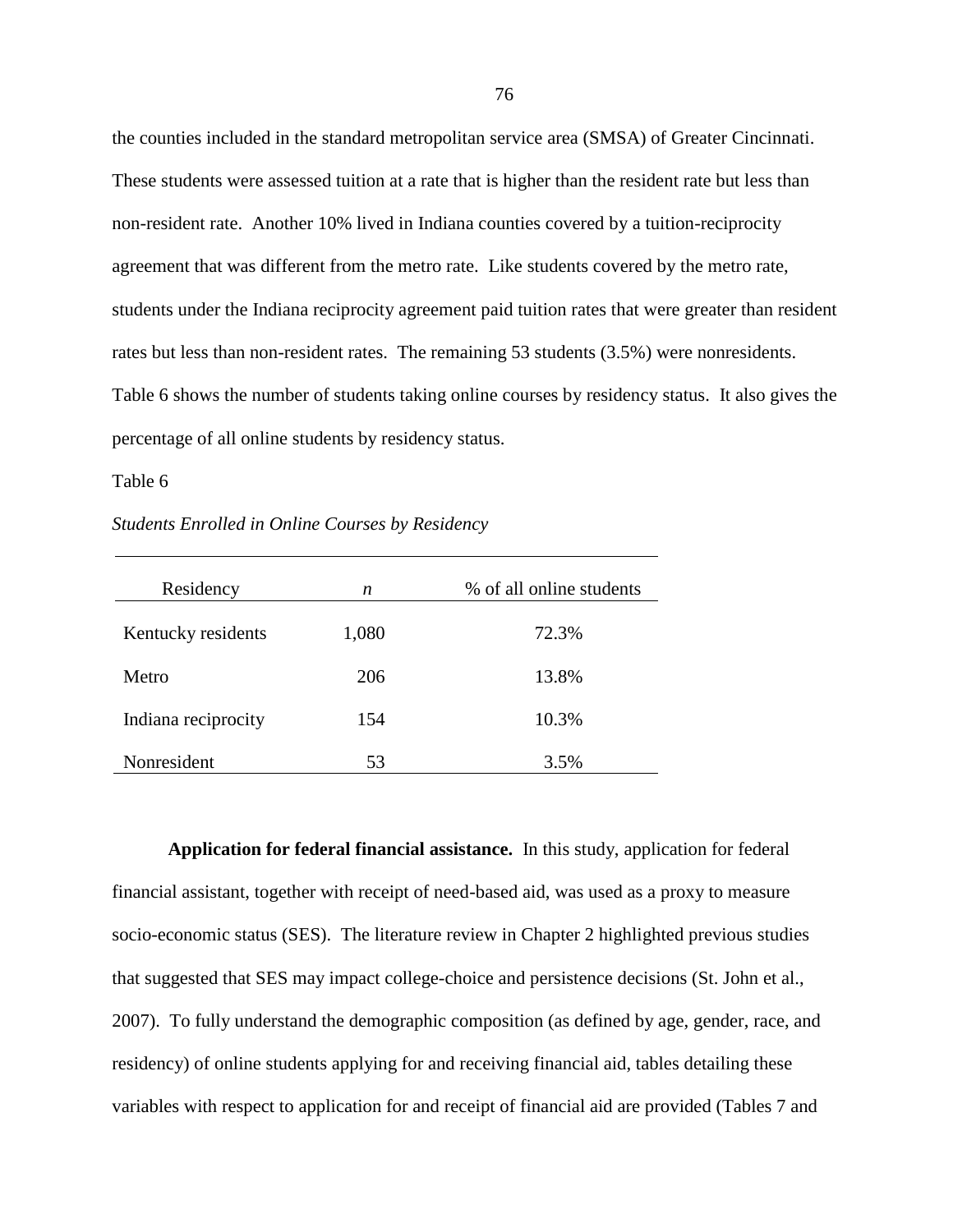8). No attempt was made to draw conclusions about the composition of the online students within these categories within this descriptive statistics section.

Less than half (44.9%) of the students enrolled in online courses (670 students) completed the Federal Application for Federal Student Aid (FAFSA). This was considerably less than the 64% of total NKU undergraduate student body that applied for aid (Northern Kentucky University Office of Institutional Research). Figure 2 depicts the number and percentage of students who applied for aid by age category. The figure shows the number of students who did not apply for aid, followed by the number who did apply in each age category. The percentages relate to the students who applied for aid within each age category.



**Application for aid by age range**

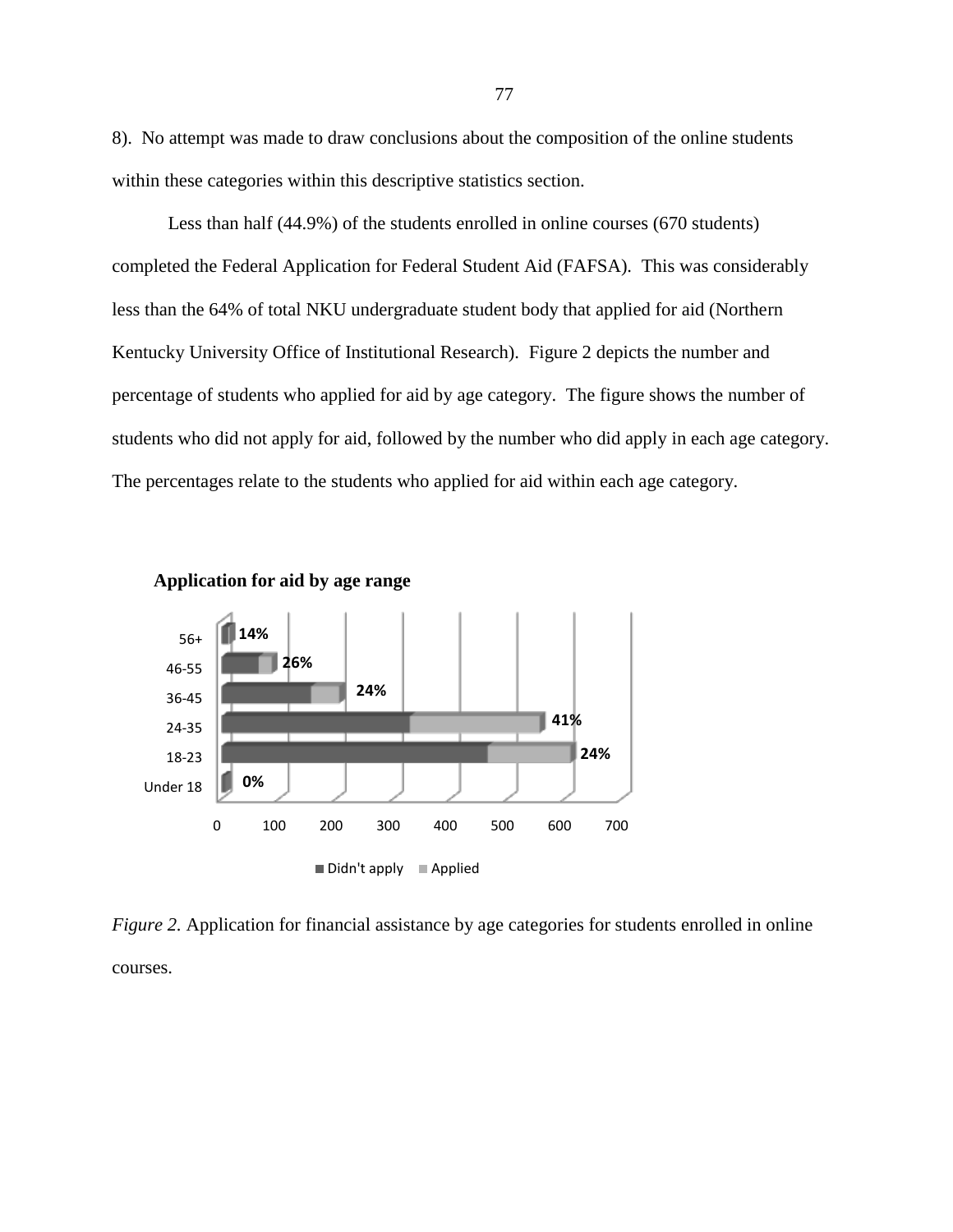The gender, race, and residency of those who applied for aid are summarized in Table 7. The table shows the percentage of total students enrolled in online courses in that variable category who applied for aid. The final column (percent of all online students) shows the percentage of all online students who applied for aid by the variable category. The following two examples are provided to illustrate how to read the table. A total of 1,011 females (*N*) took Table 7

| Variable category | $\boldsymbol{N}$ | n   | % of students in<br>variable category<br>(n/N) | % of 670 students<br>applying for aid<br>(n/670) |
|-------------------|------------------|-----|------------------------------------------------|--------------------------------------------------|
|                   |                  |     |                                                |                                                  |
| Gender*           |                  |     |                                                |                                                  |
| Female            | 1,011            | 467 | 46.2%                                          | 69.7%                                            |
| Male              | 477              | 202 | 42.3%                                          | 30.1%                                            |
| Race              |                  |     |                                                |                                                  |
| White             | 1,319            | 594 | 45.0%                                          | 88.7%                                            |
| <b>Black</b>      | 76               | 33  | 43.4%                                          | 4.9%                                             |
| Latino            | 10               | 5   | 50.0%                                          | 0.0%                                             |
| Other             | 88               | 38  | 43.2%                                          | 5.7%                                             |
| Residency         |                  |     |                                                |                                                  |
| Resident          | 1,080            | 520 | 48%                                            | 77.6%                                            |
| Metro             | 206              | 69  | 33%                                            | 10.3%                                            |
| Reciprocity       | 154              | 56  | 36%                                            | 8.3%                                             |
| Nonresident       | 53               | 25  | 47%                                            | 3.7%                                             |

*Gender, Race, and Residency of Students Applying for Federal Financial Assistance*

\*Gender information was missing on 5 students

online courses in fall 2008. Of that number, 467 (*n*) or 46.2% of them applied for aid. The 467 females who applied for financial aid were 69.7% of the 670 total online students who applied for aid in fall 2008. Similarly, there were 76 Black students (*N*) who took online courses in fall 2008. Of that number, 33 (*n*) or 43.4% of them applied for aid. The 33 Black students who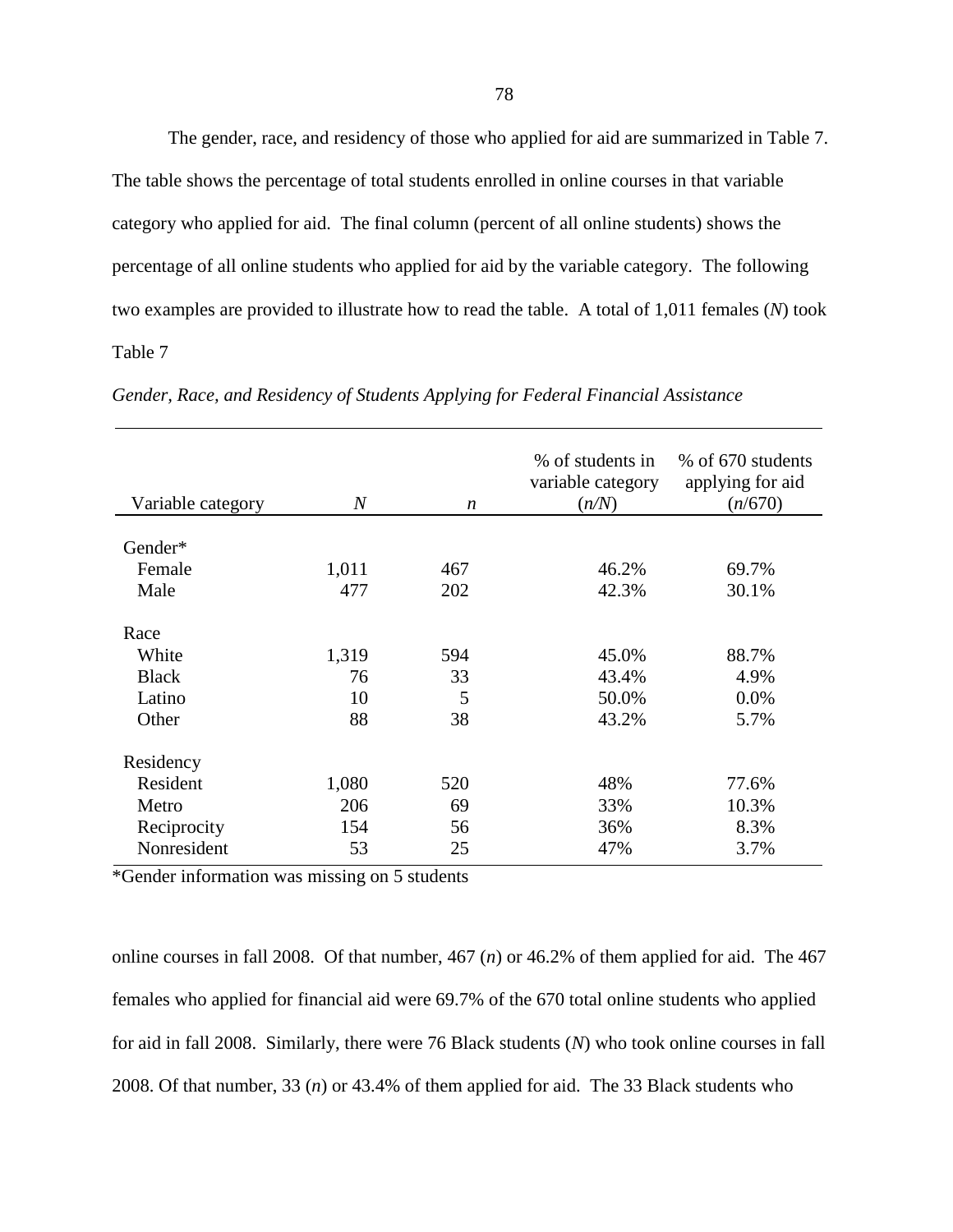applied for aid were 4.9% of the 670 total online students who applied for financial assistance in fall 2008.

**Receipt of federal need-based assistance.** Of the 670 students enrolled in online courses who applied for aid, 446 (66.5%) received need-based aid in the form of grants and/or subsidized loans. This was similar to the percentage of the total NKU undergraduate student body that applied for and received need-based aid (62%) (Northern Kentucky University Office of Institutional Research). The gender, race, and residency of online students who received aid are shown in Table 8. The table also shows the percentage receiving aid compared to those who applied for it by variable characteristic. The final column (percent of all online students) shows the percentage of all online students who received aid by the variable category. The following two examples are provided to illustrate how to read Table 8. Of the 1,011 female students in the study, 467 of them applied for aid (46.2%); 312 or 66.8% of them received it. The 312 females receiving need-based aid are 30.9% of total females in the study (*N =* 1,011). Similarly, of the 76 Black students in the study, 33 of them applied for aid (43.4%); 20 or 60.6% of them received it. The 20 Black students receiving need-based aid are 26.3% of all Black students enrolled in online courses.

It is important to reiterate a limitation of this study with regard to application for and receipt of financial assistance. These two variables were used a proxies for socio-economic status (SES) because other measures of SES (such as family income) were not available via archival data. Application for and receipt of financial aid is an imprecise measure of SES and may not accurately portray the fully financial need of students by variable characteristic. This concept is explored in more detail in Chapter 5.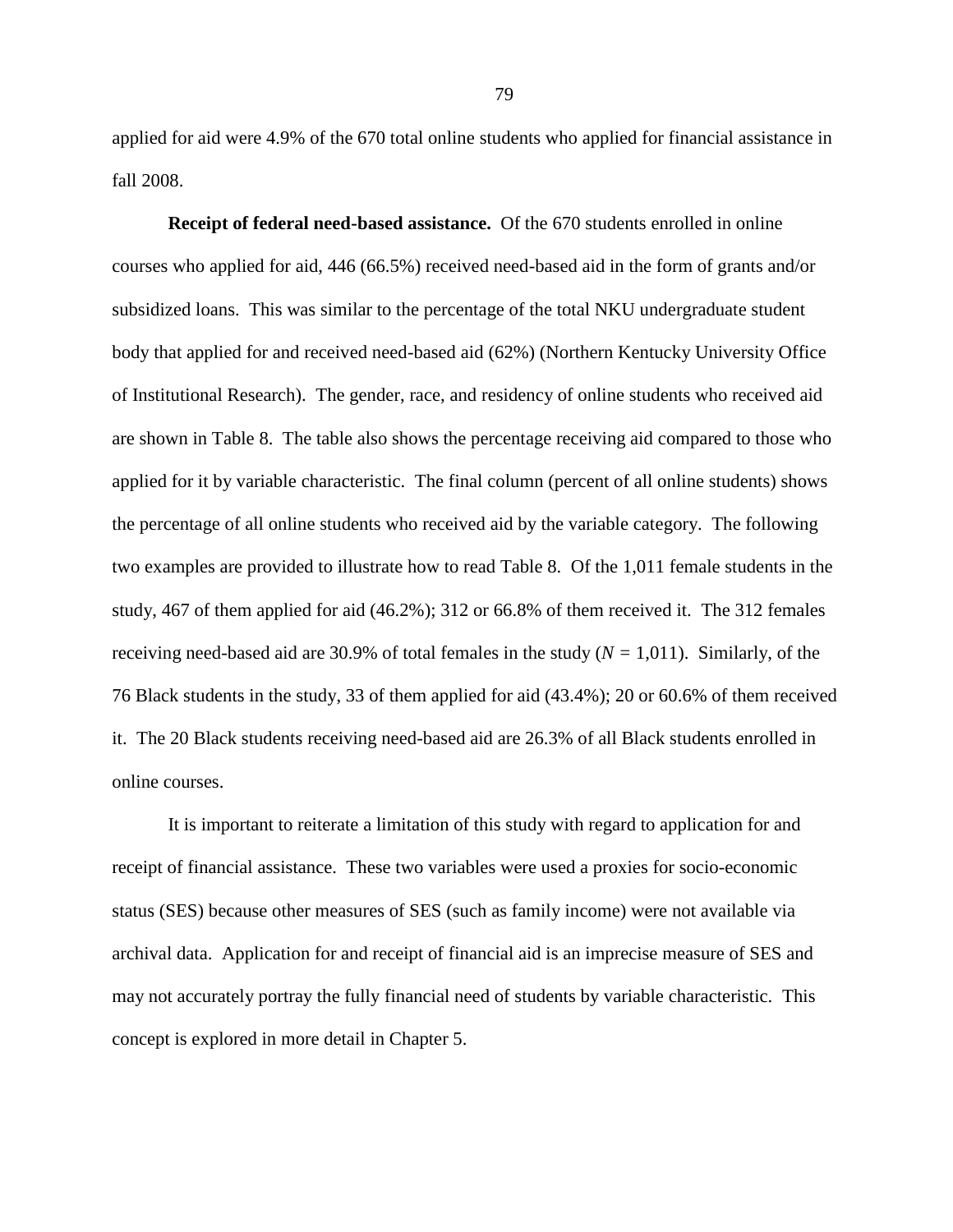It is also important to note that the process of applying for student loans is the same as the process of applying for need-based aid. It is possible that some of the students who applied for aid did so in order to receive loans, which are not need-based. They may not have had an expectation that they would receive need-based aid.

## Table 8

| Variable<br>category | $\overline{N}$ | Applied<br>for aid | % of variable<br>category<br>applying for<br>aid | Received<br>aid $(n)$ | % of those<br>applying who<br>received aid | % of total<br>students<br>receiving<br>aid $(n/N)$ |
|----------------------|----------------|--------------------|--------------------------------------------------|-----------------------|--------------------------------------------|----------------------------------------------------|
| Gender*              |                |                    |                                                  |                       |                                            |                                                    |
|                      |                |                    |                                                  |                       |                                            | 30.9%                                              |
| Female               | 1,011          | 467                | 46.2%                                            | 312                   | 66.8%                                      |                                                    |
| Male                 | 477            | 202                | 42.3%                                            | 133                   | 65.8%                                      | 27.8%                                              |
| Race                 |                |                    |                                                  |                       |                                            |                                                    |
| White                | 1,319          | 594                | 45.0%                                            | 391                   | 65.8%                                      | 29.6%                                              |
| <b>Black</b>         | 76             | 33                 | 43.4%                                            | 20                    | 60.6%                                      | 26.3%                                              |
| Latino               | 10             | 5                  | 50.0%                                            | 5                     | 100.0%                                     | 50.0%                                              |
| Other                | 88             | 38                 | 43.1%                                            | 30                    | 78.9%                                      | 34.0%                                              |
|                      |                |                    |                                                  |                       |                                            |                                                    |
| Residency            |                |                    |                                                  |                       |                                            |                                                    |
| Resident             | 1,080          | 520                | 48.1%                                            | 354                   | 68.1%                                      | 32.7%                                              |
| Metro                | 206            | 69                 | 33.5%                                            | 52                    | 75.3%                                      | 25.2%                                              |
| Reciprocity          | 154            | 56                 | 36.3%                                            | 26                    | 46.4%                                      | 16.8%                                              |
| Nonresident          | 53             | 25                 | 47.2%                                            | 14                    | 56.0%                                      | 26.4%                                              |

*Gender, Race, and Residency of Students Receiving Need-based Financial Assistance*

\*Gender information was missing on 5 students.

# **Placement in developmental reading, English and/or mathematics coursework.** Four

in 10 students enrolled in online courses had placed into developmental coursework. This variable was included as a measure of college readiness as described in Chapter 3. Figure 3 depicts the number of online students required to complete developmental courses by age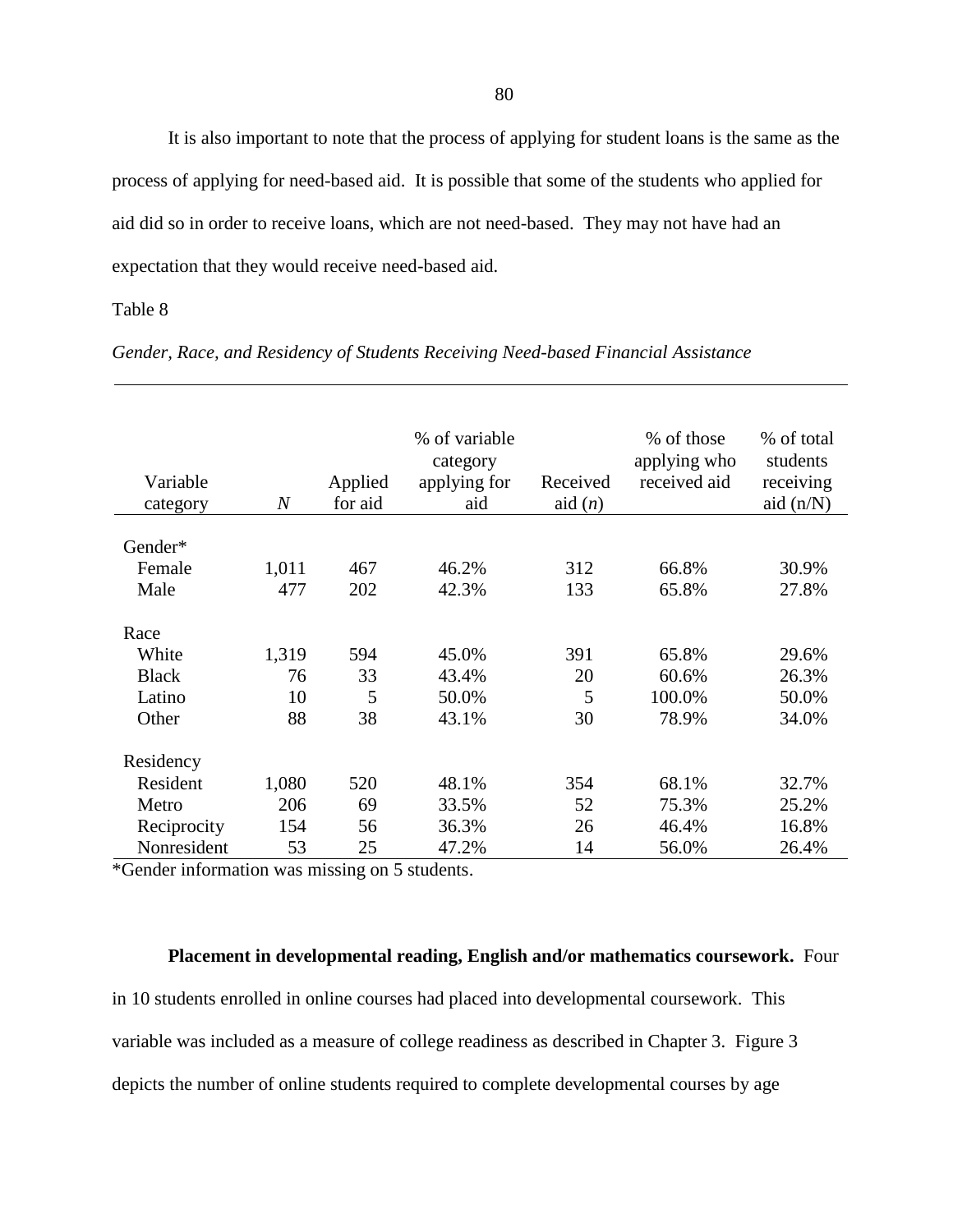category. Students who were nontraditional on the basis of age (i.e., 24+) were more likely to need developmental coursework than their traditional-aged peers (age 18-23). The gender, race, and residency of the 615 students requiring developmental coursework is found in Table 9. The following two examples are provided to illustrate how to read the table. Of the 615 online students who required developmental coursework, 427 or 69.4% of them were female. The 427 females required to take developmental coursework were 42.2% of the total number of females  $(N = 1,011)$  who took online courses in fall 2008. Similarly, 44 (7.15%) of the 615 students required to take developmental coursework were Black. The 44 Black students required to take developmental coursework represented 57.8% of the 76 Black students enrolled in online courses in fall 2008. The figure shows the number of students not required to complete developmental coursework, followed by the number required to complete developmental coursework in each age category. The percentages relate to the students required to complete development within each age category.



**Students requiring developmental coursework by age**

*Figure 3.* Students requiring development coursework by age categories of students enrolled in online courses.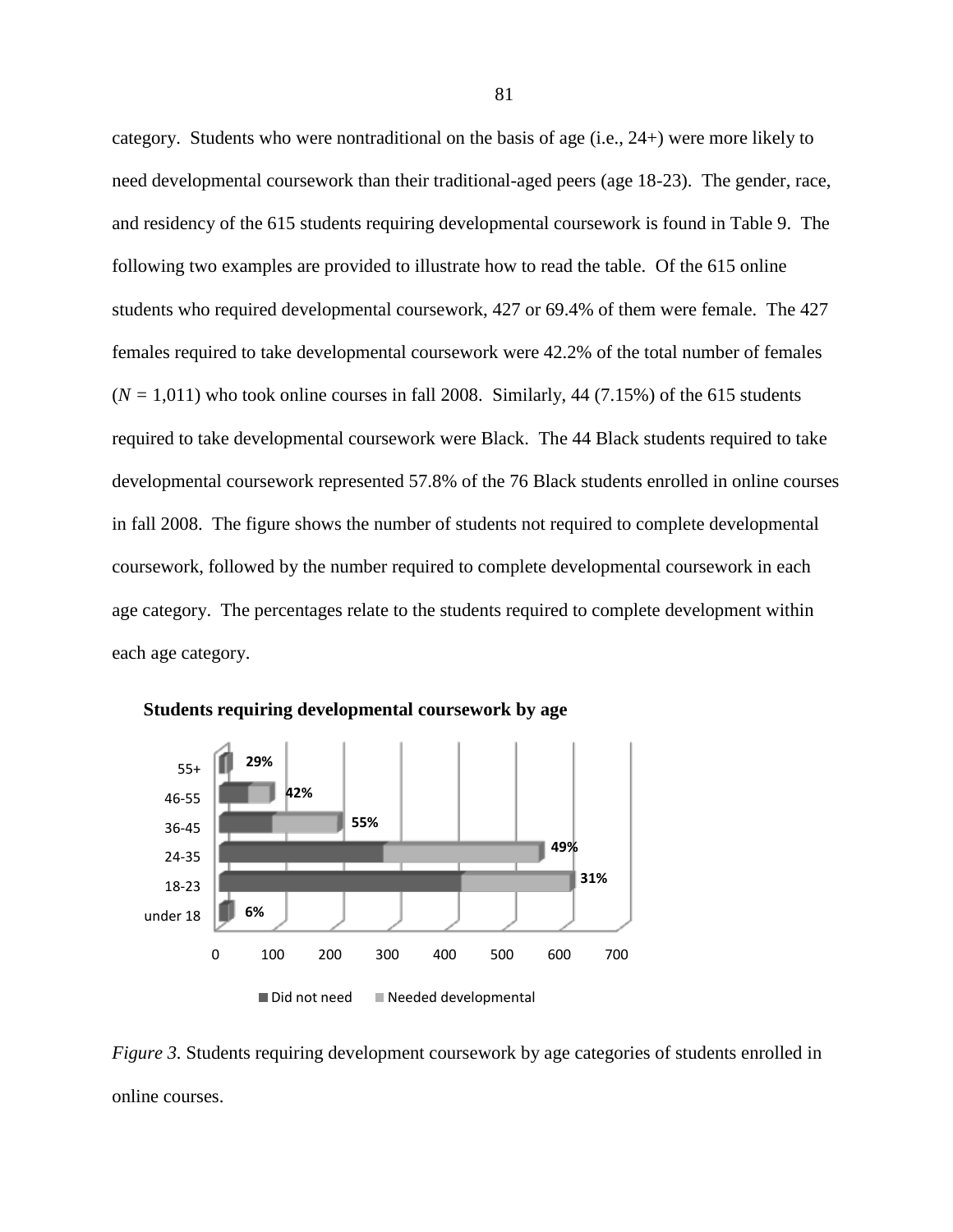| Variable<br>category | $\boldsymbol{N}$ | $\boldsymbol{n}$ | % of category<br>requiring<br>developmental $(n/N)$ | Students needing<br>developmental as % of<br>all students $(n/1, 493)$ |
|----------------------|------------------|------------------|-----------------------------------------------------|------------------------------------------------------------------------|
| Gender*              |                  |                  |                                                     |                                                                        |
| Female               | 1,011            | 427              | 69.4%                                               | 28.7%                                                                  |
| Male                 | 477              | 188              | 39.4%                                               | 12.6%                                                                  |
| Race                 |                  |                  |                                                     |                                                                        |
| White                | 1,319            | 526              | 39.8%                                               | 35.2%                                                                  |
| <b>Black</b>         | 76               | 44               | 57.1%                                               | 2.9%                                                                   |
| Latino               | 10               | 5                | 50.0%                                               | 0.0%                                                                   |
| Other                | 88               | 40               | 45.4%                                               | 2.6%                                                                   |
| Residency            |                  |                  |                                                     |                                                                        |
| Resident             | 1,080            | 448              | 41.5%                                               | 30.0%                                                                  |
| Metro                | 206              | 69               | 33.5%                                               | 4.6%                                                                   |
| Reciprocity          | 154              | 75               | 48.7%                                               | 5.0%                                                                   |
| Nonresident          | 53               | 23               | 43.3%                                               | 1.5%                                                                   |

*Gender, Race, and Residency of Online Students Requiring Developmental Coursework*

\*Gender information was missing on 5 students

**Prior completion of an online course at NKU.** Almost half (45.5%) or 680 students enrolled in online courses had previously completed an online course at NKU. As illustrated in Figure 4, older students (age 24+) were more likely to have previously completed an online course at NKU than younger students enrolled in online courses. The gender, race, and residency of the 680 students who had previously completed an online course at NKU are summarized in Table 10. The following two examples are provided to illustrate how to read the table. Of the 680 online students who had previously completed an online course at NKU, 427 or 69.4% of them were female. The 427 females required to take developmental coursework were 42.2% of the total number of females  $(N = 1,011)$  who took online courses in fall 2008.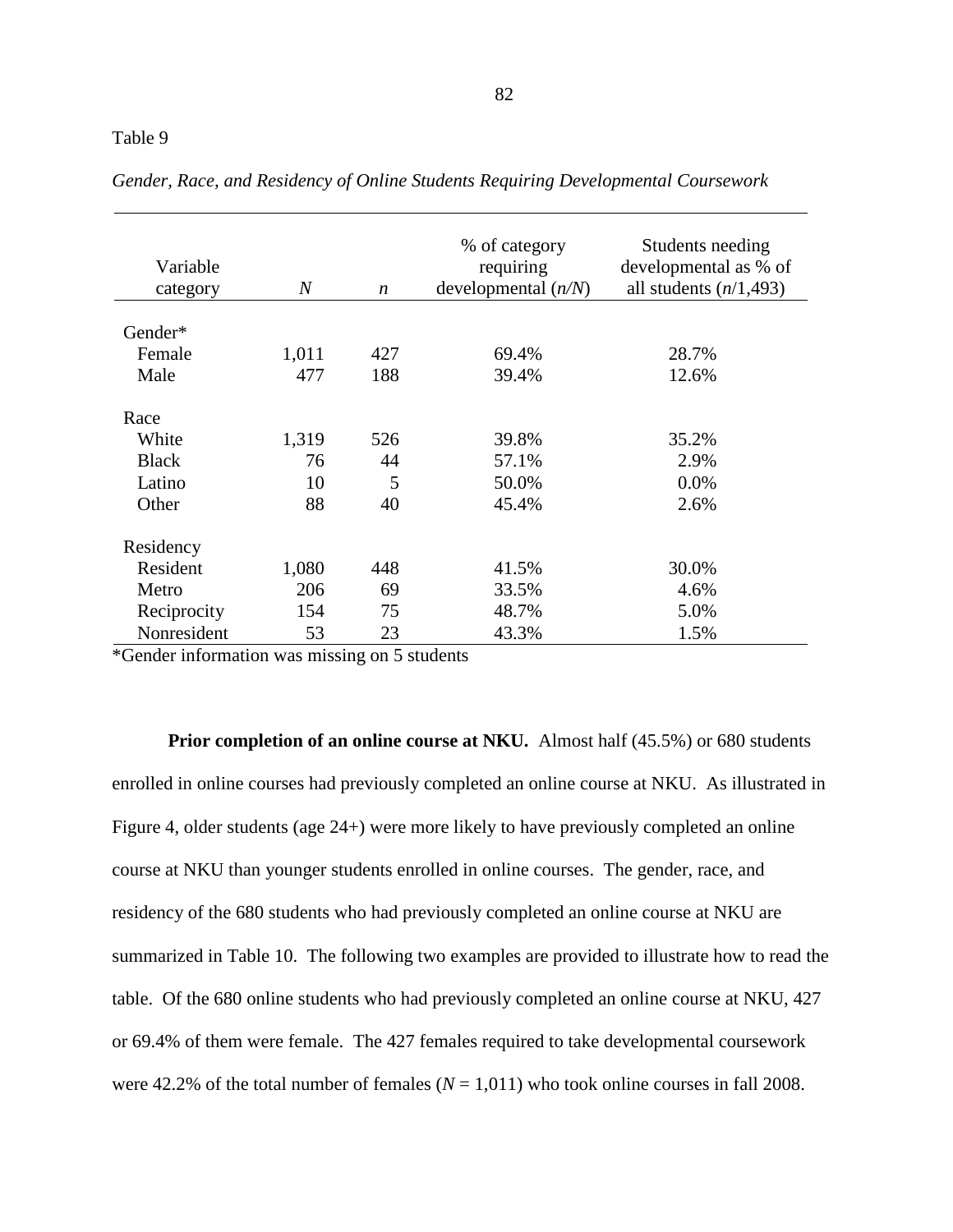Similarly, 44 (7.15%) of the 615 students required to take developmental coursework were Black. The 44 Black students required to take developmental coursework represented 57.8% of the 76 Black students enrolled in online courses in fall 2008. The figure shows the number of students who had not completed an online course, followed by the number who had completed an online course in each age category. The percentages relate to the students who had completed an online course within each age category.



*Figure 4.* Prior completion of an online course at NKU by age category by students enrolled in online courses.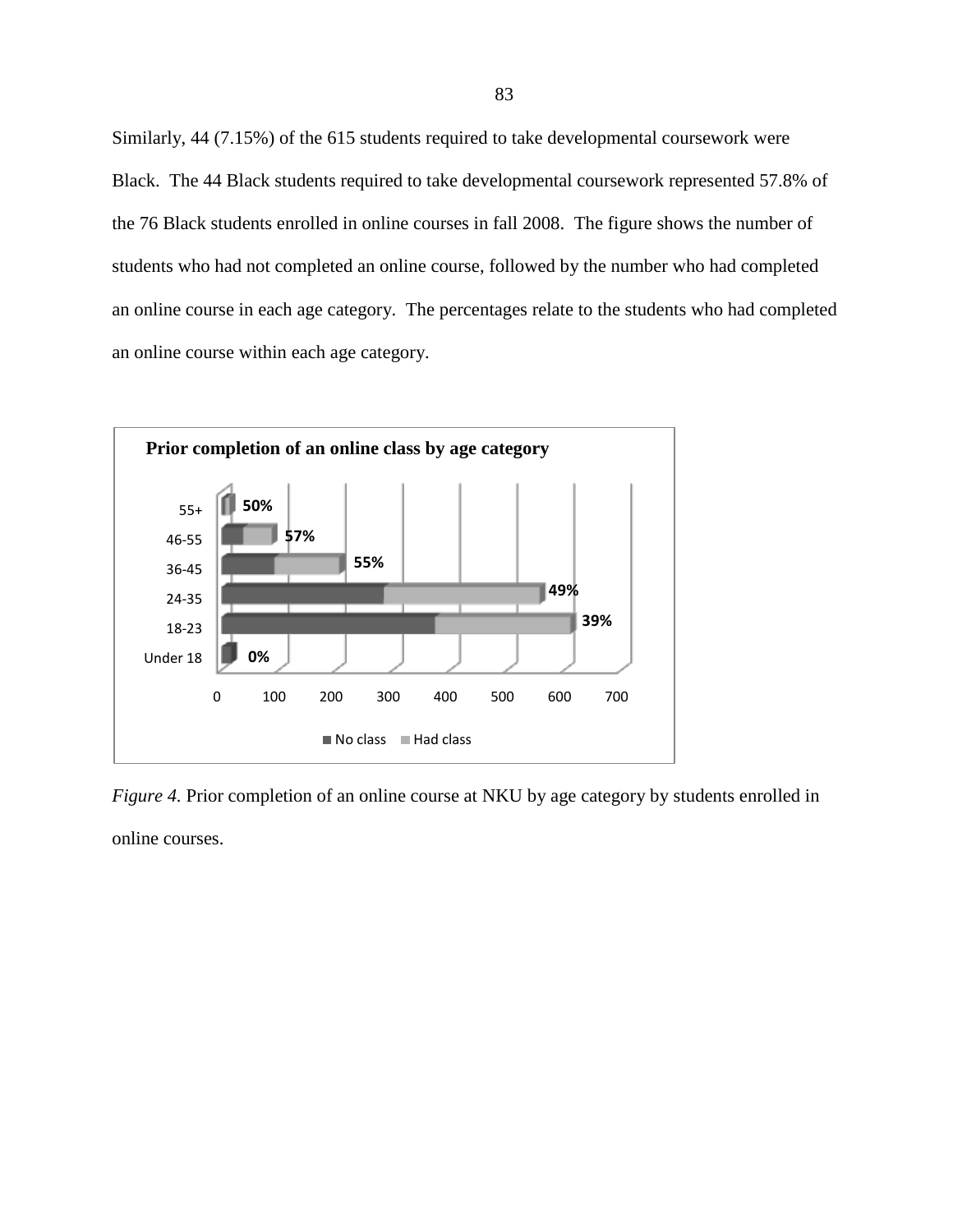| Variable category | $\boldsymbol{N}$ | $\boldsymbol{n}$ | % of category with<br>prior online course<br>(n/N) | Students with prior<br>online course as % of<br>all students $(n/1, 493)$ |
|-------------------|------------------|------------------|----------------------------------------------------|---------------------------------------------------------------------------|
| Gender*           |                  |                  |                                                    |                                                                           |
|                   |                  |                  |                                                    |                                                                           |
| Female            | 1,011            | 474              | 46.8%                                              | 31.8%                                                                     |
| Male              | 477              | 204              | 42.7%                                              | 13.75                                                                     |
|                   |                  |                  |                                                    |                                                                           |
| Race              |                  |                  |                                                    |                                                                           |
| White             | 1,319            | 611              | 46.3%                                              | 40.9%                                                                     |
| <b>Black</b>      | 76               | 28               | 36.8%                                              | 2.0%                                                                      |
| Latino            | 10               | 3                | 30.0%                                              | 0.0%                                                                      |
| Other             | 88               | 37               | 42.0%                                              | 2.4%                                                                      |
|                   |                  |                  |                                                    |                                                                           |
| Residency         |                  |                  |                                                    |                                                                           |
| Resident          | 1,080            | 492              | 45.5%                                              | 32.9%                                                                     |
| Metro             | 206              | 89               | 43.0%                                              | 5.9%                                                                      |
| Reciprocity       | 154              | 78               | 50.6%                                              | 5.2%                                                                      |
| Nonresident       | 53               | 21               | 39.6%                                              | 1.4%                                                                      |

*Gender, Race, and Residency of Online Students Previously Completing Online Course(s) at* 

#### *NKU*

\*Gender information was missing on 5 students.

#### **Prior completion of an introductory computer/information technology course(s).**

About half (49.2% or 734 students) of the students enrolled in online courses had completed a computer/information technology course at some point in their academic career. This may have been at NKU or another institution. Composition by age category of those having completed a computer course versus those who had not is depicted in Figure 5; the gender, race, and residency of those who had completed a computer class are found in Table 11. The following two examples explain how to read the table. Of the 734 online students who had previously completed an online course at NKU, 459 or 62.5% of them were female. The 459 females with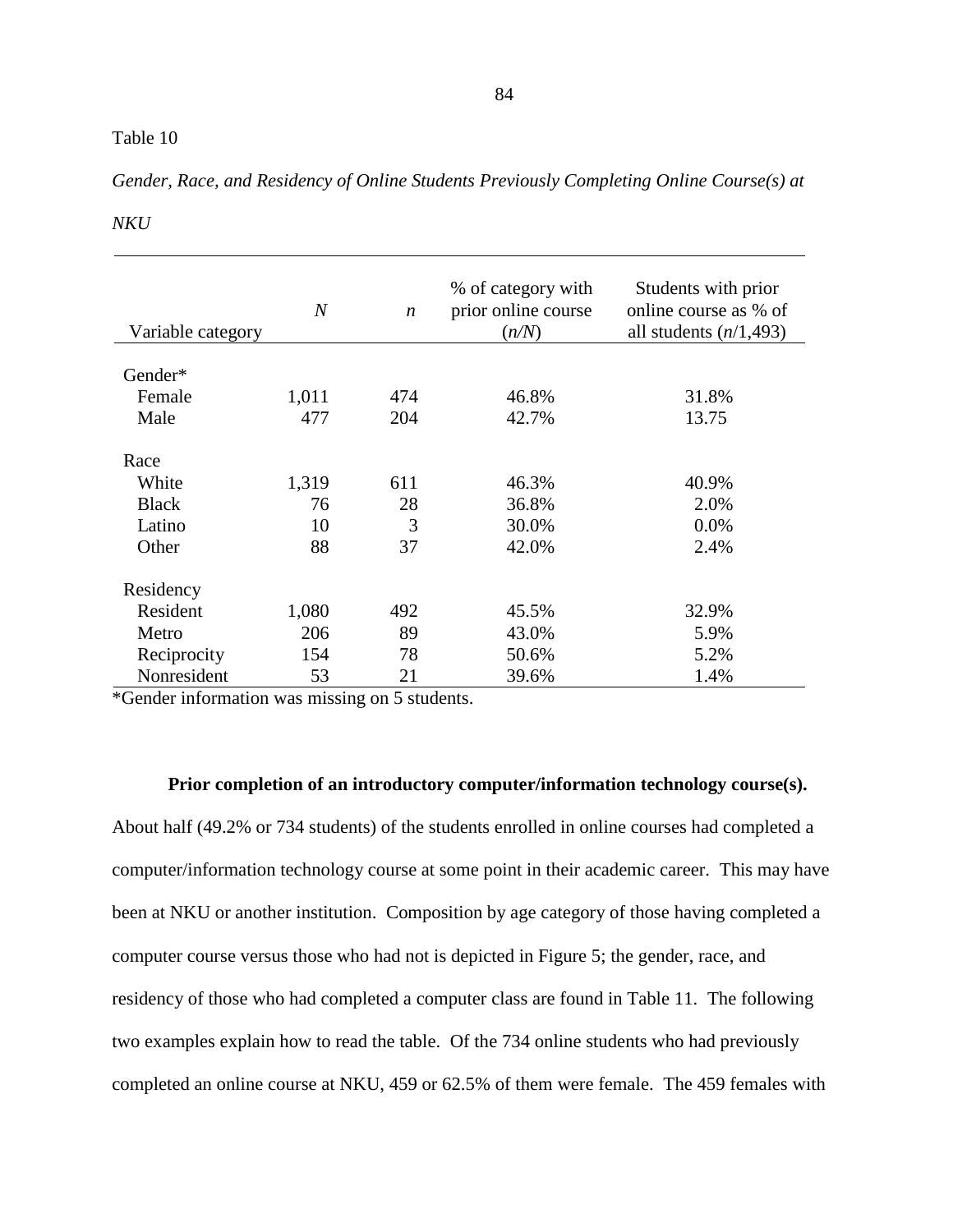prior online experience were 45.4% of the total number of females (*N =* 1,011) who took online courses; they were 30.8% of all students taking online courses  $(N = 1,488)$  in fall 2008. Similarly, 34 (7.15%) of the 734 students who had previously taken an online course were Black. The 34 Black students with prior online experience represented 44.7% of the 76 Black students enrolled in online courses, and 2.3% of all students taking online courses  $(N = 1,493)$  in fall 2008. The figure shows the number of students who had not completed a computer class, followed by the number who had completed a computer class within in each age category. The percentages relate to the students who had completed a computer class within each age category.





*Figure 5*. Prior completion of computer/information technology course by age categories for students enrolled in online courses.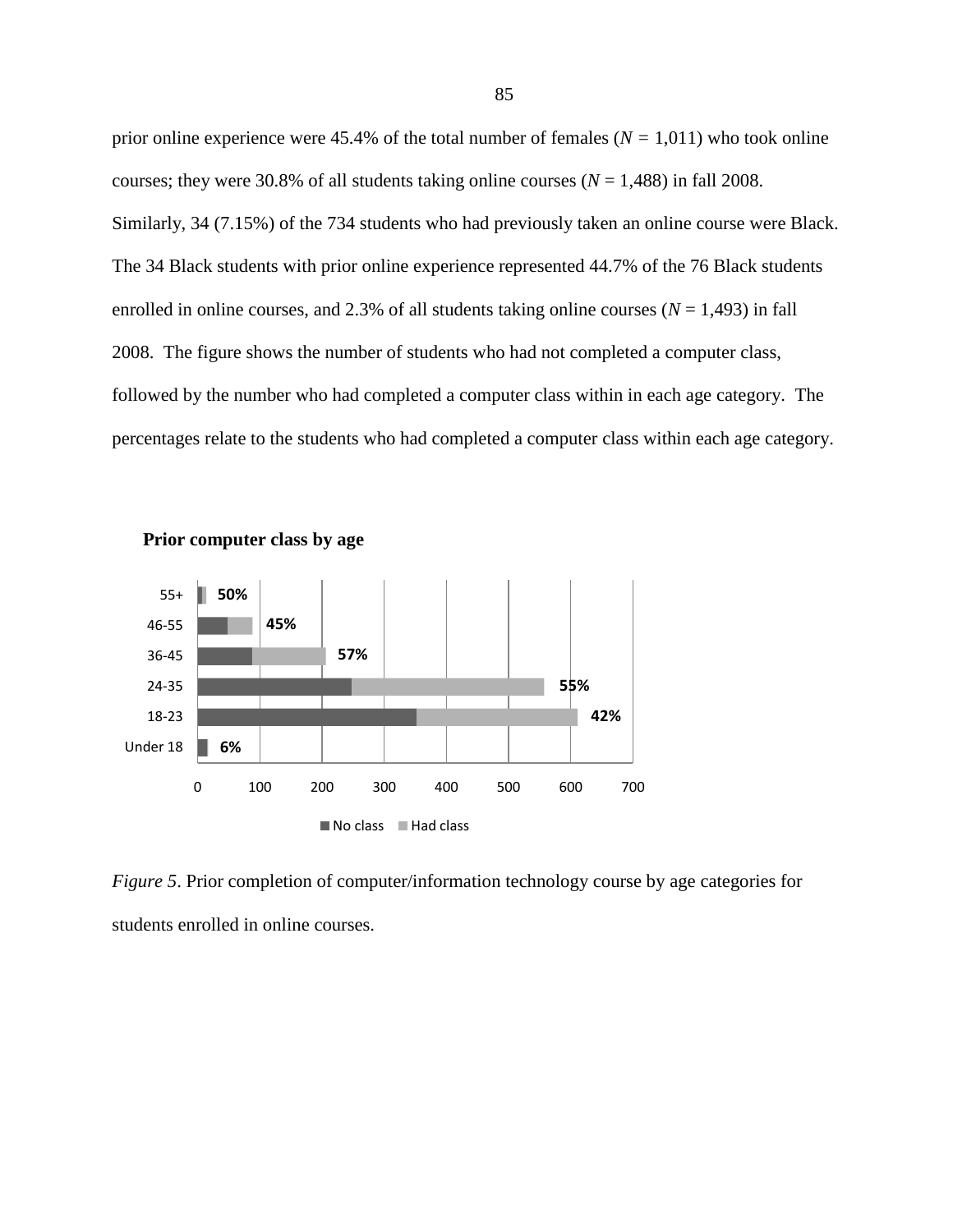| Variable<br>category                             | $\overline{N}$          | $\boldsymbol{n}$                  | % of students in<br>variable category<br>(n/N) | % completing<br>computer course<br>(n/1, 493) |
|--------------------------------------------------|-------------------------|-----------------------------------|------------------------------------------------|-----------------------------------------------|
| Gender*                                          |                         |                                   |                                                |                                               |
|                                                  |                         |                                   | 45.4%                                          |                                               |
| Female                                           | 1,011                   | 459                               |                                                | 30.8%                                         |
| Male                                             | 477                     | 272                               | 57.0%                                          | 18.3%                                         |
| Race<br>White<br><b>Black</b><br>Latino<br>Other | 1,319<br>76<br>10<br>88 | 644<br>34<br>$\overline{4}$<br>52 | 48.8%<br>44.7%<br>40.0%<br>59.0%               | 43.1%<br>2.3%<br>$0.0\%$<br>3.5%              |
| Residency                                        |                         |                                   |                                                |                                               |
| Resident                                         | 1,080                   | 502                               | 46.5%                                          | 33.6%                                         |
| Metro                                            | 206                     | 101                               | 49.0%                                          | 6.7%                                          |
| Reciprocity                                      | 154                     | 100                               | 64.9%                                          | 6.7%                                          |
| Nonresident                                      | 53                      | 31                                | 58.5%                                          | 2.0%                                          |

# *Gender, Race, and Residency of Students Completing Computer/information Technology*

*Course(s)*

\*Gender information was missing on 5 students.

**Academic major.** Of the nine categories of academic majors, interdisciplinary studies had the most students enrolled in fully online courses in fall 2008. This likely reflects the fact that the oldest and largest online undergraduate program at NKU is Organizational Leadership, which was classified in this study as an interdisciplinary major. The next most prevalent category was health and human services with 308 or 20.6% of the total online students. This, too, was consistent with the fact that two health-related degree-completion programs were offered in fully online formats: RN to BSN and Bachelor of Science in Health Science. Table 12 shows the number and percentage of majors in each category.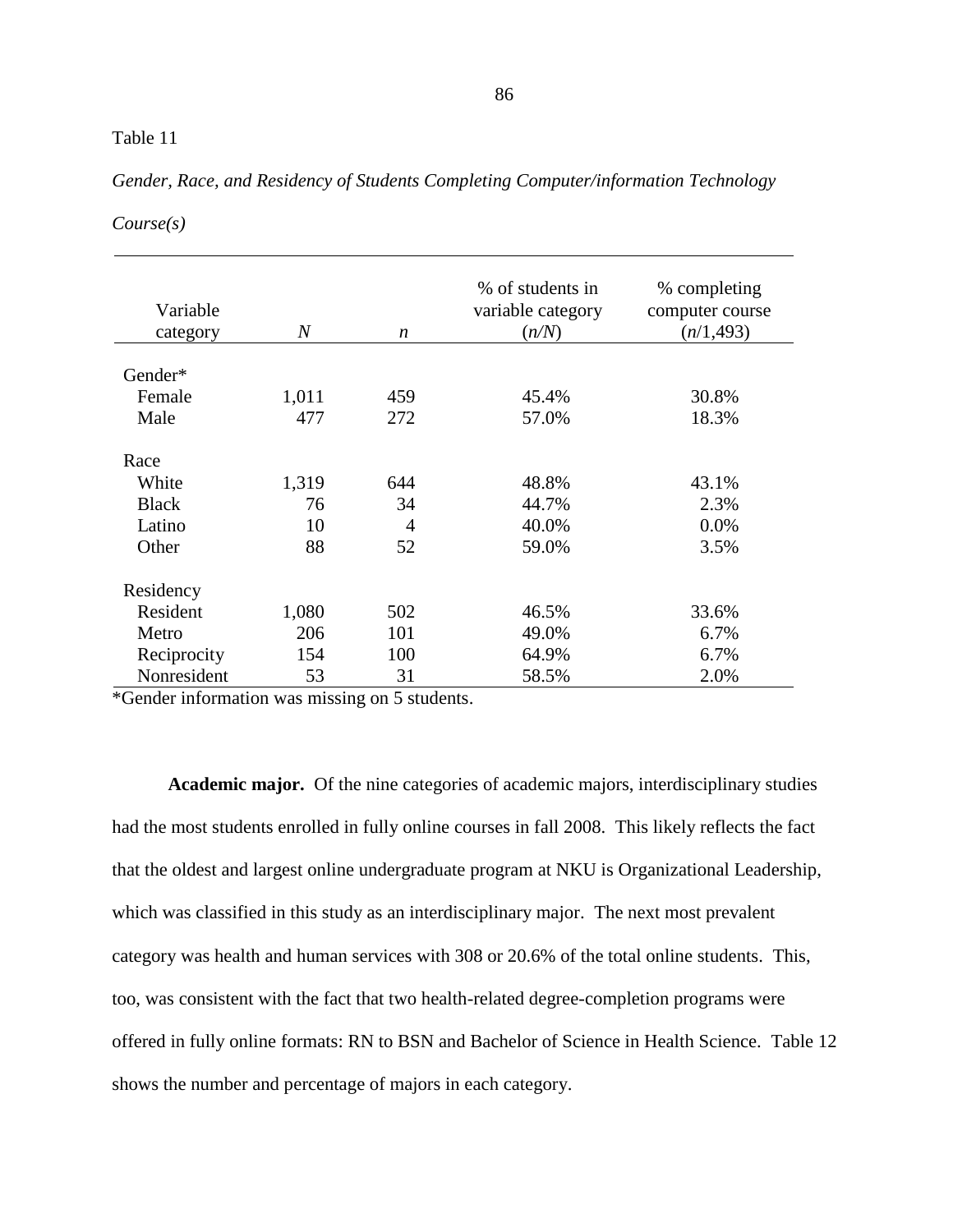| Major category             | $\boldsymbol{n}$ | % of all online students |
|----------------------------|------------------|--------------------------|
| Interdisciplinary programs | 406              | 27.2%                    |
| Health/human services      | 308              | 20.6%                    |
| <b>Business</b>            | 253              | 16.9%                    |
| <b>STEM</b>                | 163              | 10.9%                    |
| Social-behavioral sciences | 109              | 7.3%                     |
| Liberal arts               | 88               | 5.9%                     |
| Undeclared major           | 83               | 5.6%                     |
| Education                  | 61               | 4.0%                     |
| Non-degree student         | 22               | 1.5%                     |

*Number and Percentage of Online Students by Academic Major*

**Year in college.** Half of the students enrolled in online courses were seniors  $(n = 750)$ . Juniors represented 24.6% of all students while sophomores and freshmen accounted for 16.1% and 7.4%, respectively. Only 24 students (1.6%) were classified under non-degree status. Online students by year in college are shown in Table 13.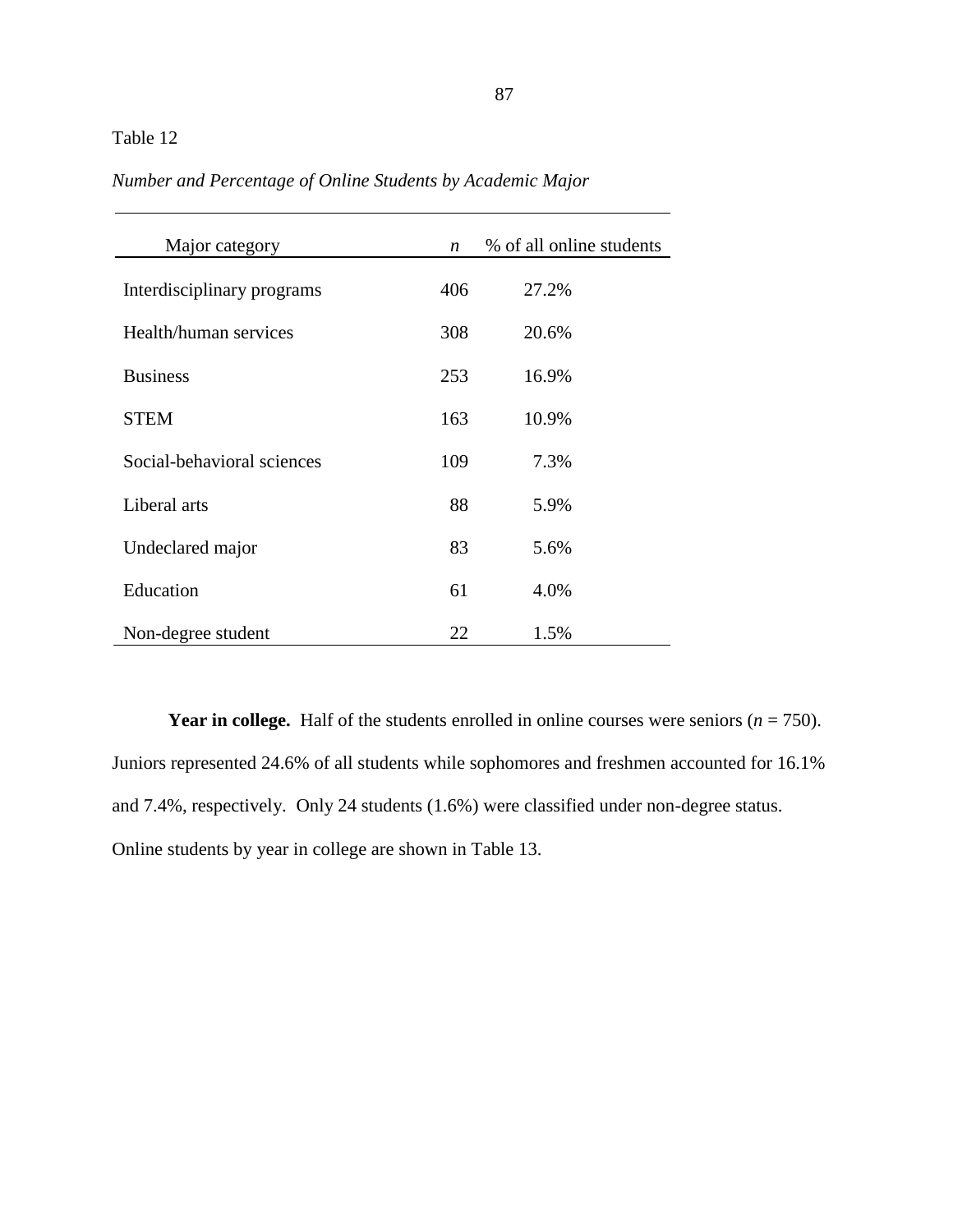| Year in college    | n   | As % of online students<br>$(N=1, 493)$ |
|--------------------|-----|-----------------------------------------|
| Senior             | 750 | 50.2%                                   |
| Junior             | 368 | 24.6%                                   |
| Sophomore          | 240 | 16.1%                                   |
| Freshman           | 111 | 7.4%                                    |
| Non-degree student | 24  | 1.6%                                    |

*Online Students by Year in College*

**Credit hours attempted in fall 2008.** Almost half (46.3%) of students enrolled in online courses were full-time students enrolled in 12 to 16 hours. One-third (32.3%) were part-time students enrolled in 6 to 11 credit hours. These students were taking enough credits to qualify for application for financial assistance. There were 102 (6.8%) students enrolled in fewer than 6 credit hours, making them ineligible to apply for aid. In addition, almost 10% of the study population was taking 17 or more credit hours in fall 2008. At NKU, any student taking more than 16 credit hours in a semester was assessed a 50% tuition surcharge for every hour above 16. The vast majority of students enrolled in 17 or more hours were seniors, as depicted in Table 14. The possible relevance of this fact is addressed in Chapter 5.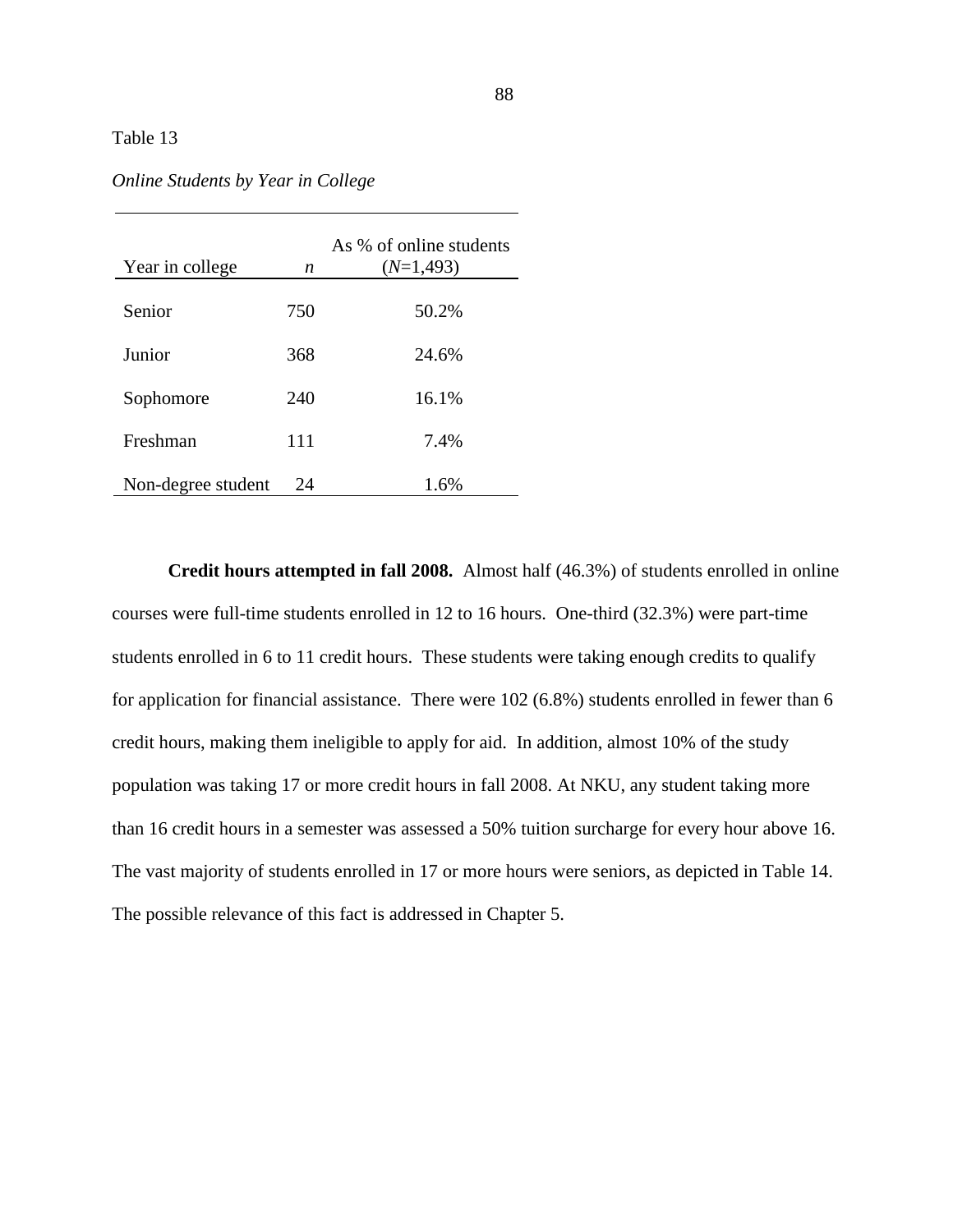| Year in college | n  | % of total taking $17+$ hrs<br>$(N=1,493)$ |
|-----------------|----|--------------------------------------------|
| Seniors         | 85 | 62.0%                                      |
| <b>Juniors</b>  | 34 | 24.8%                                      |
| Sophomores      | 13 | 24.8%                                      |
| Freshmen        | 4  | 9.4%                                       |
| Non-degree      |    | 2.9%                                       |

*Online Students Enrolled in 17+ Hours by Year in College*

**College GPA at start of fall 2008.** More than half of all students enrolled in online courses had a "B" average  $(3.0)$  or better. The mean GPA was just under a "B" average at 2.99. GPA was not available for 28 students who were either entering non-degree students or first-time freshman when the semester began. At NKU, students who graduate with a GPA of 3.5 or higher graduate with honors. At the start of fall 2008, 20% of the students enrolled in online courses were on track to graduate with honors. The distribution of grades is shown in Table 15.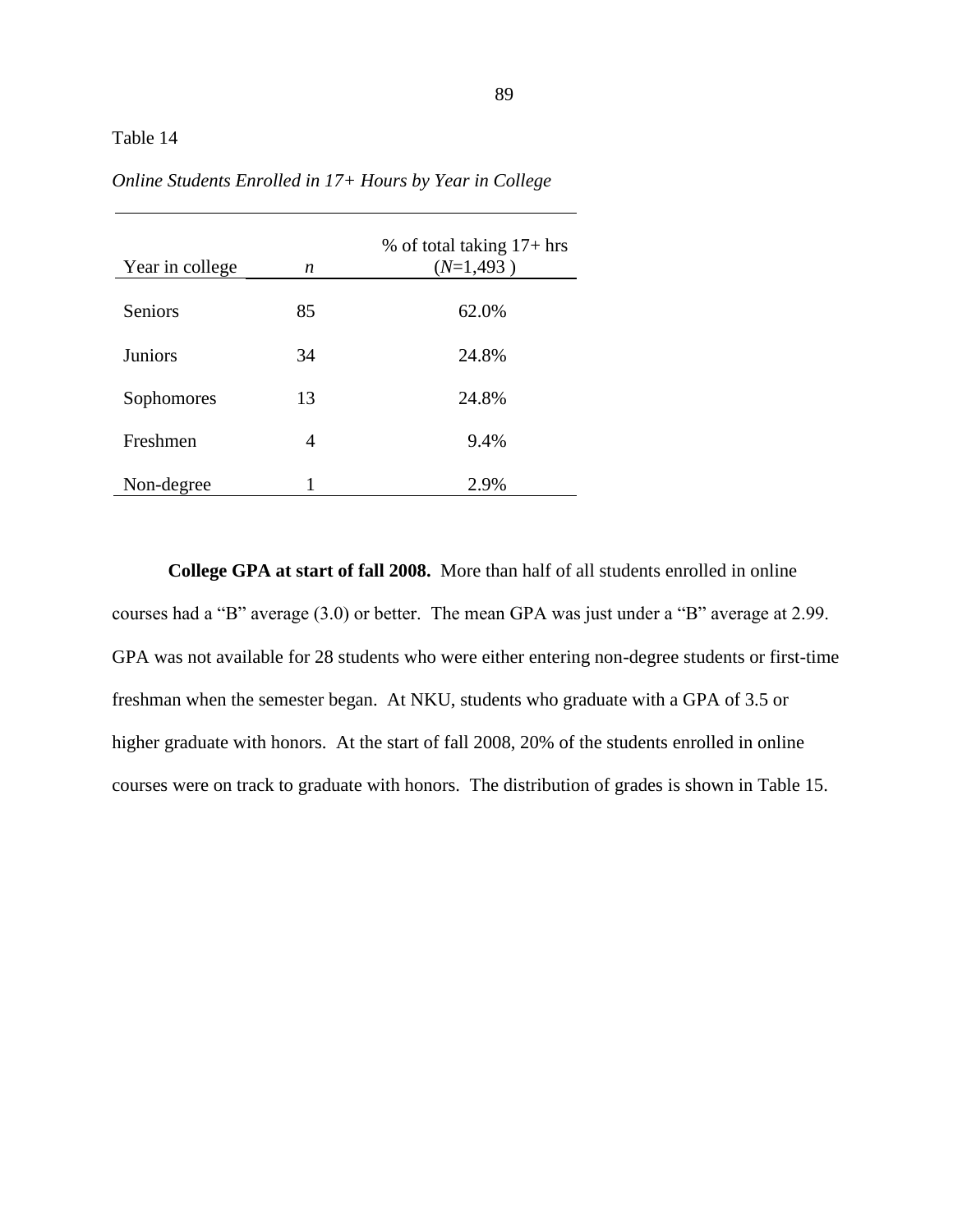| <b>GPA</b>    | n   | % of all online students |
|---------------|-----|--------------------------|
| Below 2.0     | 42  | 2.8%                     |
| $2.0 - 2.499$ | 238 | 16.0%                    |
| $2.5 - 2.99$  | 414 | 28.0%                    |
| $3.0 - 3.499$ | 478 | 32.6%                    |
| $3.5 - 4.0$   | 294 | 20.0%                    |

*GPA Distribution, Start of Fall 2008\**

\*GPA data was not available for 28 students.

**Programmatic membership.** The most prevalent category in the programmatic membership variable was the general student population. A total of 616 (41.2%) was not affiliated with one of the programmatic groups but enrolled in an online course open to the general student population. In addition, nearly 25% were interlopers or enrolled in a section that had been offered primarily to meet the needs of employer-sponsored, fully online or PACE students. The latter three categories represented 2.3%, 23.2% and 8.3% of the students enrolled in online courses, respectively. The employer-sponsored group with 34 members was considered large enough to include in statistical inferences. Table 16 summarizes the student membership by program type. The average age of students in each membership group differed dramatically, as seen in Table 17. Students belonging to the employer-sponsored group were the oldest students and were on average almost 15 years older than students belonging to the general student population. PACE students had the next highest average age, followed by fully online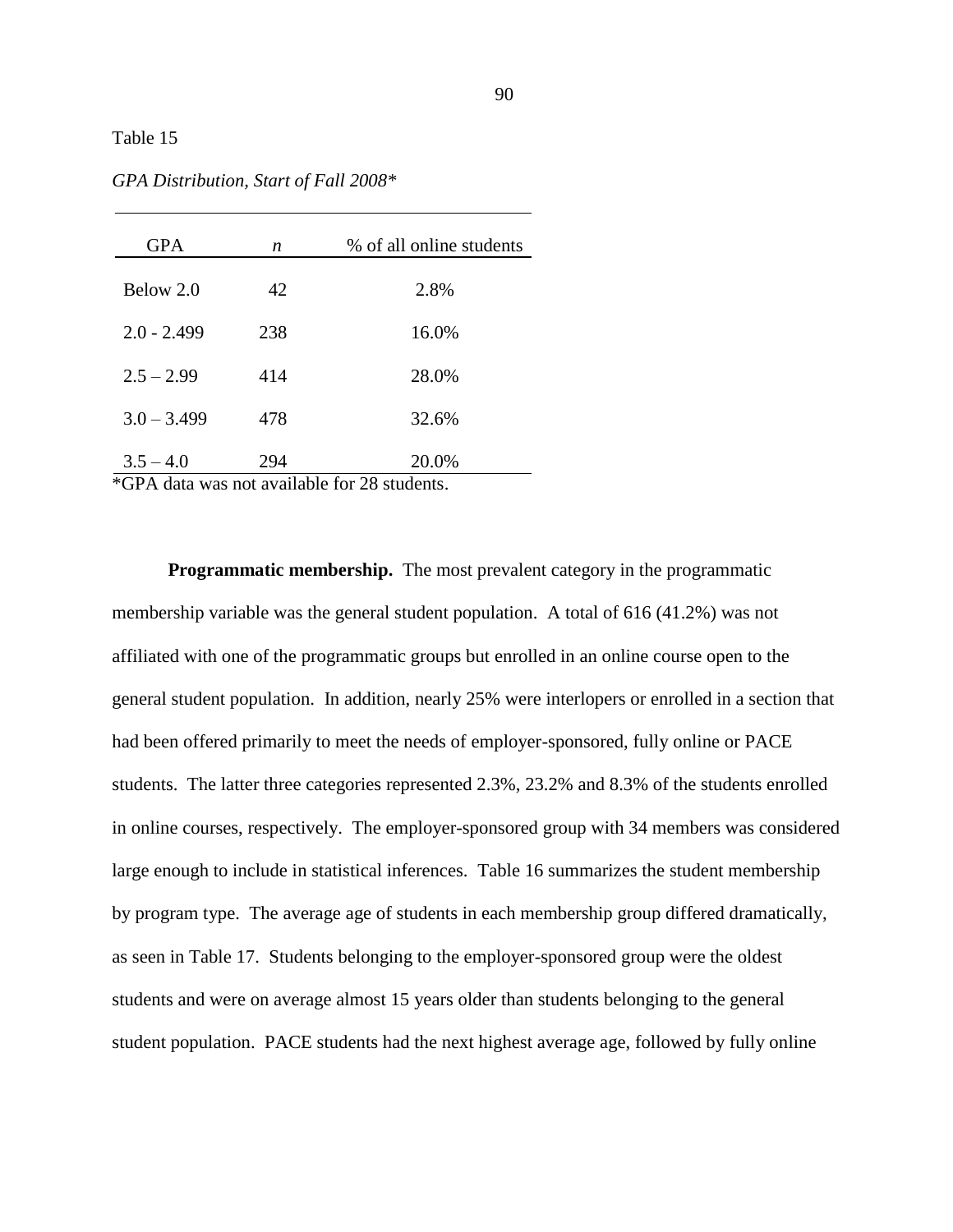students. The greatest variance in age was within the fully online group, which had a standard deviation of 9.28 years.

# Table 16

*Students Enrolled in Online Courses by Programmatic Membership*

| Member group               | N   | % of all online students |
|----------------------------|-----|--------------------------|
| General student population | 616 | 41.0%                    |
| Interlopers                | 372 | 24.9%                    |
| Fully online programs      | 347 | 23.2%                    |
| <b>PACE</b>                | 124 | 8.0%                     |
| Employer-sponsored program | 34  | 2.2%                     |

# Table 17

# *Age by Programmatic Membership*

| Member group               | M     | Mdn   | SD (in years) |
|----------------------------|-------|-------|---------------|
| Employer sponsored         | 39.24 | 38.50 | 8.532         |
| Fully online               | 33.64 | 32.00 | 9.284         |
| <b>PACE</b>                | 36.44 | 35.00 | 8.447         |
| Interloper                 | 25.97 | 23.00 | 7.801         |
| General student population | 24.98 | 22.00 | 6.211         |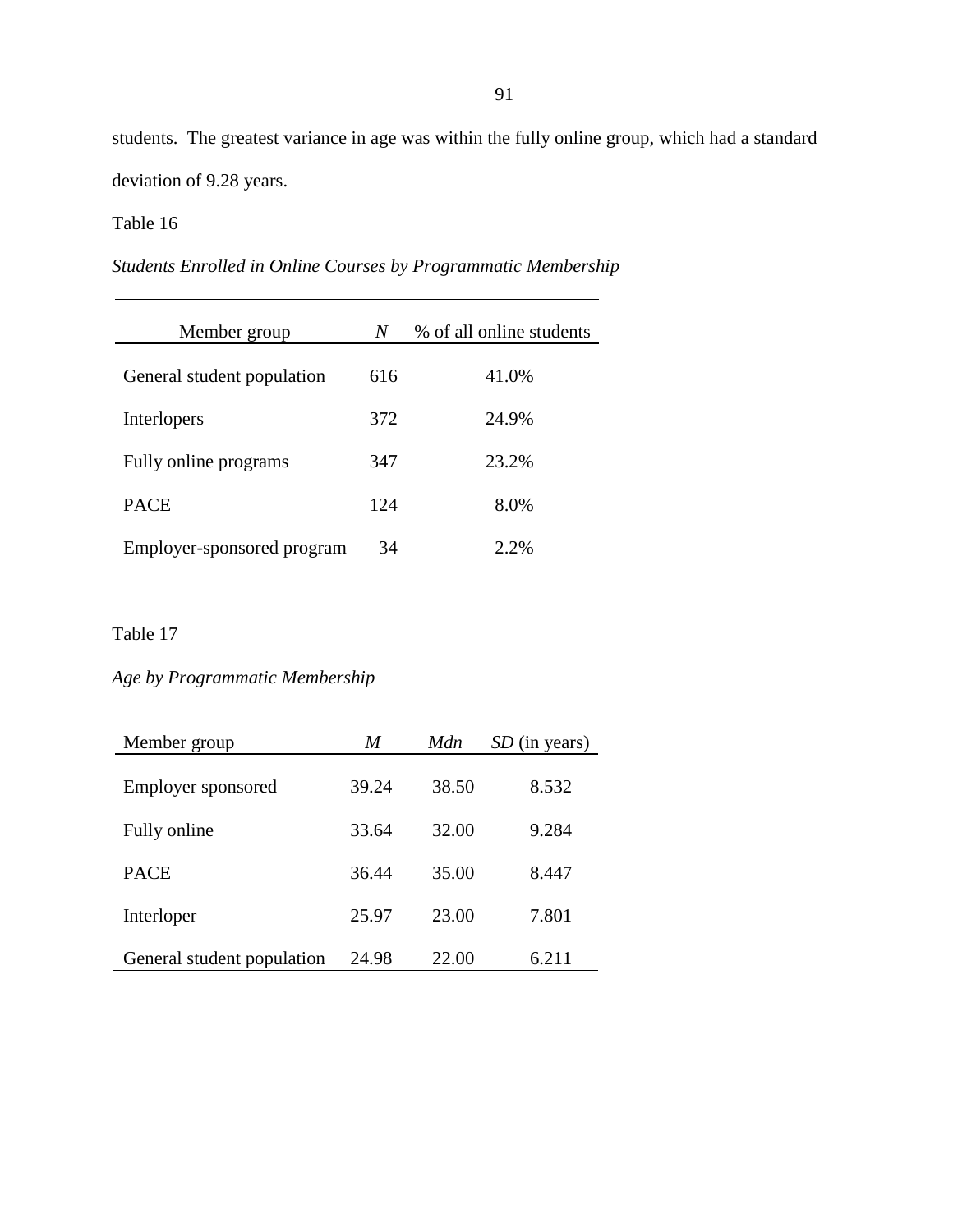Gender, race, and residency by programmatic membership are summarized in Table 18. It shows that employer-sponsored students are disproportionately female (76%) and more likely to live in one of the non-Kentucky counties covered by the metro tuition rate. This likely reflects the fact that the three employers sponsoring these students are healthcare facilities; two of the three operate in Cincinnati, OH. Another noteworthy distinction shown in Table 18 was that students in the general population are disproportionately female (71%). Otherwise, the gender, race, and residency of each programmatic group are similar to composition of the rest of the students enrolled in online courses.

Table 18

| Variable     | Employer-<br>sponsored | Fully online PACE Interlopers |          |     | General<br>population |
|--------------|------------------------|-------------------------------|----------|-----|-----------------------|
| Gender*      |                        |                               |          |     |                       |
|              |                        |                               |          |     |                       |
| Female       | 26                     | 243                           | 80       | 229 | 433                   |
| Male         | 8                      | 102                           | 44       | 142 | 181                   |
| Race         |                        |                               |          |     |                       |
| White        | 31                     | 302                           | 110      | 330 | 546                   |
| <b>Black</b> | $\overline{2}$         | 22                            | 4        | 15  | 33                    |
| Latino       | $\overline{0}$         | 3                             | $\theta$ | 3   | 4                     |
| Other        | $\mathbf{1}$           | 20                            | 10       | 24  | 33                    |
| Residency    |                        |                               |          |     |                       |
| Resident     | 9                      | 237                           | 100      | 279 | 455                   |
| Metro        | 18                     | 47                            | 6        | 38  | 59                    |
| Reciprocity  | 5                      | 46                            | 6        | 38  | 59                    |
| Nonresident  | $\overline{2}$         | 17                            | 3        | 12  | 19                    |

*Gender, Race, and Residency Counts by Programmatic Membership Category*

\*Gender information was missing on 5 students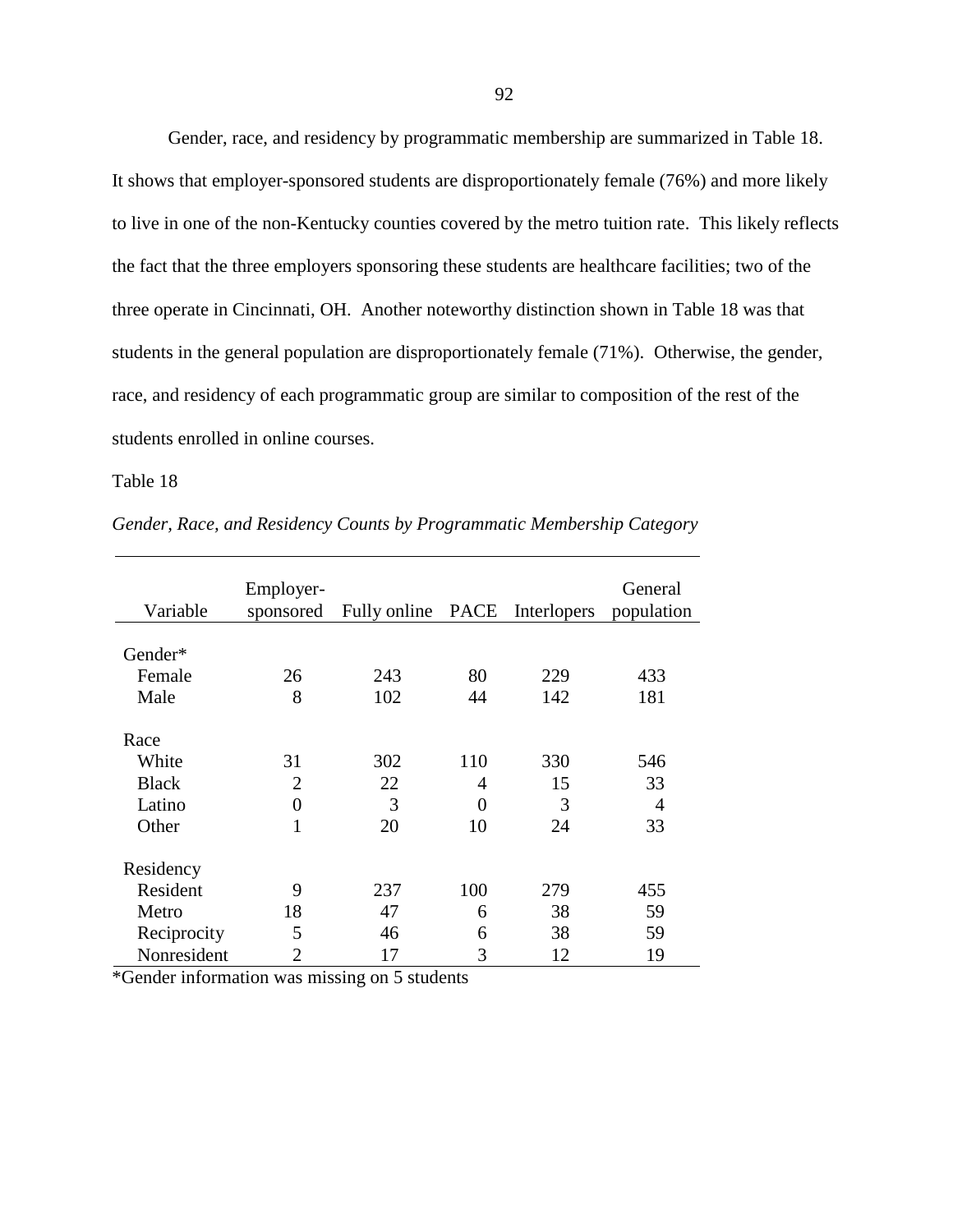#### **Dependent Variables**

This study included two dependent variables. The first was a dichotomous variable (Y/N) based on successful completion of all online courses. This dependent variable was used in the logistic regression analysis. Students who dropped any of their online courses were coded as non-completers. Students who completed their courses with the grade of "F" were also counted as non-completers.

The second dependent variable was a continuous variable based on the percentage of courses successfully completed. As with the first dependent variable, courses completed with a grade of "F" were counted as unsuccessful completions. This dependent variable does not reflect the number of online courses attempted. That is, a student who attempted only one course was given a value of 100% if the course was successfully completed and a value of 0% if it was not. Similarly, a student who attempted four courses was given a value of 100% only if all four were successfully completed, a value of 0% if none was successfully completed, and a percentage between 0% and 100% if some but not all courses were successfully completed.

### **Initial Statistical Analyses**

This section reports on the results of the two data analyses performed to answer the study's two research questions:

- 1. Is there a relationship between each of 13 student variables and successful completion of online, credit-bearing, undergraduate courses at NKU?
- 2. Is there a relationship between membership in one of five programmatic types and successful completion of online, credit-bearing, undergraduate courses at NKU?

There was consistency between the results from the logistic regression analysis and the multiple regression analysis. Both tests pointed to a relationship between several of the 13

93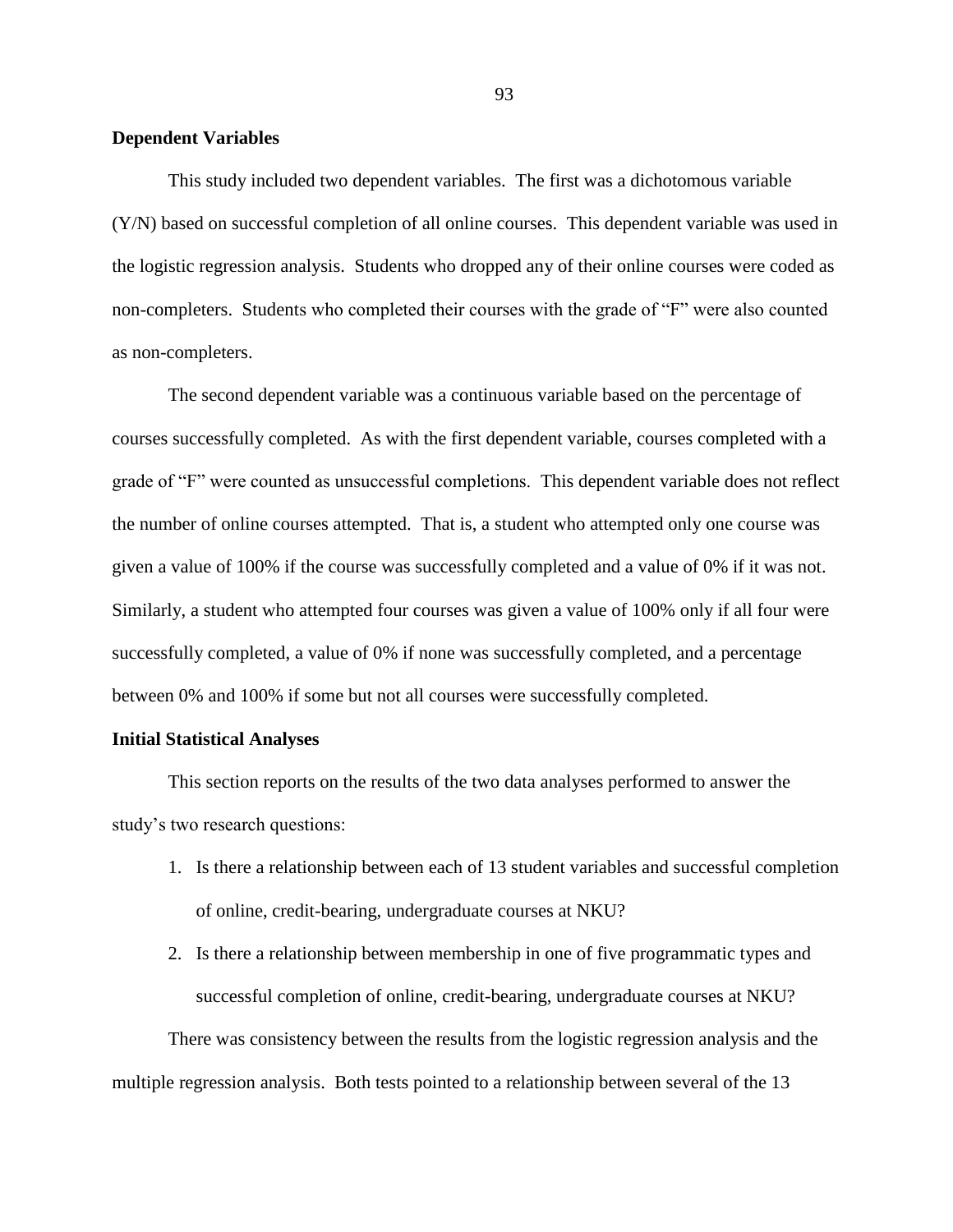student variables and successful completion of online courses (research question 1); neither test pointed to a relationship between programmatic membership and successful completion of online courses (research question 2).

**Logistic regression analysis.** Logistic regression was conducted on the data using a dichotomous dependent variable. Students who successfully completed all of their online courses were coded as "yes" or "completers." Students who dropped even one course or finished any course with a grade of "F" were coded a "no" or "non-completers." All 1,493 students were entered into the model, but the model excluded 34 cases that were missing data on one or more variables. Thus, the model analyzed 1,459 cases, of which 1,130 (77.5%) successfully completed their online courses.

The model was run in a forward, stepwise method. It revealed statistically significant relationships between seven variables and successful completion of all online courses ( $R^2 = .067$ ,  $p < .001$ ). As shown in Table 19, the following variables proved to be statistically significant: (a) applying for federal financial assistance; (b) senior class level; (c) GPA; (d) health and human services major; (e) STEM major; (f) metro residency; and (g) race of Black. Race of Black displayed a negative relationship to successful online course completion ( $\beta = -0.621$ ), while the other variables displayed a positive relationship to successful online course completion. These variables are explored more fully in the section of this chapter titled "Secondary Analysis of Significant Variables."

**Multiple regression analysis.** Multiple regression analysis was conducted on the independent variables using percentage of courses successfully completed as the dependent variable. Data were run in stepwise fashion. The model revealed statistically significant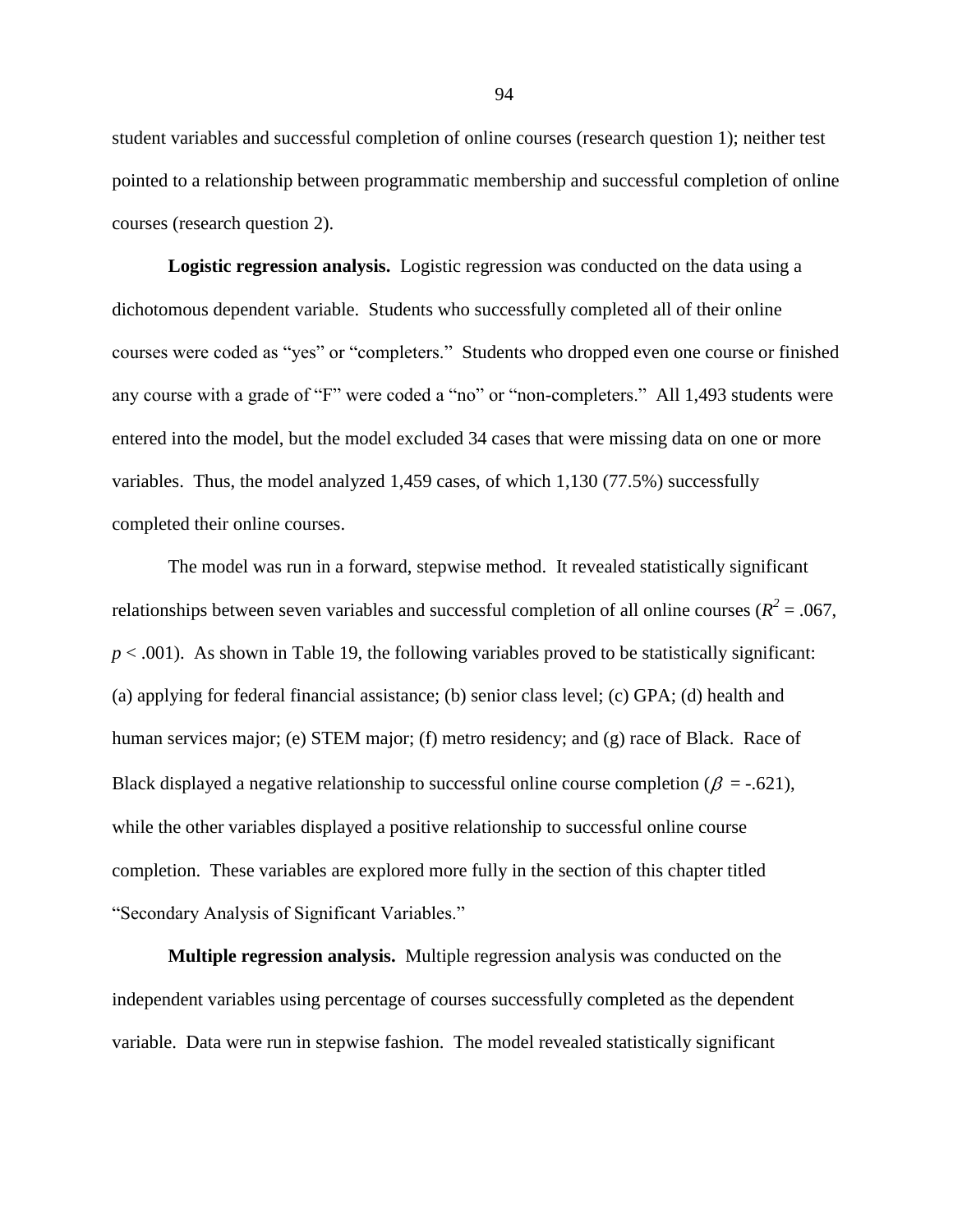relationships between successful completion of online courses and several variables ( $R^2 = .087$ , *p* 

 $< .001$ ).

#### Table 19

*Coefficient Summaries for Significant Variables in Logistic Regression Analysis*

| Variable               | ß       | S.E. | Wald   | df           | Sig. | Exp(B) |
|------------------------|---------|------|--------|--------------|------|--------|
| Race of Black          | $-.621$ | .266 | 5.429  | $\mathbf{1}$ | .020 | 0.537  |
| Applied/aid            | .763    | .136 | 31.318 | 1            | .000 | 2.144  |
| Metro residency        | .499    | .204 | 5.991  | 1            | .014 | 1.647  |
| <b>STEM</b> major      | .462    | .220 | 4.422  | $\mathbf{1}$ | .035 | 1.587  |
| Health/human srv major | .802    | .192 | 17.498 | 1            | .000 | 2.231  |
| Senior                 | .558    | .133 | 17.592 | 1            | .000 | 1.747  |
| <b>GPA</b>             | .467    | .112 | 17.208 |              | .000 | 1.594  |

All 1,493 cases were used in the model. A total of 1,153 students (77.2% completed all courses. About 15% did not successfully complete any of their online courses. The remaining 8% finished some but not all of their online courses as seen in Table 20. Although the dependent variable was technically continuous because an infinite range of values was possible, the resulting percentages represent a discrete (rather than a full) range of values because they were a function of the number of courses attempted. Thus, a student who attempted two courses could have completed 100%, 50% or 0% while a student who attempted three courses could have completed 100%, 66%, 33% or 0%, and so on. This explains why the results are clustered at a few percentage values (i.e.., 20%, 25%, 33%, 40%, 50%, etc.).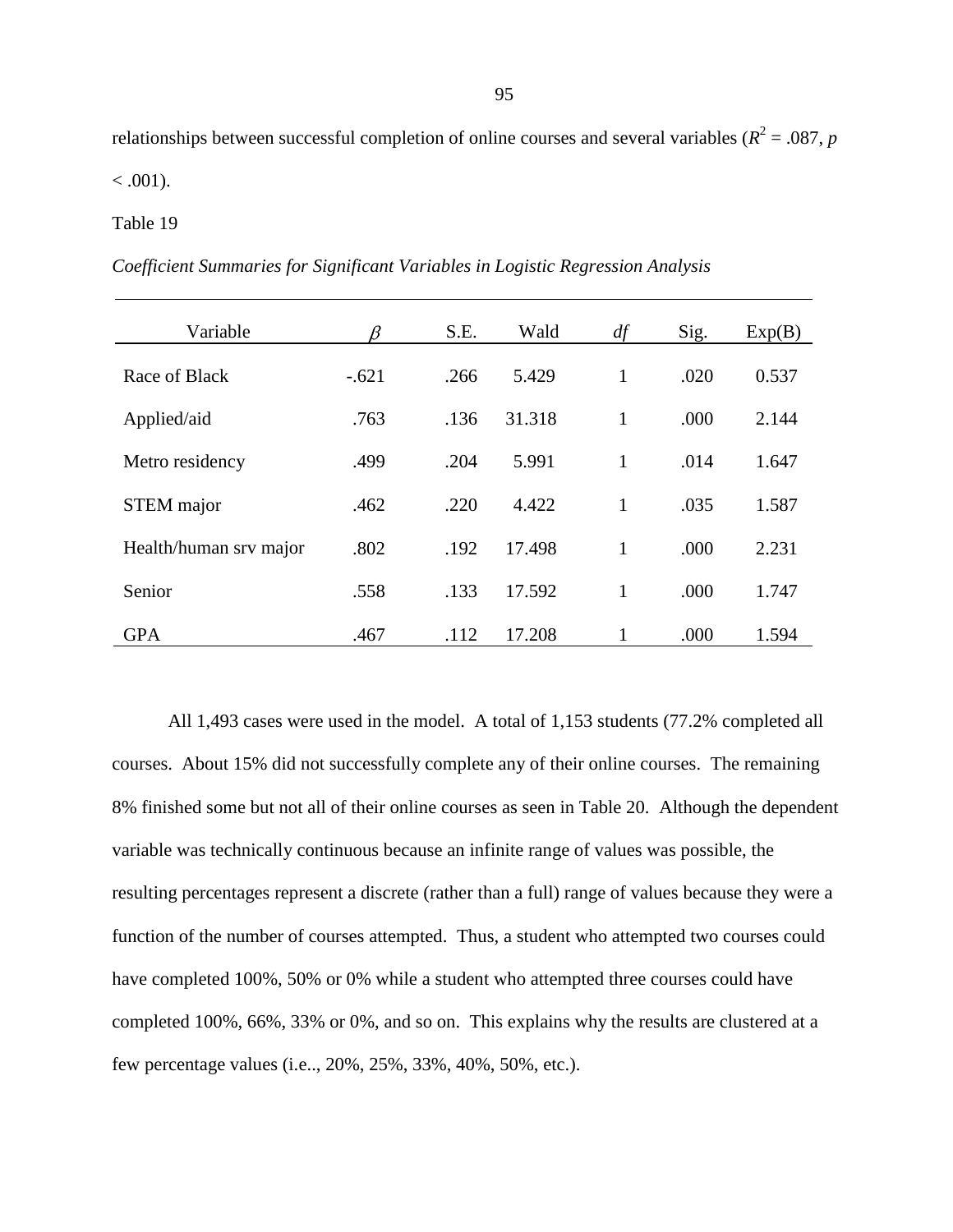|        |                | % of courses completed Frequency % of enrolled online students |
|--------|----------------|----------------------------------------------------------------|
| 0.0%   | 223            | 14.9                                                           |
| 25.0%  | 8              | 0.5                                                            |
| 33.0%  | 10             | 0.7                                                            |
| 40.0%  | $\overline{2}$ | 0.1                                                            |
| 50.0%  | 72             | 4.8                                                            |
| 60.0%  | $\overline{2}$ | 0.1                                                            |
| 66.0%  | 16             | 1.1                                                            |
| 75.0%  | $\overline{4}$ | 0.3                                                            |
| 80.0%  | $\overline{2}$ | 0.1                                                            |
| 83.0%  | $\mathbf{1}$   | 0.1                                                            |
| 100.0% | 1,153          | 77.2                                                           |

*Percentage of Courses Successfully Completed*

The following variables demonstrated a statistically significant relationship to online course completion: (a) applying for federal financial assistance; (b) senior class level; (c) GPA; (d) health and human services major; (e) STEM major; (f) metro residency; (g) race of Black; and (h) freshman class level. Two variables had a negative relationship with successful completion of online courses. Students with a race of Black and freshman students were less likely to successfully complete their online courses than other students. Race of Latino was the last significant variable in the model ( $B = -.245$ ,  $SE = .118$ ,  $t = -2.084$ ,  $p < 0.037$ ). It also had a negative relationship with successful online course completion. However, only 10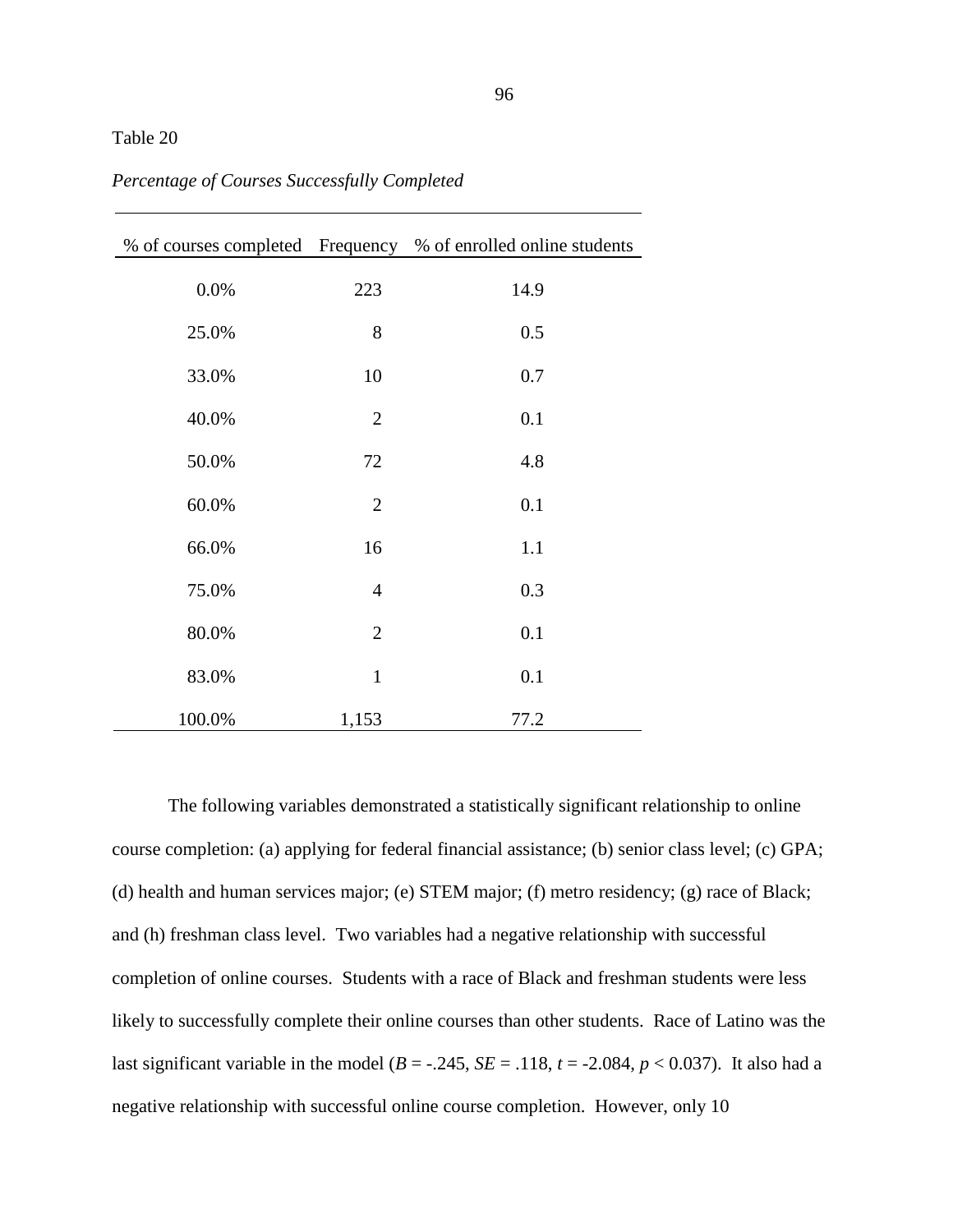undergraduate Latino students took online courses in fall 2008. Due to the possibility of errors related to the small sample size (Greenland, Schwartzbaum & Finkle, 2000), no inferential statistical conclusions were drawn about Latino students. Overall, the model accounted for 8.7% of the variance in the successful completion of online courses. The coefficient summaries for each significant variable are found in Table 21.

## Table 21

|                          |         | Unstandardized coefficients |         | Standardized coefficients |
|--------------------------|---------|-----------------------------|---------|---------------------------|
| Variable                 | $\beta$ | SE                          | Beta    | $\boldsymbol{t}$          |
| Applying for<br>aid      | .135    | .019                        | .183    | $7.233*$                  |
| Senior                   | .069    | .019                        | .095    | $3.575*$                  |
| <b>GPA</b>               | .073    | .016                        | .113    | 4.435*                    |
| Health & hum<br>services | .096    | .023                        | .107    | $4.104*$                  |
| <b>STEM</b>              | .074    | .030                        | .064    | $2.491***$                |
| Metro                    | .067    | .027                        | .064    | $2.522**$                 |
| <b>Black</b>             | $-.111$ | .042                        | $-.067$ | $-2.63**$                 |
| Freshman                 | $-.090$ | .037                        | $-.064$ | $-2.41***$                |

*Coefficient Summaries for Significant Variables in Multiple Regression Analysis*

\**p* < .001 \*\**p* < .01 \*\*\**p* < .05

*Note:* Race of Latino was the last significant variable in the multiple regression analysis ( $\beta$  = -.245, *SE* = .118,  $t = -2.084$ ,  $p < 0.037$ ). However, the small sample size ( $N = 10$ ) makes statistical conclusions unreliable.

The logistic regression analysis and multiple regression analysis resulted in similar findings which tended to support the validity of this study. Analyzing the data using two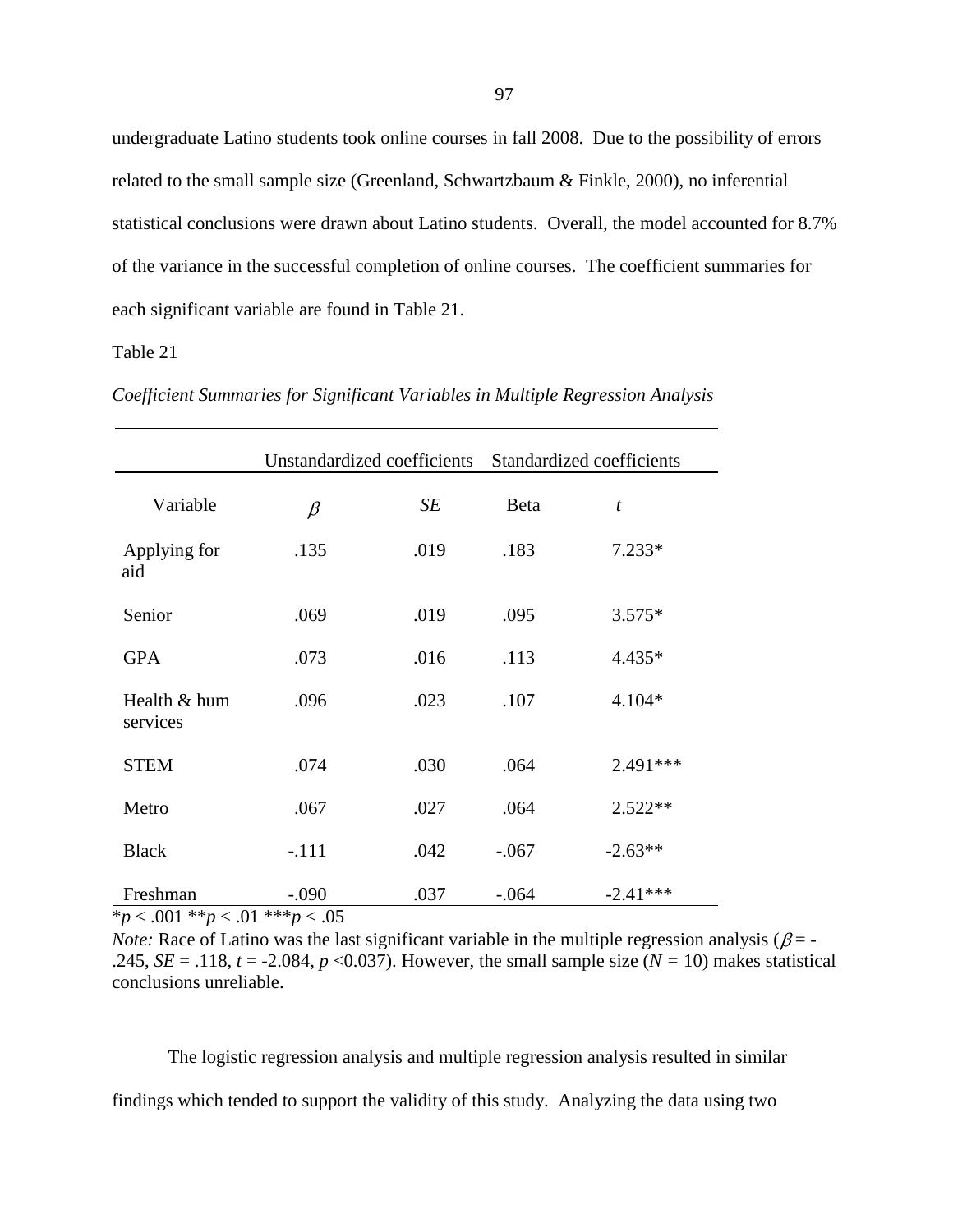separate tests functioned similarly to a replication of the study using different measures of success, although it is noted that the same sample data would be expected to yield similar results. This tends to suggest the findings were significant and not the result of definitions of success or data anomalies.

#### **Secondary Statistical Analysis**

Both statistical approaches revealed similar findings in terms of variables that influence the successful completion of online courses. Further analyses, including cross tabulations, were conducted to identify and illuminate information that may help explain why these variables were significant. The findings are discussed by variable.

**Applying for financial assistance**. There was a positive correlation between applying for aid and online course completion under both statistical approaches (logistic regression:  $\beta$  = .763,  $p = .000$ ; multiple regression:  $\beta = .135$ ,  $p = .000$ ). Cross tabulations were calculated for all other variables and revealed that freshmen were the most likely to have applied for financial assistance. However, since there was a negative correlation between freshman year in college and online course completion, this did not point to possible explanations for the significance of this variable. Other possible explanations for the relationship between this variable and online course completion and college persistence in general will be explored in Chapter 5.

**Senior year in college**. There was a positive correlation between senior year in college and online course completion under both statistical approaches (logistic regression:  $\beta = .558$ ,  $p <$ .001; multiple regression:  $\beta$  = .069,  $p$  < .001). A significant proportions hypothesis test was run using Minitab 15 Statistical Software. Although all other statistical analyses were done using SPSS Statistical Software (version 17.0), significant proportions hypothesis tests on this variable and others to be reported later were run using Minitab because the test is easily conducted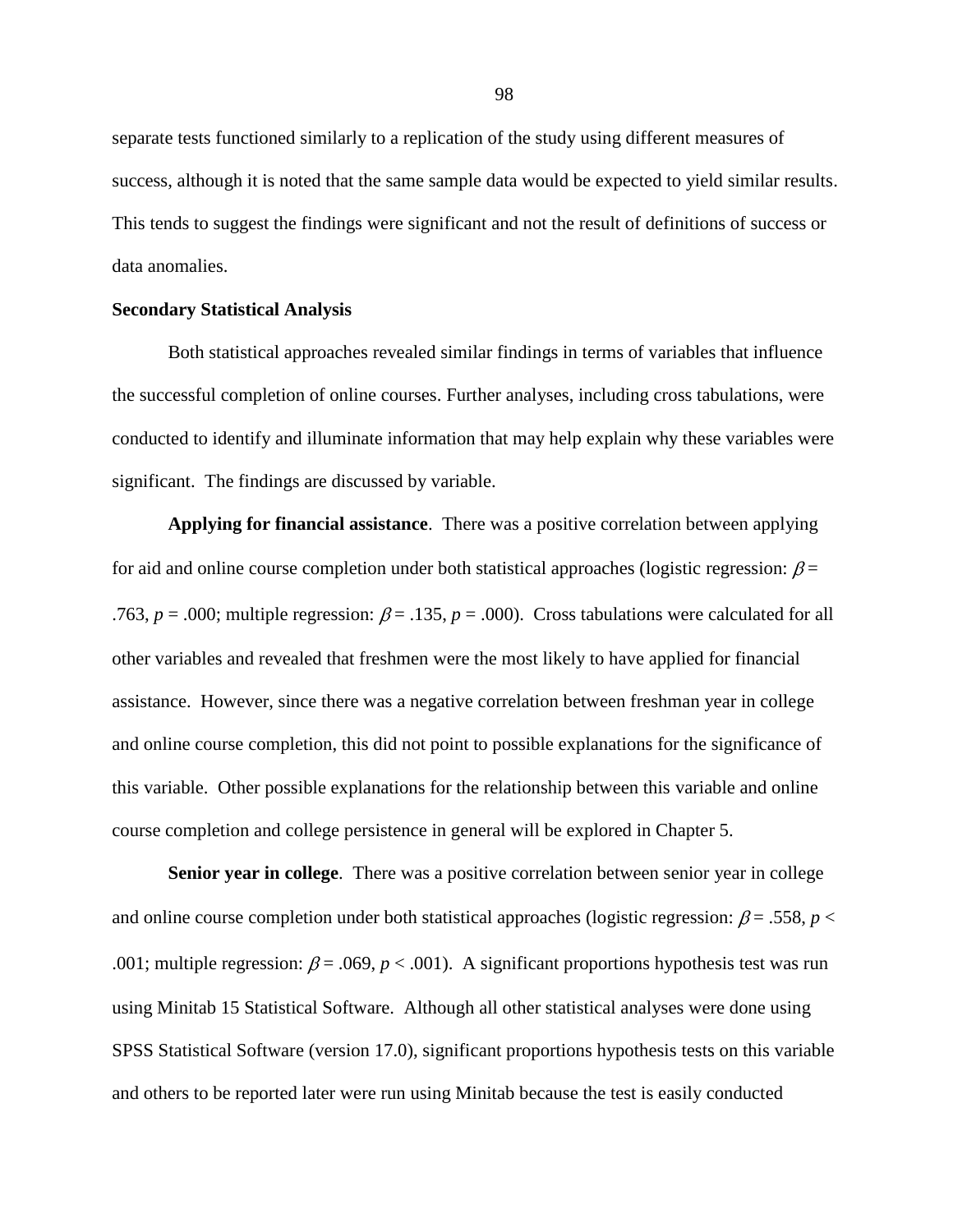through that software as opposed to SPSS. The test revealed that seniors are more likely than other students to have previously taken an online class ( $z = -11.06$ ,  $p < .001$ ). Almost 60% of seniors had previously enrolled in an online course at NKU, compared to 31% for the other grade years. Similarly, more seniors had completed an introductory computer class than their peers (56.4% of seniors compared to 41.8% of other students), although there was not a statistically significant difference between seniors and non-seniors with regard to prior completion of an introductory computer class.

**GPA.** There was a positive correlation between GPA and online course completion under both statistical approaches (logistic regression:  $\beta$  = .467, *p* < .001; multiple regression:  $\beta$  = .073,  $p < .001$ ). The mean GPA for several categories of students exceeded the study population mean of 2.99 as seen in Table 22. As previously indicated, these students were eligible to graduate with honors because their GPA's exceeded the 3.0 GPA required by NKU for that designation.

The large size of the study population could have caused the means to cluster and depart from normal distribution. The skewness test produced a negative statistic (-.626), pointing to a longer left tail in the distribution (that is, more values less than the mean). The kurtosis statistic for GPA was 1.561, indicating the means tended to cluster. However, the standard error of .128 in the kurtosis statistic indicated GPA did not have a significantly non-normal distribution. The GPA histogram (Figure 6) supported the general normal distribution of the variable despite the somewhat longer left tail. The few GPA values of 0.00 likely led to the skewness found, yet the infrequent occurrence lacked the strength to indicate a normality violation. The mean GPA was 2.99, and the standard deviation was 0.565. GPA data was available on 1,465 students.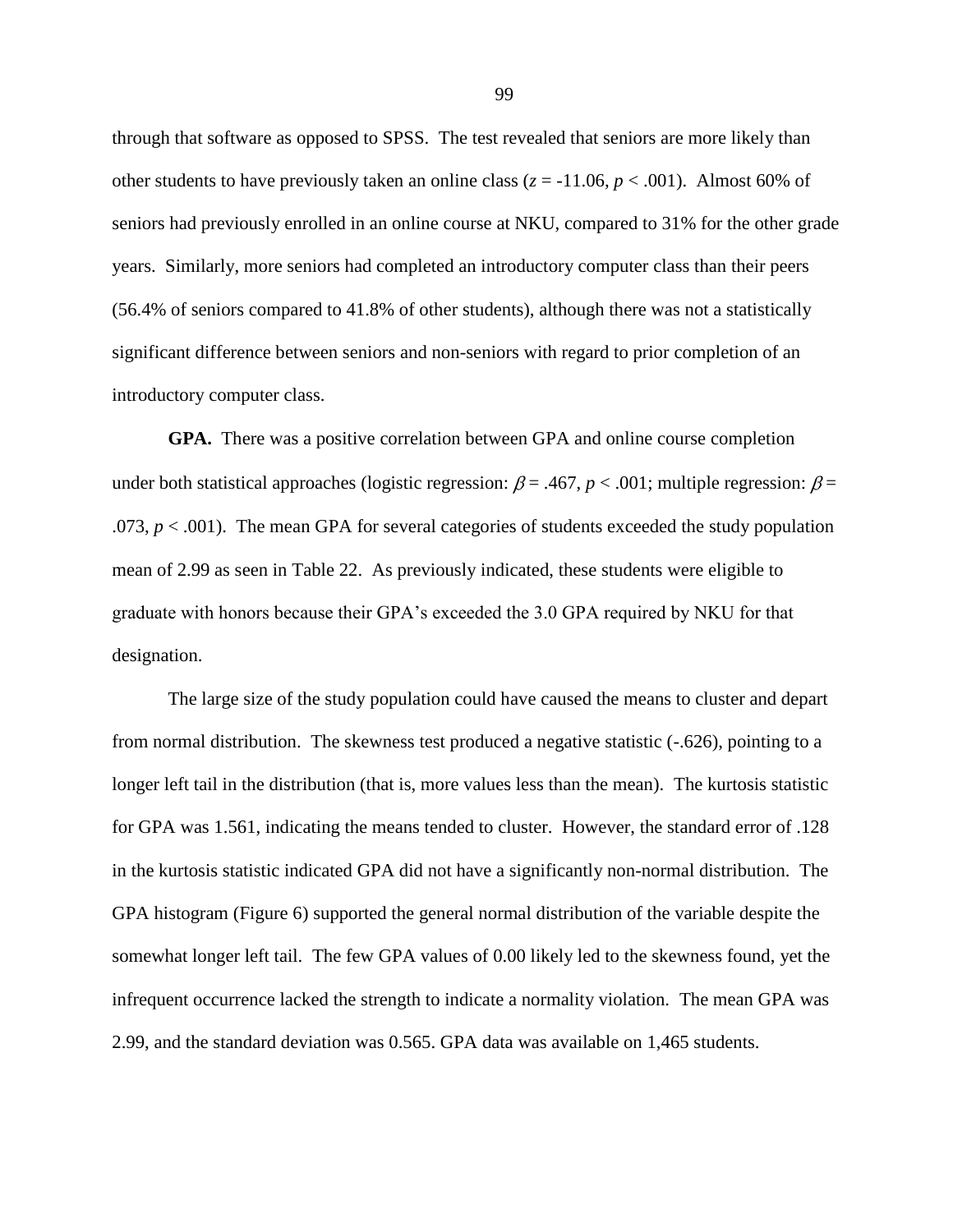# Table 22

*Student Categories with Mean GPA's Exceeding 3.0*

| Student category        | M     | Mdn   | SD   |
|-------------------------|-------|-------|------|
| <b>PACE</b> student     | 3.16  | 3.2   | .526 |
| Reciprocity residency   | 3.08  | 3.06  | .522 |
| Health/human srvs major | 3.052 | 3.08  | .532 |
| <b>STEM</b> major       | 3.028 | 3.044 | .532 |
| Prior online course     | 3.02  | 3.065 | .537 |
| Senior year in college  | 3.02  | 3.064 | .531 |
| Race of White           | 3.00  | 3.038 | .562 |
| Business major          | 3.00  | 3.03  | .618 |



*Figure 6.* GPA frequency distribution of students enrolled in online courses.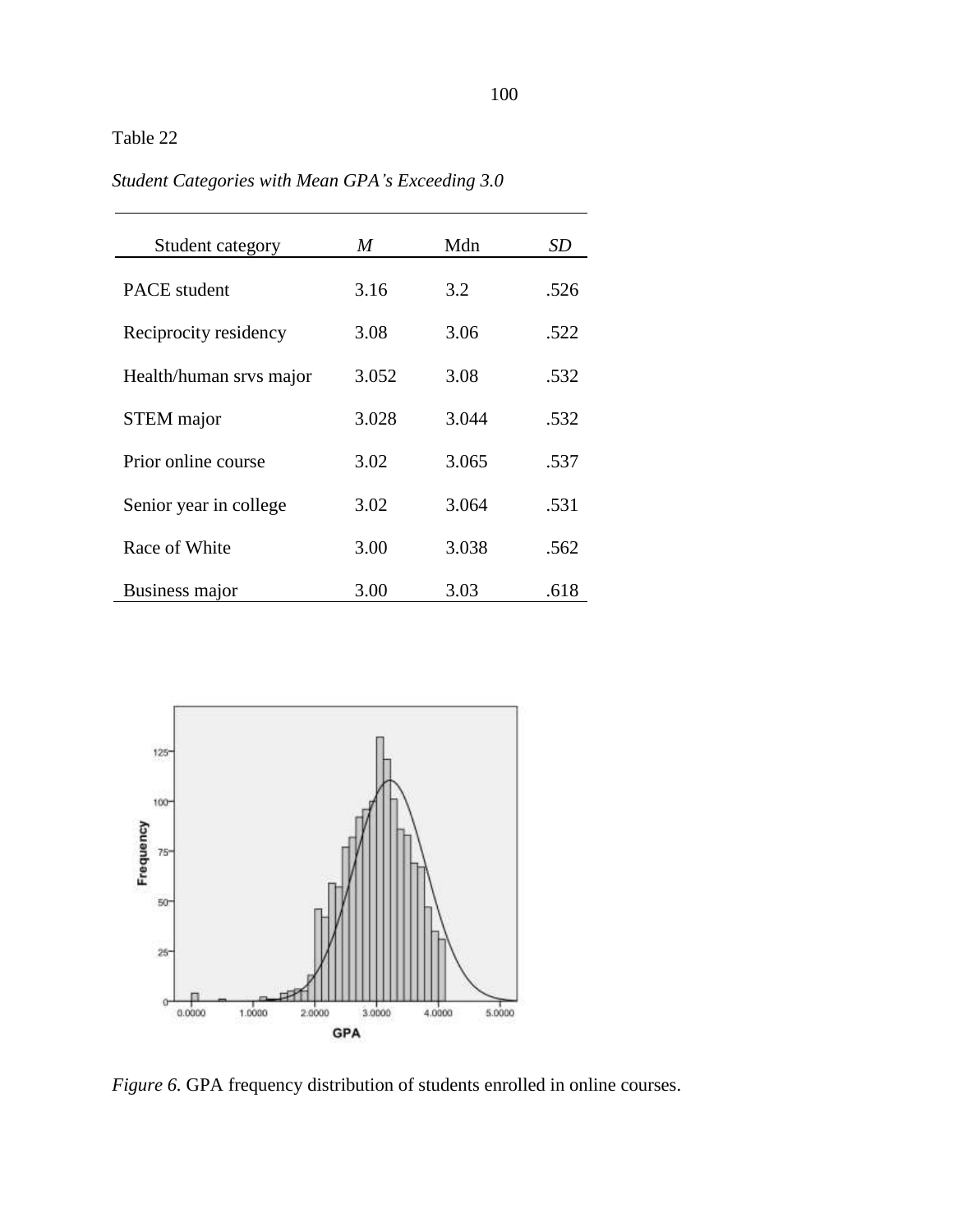**Health and human services major.** There was a positive correlation between major in the health and human services field and online course completion under both statistical approaches (logistic regression:  $\beta$  = .802,  $p$  = .000; multiple regression:  $\beta$  = .096,  $p$  = .000). Majors in this category were significantly more likely to be female (significant proportions test results:  $z = 10.48$ ,  $p < .001$ ), to be seniors (significant proportions test results:  $z = -6.88$ ,  $p = .000$ ) and to be fully online majors (significant proportions test results:  $z = -3.45$ ,  $p = .001$ ) than other students enrolled in online courses.

They are somewhat older than the rest of the students enrolled in online courses ( $m =$ 29.81 years compared to  $M = 27.97$  years, respectively), and there is a greater variability in their ages compared to the rest of the students enrolled in online courses (*SD* = 9.72 years compared to  $SD = 8.721$  years, respectively). The age differences are not statistically significant.

All students in the employer-sponsored programmatic category were health and human services majors. They were considerably older than the rest of the students enrolled in online courses ( $m = 39.24$  compared to  $M = 28.10$ ), and more likely to be female (76%) and White (91%) than the rest of the students enrolled in online courses. The small number of students in the employer-sponsored category  $(N = 34)$  may have accounted for some of the variability. The employer-sponsored category is explored more in Chapter 5 when research question 2 (Is there a relationship between membership in one of five program types and successful completion of online, credit-bearing, undergraduate courses at NKU?) is addressed.

**STEM major**. There was a positive relationship between major in the STEM field and online course completion under both statistical approaches (logistic regression:  $\beta$  = .462, *p* = .035; multiple regression:  $\beta$  = .074,  $p$  = .013). Cross-tabulations between STEM majors and the remaining variables revealed that STEM majors generally mimicked other students enrolled in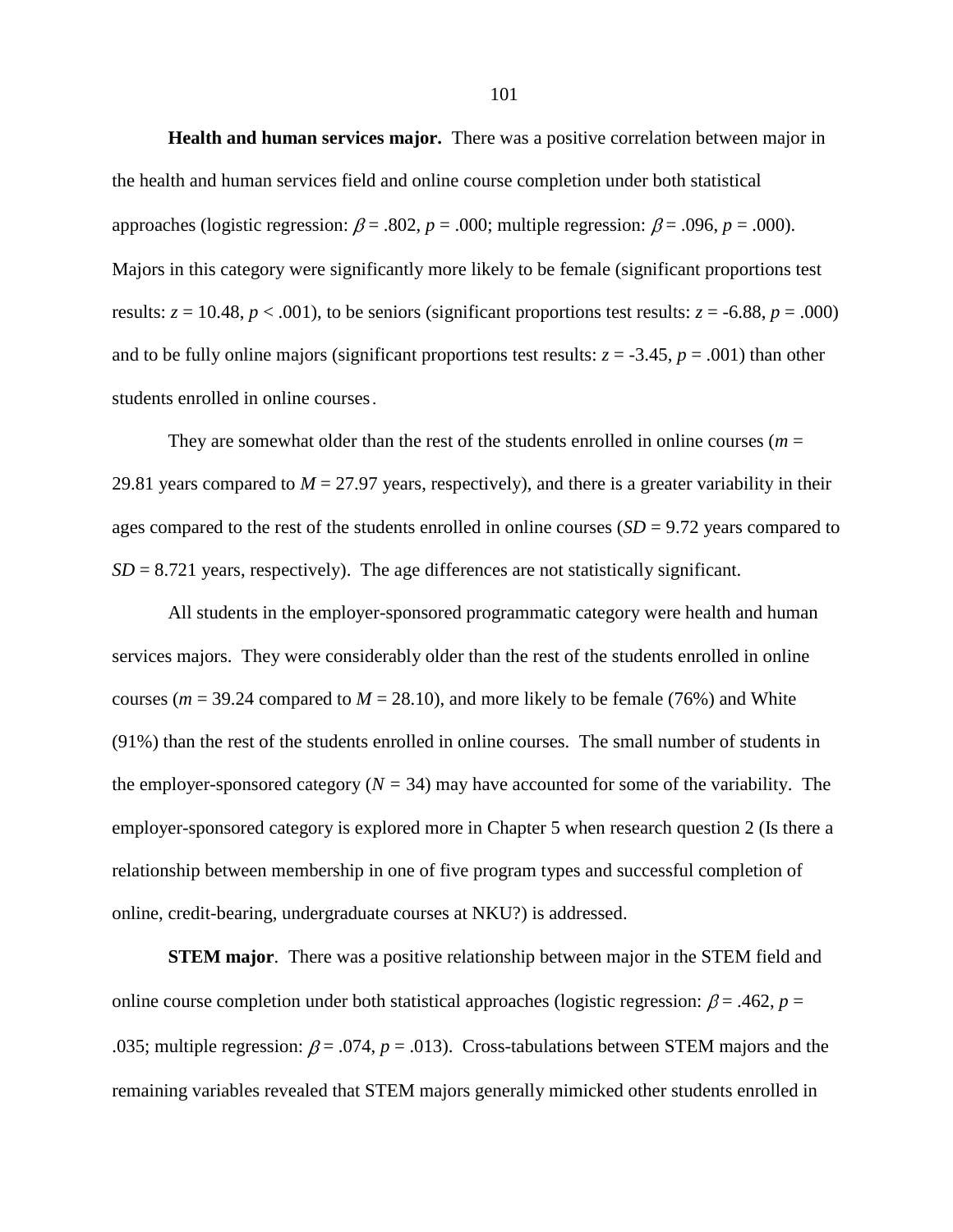online courses with three exceptions. STEM majors were *less* likely to be resident students than other students enrolled in online courses (68% compared to 72.8%). Specifically, they were statistically more likely to be non-residents (significant proportions test:  $z = 2.04$ ,  $p = .011$ ). They were also statistically *less* likely to have taken a prior online course (significant proportions test:  $z = -2.80$ ,  $p = .008$ ). They were *more* likely to have completed a computer/information technology course (55% compared to 48%), although this was not a statistically significant difference.

**Metro residency**. There were some interesting findings within the metro category. While students with a metro residency were predominantly White (83%), they were also statistically more likely to be Black than the study population (significant proportions test results:  $z = -2.92$ ,  $p = .004$ ). They were less likely to have applied for financial assistance (significant proportions test results:  $z = 3.70$ ,  $p < .001$ ), less likely to have needed developmental courses (significant proportions test results:  $z = 2.50$ ,  $p = .012$ ) and more likely to have belonged to the employer-sponsored category (significant proportions test results:  $z = -2.92$ ,  $p = .004$ ).

With regard to the employer-sponsored group, they were classified as metro students if they live in the corresponding counties, but they were actually charged as resident students. Further, their employers directly paid NKU for their tuition, meaning the students had limited financial obligations to the university. They may, however, have had employment obligations with their employer as the result of participating in the employer-sponsored program. That is, they may have been required to continue to work for the employer for a certain period of time in exchange for the tuition investment made by the employer. Issues related to perceived *value* of education received will be explored in Chapter 5 in terms of their possible relevance to employer-sponsored students and all students with a metro residency.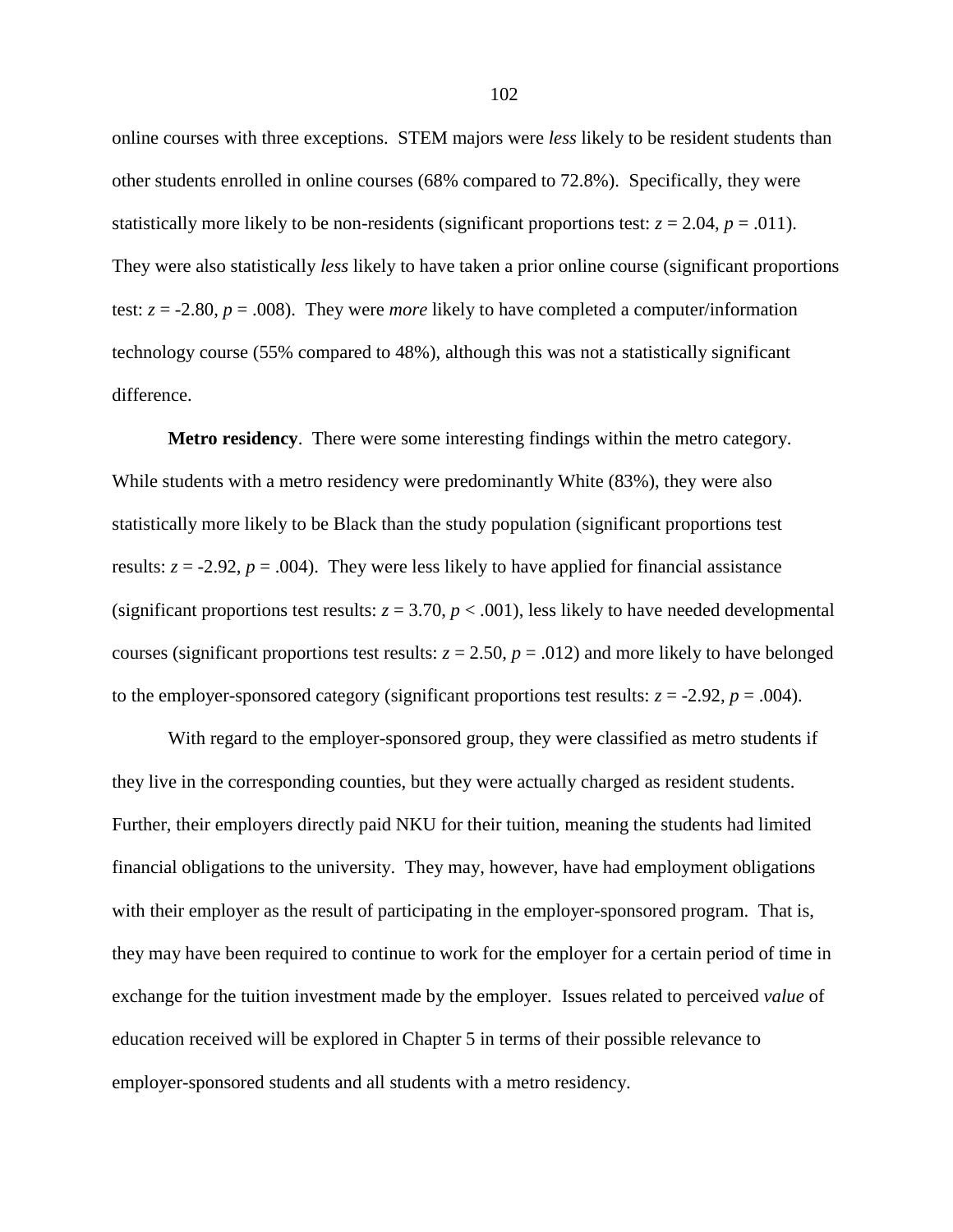**Race of Black.** There was a negative relationship between race of Black and online course completion under both statistical approaches (logistic regression:  $\beta$  = -.621, *p* = .020; multiple regression:  $\beta$  = -.111,  $p$  = .009). Cross tabulations between race of Black and other variables revealed some factors that may illuminate the relationship. When compared to non-Black students enrolled in online courses, they were more likely to have required developmental courses (57.8% for Blacks compared to 40% for non-Blacks). This difference was statistically significant (significant proportions test results:  $z = -3.03$ ,  $p < .005$ ). There was no statistically significant difference between Blacks and non-Blacks in terms of their completion of introductory computer/technology courses. However, as depicted in Table 23, when Blacks did take computer courses, it was more likely to have been as juniors or seniors. As was reported in the literature review, they tend to be less likely than non-Black students to have grown up with computers in their homes (Angiello, 2002). The possible connection between limited computer experience and the likelihood of online course completion will be discussed in Chapter 5. Table 23

*Percentage of Black and Non-Black Students Enrolled in Online Courses With Introductory Computer Classes by Grade Level*

|                 | % of students who completed an introductory computer class |            |  |
|-----------------|------------------------------------------------------------|------------|--|
| Year in college | <b>Blacks</b>                                              | Non-Blacks |  |
| Freshman        | 0.0%                                                       | 19.2%      |  |
| Sophomore       | 30.7%                                                      | 40.5%      |  |
| Junior          | 54.0%                                                      | 52.0%      |  |
| Senior          | 45.9%                                                      | 56.9%      |  |
| Non-degree      | ns                                                         | 8.3%       |  |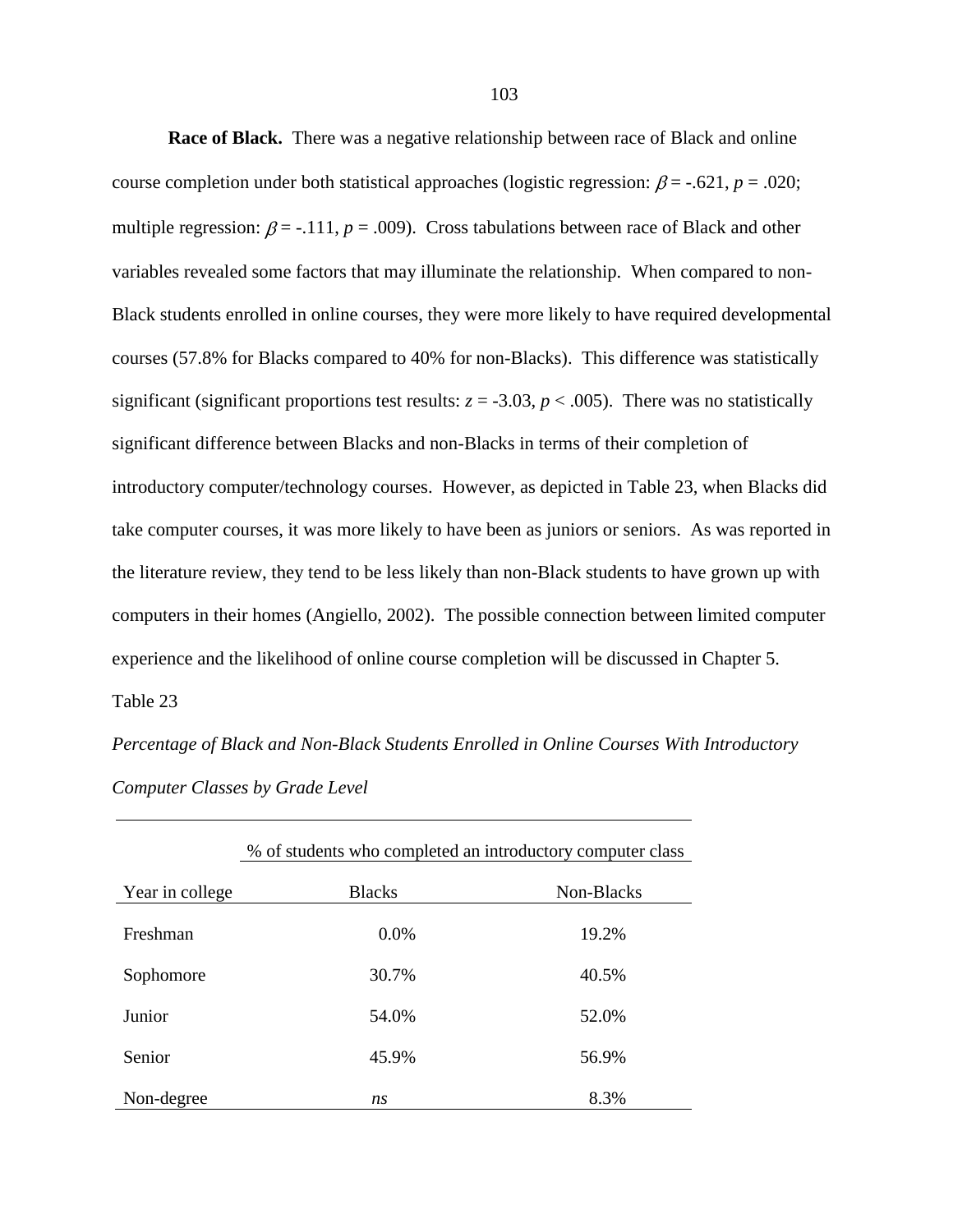**Freshman year in college**. This variable was statistically significant only in the multiple regression analysis, where it demonstrated a negative relationship to online course completion  $(\beta$  $=$  -.090,  $p = 0.16$ ). Like students with a race of Black, freshmen were less likely to have completed a computer or information-technology class (significant proportions test results:  $z =$ 8.31,  $p < .001$ ) and to have prior experience in online courses (significant proportions test results:  $z = 6.96$ ,  $p < .001$ ). They were also more likely to be undeclared majors. In fact, 36.9% of freshmen enrolled in online courses had not declared a major, and freshmen represented half of all the students enrolled in online courses who are undeclared majors. The impact of clear occupational goals on retention as a possible explanation for some of the variance displayed by freshmen is explored in Chapter 5.

## **Summary of Findings**

This chapter focused on the analysis of data to answer the two research questions for this study:

- 1. Is there a relationship between each of 13 student variables and successful completion of online, credit-bearing, undergraduate courses at NKU?
- 2. Is there a relationship between membership in one of five programmatic types and successful completion of online, credit-bearing, undergraduate courses at NKU?

The logistic regression analysis and the multiple regression analysis offered similar answers. Both pointed to relationships between seven student variables and successful completion of online courses (research question 1). Those specific variables reflected in Table 24 were application for financial assistance, senior year in college, GPA, majors in health and human services and STEM fields, residency of metro, and race of Black. The multiple regression analysis also showed a significant relationship between freshman year of college and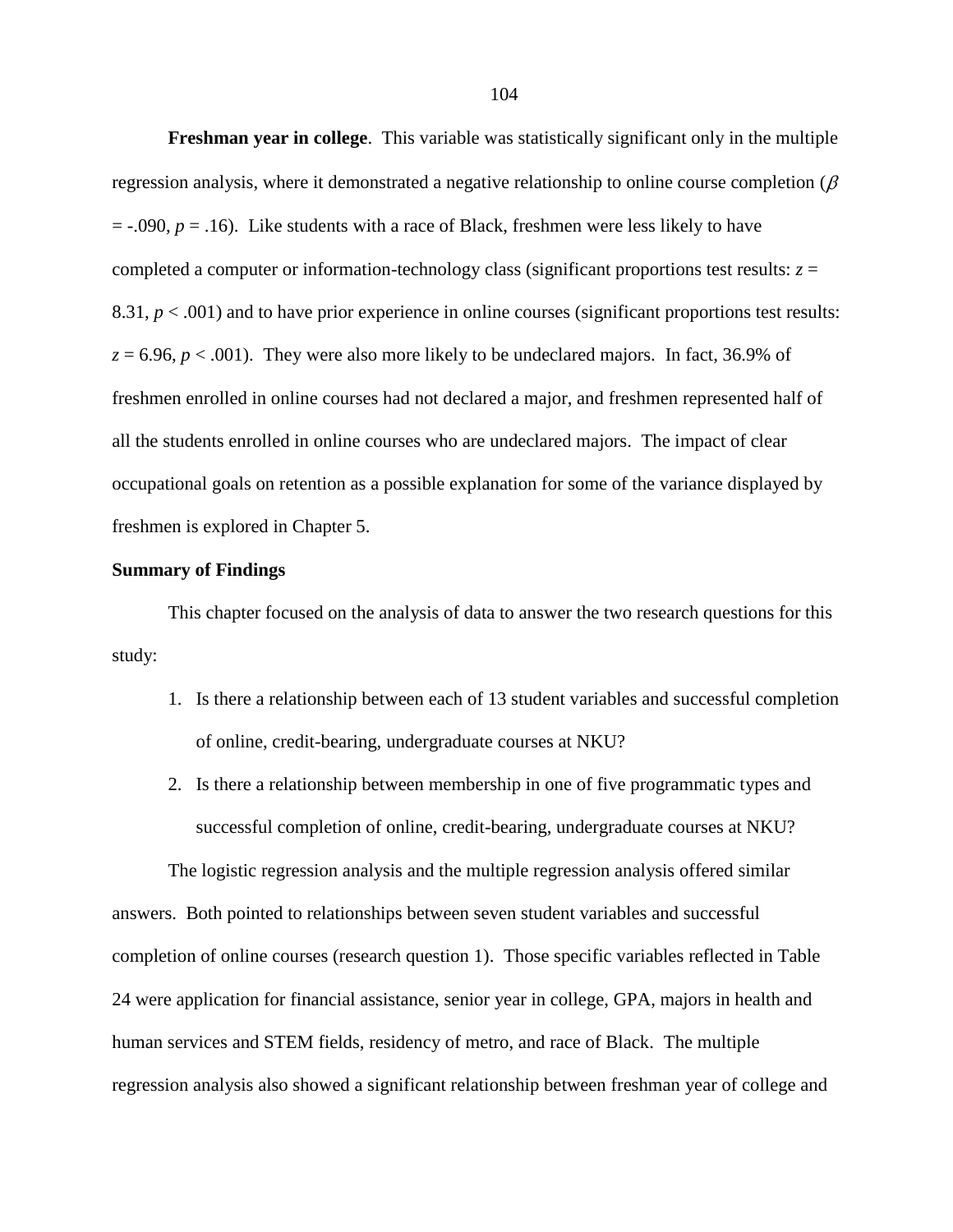successful completion of online courses. All but race of Black and freshman year in college had a positive impact on online course completion. Race of Black and freshman year in college had negative correlations with online course completion.

## Table 24

| Variable                      | Logistic regression<br>analysis $(\beta)$ | Multiple regression<br>analysis $(\beta)$ | Relationship to online<br>course completion |
|-------------------------------|-------------------------------------------|-------------------------------------------|---------------------------------------------|
| Health/human<br>service major | .802                                      | .096                                      | Positive                                    |
| Applying for aid              | .763                                      | .135                                      | Positive                                    |
| Race of Black                 | $-.621$                                   | $-.111$                                   | Negative                                    |
| Senior year in<br>college     | .558                                      | .069                                      | Positive                                    |
| Metro residency               | .499                                      | .067                                      | Positive                                    |
| <b>GPA</b>                    | .467                                      | .073                                      | Positive                                    |
| STEM major                    | .462                                      | .074                                      | Positive                                    |
| Freshman year in<br>college   | ns                                        | $-.090$                                   | Negative                                    |

*Summary of Significant Independent Variables*

*Note:* Race of Latino also appeared as the last significant variable in the multiple regression analysis ( $\beta$  = -.245, *SE* = .118, *t* = -2.084, *p* <0.037. However, the small sample size (N = 10) makes statistical conclusions unreliable.

The logistic regression analysis explained 6.7% of the variance among the data; multiple regression analysis explained 8.7% of the variance among the data. These results were statistically significant but explained only a small percentage of the difference among variables. However, the consistency between the two tests tends to substantiate the results and validate the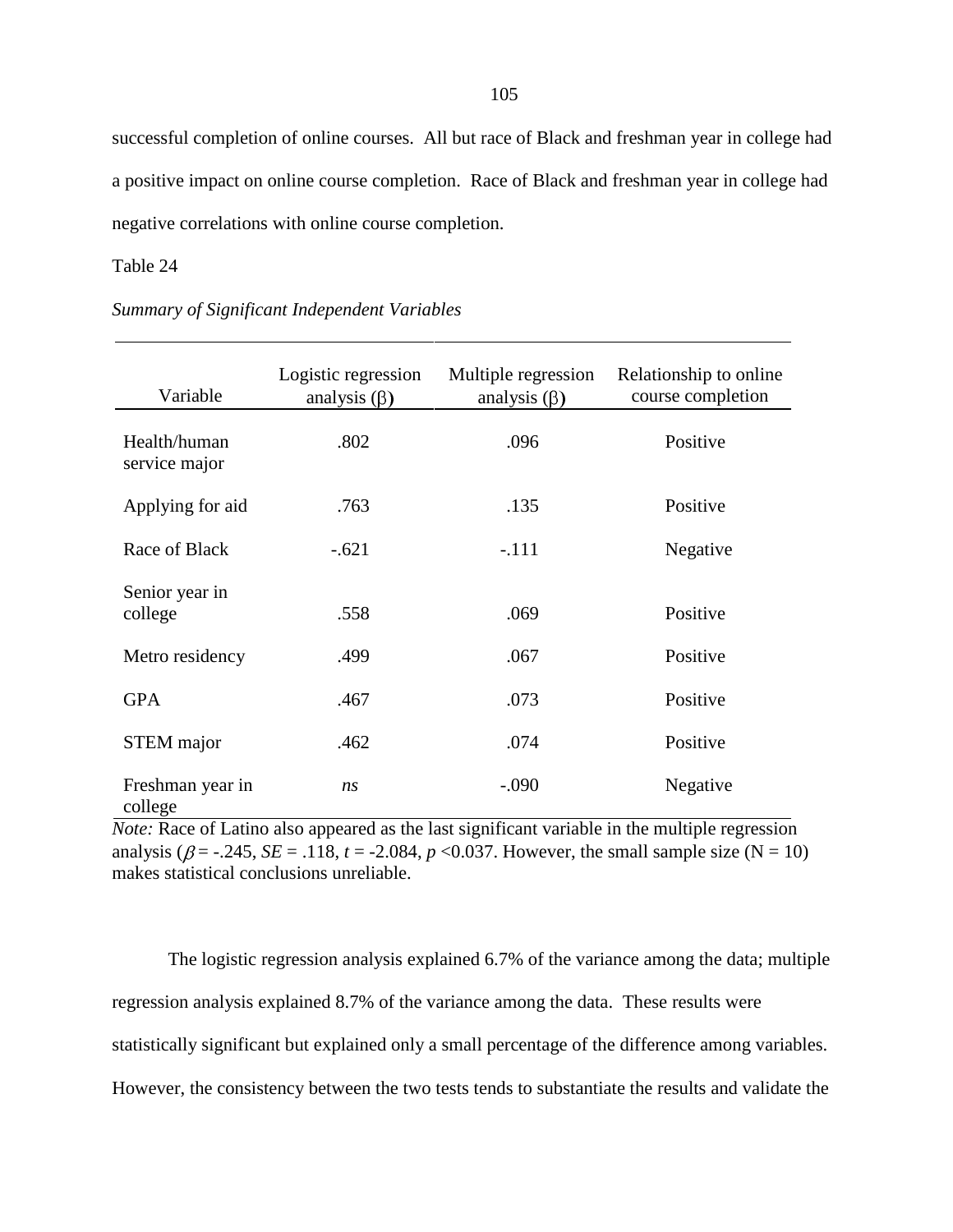findings. Thus the findings may influence practice with regard to student persistence in online undergraduate courses at NKU and possibly at institutions similar to NKU. This idea is explored in more detail in Chapter 5.

Neither test revealed a relationship between programmatic membership and online course completion (research question 2). However, students majoring in health and human services fields were heavily concentrated in fully online programs, and they represented 100% of the employer-sponsored students. Thus programmatic membership is not a significant variable alone; however, it may have influenced persistence among health and human services majors. This is discussed further in Chapter 5.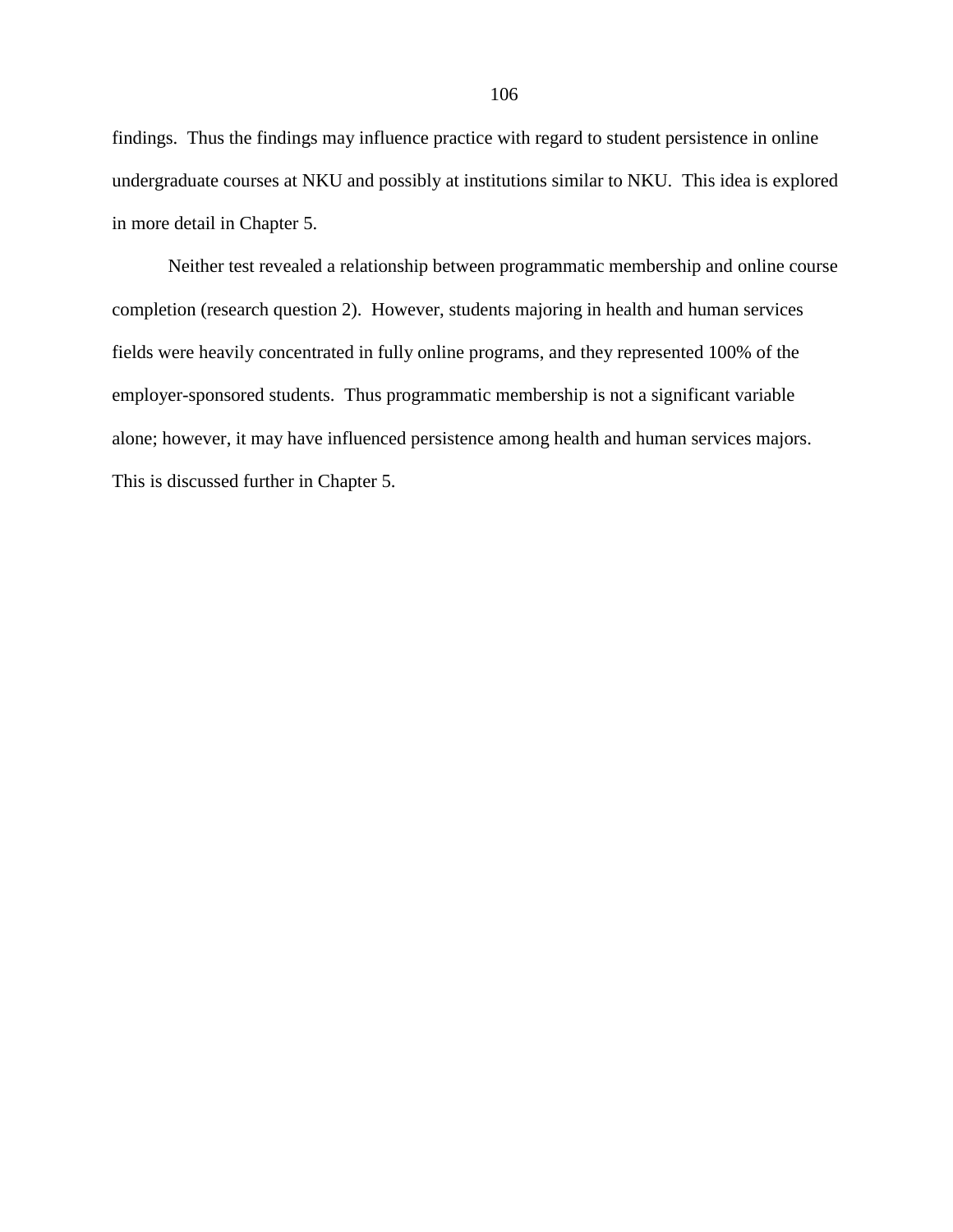## CHAPTER 5

## **Discussion**

The purpose of this study was to expand what is known regarding the factors that relate to successful completion of online, college courses. Data on the 1,493 students taking fully online undergraduate courses in fall 2008 were used. The study considered 13 student variables available through archival data at NKU. Programmatic membership was the fourteenth variable. These variables were analyzed through logistic regression analysis and multiple regression analysis. The analyses were conducted to address two research questions:

- 1. Is there a relationship between each of 13 student variables and successful completion of online, credit-bearing, undergraduate courses at NKU?
- 2. Is there a relationship between membership in one of five programmatic types and successful completion of online, credit-bearing, undergraduate courses at NKU?

The findings described in Chapter 4 indicate a relationship does exist between several of the 13 student variables and online course completion (research question 1). The findings did not reveal any statistically significant relationship between program membership and online course completion (research question 2). However, results suggest that program membership may influence course completion in one specific category of students, that is, health and human services majors.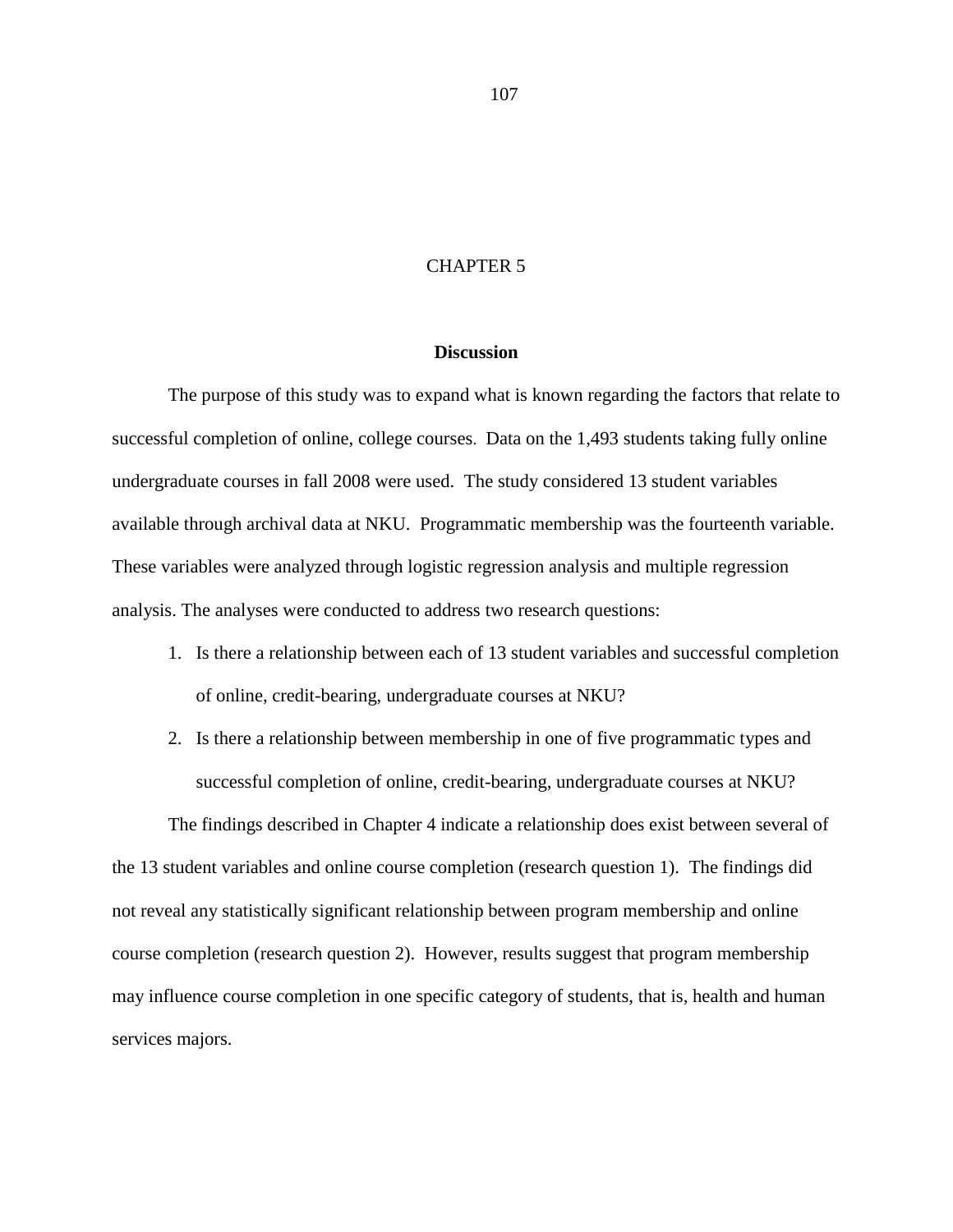This final chapter discusses the findings of the research and their implications for practice. It is comprised of six broad sections: (1) summary of the study; (2) findings related to the research questions; (3) implications for practice and policy; (4) study limitations; (5) recommendations for future research; and (6) conclusion.

## **Summary of the Study**

**Statement of problem.** There was a two-pronged motivation for conducting this study. On the one hand, enrollment in online courses by students of all ages has soared and is predicted to continue to grow well into the future (Allen & Seaman, 2007, 2008). Students cite the convenience of asynchronous learning as a key motivation for taking online courses (Allen & Seaman, 2007, 2008; Aragon & Johnson, 2008). Including online courses in their schedules may impact the persistence to graduation for many of today's time-constrained students (Hagedorn, 2005; Ivankova & Stick, 2007; Kemp, 2002). Further, many institutions have begun to require all students to take at least one online course, recognizing online learning as an important tool in preparing students for the digital requirements of most current and future careers (Prensky, 2001; Taylor, 2006).

On the other hand, numerous studies have found that retention in online courses is lower than in face-to-face courses (Bernard et al., 2004; Carr, 2000; Diaz, 2002, Paul & Brindley, 2008). It is important to increase what is known about the variables associated with successful completion of online courses because this knowledge (a) will help administrators and advisors steer appropriate students toward online learning, and (b) may help identify policies and procedures to increase the likelihood of course completion among those students less likely to successfully complete them. In this study, a course was considered to be successfully completed if the student finished it with a grade of  $\mathcal{D}$ " or higher.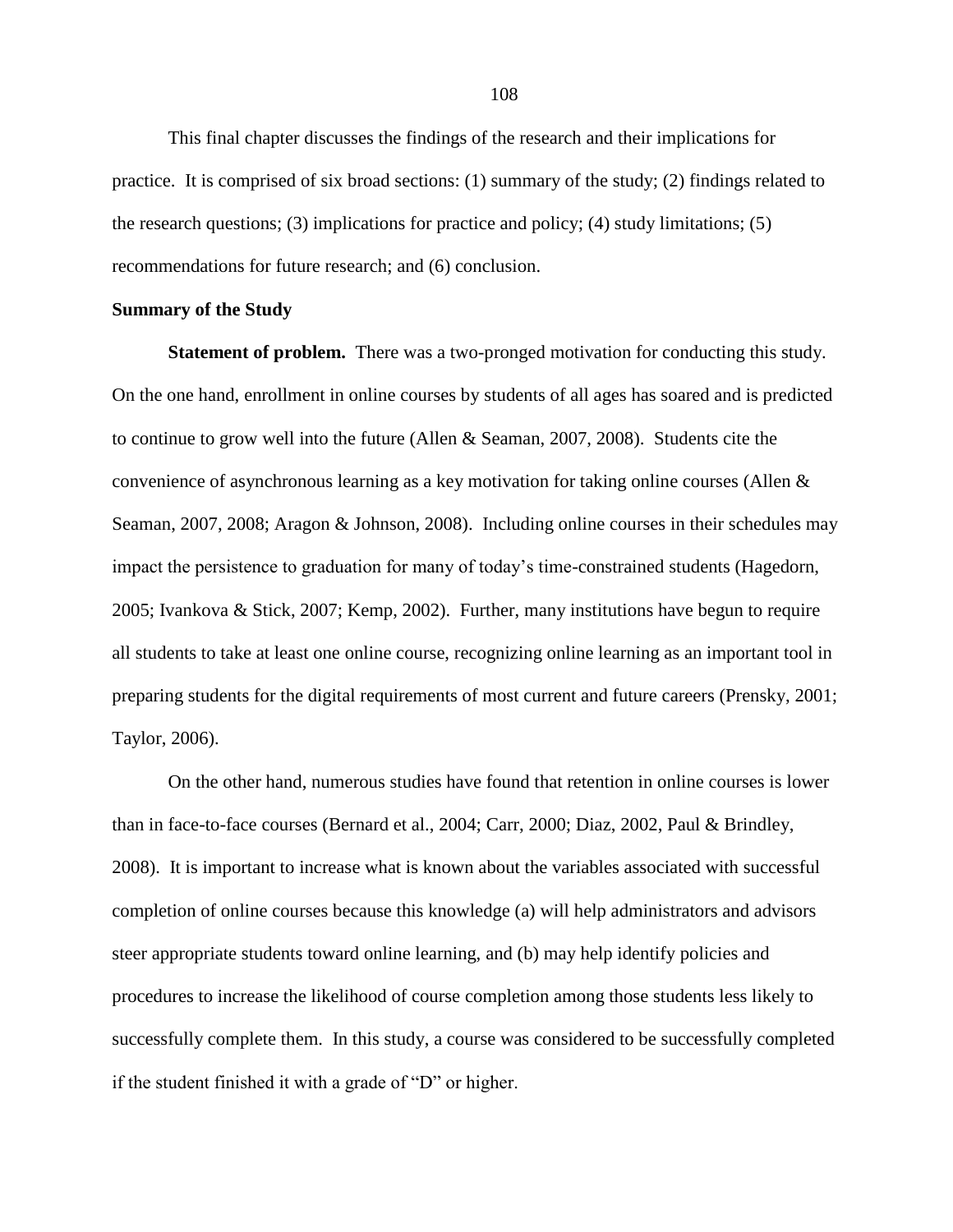**Purpose and research questions.** To reiterate, the purpose of this study was to expand what is known regarding the factors that relate to successful completion of online, college courses. Archival data on 1,493 students enrolled in fully online courses at a comprehensive university in northern Kentucky (NKU) were analyzed through logistic regression analysis and multiple regression analysis. A total of 14 variables were considered; 13 reflected student characteristics ranging from demographic information to college readiness to in-college performance and fields of study. The  $14<sup>th</sup>$  variable identified students as belonging to one of five programmatic categories. These were employer-sponsored programs, fully online programs, the Program for Adult-Centered Education (PACE), interlopers, who were students enrolled in courses intended for one of the prior three categories, and the general online student population, which was made up of all students enrolled in online courses who were not members of the other four categories. The study addressed the two research questions:

- 1. Is there a relationship between each of 13 student variables and successful completion of online, credit-bearing, undergraduate courses at NKU?
- 2. Is there a relationship between membership in one of five programmatic types and successful completion of online, credit-bearing, undergraduate courses at NKU?

**Literature.** Teaching students at a distance is not a new venture. Institutions have taught remotely for hundreds of years, initially through correspondence courses, independent studies, and satellite offices, and later through radio, television, and now the Internet (Harting  $\&$ Erthal, 2005; Home economics, 2009; Keegan, 2002; Land-grant colleges and universities, 2009). Historically, nontraditional students have been the biggest users of distance learning (Draves, 2000; Eduventures, 2009; Knowles et al., 1998; Latanich et al., 2001). *Nontraditional*  is an imprecise term typically applied to students who display one or more of these seven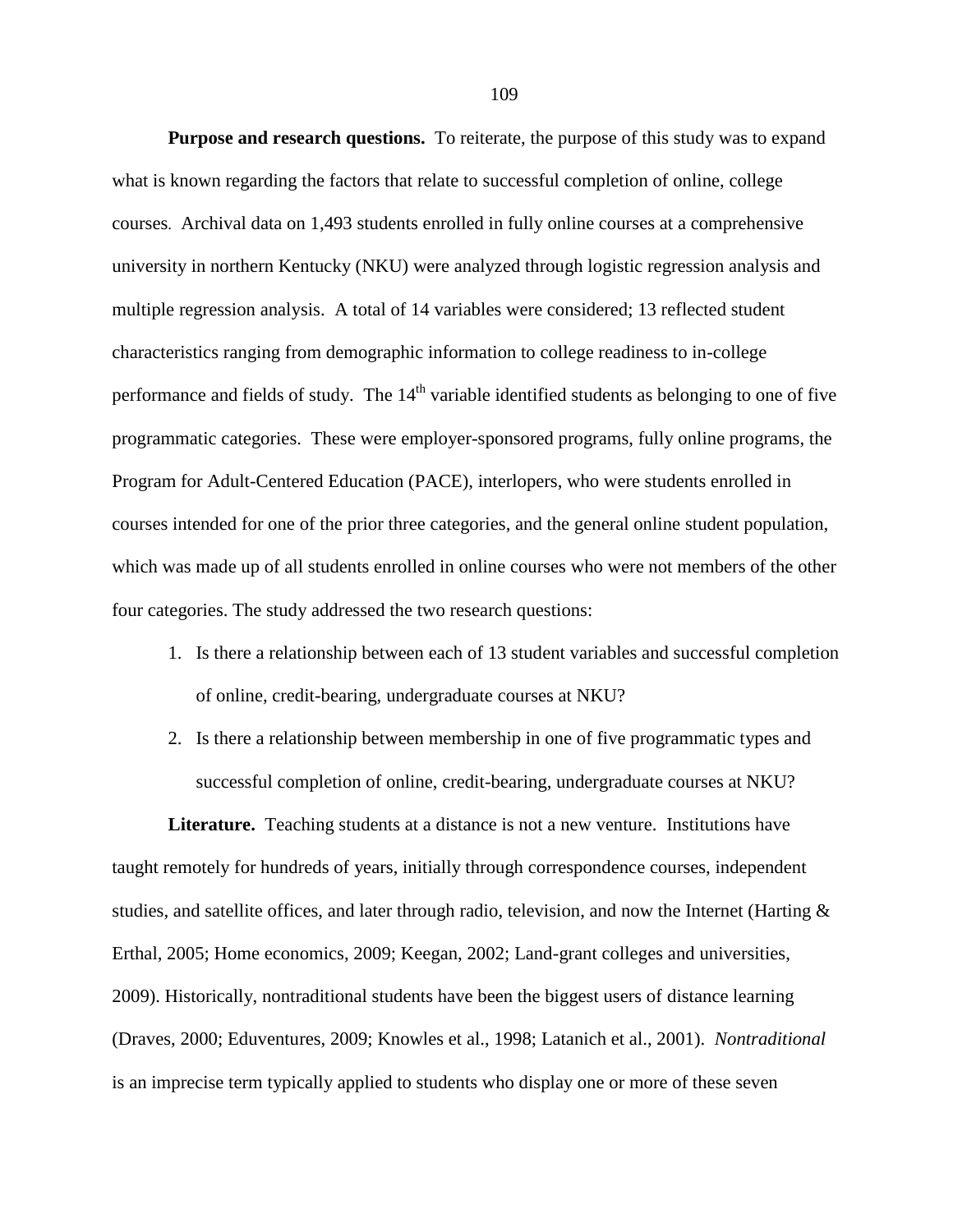characteristics: (1) delays enrollment after high school; (2) attends part time for at least part of the academic year; (3) works full time (35 hours or more per week) while enrolled; (4) is considered financially independent for purposes of determining eligibility for financial aid; (5) has dependents other than a spouse (usually children, but sometimes others); (6) is a single parent (either not married or married but separated and has dependents); or (7) does not have a high school diploma (completed high school with a GED or other high school completion certificate or did not finish high school). Those who display four or more characteristics are considered highly nontraditional and are typically the target of adult-focused programs (Choy, 2002). Over the past two decades, colleges and universities have begun to "court" nontraditional learners by developing programs geared to them. Proprietary institutions such as the University of Phoenix have largely driven the move toward special delivery methods such as accelerated programs, cohort groups, hybrid delivery (e.g., a mixture of face-to-face and online learning), and fully online programs (Cronin & Bachorz, 2006; Hendry, 2009; Roach, 2002). Community colleges have also embraced online learning as a significant way to achieve their open-access mission (Shannon & Smith, 2006).

These programs have clearly impacted the enrollment patterns of nontraditional students, who now represent approximately 40% of all undergraduate students (UNITED STATES Department of Education, 2008). Yet nontraditional students remain more likely to leave college without a degree than traditional students (Choy, 2002). Researchers have tracked both fully online and hybrid programs and have identified some characteristics that may impact retention among students who participate in these programs. These include year in college, GPA (Dupin-Bryant, 2004), prior experience in online formats (Dobbs et al., 2009; Yudko et al., 2008), a sense of community (Conrad, 2005), comfort with computers (Sun et al., 2008), and more credits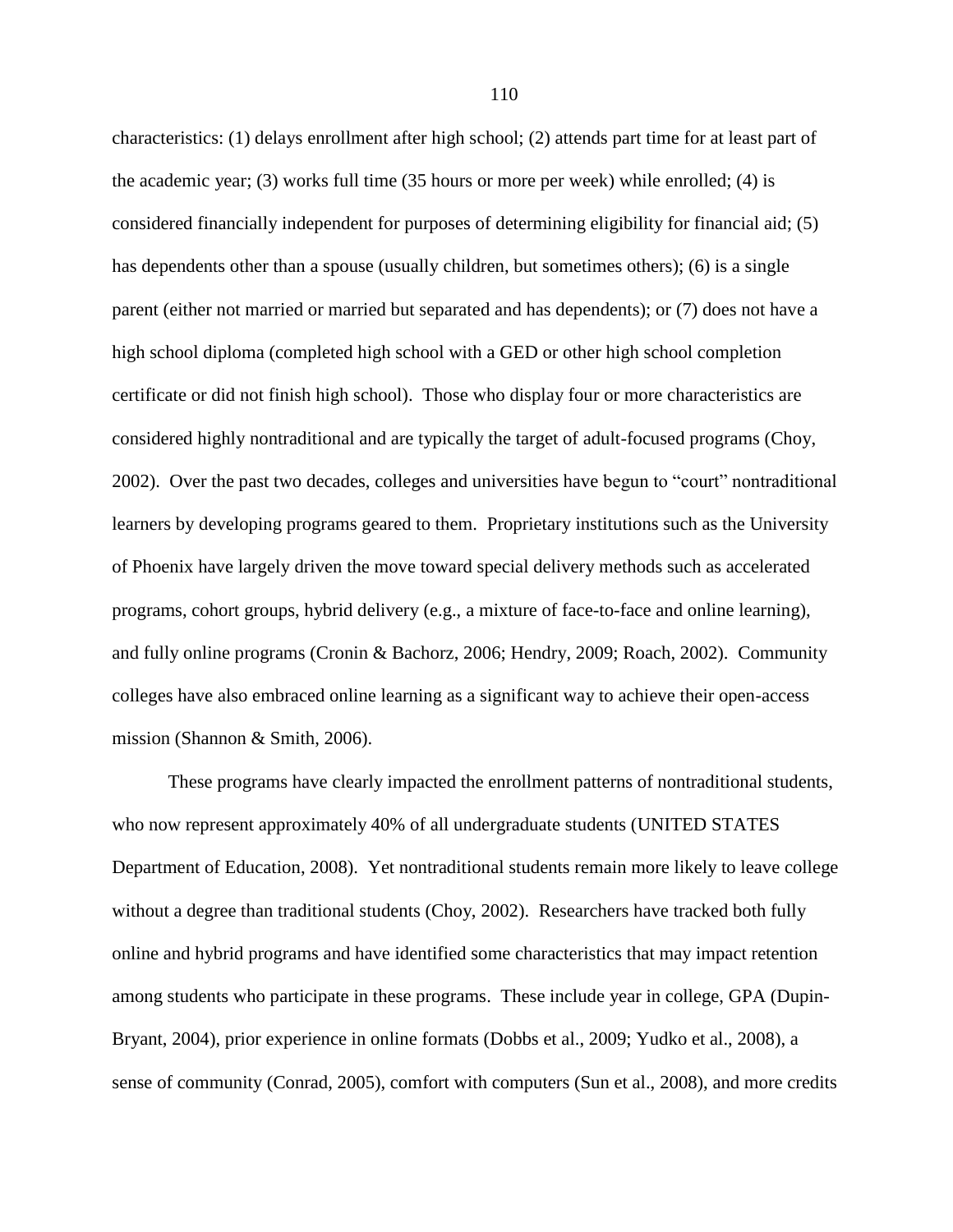toward degree (i.e., year in college) (Maki & Maki, 2003). Bean and Metzger (1985) listed several factors outside the academic institution that may impact retention for nontraditional students. These are finances, hours of employment, outside encouragement, family responsibilities, and opportunities to transfer to other institutions. Kember (1989) looked specifically at course completion in online environments and added intrinsic and extrinsic motivations for goal completion as key factors. He theorized that online students will persist if the perceived or real benefits of completing their education will outweigh the costs in terms of the financial and personal commitments required to persist.

Retention is not just an issue for online, hybrid or nontraditional students. Traditional students are increasingly more likely to drop out of college than to persist to degree attainment. Lederman (2009) reported that 2007-08 freshman-to-sophomore retention rates sank to their lowest point in 25 years. Researchers have long recognized that retention involves a multitude of academic, social, and behavioral factors that are difficult to define and harder to control (Astin, 1975, 1993; McGivney, 2004; Tinto, 1993, 2006). Tinto (2006) notes that the problem is exacerbated by the fact that these factors change when the needs and expectations of students and institutions change.

Yet researchers generally agree that retention is influenced by a combination of precollege, in-college and external factors (Astin, 1975, 1993; Bean, 1980; Bean & Metzner, 1985; Kember, 1989; Pascarella & Terenzini, 2005; Spady, 1970; Summerskill, 1962; Tinto, 1993, 2006). Pre-college factors may include gender, race, socio-economic background, and readiness for college (typically measured by high school performance, standardized test scores, and high school rigor) (Astin, 1975, 1993; Spady, 1970; Tierney, 1999; Tinto, 2006). In-college factors may include academic performance (GPA), academic major, year in college, and course load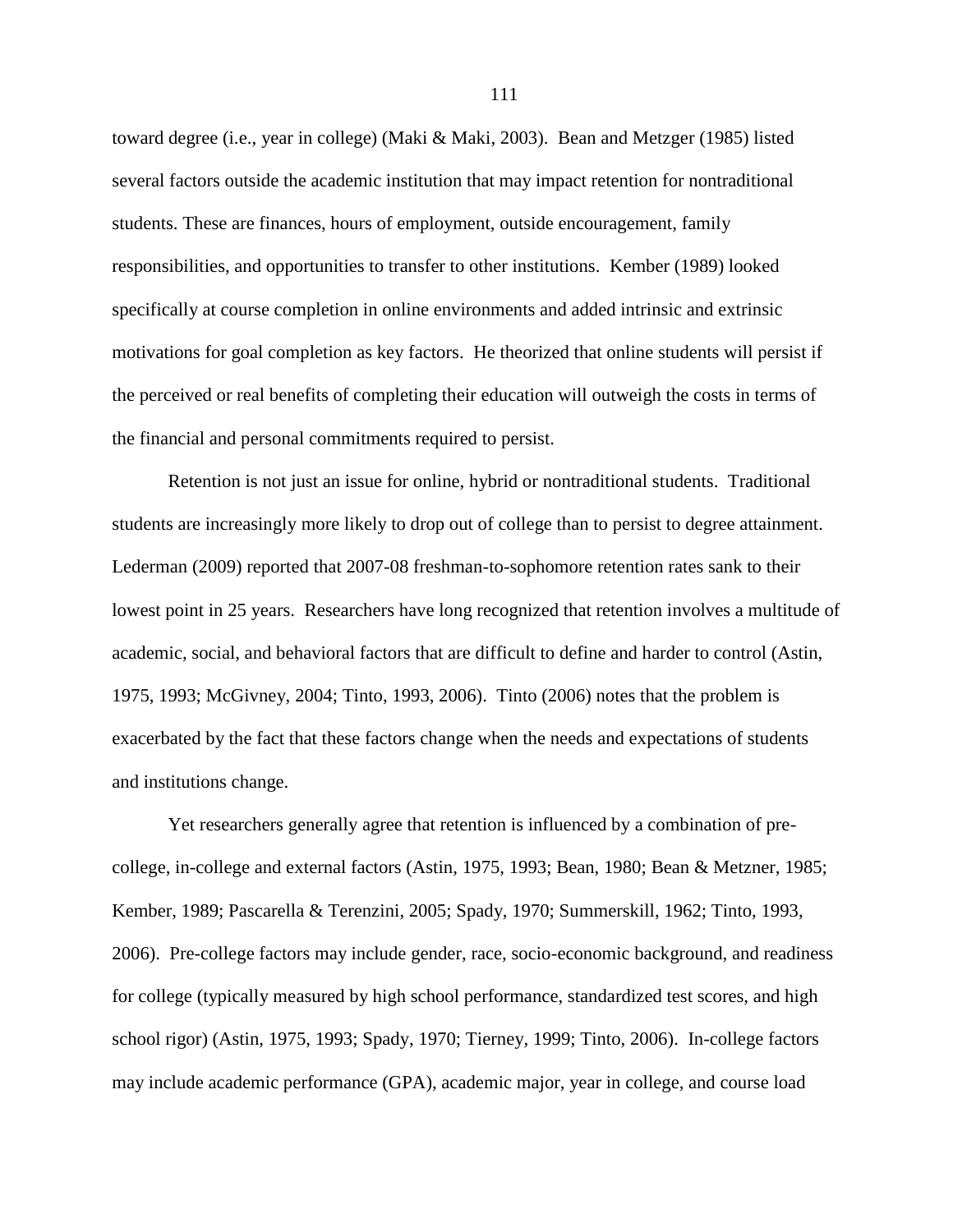(Dupin-Bryant, 2004). In-college factors may also include social factors such as interactions with faculty, engagement with the institution, and overall satisfaction with the college choice (Caison, 2005; Fike & Fike, 2008; Kuh, 2003, 2008). These qualitative measures of "fit" within the institution appear to be especially influential among traditional students (Pascarella  $\&$ Terenzini, 1983). External factors may include support (or lack of support) from family, friends, employers and the learner's extended community (Nora, 2001). The importance of these external factors may vary by race, gender and age (Angiello, 2002; DiPrete & Buchmann, 2006; Herndon & Hirt, 2004). Occupational influences or the perceived "payoff" for the investment in education may also influence persistence decisions (Bean & Metzner, 1985; DiPrete & Buchmann, 2006; Kember; Winston, 1999).

This study explored a total of 14 pre-college, in-college and external factors to determine if they appeared to be related to successful completion of online, undergraduate courses by 1,493 students at NKU in fall 2008. The study was limited to archival data. It did not address any qualitative factors such as student satisfaction, faculty interaction, engagement with the institution, and course design. These factors may in fact influence successful online course completion, but they are outside the scope of this study.

## **Summary of Procedures**

Data on the 1,493 students enrolled in fully online undergraduate courses were obtained from the student information system at NKU. A total of 14 variables were captured. Nine variables came from system-generated reports. These were age, gender, race, residency, year in college, GPA, current hours attempted, programmatic membership and academic major. Academic majors were grouped into nine broad fields of study (business, education, health and human services, interdisciplinary studies, liberal arts, social and behavioral sciences, non-degree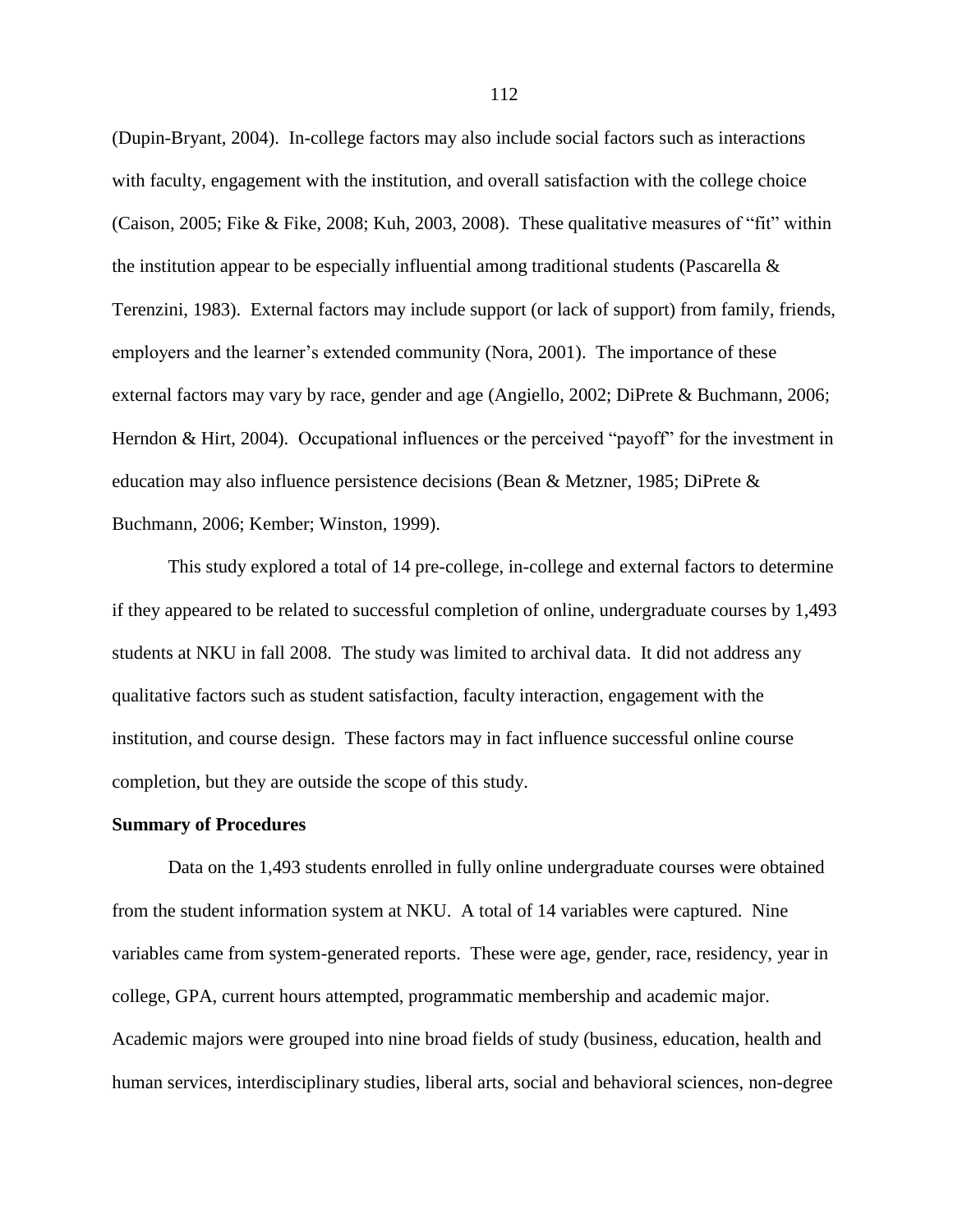status, STEM, and undeclared major) by the researcher. The Office of Student Financial Assistance provided a separate report of online students who had applied for and received needbased financial assistance. The financial aid data were merged into the master file. Three variables were gathered from the transcript of each student in the student information system. These variables were placement into developmental course(s), completion of an introductory computer/information technology course, and prior completion of an online course at NKU.

Similarly, the dependent variables reflecting completion or non-completion of each online course were gathered via transcript review. Courses that were dropped and courses completed with grades of "F" were coded as non completions. Two dependent variables were identified. The first was a dichotomous variable assigned on the basis of completion or noncompletion of all online courses. Students who successfully completed all online courses were coded "yes." Students who dropped any or all of their online courses were coded "no." The second dependent variable was a continuous variable based on the percentage of online courses completed. Although the variable is continuous, the resulting percentages represent a discrete (rather than a full) range of values because they are function of the number of courses attempted, which ranged from one to six.

The data were analyzed using SPSS Statistical Software, 17.0 and Minitab 15 Statistical Software. Both logistic regression analysis and multiple regression analysis were employed. Descriptive statistics, frequencies and cross tabulations of the variables were also calculated using SPSS. One additional statistical test, significant proportions hypothesis test, was conducted on some variables to determine their statistical relevance when compared to the total study population. This test was performed via the Minitab Statistical Software, 15.0. Minitab was used because SPSS does not offer a similar test procedure.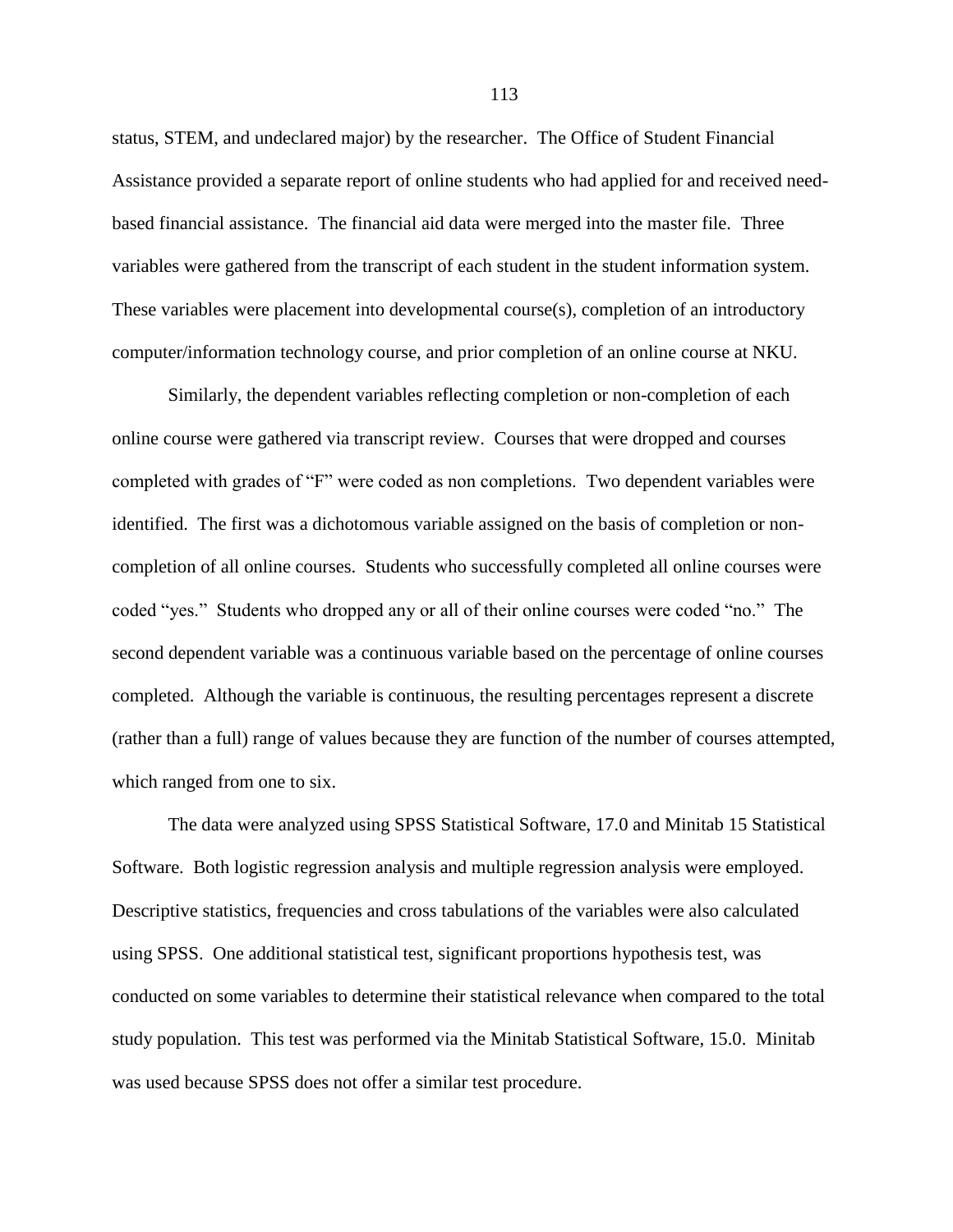## **Findings Related to Research Questions**

Logistic regression and multiple regression yielded similar statistically significant findings. They highlighted eight student variables that demonstrated a relationship to online course completion. Six relationships were positive. That is, the more likely the student was to display or possess this variable, the more likely he or she was to successfully complete online courses. Or, in the case of GPA, the higher the GPA, the more likely he or she was to successfully complete online courses. These variables were application for financial assistance, senior year in college, GPA, major in the field of health and human services, major in a STEM field, and metro residency.

Two variables were negatively related to successful course completion. That is, students who displayed these variables were less likely to complete online courses. These variables were race of Black and freshman year in college. Freshman year in college was only significant in the multiple regression analysis. The multiple regression analysis also showed a negative relationship between race of Latino and online course completion. However, the small sample size  $(N = 10)$  suggested this result be discarded due to the likelihood of making a small-sample error (Greenland et al., 2000).

Although they were statistically significant, the data analyses accounted for a small portion of the variation among students. The logistic regression analysis accounted for 6.7% of the variance among students. The multiple regression analysis accounted for 8.7% of the variance among students. Despite the relatively small portion of the variance explained by the models, the results warrant consideration. The consistency between the results of the two tests tends to validate the findings. Several findings supported or confirmed other research. Some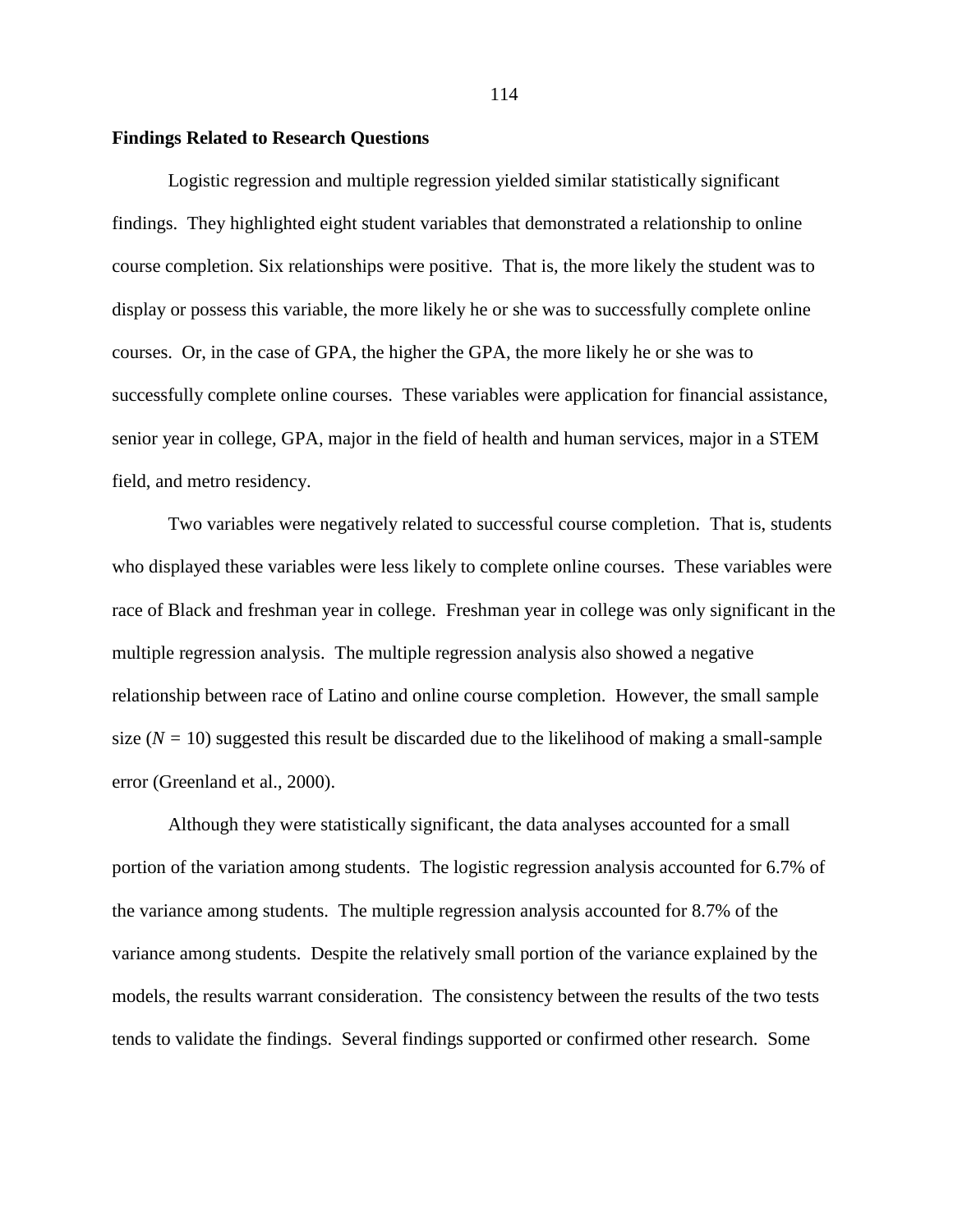highlight opportunities for policies and procedures that may influence practices at NKU and possibly beyond.

**Research question 1.** All of the statistically significant variables were contained within the 13 variables posed by research question 1: Is there a relationship between each of 13 student variables and completion of online, credit-bearing, undergraduate courses at NKU? One statistically significant variable was application for financial assistance (logistic regression:  $\beta$  = .763,  $p < .000$ ; multiple regression:  $\beta = .135$ ,  $p < .000$ ). Together with receipt of financial aid, applying for aid was included in the study as a proxy for socio-economic status, as described in Chapter 3. However, receipt of aid did not prove to be significant in this study. Therefore, it would appear that the application for financial aid may not reflect socio-economic status of the students in the data base. There are at least three possible explanations regarding why a student did or did not apply for financial assistance: (1) the student had the financial resources to attend college and did not need assistance; (2) the student perceived that he or she would not be eligible for assistance, which may or may not have been an accurate perception; or (3) the student did not know how or did not invest the time to apply for aid.

As indicated in the literature review, the process of applying for aid may hold important clues about the student's overall readiness for higher education. First, it may indicate that the student (and his or her family) knows that financial resources may be available from federal and state sources. Second, it may demonstrate that the student (and his or her family) possesses a strong understanding about higher education in general, and has included applying for financial assistance as one of many steps to be taken prior to initial admission and ongoing enrollment in college. Third, it could also be a measure of motivation to go to college and ultimately to graduate.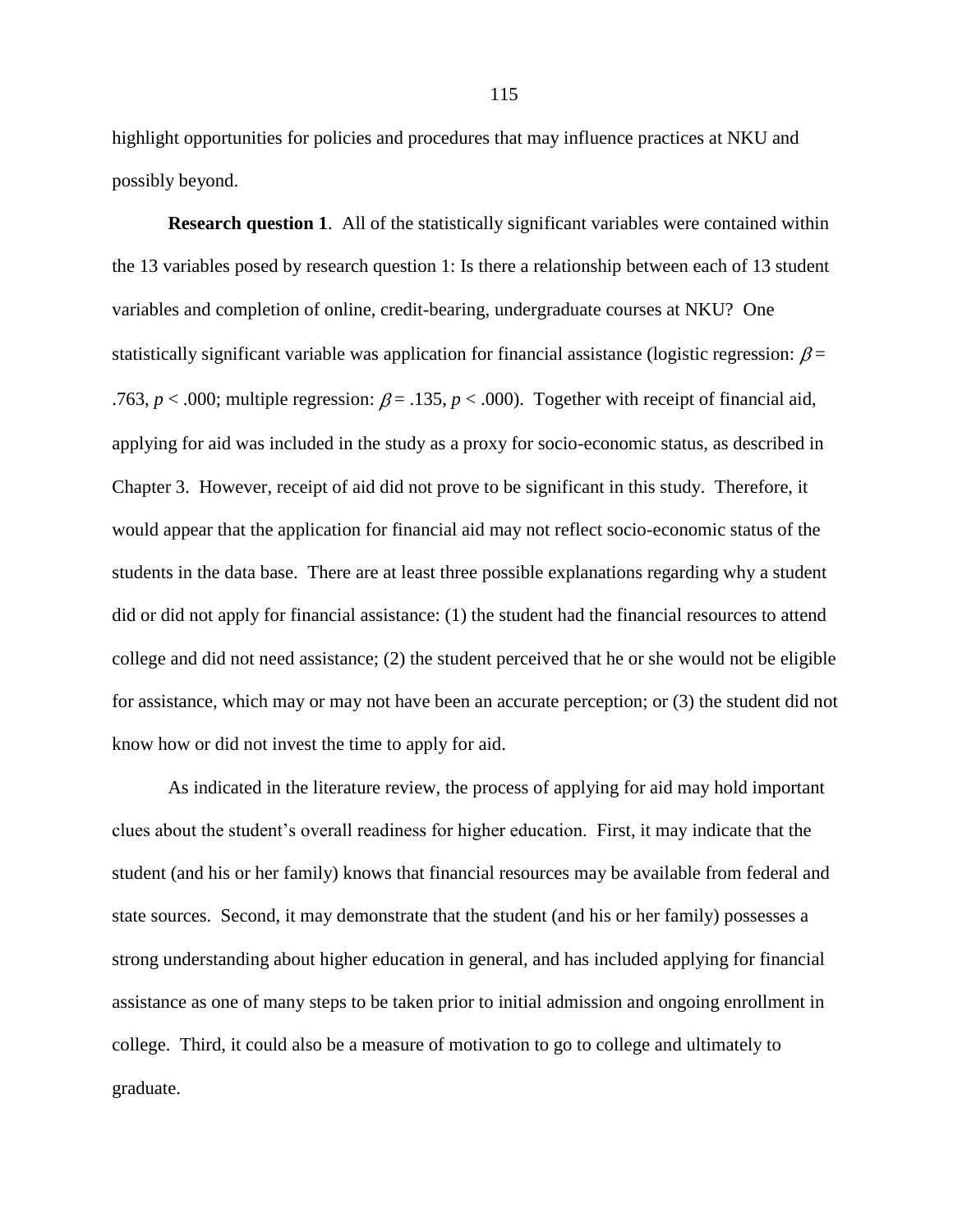All three scenarios would be positive indicators of the student's readiness for college in terms of the financial commitment it requires. Research shows that families tend to underestimate the cost of higher education; this is especially true of families at the lowest socioeconomic levels (Advisory Committee on Student Financial Assistance, 2009; Horn, Chen, & Chapman, 2003). But even families headed by college-educated parents have struggled to keep track of the exorbitant increases in college costs, which have risen at twice the rate of inflation over the last 20 years (Eckel & King, 2006). Further, many families consider the process of applying for financial assistance to be a tedious and confusing process (Advisory Committee on Student Financial Assistance, 2009; Horn et al., 2003). Horn et al. (2003) also note that students with the greatest financial need may be the least likely to complete it, due to a lack of understanding about the process and to the aforementioned difficulty of the process itself. Thus, the online students who applied for aid may have demonstrated their commitment to completing their education through the act of applying for aid.

Motivation to complete their education may also influence seniors. Seniors were found to be statistically more likely to complete their online courses (logistic regression:  $\beta = .558$ ,  $p <$ .000; multiple regression:  $\beta = 0.069$ ,  $p < .000$ ). They represented more than half of all students in the study population. Most of them (57%) were enrolled at least full time. They also represented 65% of those students taking more than a full-time course load (17+ credit hours) even though they were required to pay per credit hour for the extra hours. Taken together, these facts may suggest that seniors included online courses in order to complete their degree requirements as quickly as possible. Bean and Metzger (1985) define this as extrinsic motivation to complete their degree. It should also be noted that seniors in general, by having reached senior status, have demonstrated an ability to be successful in higher education, a fact not unique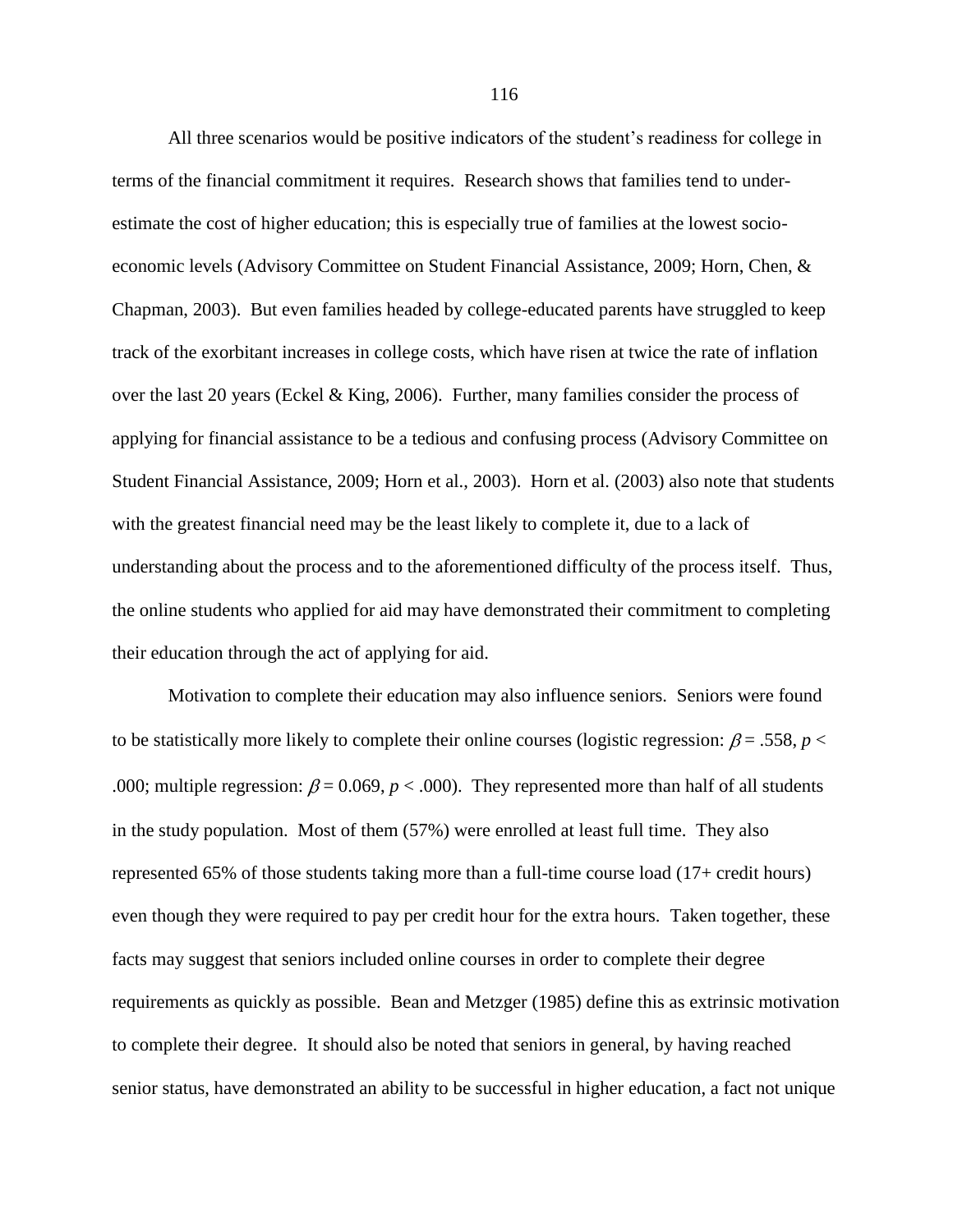to online courses. Additional study is needed to determine if motivation to graduate influences successful online course completion among seniors.

In addition to motivation to graduate, seniors may be more likely to complete their online courses because they are comfortable with computers and the online-learning environment. Cross tabulations between variables confirmed that seniors were more likely to have completed an introductory computer/information technology course and to have previously completed an online course at NKU. Prior research linked online success to comfort with computers and familiarity with the online learning environment (Angiello, 2002; Sun et al., 2008, Yudko et al., 2008). Schilke (2003) suggests students with little or no computer experience are "unprepared to learn in an online environment" (p. 84) and expresses concerns about the likelihood of success for students in their first online course due to their "naiveté" (p. 81) about the demands of the online environment. Other studies (Dobbs et al., 2009; Ivankova & Stick, 2007; Kemp, 2002; Maki & Maki, 2003) have also suggested that students initially assume that online courses will be easier than face-to-face courses. Most end up concluding that their online courses were actually harder (Canada, 2000; Maki & Maki; Sapp & Simon, 2005). Thus, prior experience with computers and in the online learning environment may have provided an advantage to seniors in this study. This advantage may have added to their likelihood of successful completion of their online courses.

Prior research also confirms the impact of higher GPAs on persistence in higher education. Grade performance appears to be linked to retention in various student types (i.e., first time freshman, minority students, community college students, adult students, and transfer students) (Cabrera et al., 1993; Camara, 2003; Carey, 2004; Mutter, 1992; Nora, 2001; Pascarella & Terenzini, 2005; Robinson, 1990). Not surprisingly, this study highlighted a similar positive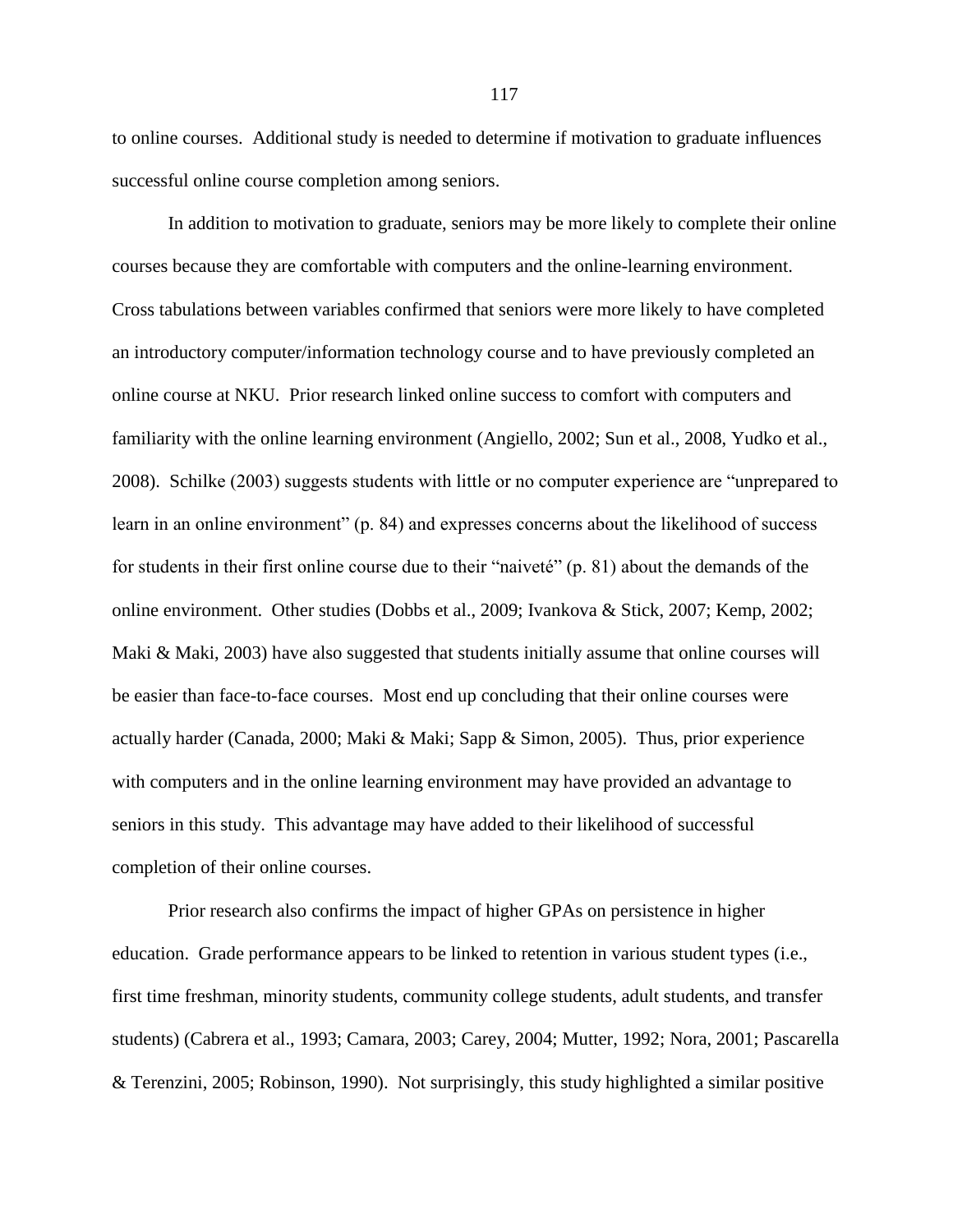relationship between a higher GPA and successful completion of online courses (logistic model:  $\beta = .467$ ,  $p < .000$ ; multiple regression model:  $\beta = .073$ ,  $p < .000$ ). In online courses as in faceto-face courses, better students perform better.

Students with majors in the field of health and human services displayed slightly better than average GPAs ( $m = 3.05$  for health and human services majors compared to  $M = 2.99$  for the rest of the online students), and were more likely to successfully complete their online courses (logistic regression:  $\beta$  = .802,  $p$  < .001; multiple regression:  $\beta$  = .096,  $p$  < .000). However, they displayed other characteristics that may have had more influence on their increased likelihood to successfully complete their online courses. For example, 31% of them had chosen a fully-online program, compared to 21% of the rest of the online students. This suggests that nearly one-third of the health and human services majors had demonstrated a willingness to pursue their degrees via the online format. Pascarella and Terenzini (2005) link self-selection into online classes with a propensity to succeed in them. Also, almost 66% of the health and human services majors in the study were seniors, another variable shown to increase the likelihood of successful online course completion.

Health and human services majors were overwhelmingly female (88% compared to 68% of all online students). Gender of female did not show up in this study as a significant variable; however, prior research indicates that females are more likely to persist in higher education (Carey, 2004; DiPrete & Buchmann, 2006; Peter & Horn, 2005). Literature also suggests women may be drawn to online education because they are more likely to have family commitments and to be single parents than male students (DiPrete & Buchmann, 2006). Along with time constraints, they also face child-care issues that are not being met by educational providers (Condelli, Kirshstein, Silver-Pacuilla, Reder, & Wrigley, 2010). The online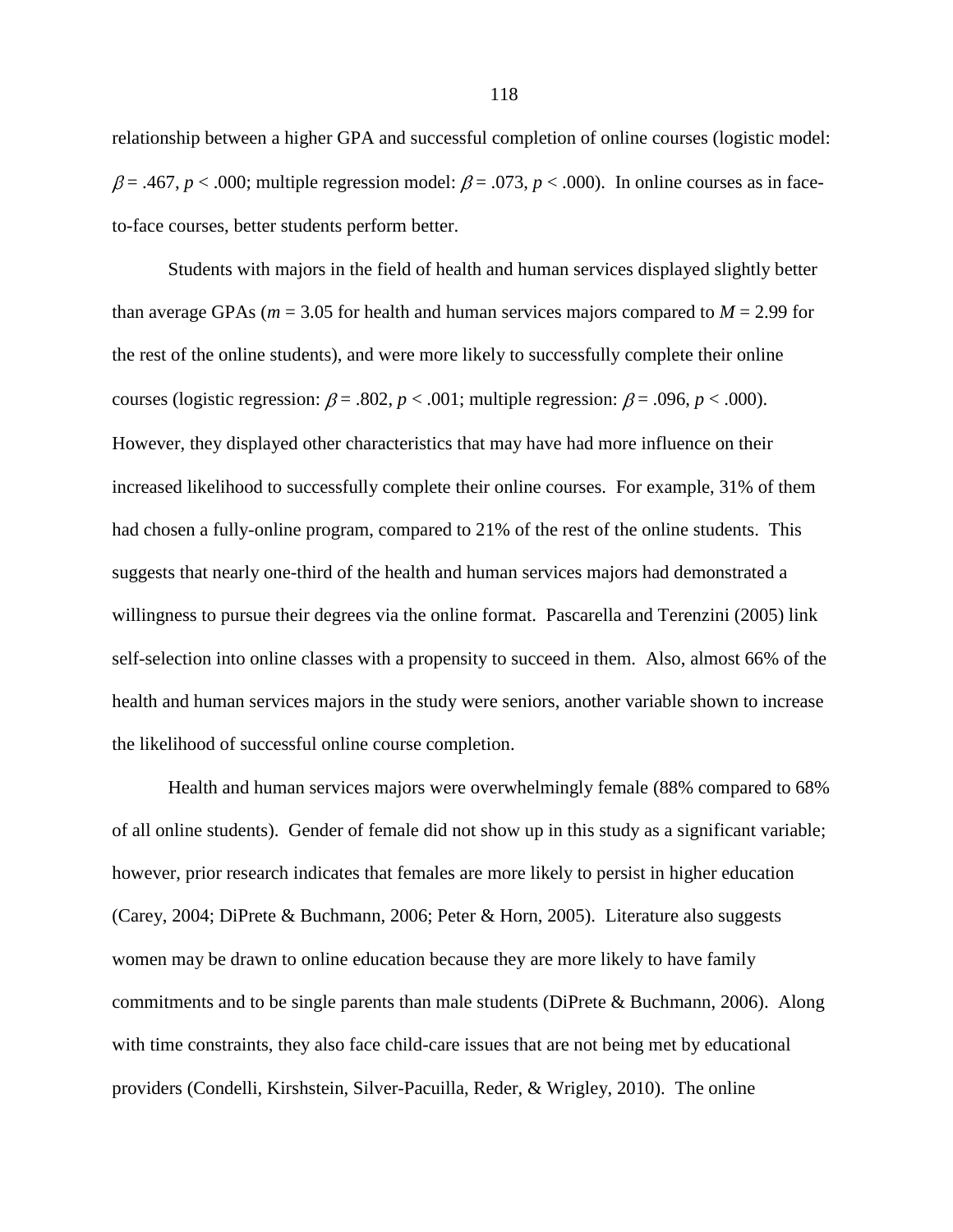environment facilitates college enrollment for students with household commitments. Further study exploring the connection between gender of female, the desire or need to learn in an online environment and success in online courses is warranted.

There may be another factor at work, namely occupational motivations. The health and human services field has a culture of continuing education. Employees are expected to continue their education in both credit-bearing and non-credit classes. Many health-related jobs require continuing education to maintain licensure or certification. Thus, for those students who were already working in the field, the work environment itself may have influenced their commitment to continued education.

Students majoring in the field of health and human services can reasonably expect to gain employment upon degree completion. Job opportunities in the healthcare field have outpaced and are projected to continue to outpace opportunities in other fields through 2018. About 26% of all new jobs will be in healthcare, and 10 of 20 fastest-growing occupations are in healthcare. Increasingly, healthcare providers are seeking bachelor-preparation and beyond (Occupational Outlook Handbook). Thus students completing their degrees in health and human services may be extrinsically motivated by the promise of future employment to complete their degrees (Kember, 1989).

The same may influence STEM majors, who also can expect job opportunities that outpace the norm (Occupational Outlook Handbook, n.d.). In fact, this appears to be the most probable explanation for why they were statistically more likely to complete online courses (logistic regression:  $\beta = .462$ ,  $p < .035$ ; multiple regression:  $\beta = .074$ ,  $p < .013$ ). Their GPAs were slightly above the mean for all online learners (3.028 compared to 2.99), but STEM majors do not show strong correlations to any other significant variable in this study (i.e., application for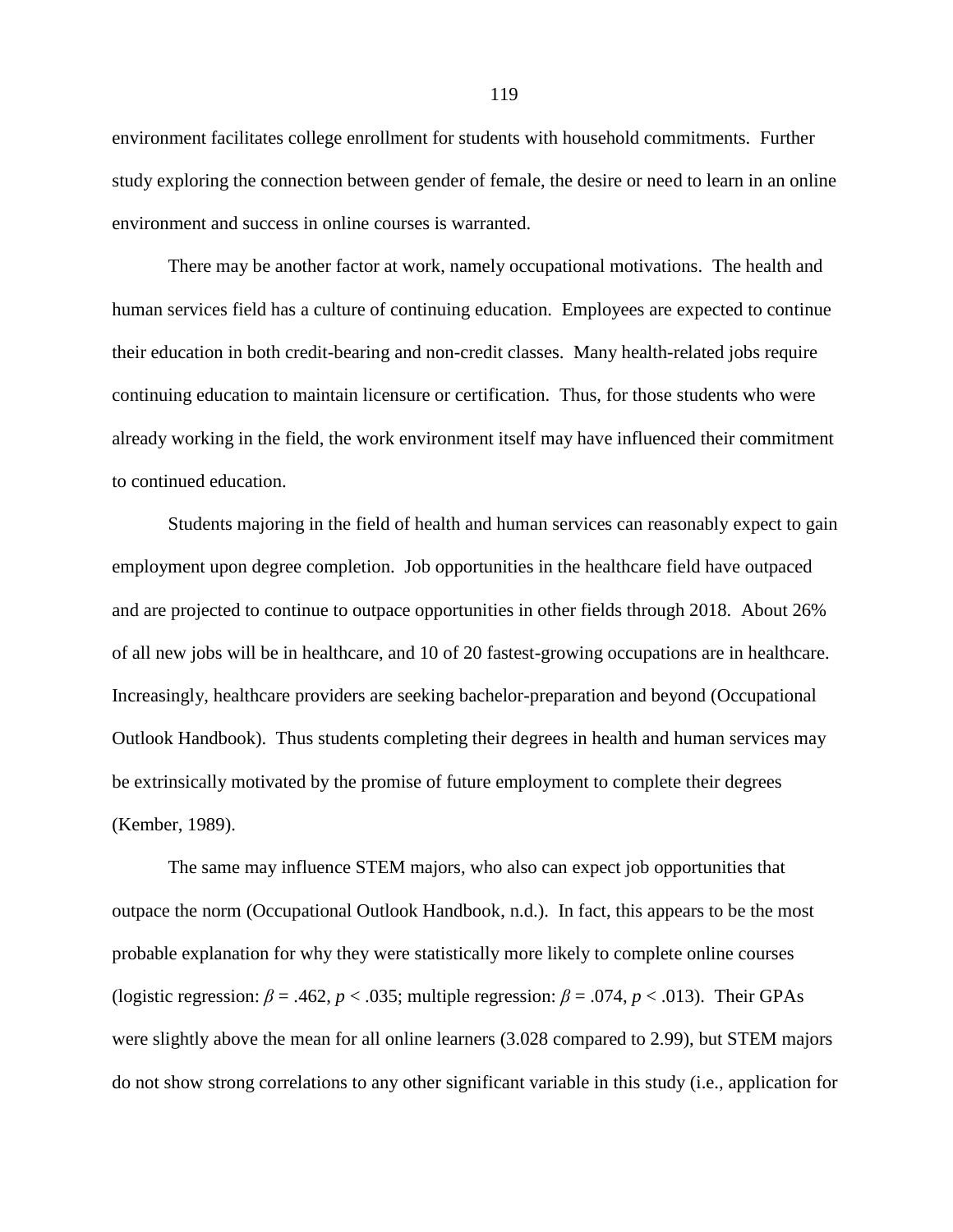financial assistance, senior year in college, race of Black, or freshman year in college). They have selected majors that reflect either competency or interest in technology. They can certainly be assured that future employers in their field will expect them to work in digital environments, thus gaining that experience while in college is crucial to their future employability.

Due to the connection to future employment opportunities, both health and human services and STEM majors may anticipate that their investment in education will "pay off" in terms of future earnings and job openings. While statistics show that every investment in higher education "pays off" in terms of employment and earnings potentials (Baum  $\&$  Ma, 2007), students and their families must compare the investment made today against the perceived value to be realized in the future. DiPrete and Buchmann (2006) relate this to human capital theory:

Human capital theory argues that education is an investment decision. Positive returns to education provide the incentive to make an educational investment. This theory implies that trends in educational returns should produce trends in educational investments. (p. 2)

Winston (1999), too, equates college-investment decisions to human capital theory, noting that for most students, education is a "one-shot investment expenditure" (p. 15), one that they (and their families) "won't and can't know what they have bought until it is far too late to do anything about it"  $(p. 15)$ . Thus, their perception of the future pay-off for their investment influences enrollment and persistence decisions among all college students. Kember (1989) directly links integration of the degree to career goals as a key factor in the cost-benefit analysis for nontraditional students enrolled in fully online courses.

This theory may also have influenced students who were assessed metro tuition rates. They were statistically more likely to successfully complete their online courses (logistic regression:  $\beta$  = .462, *p* = .035; multiple regression:  $\beta$  = .067, *p* = .012). The metro rate is more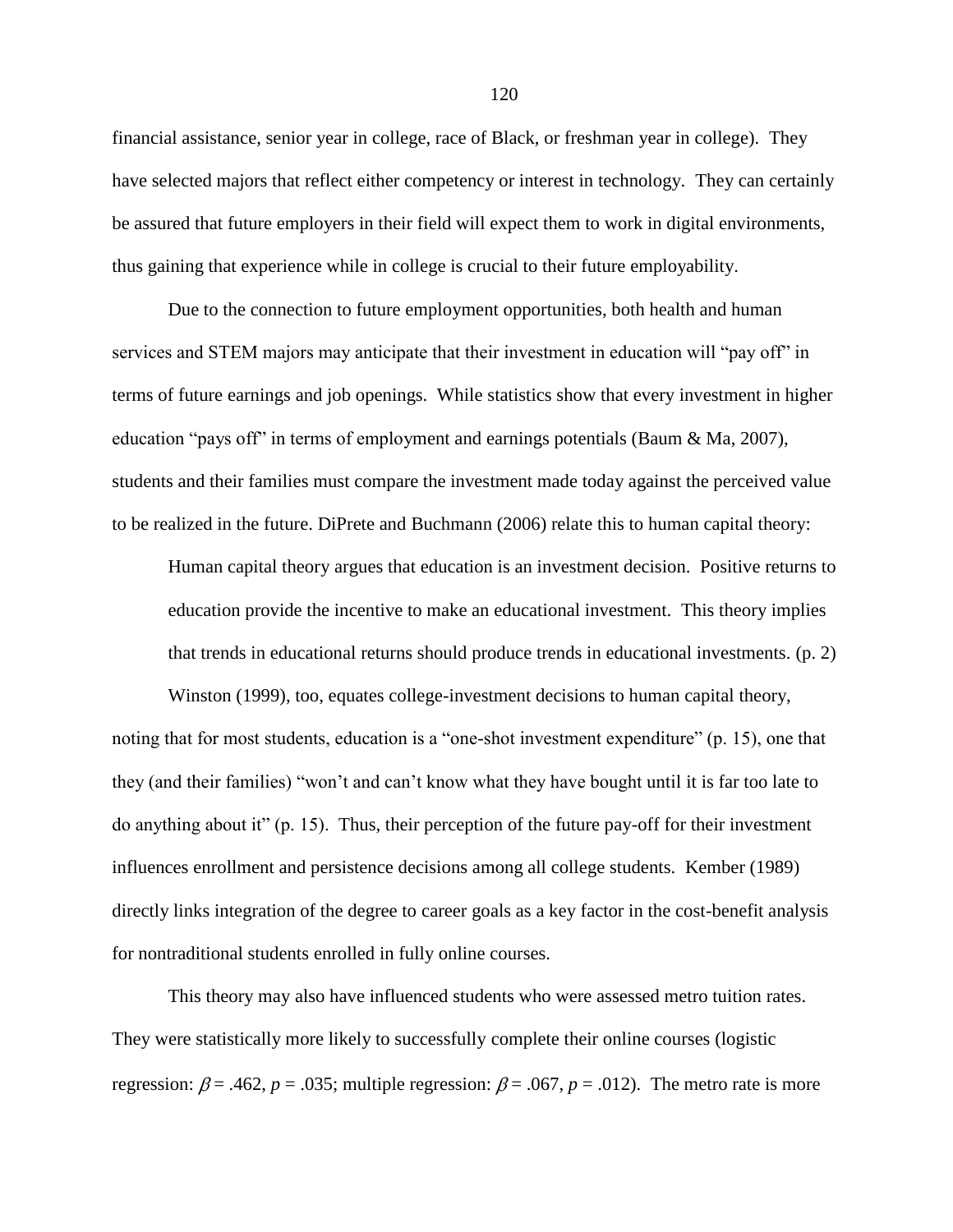than resident tuition but substantially less than the non-resident rate. Thus students paying the metro rate may perceive they are getting their education at a "value." On the other hand, they are paying more than resident rates, and they could attend a public institution in their home state for less money, so they may perceive they are paying a "premium" to attend NKU. Whether they think they are getting a "bargain" or "making an investment," students paying the metro rate have thoughtfully selected NKU over other, more- and less-expensive options. This may have explained their commitment to course completion. Further study, including interviews with metro students who have taken online courses, would be required to determine the actual impact of the metro rate on successful online course completion.

In summary, six variables were linked to increased likelihood of course completion have been discussed (application for aid, senior year in college, GPA, health and human services major, STEM major, and metro residency). Two variables were linked to decreased likelihood of course completion, race of Black and freshman year in college. They are explored next.

With regard to race of Black, two findings from the cross tabulation tests stand out as possible explanations for failure to complete all online courses. First, Black students are less likely than the rest of the online students to have taken an introductory computer or information technology course. Research about the "digital divide" suggests that students of color are less likely to have grown up with computers in their home. They enter college with less-honed computer skills than their White counterparts (Angiello, 2002). This could have impacted their comfort in the online learning environment. Second, most Black students who took online courses in fall 2008 did not have prior online experience. Combined, these two factors could have decreased the likelihood of successful online course completion among Black students.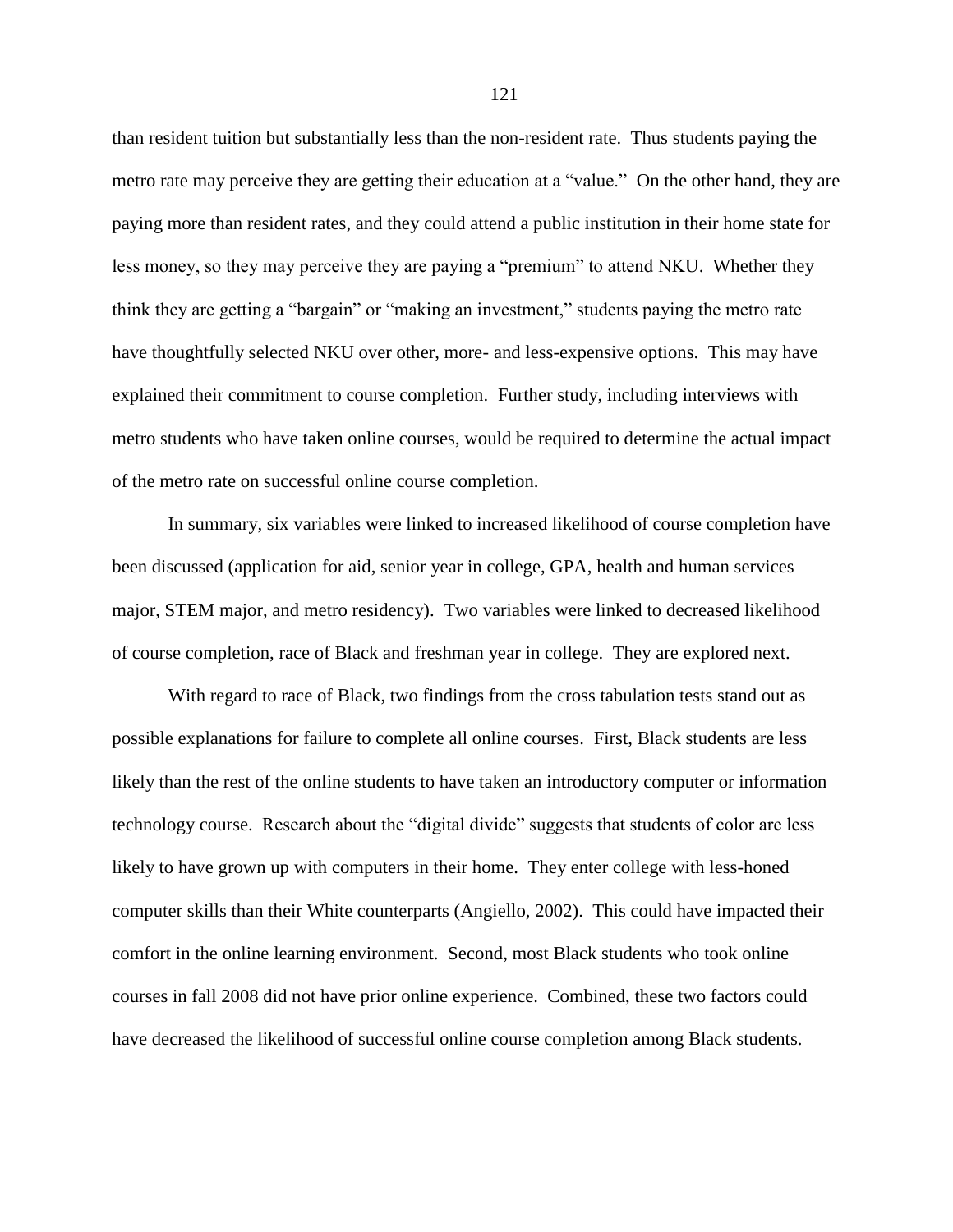Black students were also more likely to require developmental coursework (57.8% compared to 40% in the rest of the online students;  $Z = -3.03$ ,  $p = .002$ ). Robinson (1990) and Fike and Fike (2008) found a positive relationship between completion of developmental coursework and student persistence. Robinson (1990) particularly noted the positive impact on those who successfully completed their developmental work as freshmen. But most studies identify developmental coursework as a sign that the student may not be fully academically ready for college. Wirt et al. (2004) found a direct link between dropout and the need for any type of remediation:

Despite assistance offered through remediation, students enrolled in remediation are less likely to earn a degree or certificate. Regardless of the combination of remedial coursework, students who completed any remedial courses were less likely to earn a degree or certificate than students who had no remediation. (p. 63)

They also found that Black and Latino students were almost twice as likely to need developmental coursework as White or Asian students. The need for remediation is often linked to a lack of rigor at the high school level, which is strongly correlated to persistence at the college level.

But there are many factors outside the scope of this research that could impact the likelihood of successful completion of online courses among Black students. Course design, for example, may inhibit Black student performance. While the online learning may be an ideal modality to create a "color blind environment" (Enger, 2006, p. 7), faculty must purposefully build courses that are culturally inclusive and sensitive to the unique learning needs of minority students (Angiello, 2002; Enger, 2006). The assessment measures used may also disadvantage minority students, who do not tend to perform as well on norm-referenced examinations as their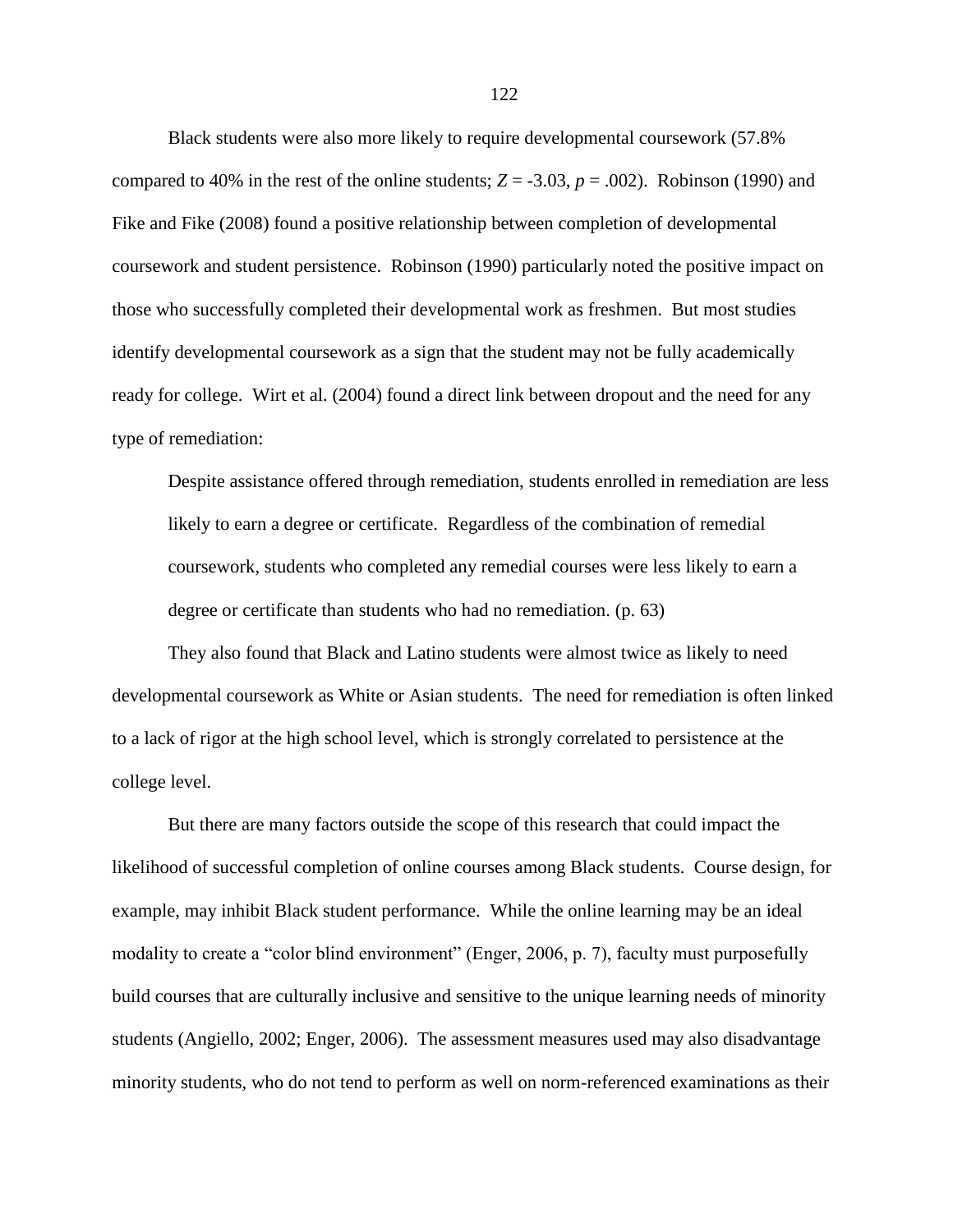White peers (Noddings, 1999; Zwick, 2007). Online courses that include project-based forms of assessment and group work may provide more appropriate measures of Black student achievement of learning outcomes. Further, Black students tend to need more feedback (Hoffman & Lowitzki, 2005) and a sense of community to achieve both satisfaction and success in higher education (Herndon & Hirt, 2004; Nora, 2001). Given these factors, it is possible that the instructional elements (or lack thereof) within online courses at NKU may have influenced the likelihood of successful completion of online courses among Black students. More research, including interviews with Black students about their satisfaction in online courses, is needed.

The second variable negatively correlated to successful online course complete is freshman year in college. Because many of these students were "digital natives" (Prensky, 2001), faculty may erroneously assume they are equipped for online course success. However, there are other factors that may support the likelihood that freshmen will not successfully complete their online courses. Perhaps the most obvious is their lack of experience in higher education, where learning is more self-directed than in high school. Online courses require even more independent learning and time-management skills than face-to-face courses (Canada, 200). Students new to higher education may not have mastered these skills. Experience in higher education as measured by cumulative hours earned (i.e., year in college) appears to be related to online course success (Dupin-Bryant, 2003), and freshmen lack this experience. Freshmen also lack several characteristics shared by students in this study who successfully completed their online courses. Namely, they were less likely to have completed an introductory computer/technology course (18.9% of freshman compared to 51.5% for other online learners), and less likely to have prior experience in an online course at NKU (19.8% compared to 47.6% for other online learners). Further, they lacked the occupational motivation hypothesized as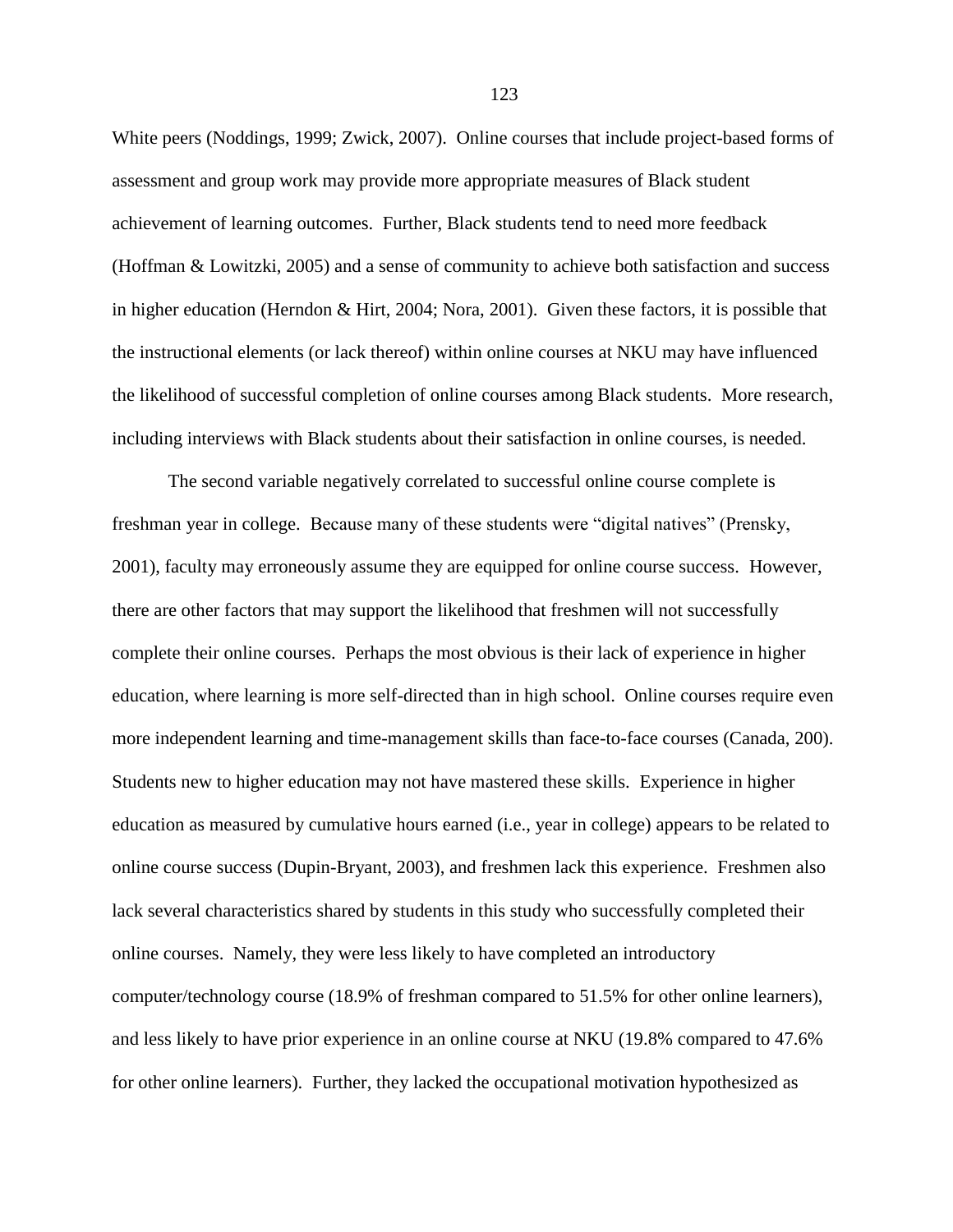impacting health and human services and STEM majors. More than one-third of freshmen in the study (37%) were undeclared majors, which suggests they were unclear as to their occupational goals. In comparison, only 3% of other online learners were undeclared majors. Taken together, freshmen students in this study were likely ill-prepared for the self-directed learning and types of computer skills required for successful online course completion.

**Research question 2.** Analysis did not reveal any statistically significant findings regarding research question 2 (Is there a relationship between membership in one of five programmatic types and successful completion of online, credit-bearing, undergraduate courses at NKU?). However, the connection between several statistically significant variables and membership in the employer-sponsored group was already discussed. All of the employersponsored students were health and human services majors. A disproportionate percentage of them (52.9%) were metro residents and seniors (70.5%). Their tuition was paid by their employer, thus they were reaping the benefit of an education without making the financial investment. They were, however, required to sign an employment contract with their employer. This contract required them to repay their tuition if they withdrew from the program. Thus, they may have had a significant financial incentive for persisting in their academic programs. Their employment contracts also required a service commitment in exchange for the tuition benefit, which was in some sense "job security" for participants. Further, they were selected by their employers to participate in the program based on their leadership potential. That is, they were being "groomed" for advancement. Considered together, employer-sponsored students had clear occupational incentives for persisting.

In addition to the tuition and advancement incentives, these students were participating in a cohort-based program, which many researchers have linked to increased persistence rates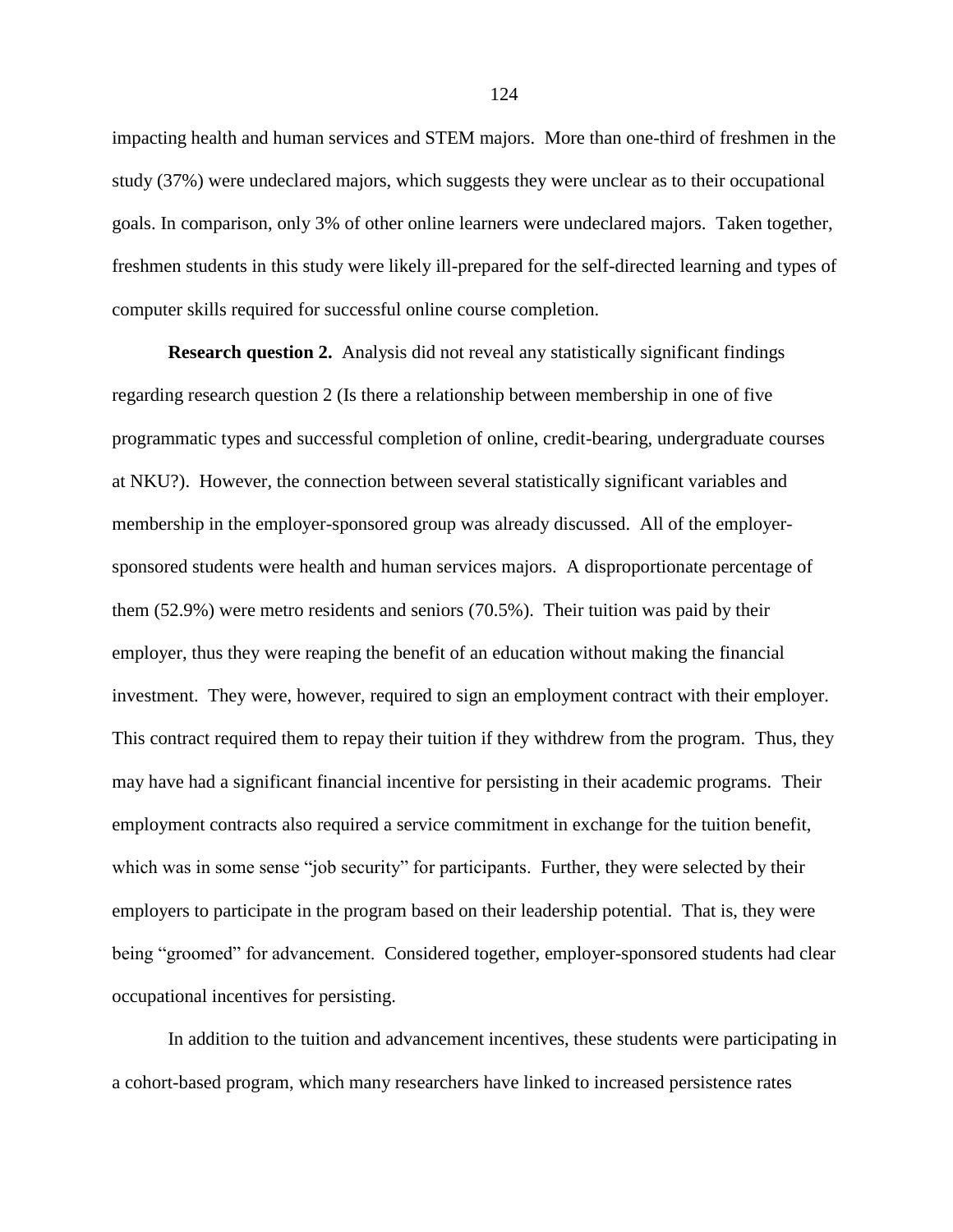(Conrad, 2005; Spaid & Duff, 2009; Wenzlaff & Wieseman, 2004). While membership in the employer-sponsored category did not prove statistically significant, it certainly seemed to support the likelihood of success as it related to other statistically significant independent variables.

Health and human services majors were also statistically more likely than the general population to be members of the fully online programmatic category ( $Z = 3.45$ ,  $p = .001$ ), and this might suggest that the online format was a positive factor in the successful completion of online courses by health and human services major. Other than this possible connection, this study did not indicate that students in fully online programs were any more likely to complete their online courses than other students taking online courses. There may be some typical attributes of learners in fully online programs that help explain this. Students in fully online programs may have selected the online format because of the multiple demands competing for their time and energies. While continuing their education may be important to them, it may not have been the top priority in their lives. That is, they self-selected into fully online programs because only that format was conducive to their hectic schedules, not because they particularly desired to learn via technology. Diaz (2005) suggests that when online learners drop their online courses, they may be making a good decision because they recognize they are not going to be able to successfully complete them. There could be a number of reasons why they reach that decision, including work, family and financial pressures. Additional study at NKU would be warranted to understand the factors that cause fully online students to drop their online courses, including a longitudinal approach to determine whether or not they tend to persist to graduation, and if they do, how long it generally takes.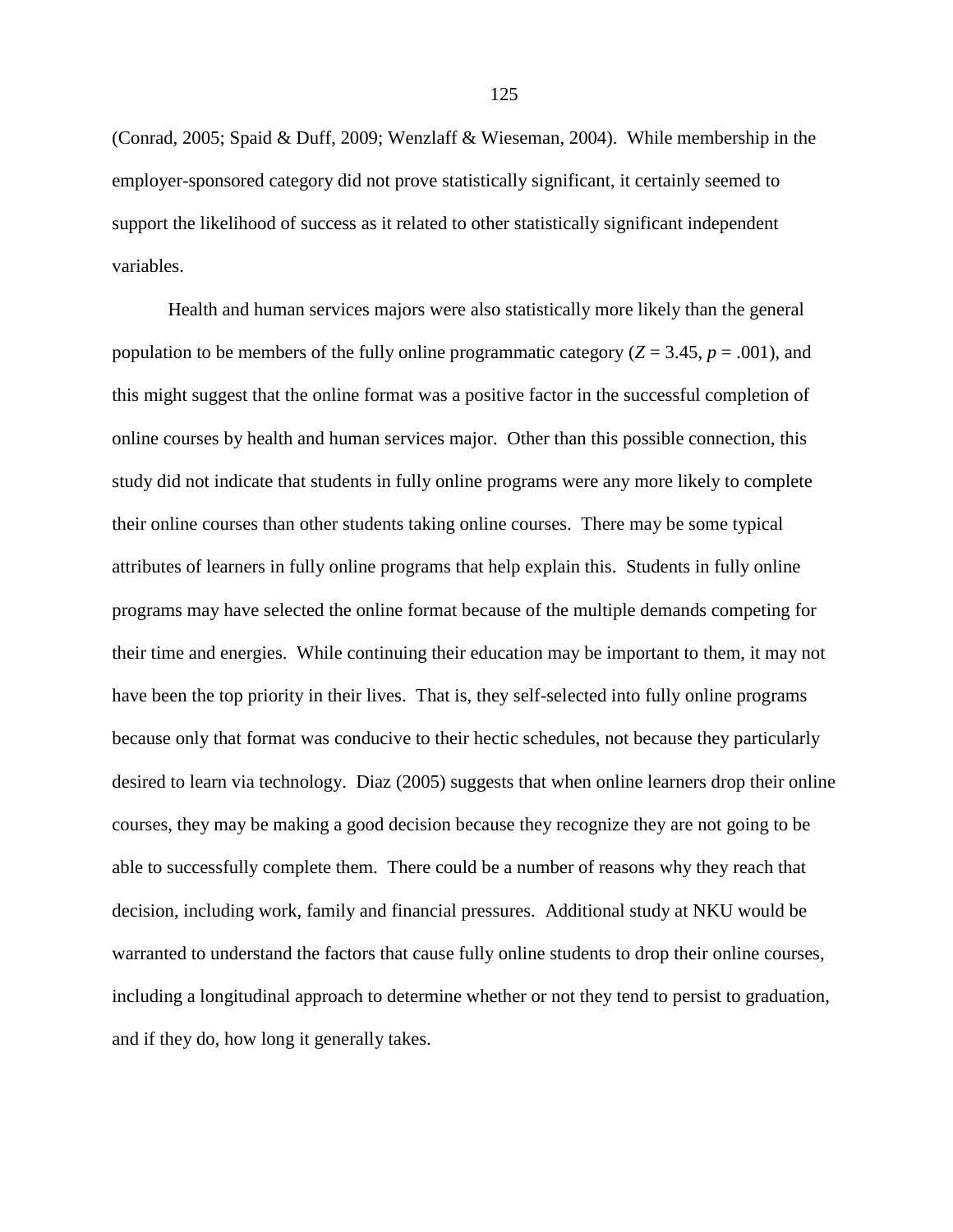As to the final three categories of programmatic membership (PACE, interlopers, and the general-student population), students in those categories did not select an online program. They may have included online courses due to convenience or scheduling conflicts. The PACE curriculum includes some online courses, and PACE students may have been enrolled in online courses because they had reached a point in their curriculum that included online courses. But they did not make a long-term commitment to online learning. Once enrolled, they may have found that the online learning environment did not meet their personal learning styles, expectations or need for personal interaction. There may have been course-specific issues that affected their decision to complete or drop their online courses. Further study is needed to identify why students in these membership categories originally enrolled in the online courses. Qualitative studies about their experiences in their online courses could also help isolate factors related to successful completion of online courses by students in these programmatic membership categories.

## **Implications for Practice and Policy**

The findings of this study point to several implications for practice that may help improve successful completion of online courses. Three in four students enrolled in undergraduate online courses in fall 2008 at NKU successfully finished them. Unfortunately, the university does not have comparable data that indicates how this completion rate compares to face-to-face courses. In fact, finding comparable industry-wide statistics was challenging. The 77% successful completion rate of fully online courses reported in this study was comparable to the 78% completion rate reported by Frydenberg (2007) in her 2-year study of online courses at University of California-Irvine. It also compared favorably to South Texas College, which found that 60% of fully online students successfully completed their online courses in fall 2006 (South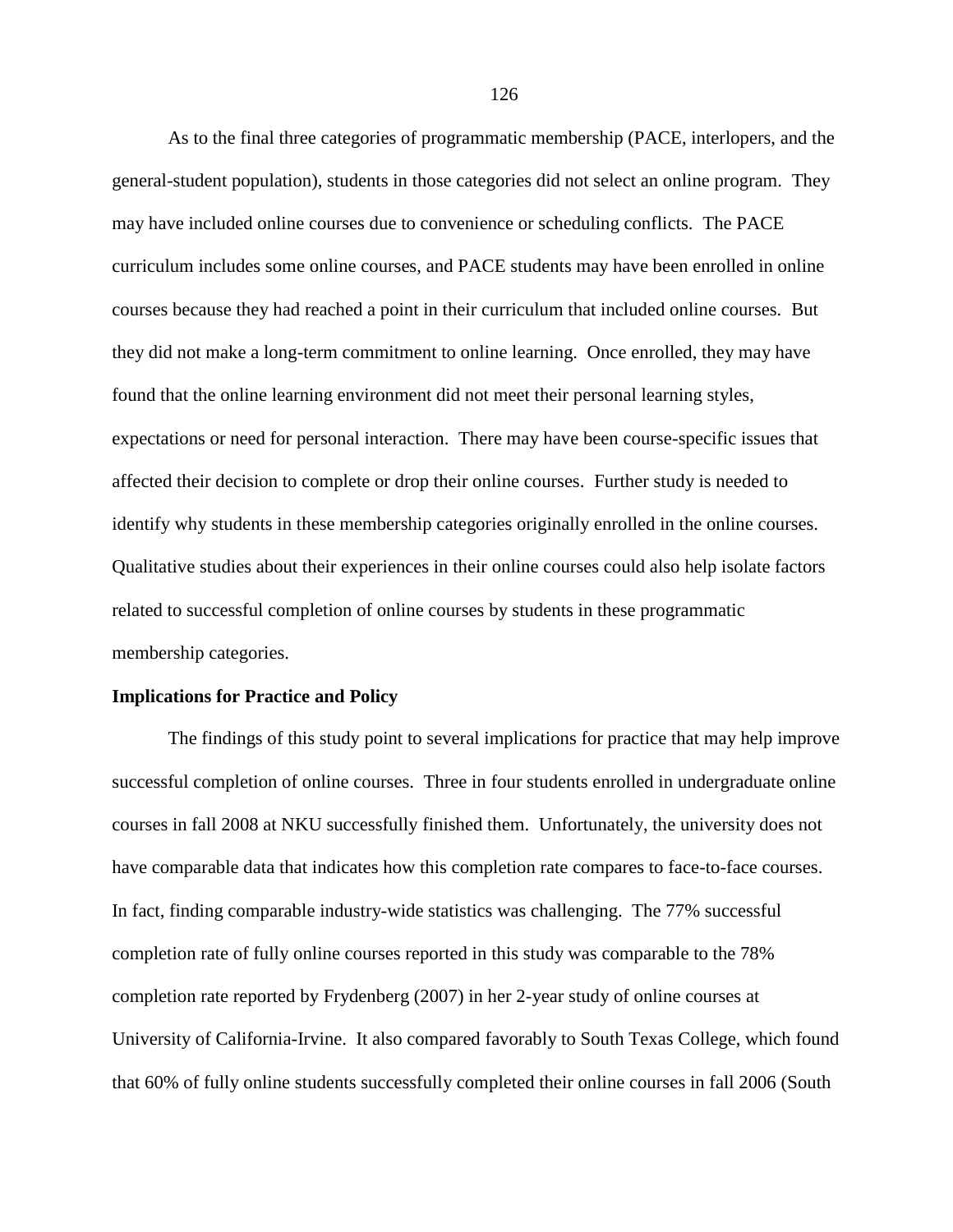Texas College, 2009). Further, the 77% successful completion rate reported in this study compared favorably to the 69.5% successful completion rate from 1999 reported by Nash (2005), and to the 61.9% successful completion rate reported by Aragon and Johnson (2008). But these studies are not directly applicable to the NKU findings**.** The Frydenberg (2007) study did not consider grades when calculating completion rates. Both the South Texas College (2009) and Nash (2005) studies considered courses completed with grades of "D" as unsuccessful completions while this study counted "D" grades as successes. Both the Aragon and Johnson (2008) and Nash studies were conducted at community colleges. Thus, no direct comparison of successful completion rates was found through the literature review. But the study findings suggest that students enrolled in fully online undergraduate courses at NKU are more likely to successfully complete their online courses than they are to drop or fail them. The study also pointed to opportunities to further improve the completion rate.

Some findings may guide advisors as they help students plan their academic schedules. Some suggest ideas for administrative policy and practices to increase the likelihood of success in online courses overall and among specific student populations.

**Implications for advisors**. Enrollment in online courses should be purposeful rather than haphazard, and advisors can play a key role in helping students make good enrollment decisions. Simply informing advisors about the findings of this study may increase the likelihood of successful online course completion. Advisors can screen students for several of the characteristics linked to successful online course completion. For example, senior status, high GPA, and completion of a prior online course are all positive indicators that are easily gleaned from the student record. Prior completion of an online course at NKU can also be confirmed from the student record.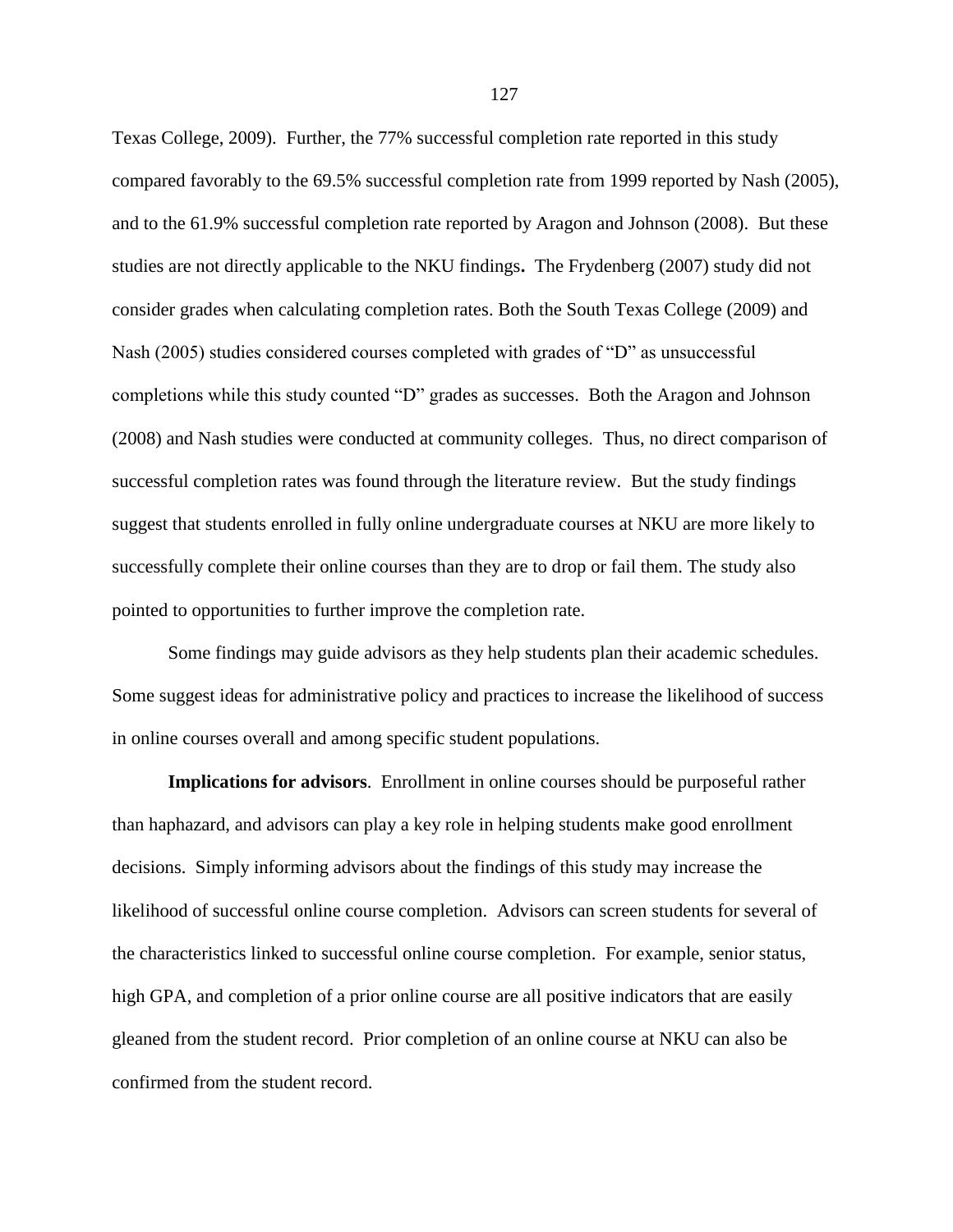The student record does not readily indicate whether or not the student applied for financial assistance, but discussions with students can reveal this. This study suggested that application for financial assistance may be an indicator of a student's commitment to education and general ability to navigate within the oft-complex procedures at work within higher education. Advisors should probe to confirm the student is functioning well within the organization in an effort to support the likelihood of successful online course completion.

Advisors can also discuss occupational goals and motivations with their advisees, Students who are highly motivated by clear occupational goals tend to do well in higher education in general and in online courses, as suggested by this study. Obviously, students with majors in the health and human services field or STEM fields can reasonably be encouraged to include online courses in their schedules, if desired.

Advisors should take extra time with regard to freshman students and Black students. Online courses may be appropriate for both populations. However, it would be prudent for advisors to talk about issues such as comfort with computers, the need for community, and experience with self-directed learning. Students with limited computer experience, those who prefer high levels of instructor feedback and peer interaction, and those who find it difficult to manage their time should be cautioned about the risks associated with taking online courses. This study revealed some attributes that can be identified through the student record or through discussion to help advisors guide students to make good decisions about enrolling in online courses. Publishing the results of this study and providing advisor trainings on the subject of online course success may be appropriate. Continued study on the subject is also warranted and is discussed in more detail in this chapter.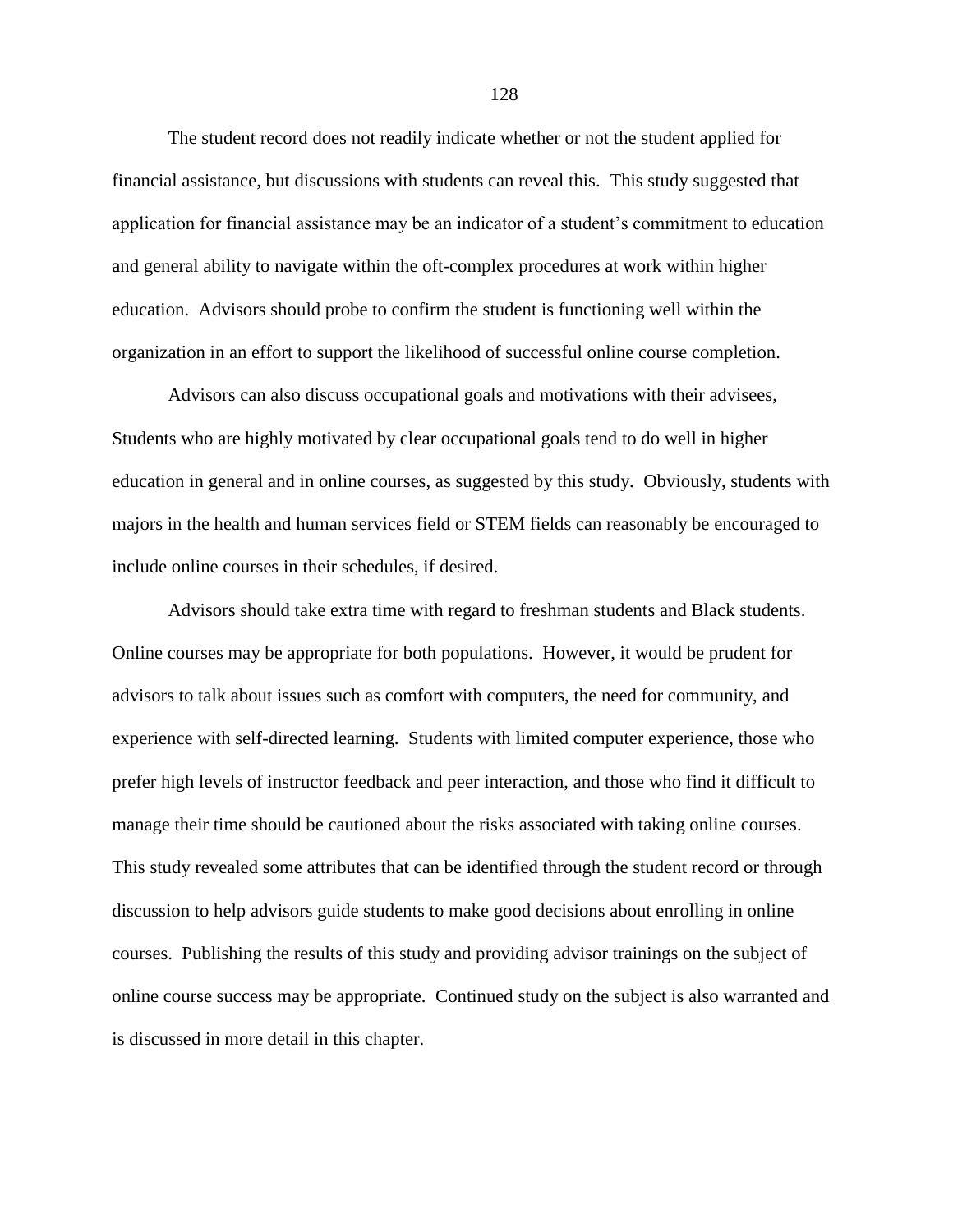**Implications for policy.** Both the literature review and the cross tabulations of significant variables point to the need for more and better student preparation for online learning. Specifically, administrators should address computer comfort and skill among those taking online courses. Some institutions have instituted mandatory orientations for new online learners (Frydenberg, 2007; Nash, 2005), but these orientations have had mixed results. Nash found that the students who completed their online courses were enthusiastic about the online orientation while those who dropped their online courses did not find it helpful.

Perhaps a mandatory student orientation is not a "one-size-fits-all" solution. Other options exist. For example, a computer screening exercise could be developed and embedded in all online courses. This exercise could be required in the first week of the course. It could identify students who are ill-prepared for the computer expectations in the course, and they could be automatically referred to online tutorials and possibly even staff intervention. If this is done at the start of the course, students who felt uncomfortable about the computer requirements would have time to drop their online courses and receive a refund or find a face-to-face course that better suits their needs.

Some schools have instituted mandatory computer/information technology courses as part of their general-education requirements, but NKU has consistently rejected this option. Efforts should be taken to address the digital divide that may be preventing minority students from succeeding in general and particularly in online formats. Entrance tests of computer skill may identify those students who need to improve their computer capabilities. Perhaps they would be encouraged to take credit-bearing introductory computer/information technology courses; or perhaps college computer expectations could be tested and addressed within the University 101 (Orientation to College) courses taken by many first-time freshmen students at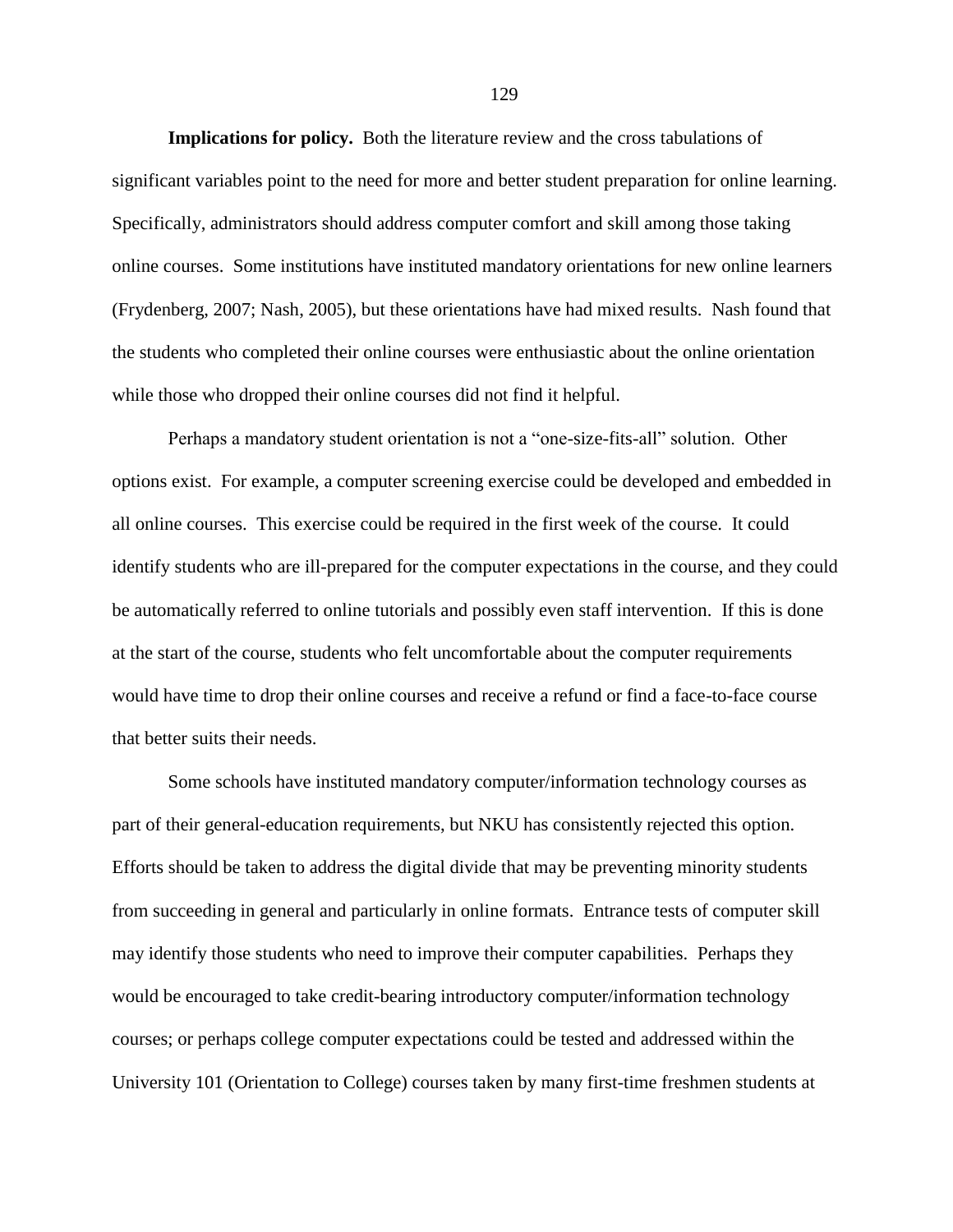NKU. Transfer and adult students may require other interventions, such as a series of noncredit tutorials and trainings that they could be directed to take.

Online programs could require completion of a non-credit orientation class prior to the start of the program. In fact, the College of Health Professions at NKU began requiring such an orientation in fall 2009. The content includes a basic introduction to computer capabilities (such as downloading a file, using search engines, and opening/saving files in specific file formats), an exploration of Blackboard (NKU's course management system), and a discussion of time management principles for online learners. Anecdotal feedback from instructors indicates that students now enter their online courses ready to focus on the course content rather than the delivery format. The success of the College of Health Professions should be shared with other programs at the university and resources should be made available to help other programs duplicate their success.

**Implications for faculty.** Similarly, faculty should be encouraged to create community within their online courses. As technology has advanced, it has become increasingly easy for students and faculty to literally talk to each other online. NKU has invested in a Blackboard™ enhancement called Wimba™ that makes it much easier for students to see and hear each other in discussion boards. Group assignments are also easily facilitated via Wimba™. But faculty members need training to learn new technologies so they can guide and direct students in the use of these enhancements. Incentives are needed to encourage faculty members to make the time for these trainings. These incentives need not be large (like course release time) to be effective. Small training awards (about \$500), software licenses, computer equipment, and even meals are all examples of incentives that have been offered to faculty to encourage their participation in trainings.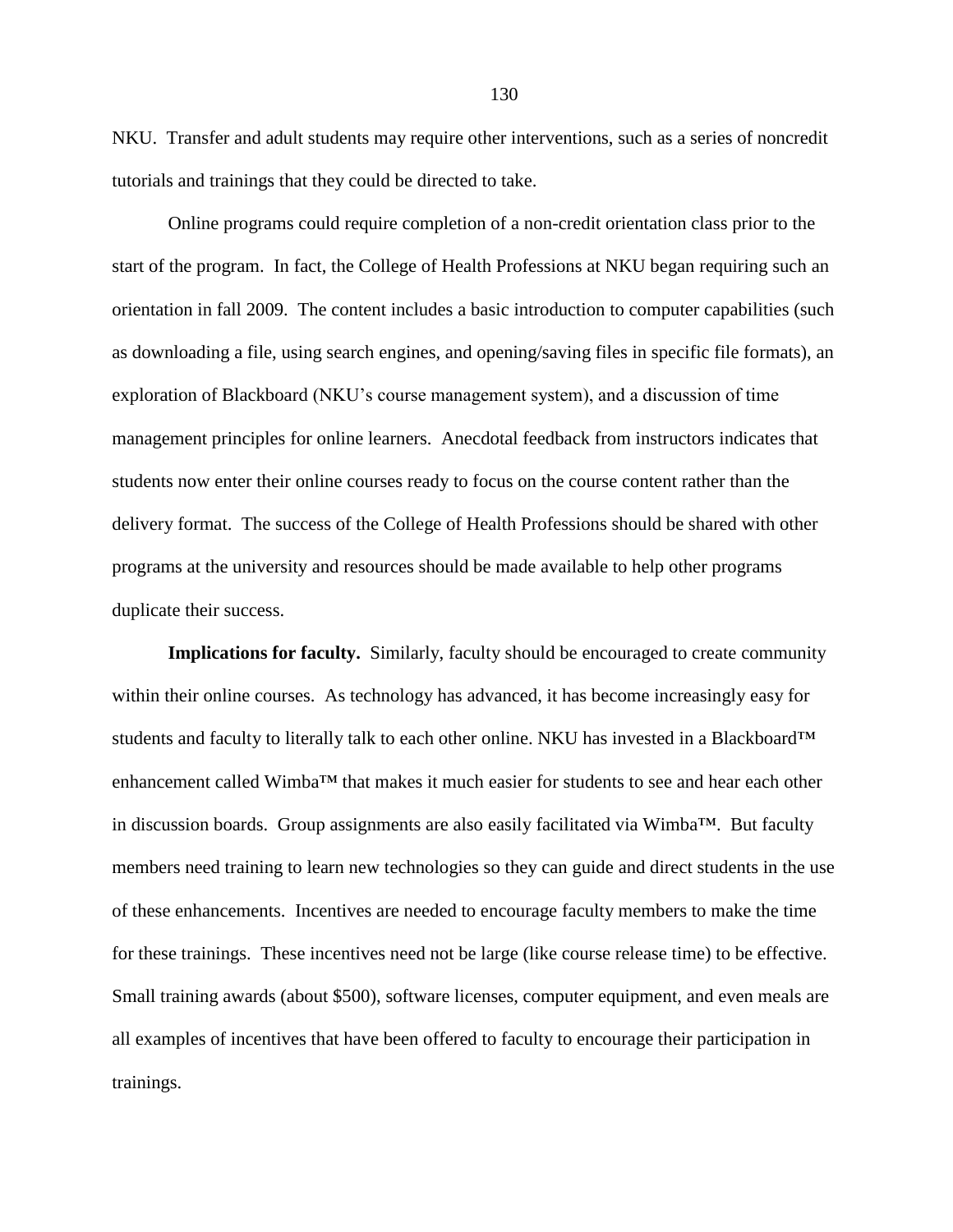Ultimately, resources for online learning are needed. Online technology changes rapidly, and the changes bring new and exciting opportunities to interact with and engage learners remotely. However, technology is not inexpensive to purchase or implement, and it is rarely widely adopted in the institution without staff resources to help faculty and students use it. A systematic plan for the advancement of online learning in the university must be adapted and funded. A significant portion of this budget must be devoted to instructional design.

The scope of this study did not include discussion of the instructional design of courses. It focused on student attributes rather than course attributes. It also focused on completion rates rather than satisfaction in the online learning environment. However, the literature review illustrated several factors that may influence student satisfaction in online courses. Specifically, courses must appeal to a variety of learning styles (Dobbs et al., 2009) and must be culturally sensitive (Enger, 2006). Black students, for example, need more feedback and a feeling of "belonging" (Herndon & Hirt, 2004).

Howard-Hamilton (2000) described three levels of cultural inclusiveness in courses. At the first level, no consistent effort is devoted to appealing to culturally diverse students. A levelone course often contains a "hidden curriculum" (p. 46) that reinforces gender and cultural stereotypes through its themes, examples and assessment tools. The course is typically controlled by the faculty member and dialogue, if it exists at all, is constrained. As expected, students of color often feel intimidated in the level-one course. At the second level, the faculty member makes an effort to include alternative points of view about the content and to encourage discussion among the members of the class. However, culturally diverse teaching methods do not permeate the pedagogy but are more isolated attempts at inclusion.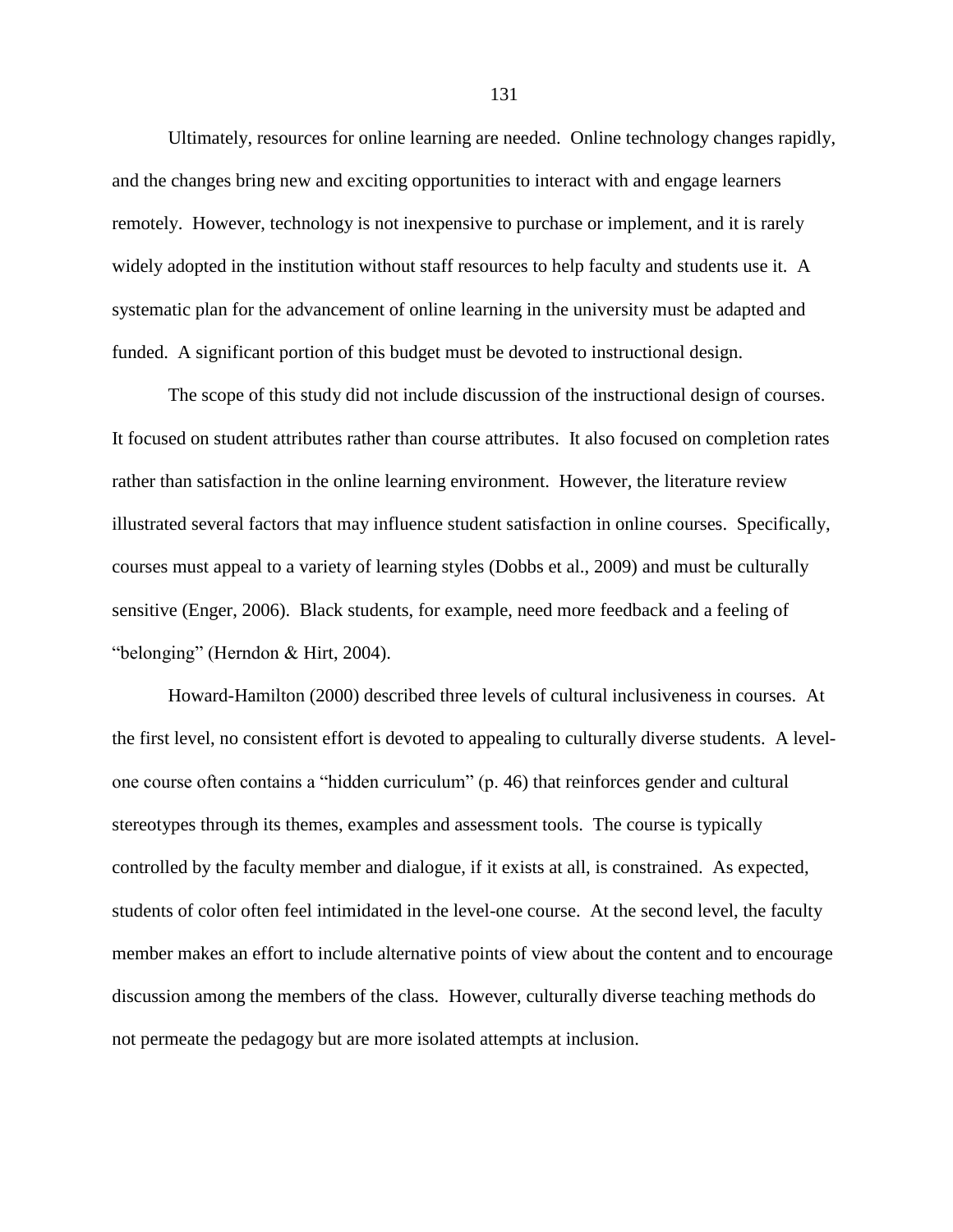To achieve the third level, faculty must "challenge students to think globally about diversity issues" (Howard-Hamilton, 2000, p. 50), and relinquish classroom power in order to adopt a "teaching method that encourages self-evaluation and reflection" (Howard-Hamilton, 2000, p. 50). Howard-Hamilton suggests a number of culturally-responsive pedagogical approaches. She encourages the use of case studies, small-group projects, study teams, and supplemental reading lists as methods that engage students of all cultural backgrounds. She also recommends employing multiple assessment methods, including project-based assignments, in addition to objective and subjective testing. Further, Howard-Hamilton sees the syllabus as an appropriate avenue for the faculty member to outline his or her "educational beliefs and teaching philosophy and the learning process in the classroom. This will set the tone for being respectful when hearing a person's story and understanding that the learning process is a two-way street; it is not the responsibility of the teacher to deposit information"  $(p. 52)$ .

Achieving level three in course design may be a daunting challenge for seasoned faculty members who were taught and now teach through traditional didactic styles. Their challenge is compounded by the online environment, where faculty members act more as facilitators than as teachers, a paradigm shift for traditional faculty members. They need assistance from instructional developers and instructional technologists to understand how to facilitate learning via a distance in a culturally responsible manner.

Beyond instructional design issues, it is possible that online students require additional online student support services such as tutoring and library services in their online courses. Like issues related to instructional design, student feedback about their perceptions of the support they received in their online courses was outside the scope of this study. That was a limitation. Other limitations are detailed next.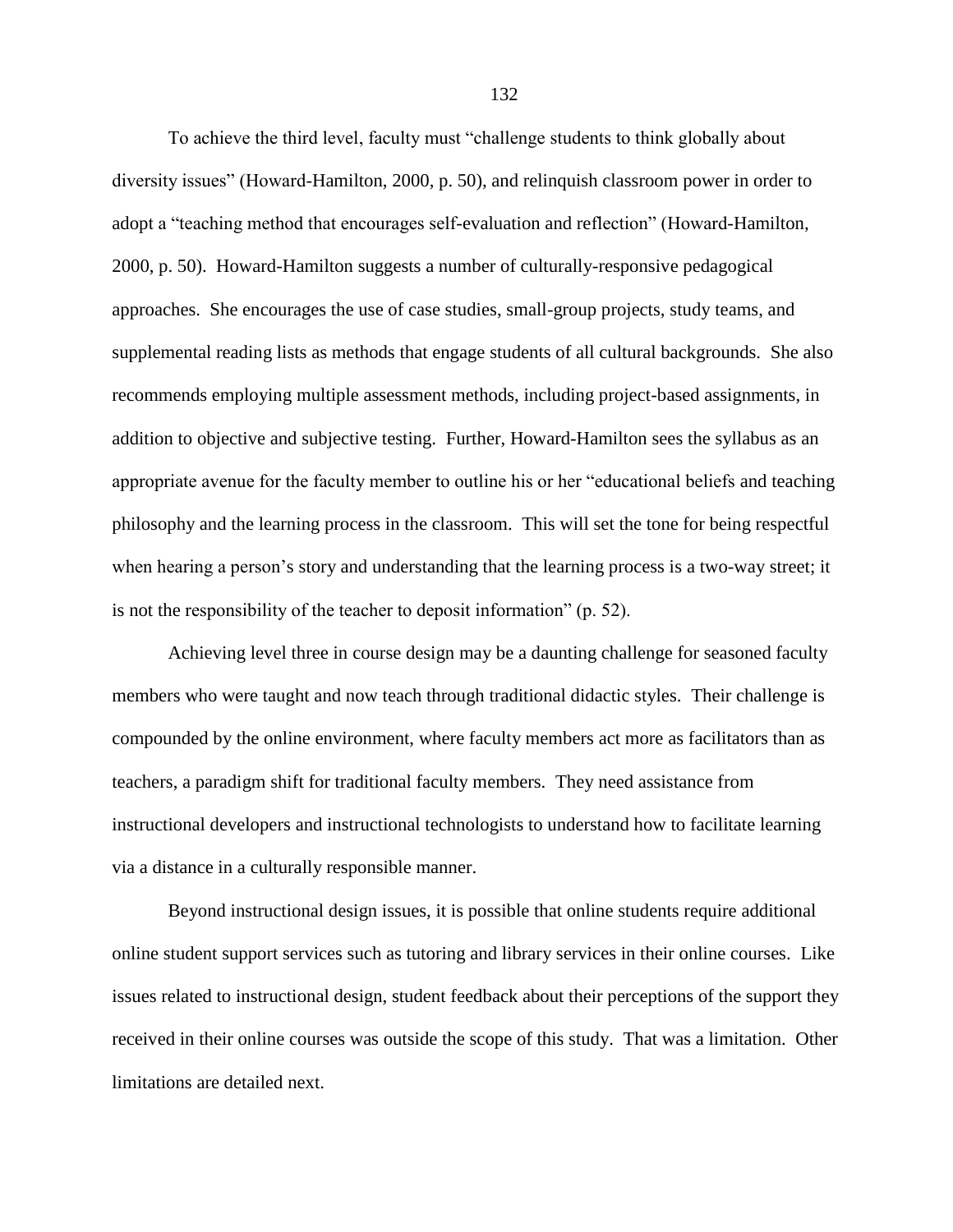#### **Study Limitations**

There were several limitations to this study. The archival nature of the data was one. Only variables that could be gathered from student records were included in the study. In some cases, not all data were available. For example, some students did not list their race. Gender was missing for five students. In some cases, variables were selected as proxies for unavailable or inconsistent data. For example, application for and award of need-based financial assistance were used in an attempt to measure student socio-economic status because information about family income was not available in the student record. Also unavailable was information about other forms of financial assistance (scholarships, tuition reimbursement from employer, and institutional aid) that may have influenced course completions. Placement into developmental courses was used to measure college readiness. This was necessary because high school GPA and standardized test scores were not available for transfer and non-degree students. Also, while it was possible to determine if a student had previously taken an online course at NKU, it was not possible to determine if he/she had taken an online course at another institution, which may have been relevant information.

Use of archival data also precluded feedback and input from students, faculty and staff that may have impacted online completion. It ignored issues such as learning styles, course difficulty, and course design. The archival nature of this study limited its scope.

The study was limited to undergraduate students enrolled in one semester (fall 2008) at a regional university in the Midwest. It addressed course retention (or completion) rather than program completion or persistence to graduation. The results should not be applied to graduate courses or programs and may not be applicable to other institutions, even institutions similar to NKU. The sample size for students with race of Latino was too small  $(n = 10)$  to use for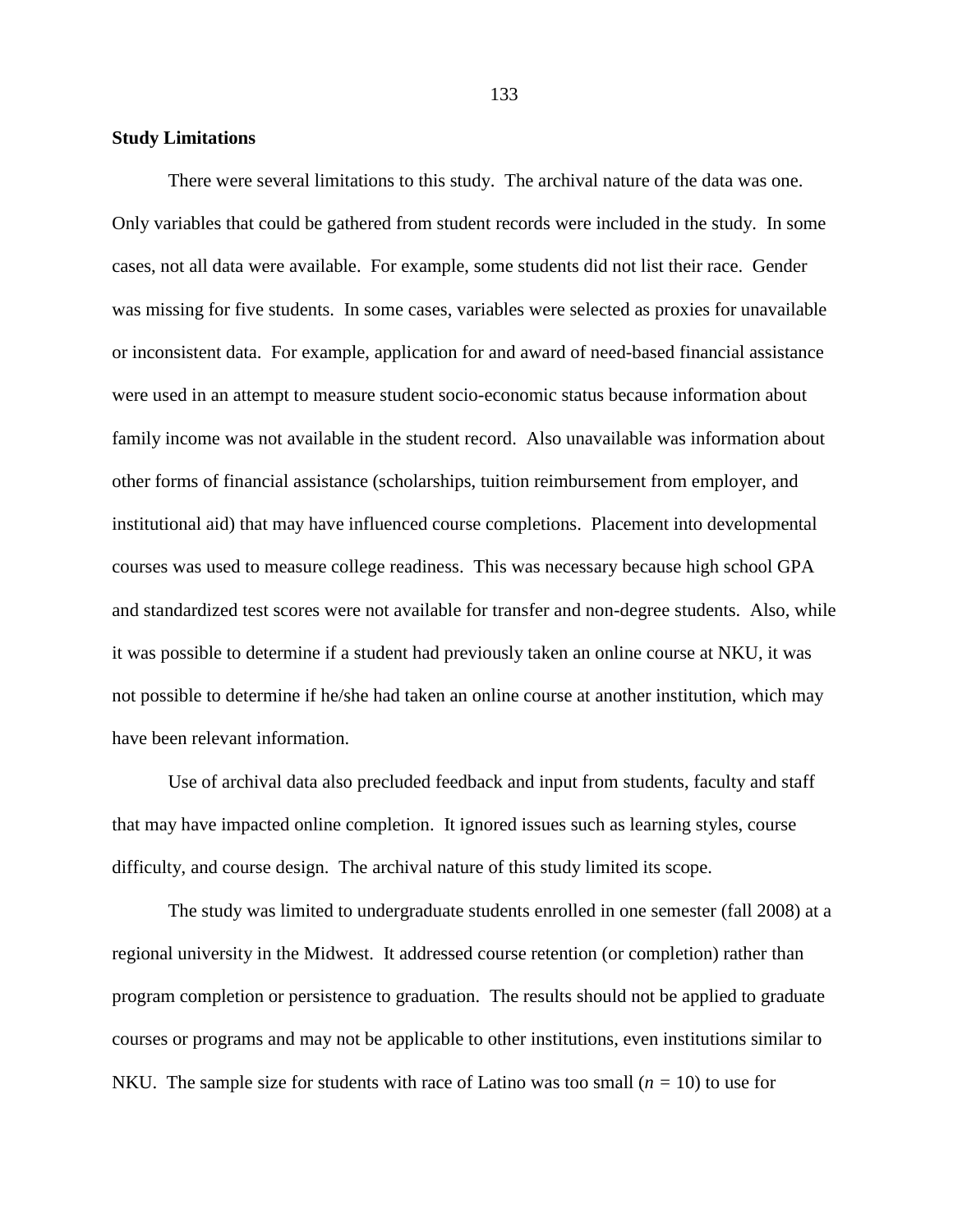analysis. The sample size for health and human services was also small  $(n = 34)$  but was large enough to include in the study. Despite the limitations, the study netted results that were statistically significant. It also pointed to many opportunities for future study.

## **Opportunities for Future Study**

This study pointed to several factors that are related to successful online course completion. These factors are applying for financial assistance, senior or freshman year in college, major in the health and human services or STEM fields, GPA, metro residency, and race of Black. Within each of these variables, both quantitative and qualitative studies would add to what is known about why students did or did not successfully complete their online courses. Quantitative studies would be warranted to identify the impact of institutional, in-course, and external factors on the online course retention. External factors may include family and employer support for degree attainment. Qualitative study would be warranted to understand how students feel about institutional, in-course and external factors. Specifically, a case study approach involving students from both genders, a mix of races, several programmatic membership categories, and a variety of academic disciplines would identify the emotional and personal factors that influence decisions to complete online courses. A key component of this suggested study should address what motivates students to take online courses or programs of study. Understanding their motivations may help administrators identify program components that would impact persistence. Also, understanding motivations could influence program development since it would help administrators identify majors or programs of study of most interest.

A longitudinal study to track students for several years would move this study beyond the confines of course retention into a study of how online learning impacts persistence to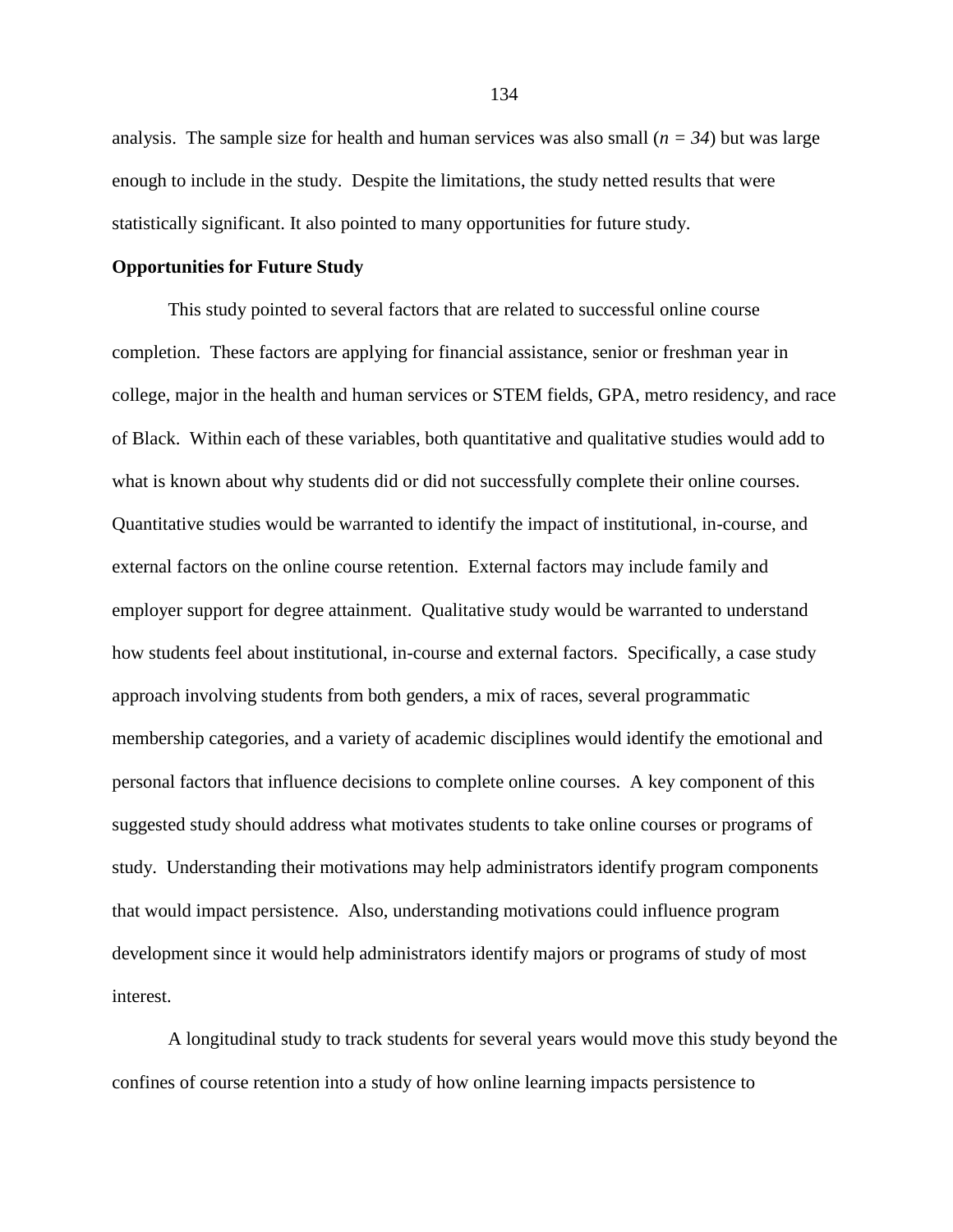graduation. Again, a mix of students representing a variety of characteristics should be included in the study population. This study could identify patterns of enrollment and stop-out that would help the institution better anticipate the needs of online students.

As alluded to in the previous section, more study is needed to understand issued related to online pedagogy. What engages students? What causes them to enjoy their online courses? Are there disciplines that lend themselves more to effective online delivery? These are all questions that could be answered through a combination of quantitative and quality study.

Finally, a study comparing online students to face-to-face students would be valuable. Little was known about the course completion of face-to-face students at NKU, which prevented direct comparisons between online course completion and face-to-face course completion. This study could further illuminate opportunities for policy and practice at NKU.

This study was a first step toward understanding the relationship between 14 factors and successful completion of fully online undergraduate courses at NKU. It identified several factors related to course completion. It isolated cross-tabulations and relationships between variables that help illuminate why some factors proved to be statistically significant. It did not, however, answer any questions related to why students did or did not complete their online classes. Additional study, as described above, is warranted.

## **Summary**

The purpose of this study was to add to what is known about completion of online, undergraduate courses. It addressed 13 student characteristics. These were:

- 1. Age
- 2. Gender
- 3. Race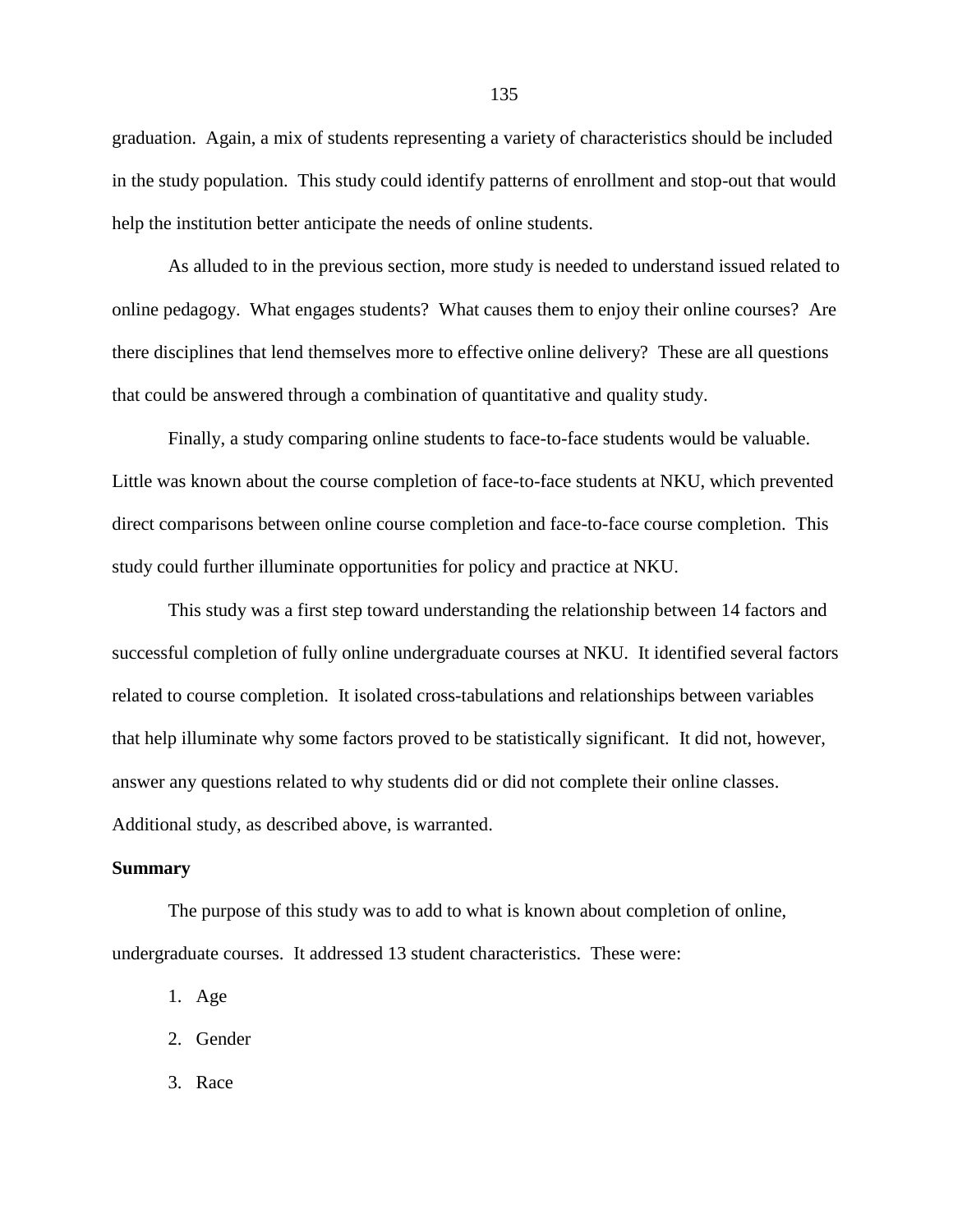- 4. Residency
- 5. Application for federal financial assistance
- 6. Receipt of federal financial assistance
- 7. Placement in developmental reading, writing or mathematics course(s)
- 8. Prior completion of an online course at NKU
- 9. Prior completion of an introductory computer/information technology course
- 10. Academic major
- 11. Year in college
- 12. Credit hours attempted in fall 2008
- 13. College grade point average at start of fall 2008

It added programmatic membership in one of five categories as the  $14<sup>th</sup>$  variable. The five categories were: (1) employer-sponsored programs; (2) fully online programs; (3) the Program for Adult-Centered Education; (4) interlopers in one of the former three categories; and (5) the general student population.

The study was based on archival data for the 1,493 students who were enrolled in fully online undergraduate courses at NKU in fall 2008. These students were still enrolled in their online courses on the fifth day of the semester, that is, after the university's drop-add period. Data were collected through a combination of reports available through the student information system and a review of each student's academic file.

Both logistic regression analysis and multiple regression analysis were employed. For the logistic regression analysis, the dependent variable was dichotomous and measured whether or not the student successfully finished all online courses. A student who successfully finished all online courses was coded as a "yes," and a student who dropped any or all online courses was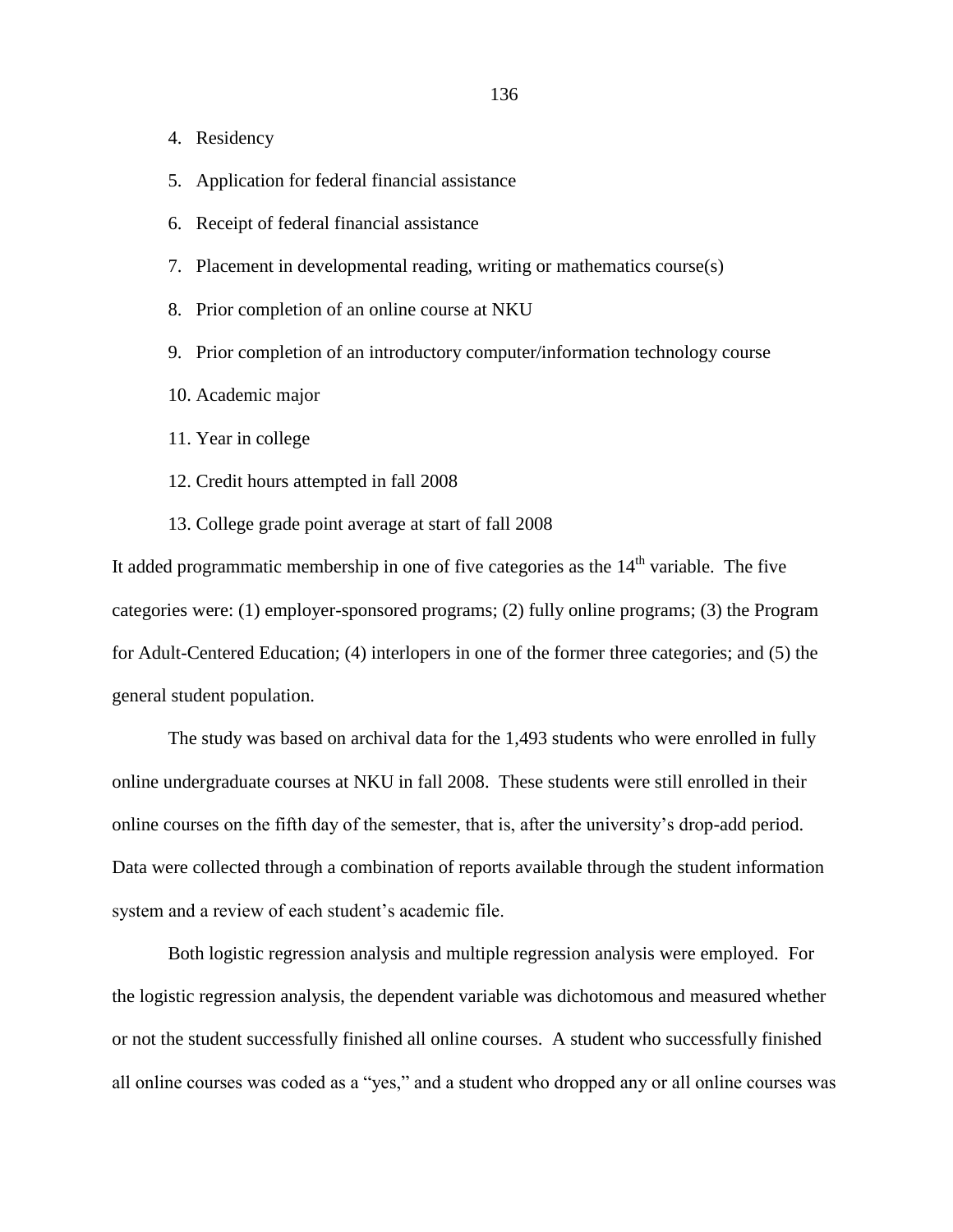coded as a "no." With the multiple regression analysis, a continuous dependent variable was used, that being the percentage of online courses successfully completed. In both models, successful completion was defined as finishing the course with a grade of "D" or higher. The analyses addressed two research questions:

- 1. Is there a relationship between each of 13 student variables and successful completion of online, credit-bearing, undergraduate courses at NKU?
- 2. Is there a relationship between membership in one of five programmatic types and successful completion of online, credit-bearing, undergraduate courses at NKU?

Both models identified statistically significant relationships for a subset of the 13 student variables in question 1. Specifically, applying for financial assistance, senior year in college, GPA, major of health and human services, major in a STEM field, and metro residency were found to have a positive relationship to successful course completion. Race of Black was found to have a negative relationship to successful course completion. In the multiple regression analysis (but not the logistic regression analysis), freshman year in college was also found to have a negative relationship to successful course completion. The multiple regression analysis also indicated a negative relationship between race of Latino and course completion, but the sample size  $(n = 10)$  was too small to use the results for fear of making a small-sample size error. Neither model identified a relationship between programmatic membership and course completion (research question 2).

The models accounted for approximately the same amount of variance within the independent variables (logistic regression analysis:  $R^2 = .067$ ,  $p < .001$ ; multiple regression analysis:  $R^2 = .087$ ,  $F(9, 1449) = 15.286$ ,  $p < .001$ ). In essence, the tests validated each other and confirmed the relationships between these variables in this study were statistically significant.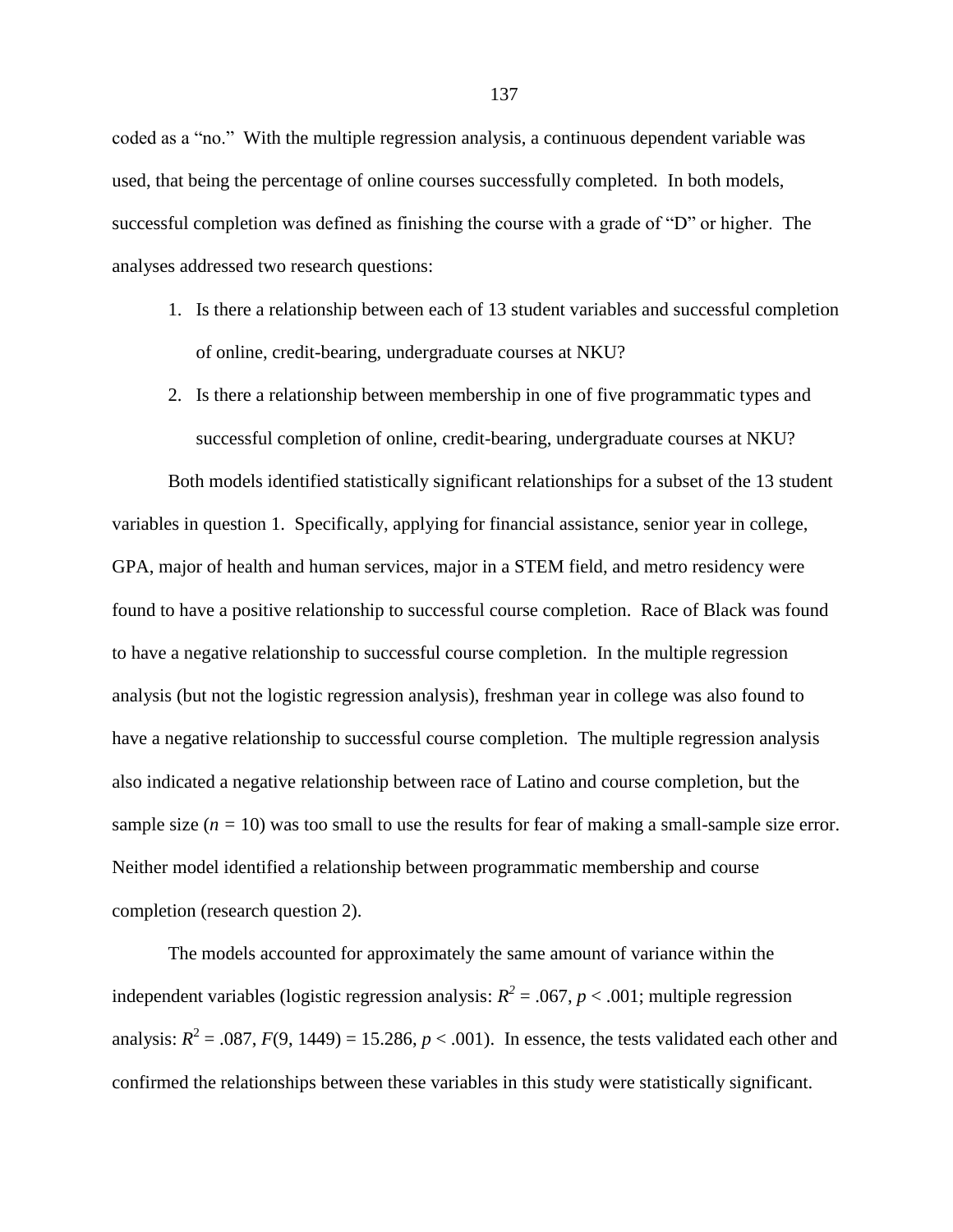Further analysis of relationships between significant variables and the remaining variables in the study suggested several possible explanations for the data results. Seniors and STEM majors were more likely than the rest of the online students to have completed a computer or information technology course; freshmen and Black students were less likely to have done so. Seniors and health and human services majors were more likely to have previously completed an online course at NKU. Health and human services and STEM majors both displayed GPAs that slightly exceeded the mean for all online students. The potential occupational benefits available for degree completion within the health and human services and STEM fields were also explored as possible explanations for their better-than-average completion rates.

Health and human services and Black students were more likely to be metro residents, which was one of the variables positively associated with the likelihood of course completion. This may appear as a contradiction of results since health and human services majors had a positive relationship with successful online course completion while Black students had a negative relationship with successful online course completion. Further analysis revealed that many of the metro residents in the health and human services field were also members of the employer-sponsored and fully online programmatic categories. While they were residents of the counties covered by the metro tuition rate, in reality they were receiving a tuition break, either because their employer was paying NKU directly (i.e., the employer-sponsored group) or because tuition was assessed at the resident rate with a small surcharge (i.e., the fully online majors). However, the conflicting results of this study make it difficult to draw conclusions about why some metro residents completed their online courses successfully while others did not. Additional study of Black metro residents addressing issues of value and investment in their education is needed.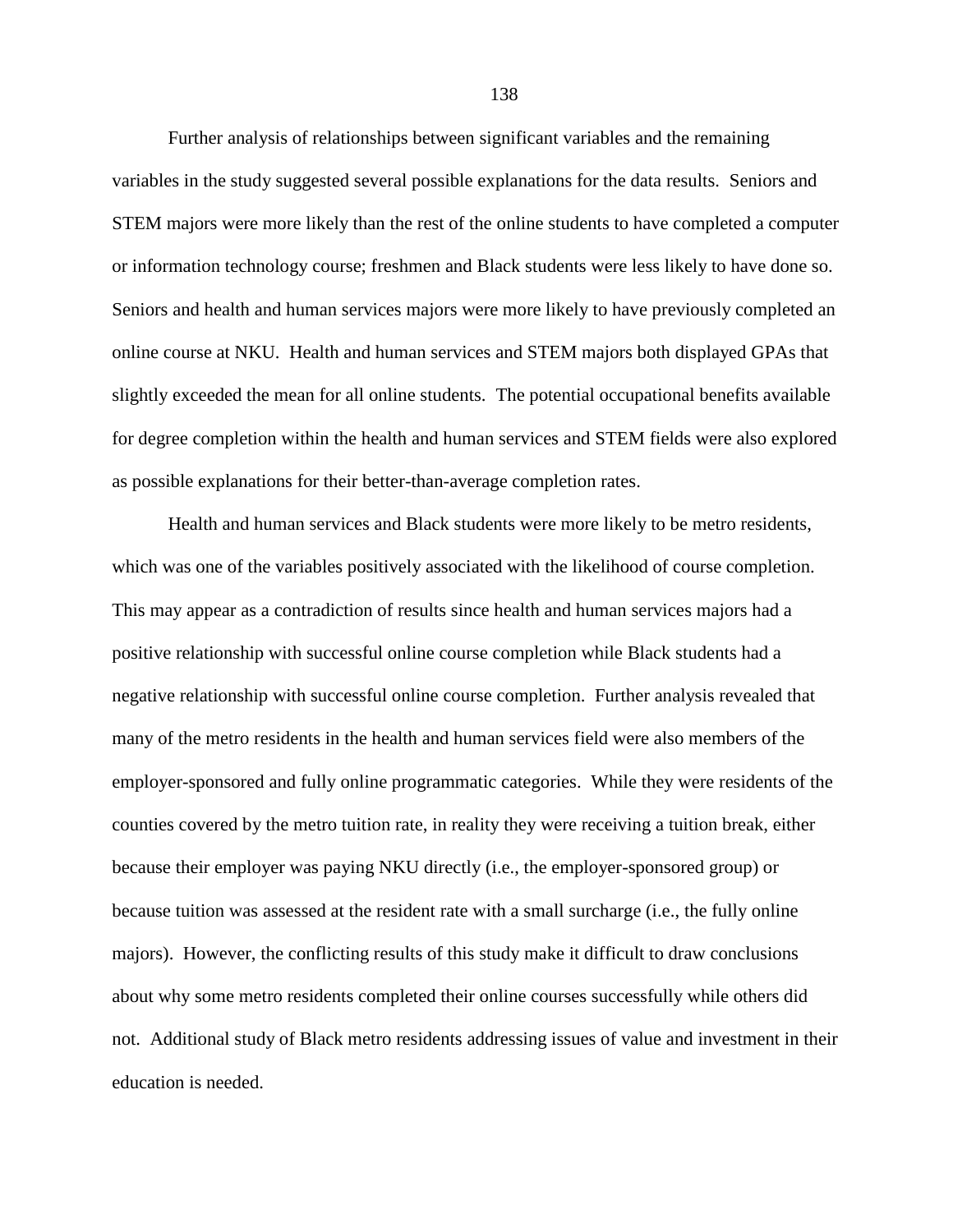The study highlighted other opportunities for further study. Students should be asked their opinions about their online courses to determine what elements add to their satisfaction and likelihood to persist and which elements detract from their satisfaction and make them more likely to withdraw. This information can be gleaned through a combination of quantitative and qualitative measures. A longitudinal study of students taking online courses may identify factors impacting persistence to graduation. A case study of students may highlight issues within the institution, within specific courses, and outside the institution that influence online course completion. A variety of student demographic characteristics (age, gender, race, year in college) should be included for the case-study participants.

This study did suggest implications for practice. Academic advisors can use the data to help guide student choices regarding inclusion of online courses in their schedules. Students with higher GPAs, prior online experience, and computer experience may be advised to take online courses. Advisors can also discuss issues of occupational motivation and the importance of community as possible indicators of the likelihood of success in the online environment. Administrators can address the role of computer training and comfort in online programs and courses. More can be done to prepare students for the computer-learning environment, either through embedded tutorials or online orientation programs. Administrators can also invest time, money, and resources in helping faculty members understand and improve their pedagogical approaches within online courses. Online courses must be culturally inclusive to the full range of students taking online courses at NKU. Professional assistance from instructional designers and instructional technologists within the institution is warranted.

Overall, the study indicated that the majority of students who take online undergraduate courses at NKU successfully complete them. The results of this study led to several

139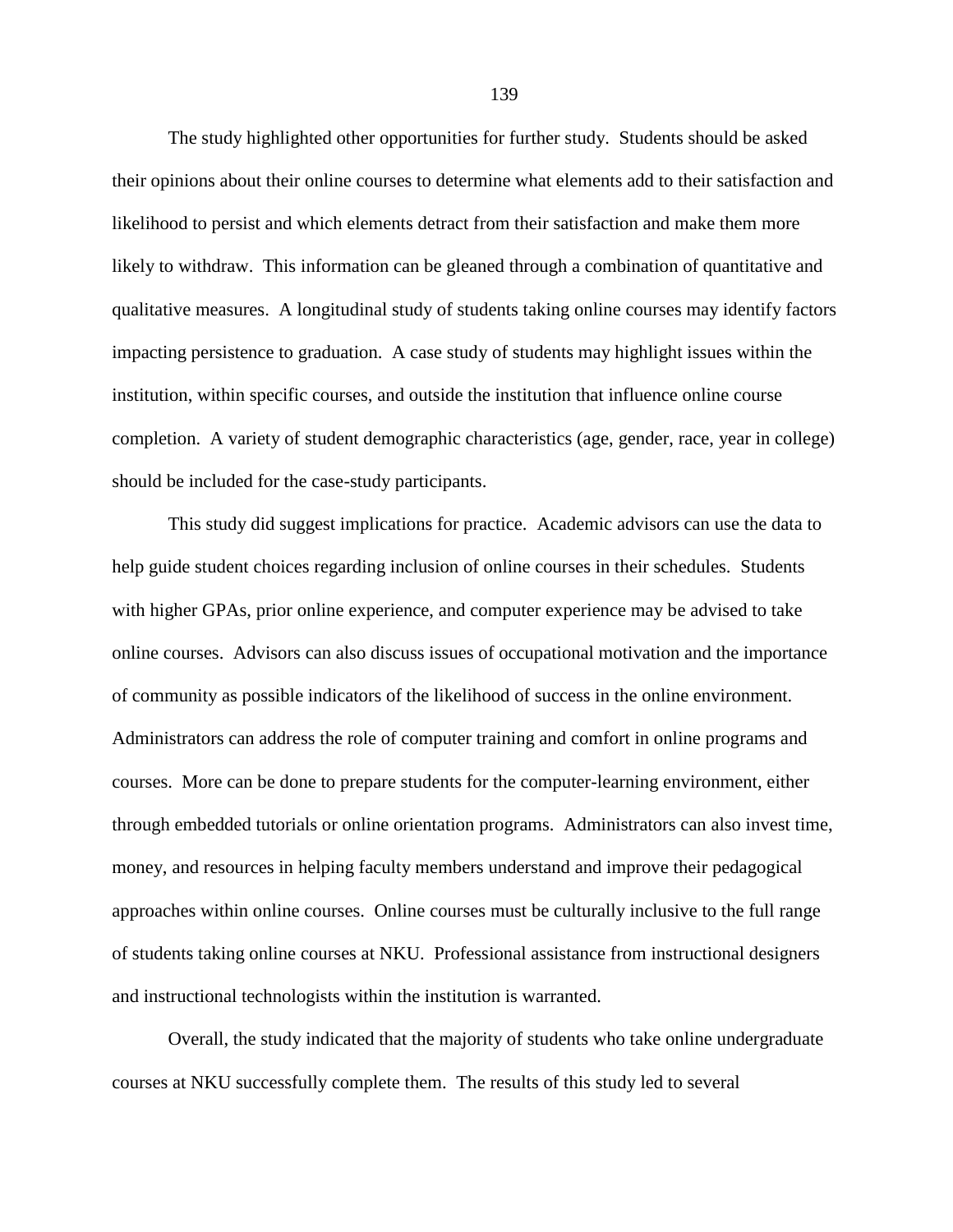recommendations that may further support successful online course completion. It would appear that continued development of online courses and programs of study has a place in the overall strategies to increase undergraduate student persistence and retention to graduation among undergraduate students at NKU.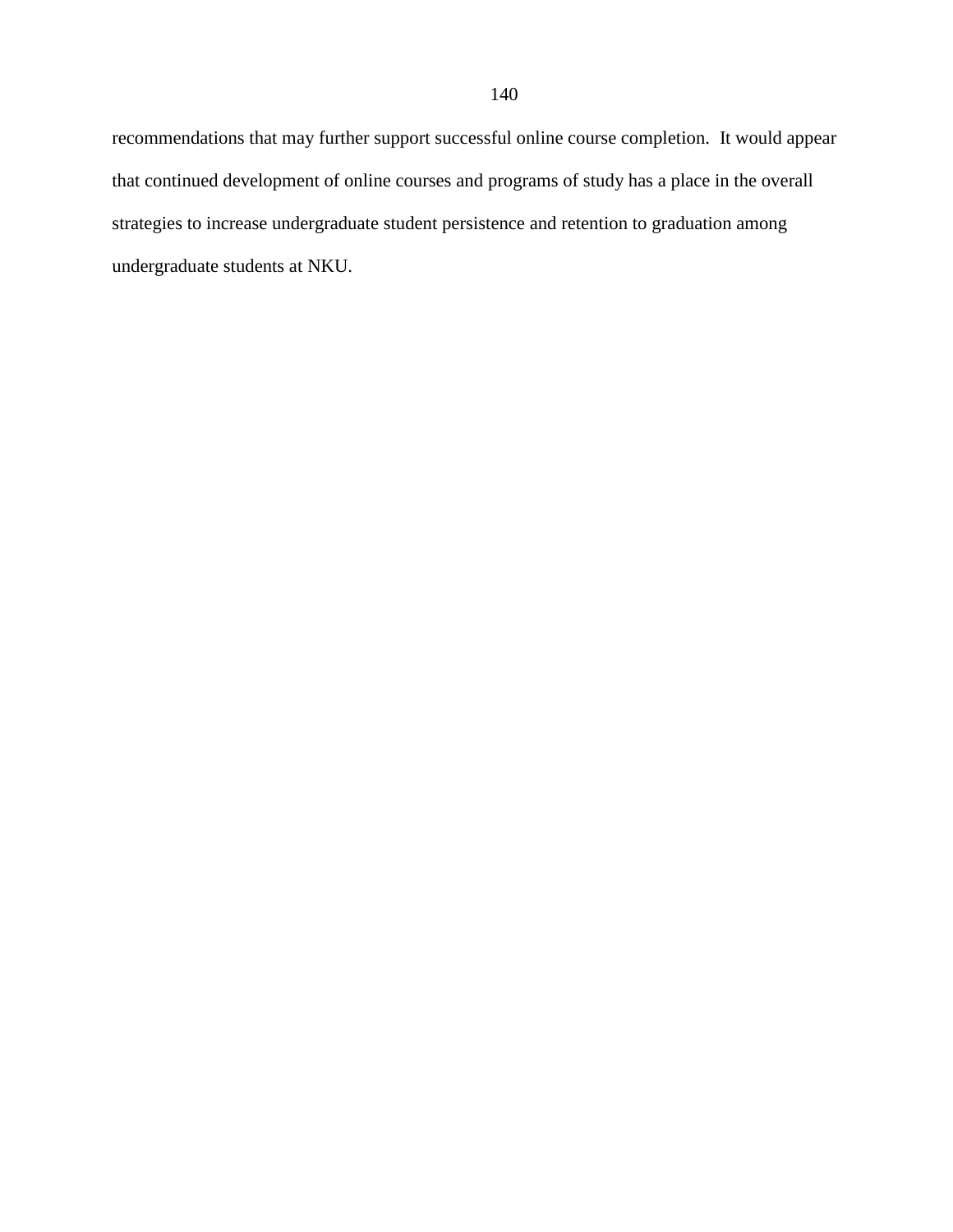## REFERENCES

Advisory Council for Student Financial Assistance. (2009). *Apply to succeed: Ensuring community college students benefit from need-based financial aid*. Washington, D C: Government Printing Office.

- Allen, I. E., & Seaman, J. (2007). *Online nation: Five years of growth in online learning*. Needham, MA: Sloan Consortium.
- Allen, I. E., & Seaman, J. (2008). *Staying the course: Online education in United States, 2008.* Needham, MA: Sloan Consortium.
- Angiello, R. A. (2002). *Enrollment and success of Hispanic students in online courses*. (ERIC Document Reproduction Service No. ED469358)
- Aragon, S. A., & Johnson, E. J. (2008). Factors influencing completion and noncompletion of online community college courses. *American Journal of Distance Education*, *22*(3), 146- 158.
- Aslanian, C. B. (2001). *Adult students today*. New York, NY: The College Board.
- Astin, A. (1975). *Preventing students from dropping out*. San Francisco, CA: Jossey-Bass.
- Astin, A. (1993). *What matters in college? Four critical years revisited*. San Francisco, CA: Jossey-Bass.
- Baum, S., & Ma, J. (2007). *Education pays: The benefits of higher education for individuals and society.* New York, NY: The College Board.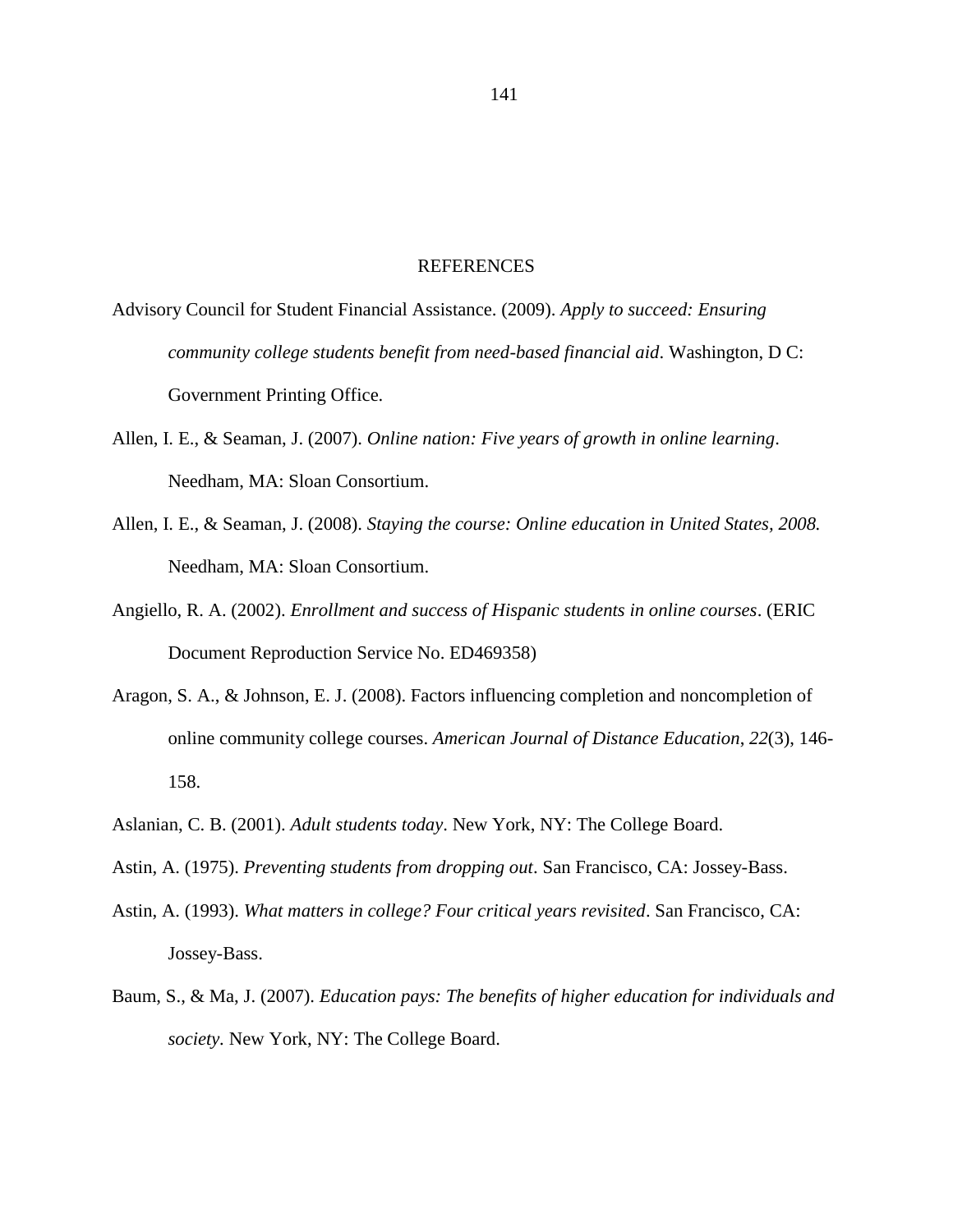- Bean, J. P. (1980). Dropouts and turnover: The synthesis and test of a causal model of student attrition. *Research in Higher Education*, *12*(2), 155-187.
- Bean, J. P., & Metzner, B. S. (1985). A conceptual model of nontraditional student attrition. *Review of Educational Research*, *55*, 485-540.
- Bernard, R., Abrami, P., Lou, Y., Borokhovski, E., Wade, A., Wozney, et al. (2004). How does distance education compare with classroom instruction? A meta analysis of empirical literature. *Review of Educational Research*, *74*, 379-439.
- Bonk, C. J. (2009). *The world is open: How web technology is revolutionizing education*. San Francisco, CA: Jossey-Bass.
- Boyd, B. K., Dess, G. G., & Rasheed, A. M. A. (1993). Divergence between archival and perceptive measures of the environment: causes and consequences. *Academy of Management Review, 18*, 204-226.
- Cabrera, A., Nora, A., & Castaneda, M. B. (1993). College persistence: Structural equations modeling test of an integrated model of student retention. *Journal of Higher Education*, *64*, 123-139.
- Caison, A. L. (2005). Determinants of system retention: Implications for improving retention practice in higher education. *Journal of College Student Retention*, *6*, 425-441.
- Camara, W. (2003, March). College persistence, graduation and remediation. *Research notes,*  RN-19. New York, NY: The College Board Office of Research and Development.
- Canada, M. (2000). Students as seekers in online courses. In R. E. Weiss, D. S. Knowlton, & B. W. Speck (Eds.), *New directions for teaching and learning: Principles of effective teaching in the online classroom*, *84* (pp. 35-49). San Francisco, CA: Jossey-Bass.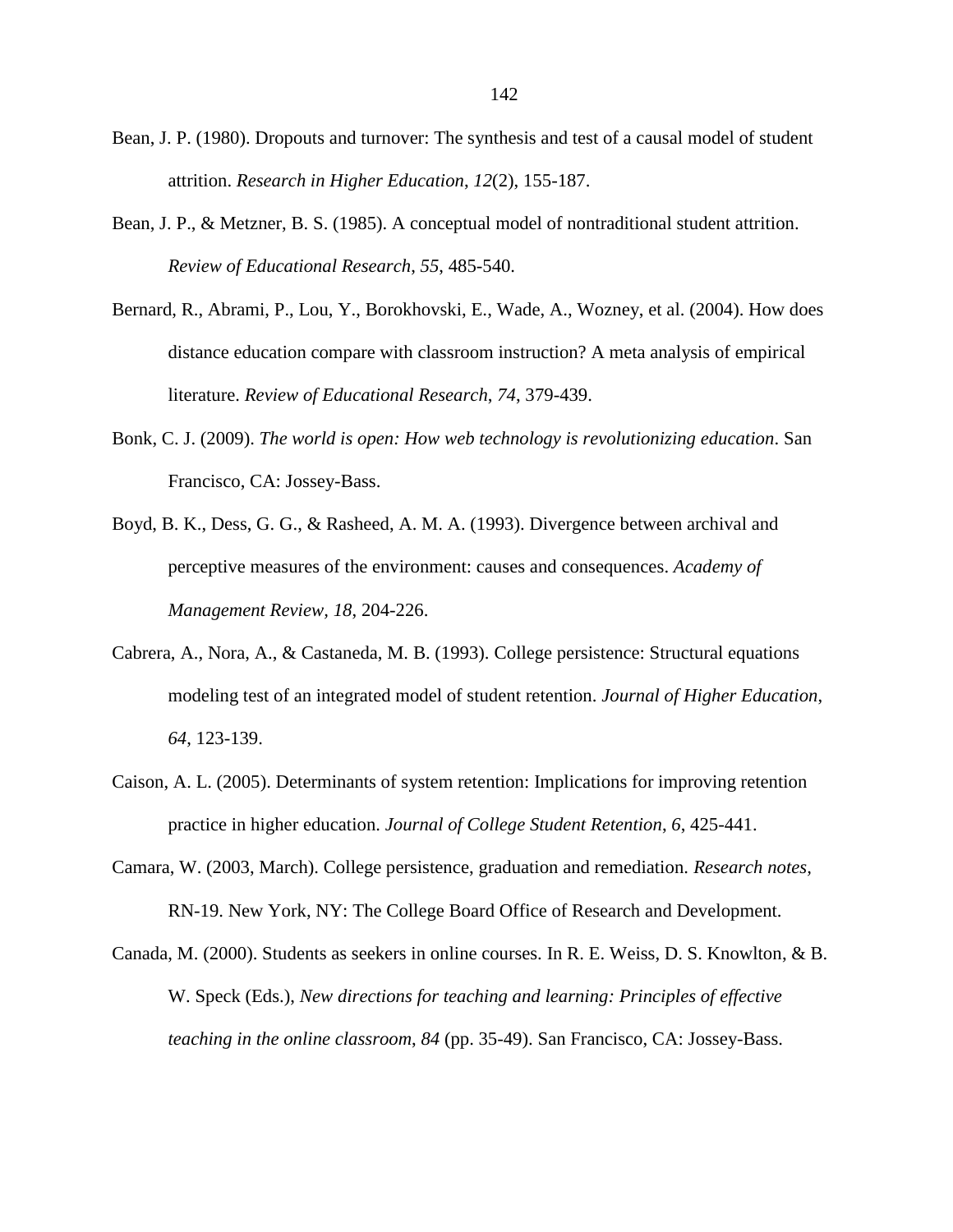- Carr, S. (2000, February 11). As distance education comes of age, the challenge is keeping the students. *Chronicle of Higher Education*, A39.
- Carey, K. (2004). *A matter of degrees: Improving graduate rates in 4-year colleges and universities*. Washington, DC: The Education Trust.
- Choy, S. (2002). *Findings from the condition of education 2002: Nontraditional undergraduates.* U.S. Department of Education, National Center for Education Statistics (NCES 2002- 012).Washington, DC: Government Printing Office.
- Condelli, L., Kirshstein, R., Silver-Pacuilla, H., Reder, S., & Wrigley, H. S. (2010, February). *Changing the odds: Informing policy with research on how adults learn*. Washington, DC: American Institutes for Research.
- Conrad, D. (2005). Building and maintaining community in cohort-based online learning. *Journal of Distance Education*, *20*(1), 1-20.
- Cronin, J. M., & Bachorz, P. M. (2006). The rising of Phoenix and what it means for higher education. *Journal of Education*, *186*(1), 11-21.
- Dey, E. L., & Astin, A. W. (1993). Statistical alternatives for studying college student retention: A comparative analysis of logit, probit, and linear regression. *Research in Higher Education*, *34*, 569-581.
- Diaz, D. (2002, May/June). Online drop rates revisited. *The Technology Source*. Retrieved from http://technologysource.org/article/online\_drop\_rates\_revisited/
- DiPrete, T. A., & Buchmann, C. (2006). Gender-specific trends in the value of education and the emerging gender gap in college completion. *Demography, 43*(1), 1-24.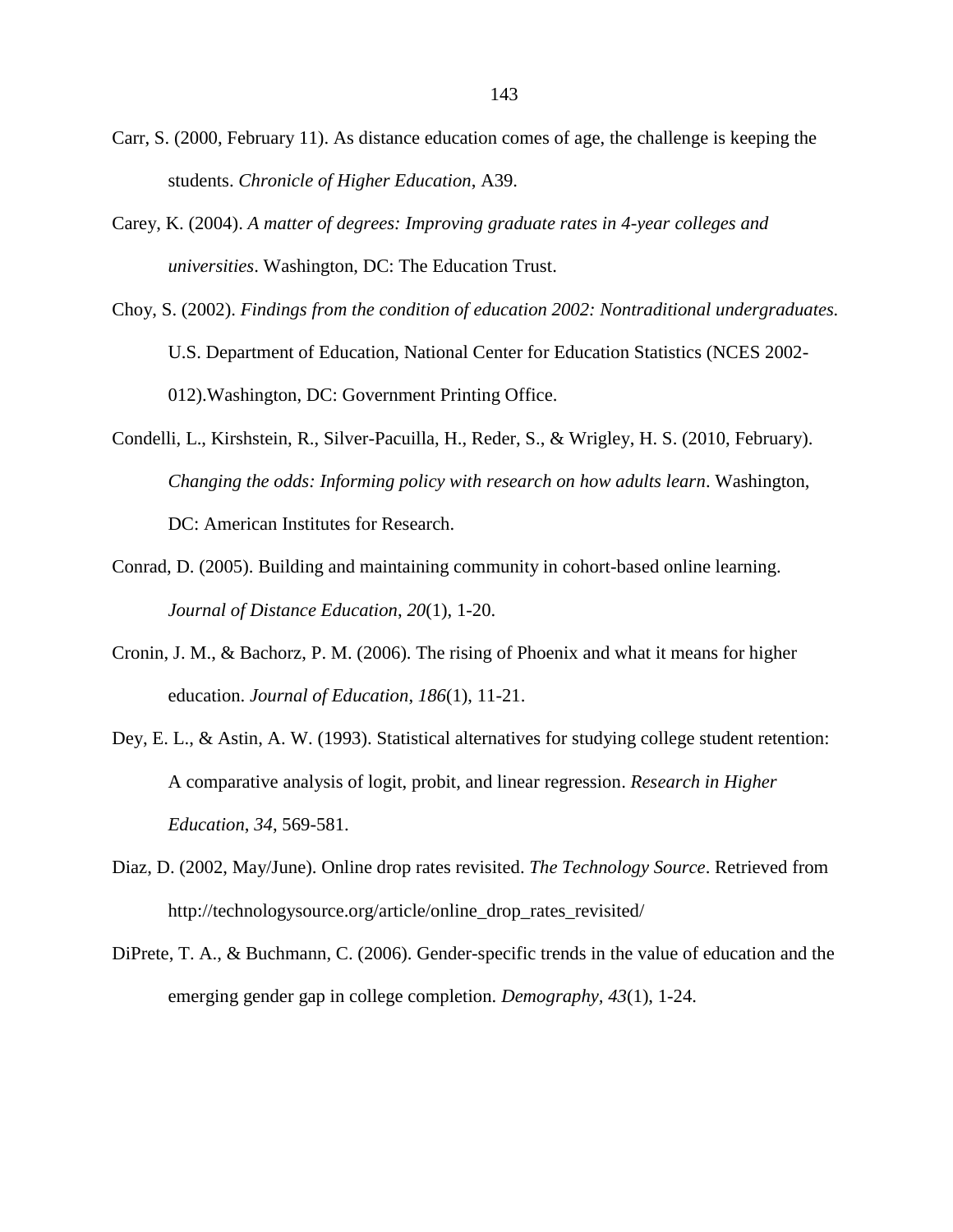- Dobbs, R. R., Waid, C. A., & del Carmen, A. (2009). Students' perceptions of online courses: The effect of online course experience. *Quarterly Review of Distance Education, 10*(1), 9-26.
- Downing, D., & Clark, J. (1997). *Statistics the easy way*. New York, NY: Barron's Educational Series.
- Draves, W. (2000). *Teaching online*. River Falls, WI: LERN Books.
- Dupin-Bryant, P. A. (2004). Pre-entry variables related to retention in online distance education. *The American Journal of Distance Education*, *18*, 199-206.
- Dziuban, C. D., Hartman, J. L., & Moskal, P. D. (2004). *Blended learning*. (Research Bulletin 2004, No. 7). Boulder, CO: Educause Center for Applied Research.
- Eckel, P. D., & King, J. E. (2006). *An overview of higher education in the United States: Diversity, access and the role of the marketplace*. Washington, DC: American Council on Education.
- Eduventures, Inc. (2009). *Managing change on campus: Academic program development and assessment*. Boston, MA: Eduventures, Inc. Retrieved from http://www.eduventures.com/resources/whitepapers/managing-change-on-campus
- Enger, K. B. (2006). Minorities and online higher education. *Educause Quarterly, 4*, 7-8.
- Ferguson, G. A. (1981). *Statistical analysis in psychology and education*. New York, NY: McGraw-Hill.
- Fike, D. S., & Fike, R. (2008). Predictors of first-year student retention in the community college. *Community College Review*, *36*(2), 68-88.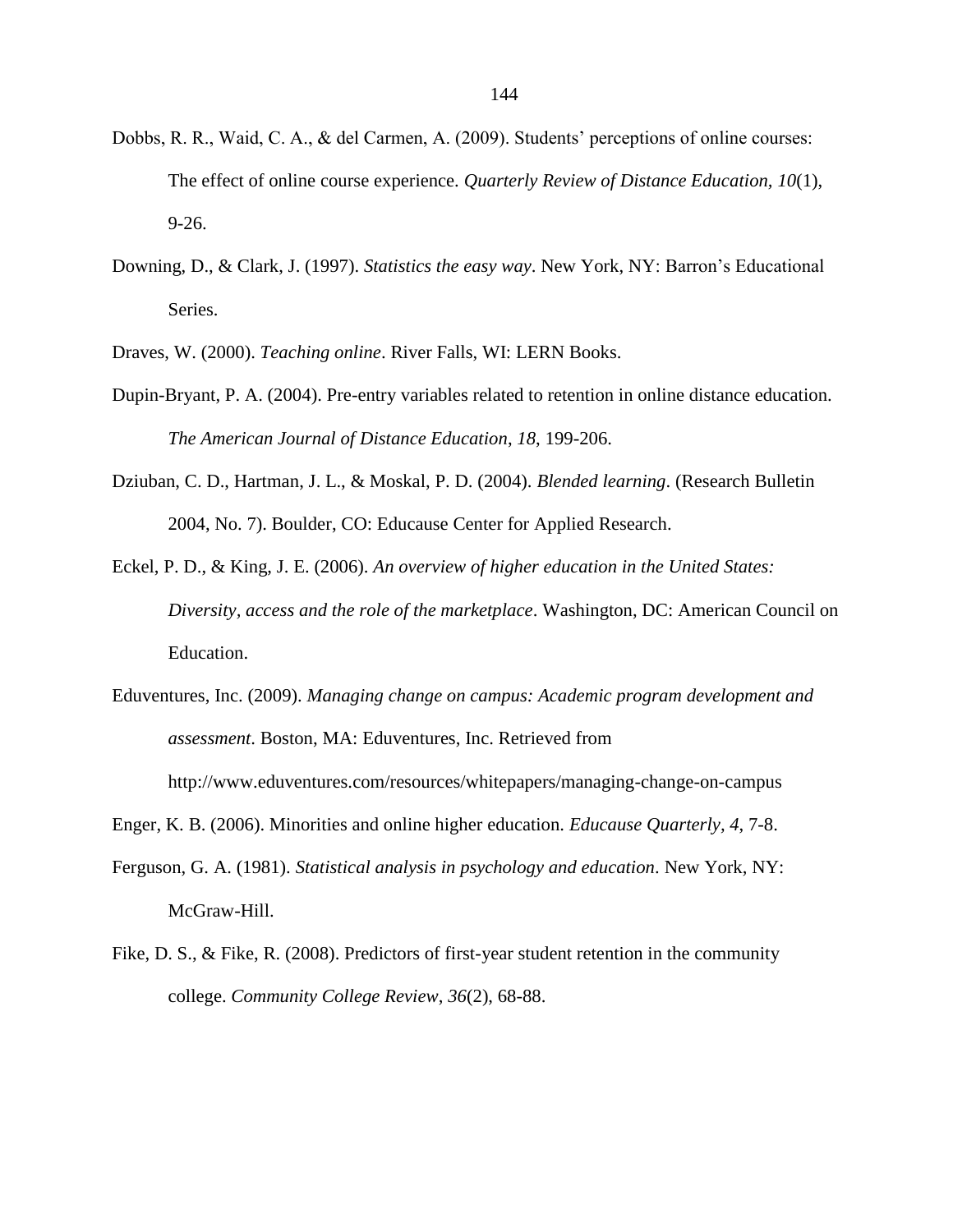Frydenberg, J. (2007). Persistence in university continuing education online courses. *International Review of Research in Open and Distance Learning*, *8*(3), 1-15. Retrieved from http://www.irrodl.org/index.php/irrodl/article/view/375/957

- Garrison, D. R., & Vaughn, N. D. (2007). *Blended learning in higher education: Framework, principles, and guidelines.* San Francisco, CA: Jossey-Bass.
- Gravetter, F. J., & Wallnau, L. B. (2007). *Statistics for the behavioral sciences, 7th edition*. Belmont, CA: Thomson Higher Education.
- Greenland, S., Schwartzbaum, J. A., & Finkle, W. D. (2000). Problems due to small samples and sparse data in conditional logistic regression analysis. *American Journal of Epidemiology*, *151*, 531-539.
- Gunsauley, C. (2002, December). Educational assistance drives employee development. *Employee Benefit News*, pp. 46, 48-49.
- Hagedorn, L. (2005, January/February). Square pegs: Adult student and their "fit" in postsecondary institutions. *Change*, 22-29.
- Harting, K., & Erthal, M. J. (2005). History of distance learning. *Information Technology, Learning, and Performance Journal, 23*(1), 35-44.
- Hendry, E. R. (2009, August 25). For-profit colleges see large increases in enrollment and revenue. *The Chronicle of Higher Education*. Retrieved from http://chronicle.com/article/For-Profit-Colleges-See-Lar/48173
- Herndon, M. K., & Hirt, J. B. (2004). Black students and their families: What leads to success in college. *Journal of Black Studies*, *34*, 489-513.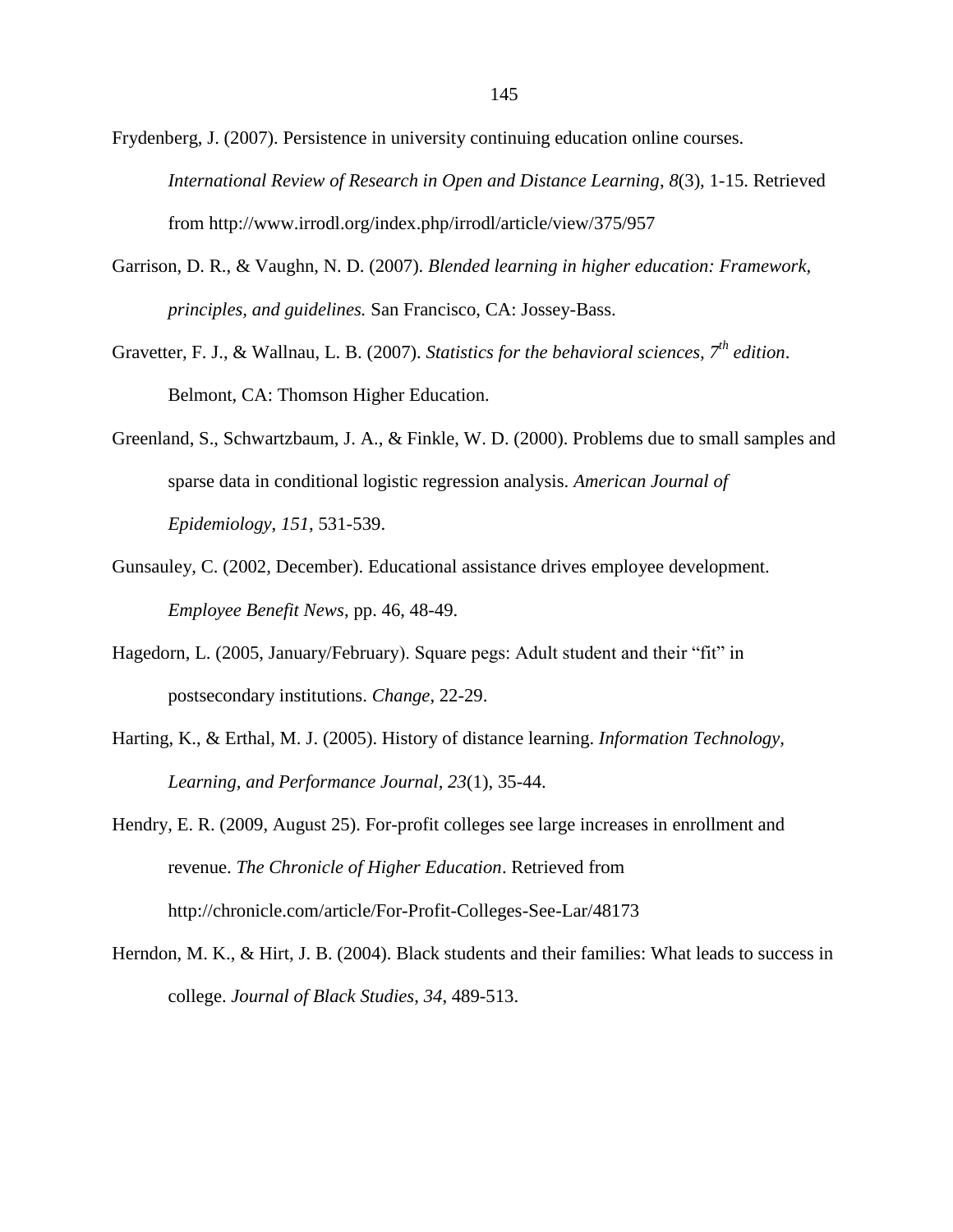- Hoffman, J. L., & Lowitzki, K. E. (2005). Predicting college success with high school grades and test scores: Limitations for minority students. *The Review of Higher Education*, *28*, 455- 474.
- Home economics. (2009). In *Columbia Electronic Encyclopedia, 6th Edition* [serial online]. Retrieved from http://search.ebscohost.com.proxy1.nku.edu/login.aspx?direct= true&db=aph&AN=39012053&site=ehost-live
- Horn, L. J., Chen, X., & Chapman, C. (2003). Getting ready to pay for college: What students and their parents know about the cost of college tuition and what they are doing to find out. National Center for Education Statistics (NCES 2003-030). Washington, DC: Government Printing Office.
- Howard-Hamilton, M. F. (2000). Creating a culturally responsive learning environment for African-American students. In M. B. Magolda (Ed.), *New directions for teaching and learning (82): Teaching to promote intellectual and personal maturity: Incorporating students worldviews and identities into the learning process (pp. 45-53).* San Francisco, CA: Jossey-Bass.
- Ivankova, N. V., & Stick, S. L. (2007). Students' persistence in a distributed doctoral program in educational leadership in higher education: A mixed methods study. *Research in Higher Education, 48*, 93-135.
- Kasworm, C. (2001, April). *A case study of adult learner experiences of an accelerated adult program.* Paper presented at the meeting of the American Educational Research Association, Seattle, WA. (ERIC Document Reproduction Service No. Ed-479317)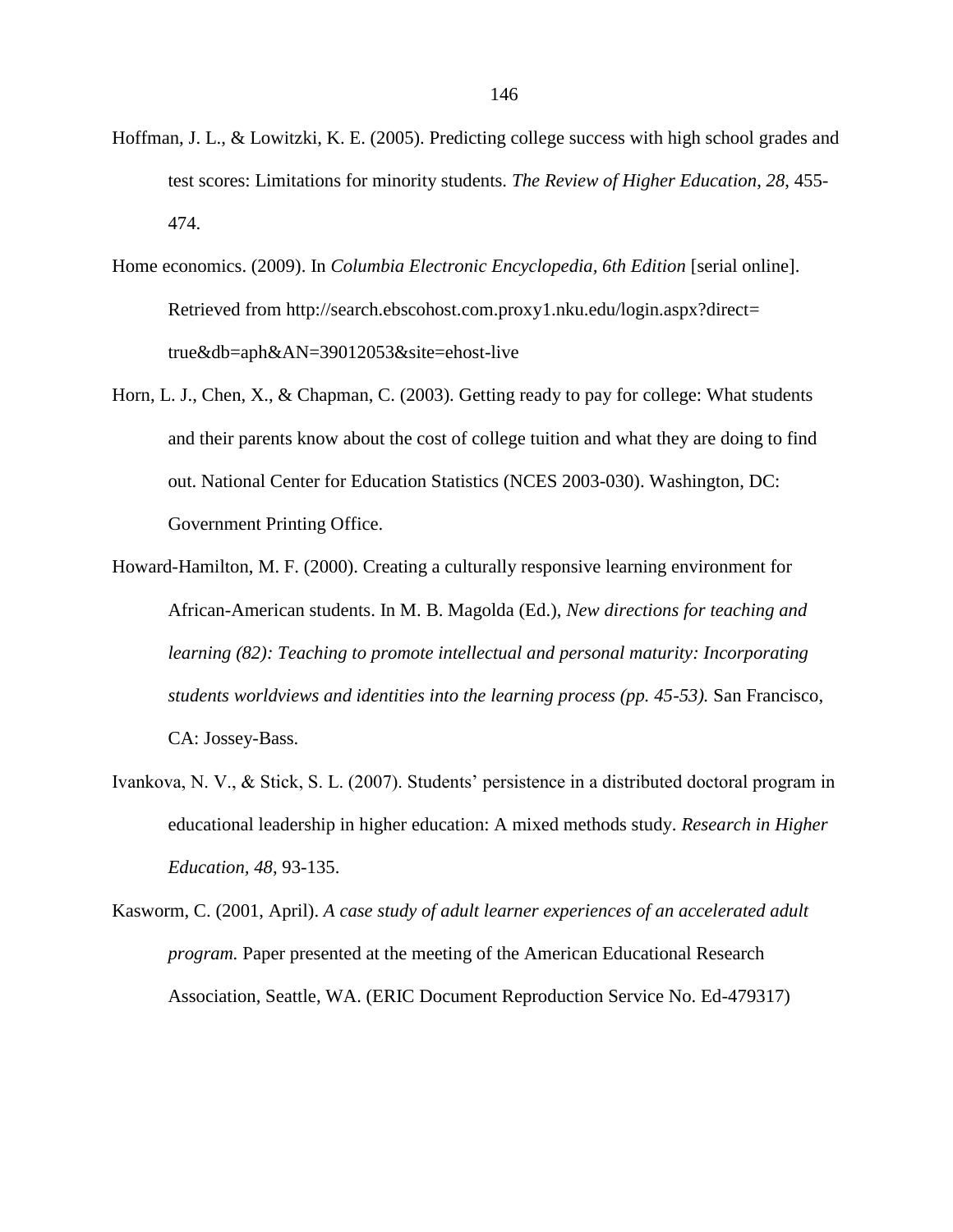- Keegan, D. (2002). Definition of distance education. In L. Foster, B. L. Bower, & L. W. Watson (Eds.), *ASHE reader: Distance education: Teaching and learning in higher education* (pp. 14-24). Boston, MA: Pearson Custom Printing.
- Kember, D. (1989). A longitudinal-process model of dropout from distance education. *Journal of Higher Education*, *60*, 278-301.
- Kemp, W. C. (2002). Persistence of adult learners in distance education. *The American Journal of Distance Education*, *16*(2), 65-81.
- Kentucky Council for Postsecondary Education. (2005, November 15; revised 2006, June 29). *2020 educational attainment methodology*. Retrieved from http://cpe.ky.gov/NR/rdonlyres/7BEF83C6-E7C9-4072-90C3-

4753DF16B776/0/2020\_Targets\_and\_Projections\_Methodology\_20060629.pdf

- Kentucky Council for Postsecondary Education. (2008, July). *One year system level retention of first-time freshman: Kentucky public institutions.* Frankfort, KY: Kentucky Council for Postsecondary Education.
- Kezar, A., & Eckel, P. (2007, July/August). Learning to ensure success of students of color: A systemic approach to effecting change. *Change*, 19-24.
- Kinser, K. (2006, July/August). What Phoenix doesn't teach us about for-profit higher education. *Change*, 24-29.
- Kirby, E., White, S., & Aruguete, M. (2007). Predictors of White and minority student success at a private women's college. *College Student Journal*, *41*, 460-465.
- Knowles, M., Holton, III, E., & Swanson, R. (1998). *The adult learner* (5<sup>th</sup> ed.). Houston, TX: Gulf Publishing Company.

Kuh, G. D. (2003, March/April). What we're learning about student engagement. *Change*, 24-32.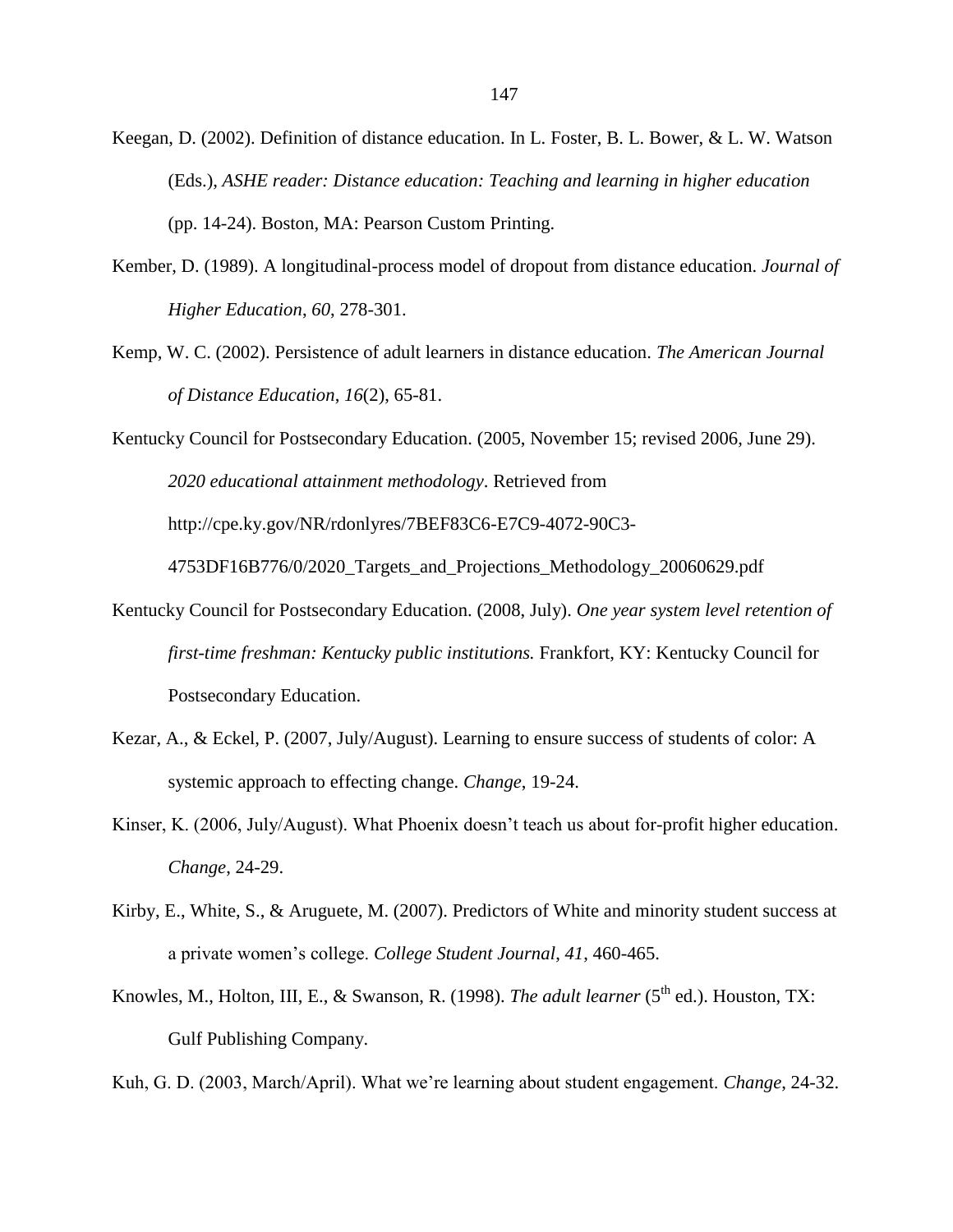- Kuh, G. D. (2008, December 12). Diagnosing why some students don't succeed. *Chronicle of Higher Education, 55*, p. A72.
- Land-grant colleges and universities. (2009). In *Columbia Electronic Encyclopedia,* (6th ed.). Retrieved from http://search.ebscohost.com.proxy1.nku.edu/login.aspx?direct=true&db=  $aph&AN = 39017276&site=ehost-like$
- Latanich, G., Nonis, S. A., & Hudson, G. I. (2001). A profile of today's distance learners: An investigation of demographic and individual difference variables of distance and nondistance learners. *Journal of Marketing for Higher Education*, *11*(3), 1-16.
- Leclair, S. W. (1981, June). Path analysis: An informal introduction. *The Personnel and Guidance Journal*, 643-646.
- Lederman, D. (2009, January 23). As talk about retention rises, rates drop. *Inside Higher Education.* Retrieved from http://www.insidehighered.com/news/2009/01/23/retain
- Lindeman, E. C. (1926). *The meaning of adult education*. New York, NY: New Republic. Republished in a new edition in 1989 by The Oklahoma Research Center for Continuing Professional and Higher Education. Retrieved from http://www.infed.org/thinkers/etlind.htm
- Lomax, R. G. (2007). *Statistical concepts: A second course* (3rd ed.). Mahwah, N.J.: Lawrence Erlbaum Associates.
- Lu, J., Yu, C., & Liu, C. (2002). Learning styles, learning patterns, and learning performance in a WebCT-based MIS course. *Information & Management*, *40*, 497-507.
- Maki, R. H., & Maki, W. S. (2003). Prediction of learning and satisfaction in web-based and lecture courses. *Journal of Educational Computing Research*, *28*, 197-219.

McGivney, V. (2004). Understanding persistence in adult learning. *Open Learning*, *19*(1), 33-46.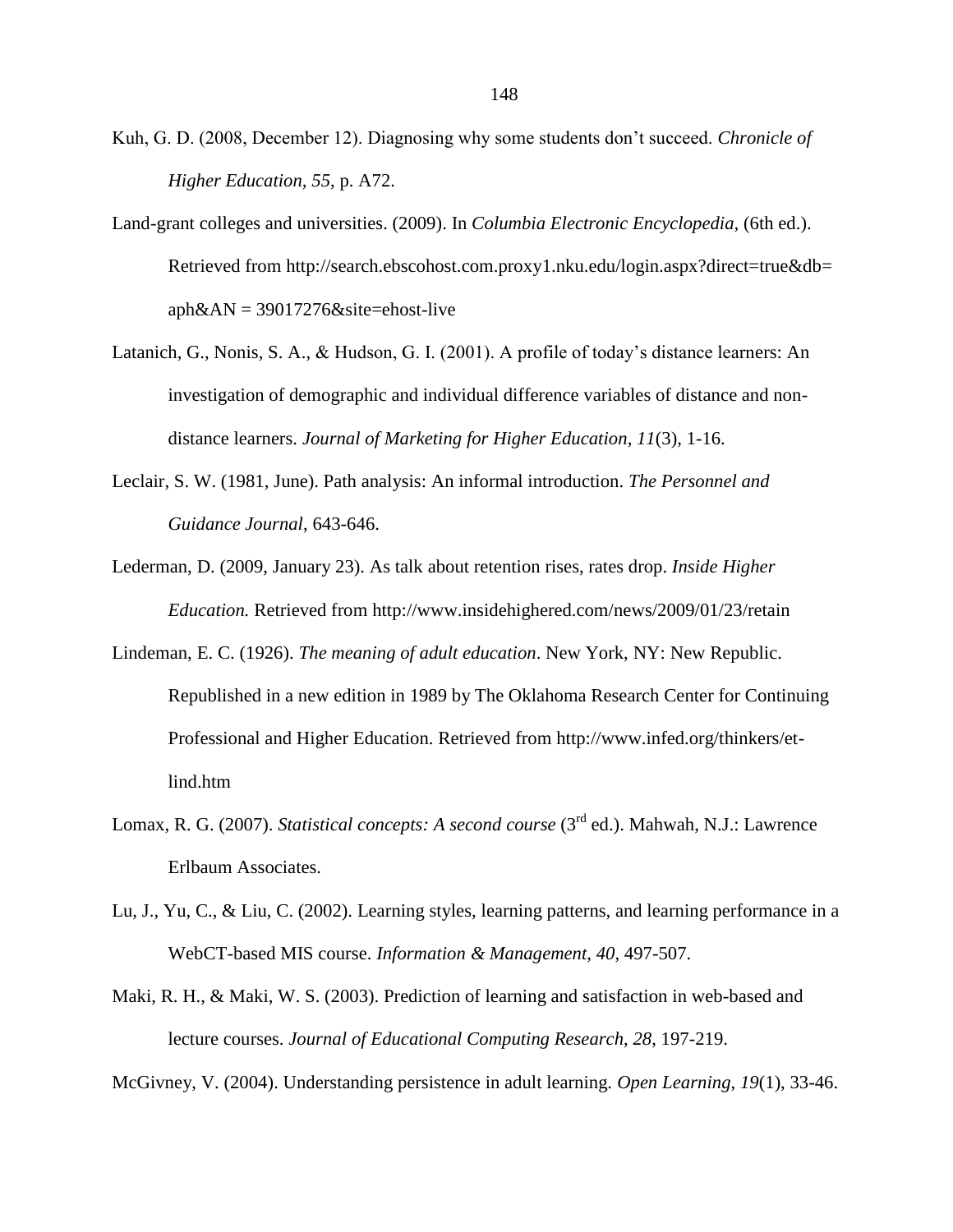- McMillan, J. H., & Schumacher, S. (2001). *Research in higher education: A conceptual introduction* (5<sup>th</sup> ed.). New York, NY: Longman.
- Mitchell, R. G. (2009). Online education and organizational change. *Community College Review, 37*(1), 81-101.
- Mutter, P. (1992). Tinto's theory of departure and community college student persistence. *Journal of College Student Development*, *33*, 310-317.
- Nash, R. D. (2005). Course completion rates among distance learners: Identifying possible methods to improve retention. *Online Journal of Distance Learning Administration*, *8*(3). Retrieved from http://www.westga.edu/~distance/ojdla/winter84/nash84.htm
- Natriello, G. (2005). Modest changes, revolutionary possibilities: Distance learning and the future of education. *Teachers College Record*, *107*, 1885-1094.
- Noddings, N. (1999). Care, justice & equity. In M. S. Katz, N. Noddings & K. A. Strike (Eds.), *Justice and caring: The search for common ground in education* (pp. 7-20)*.* New York, NY: Teachers College Press.
- Noel Levitz, Inc. (2008a). Attitudes of incoming adult learners. In *2008 national freshman attitudes report (*supplement). Retrieved from https://www.noellevitz.com/NR/rdonlyres/81EE1CD1-4602-420B-B5EB-A96A3C0522B7/0/AdultAttitudes08.pdf
- Noel-Levitz, Inc. (2008b, November 14). *Northern Kentucky University results of adult learner inventory.* Coralville, IA: Author.
- Noel-Levitz, Inc. (2009). *2009 student retention practices and strategies at 4-year and 2-year institutions.* Retrieved from https://www.noellevitz.com/NR/rdonlyres/5861D100-6FB0- 4DB9-B211-626984EC13CC/0/StudentRetentionPracticesandStrategies09.pdf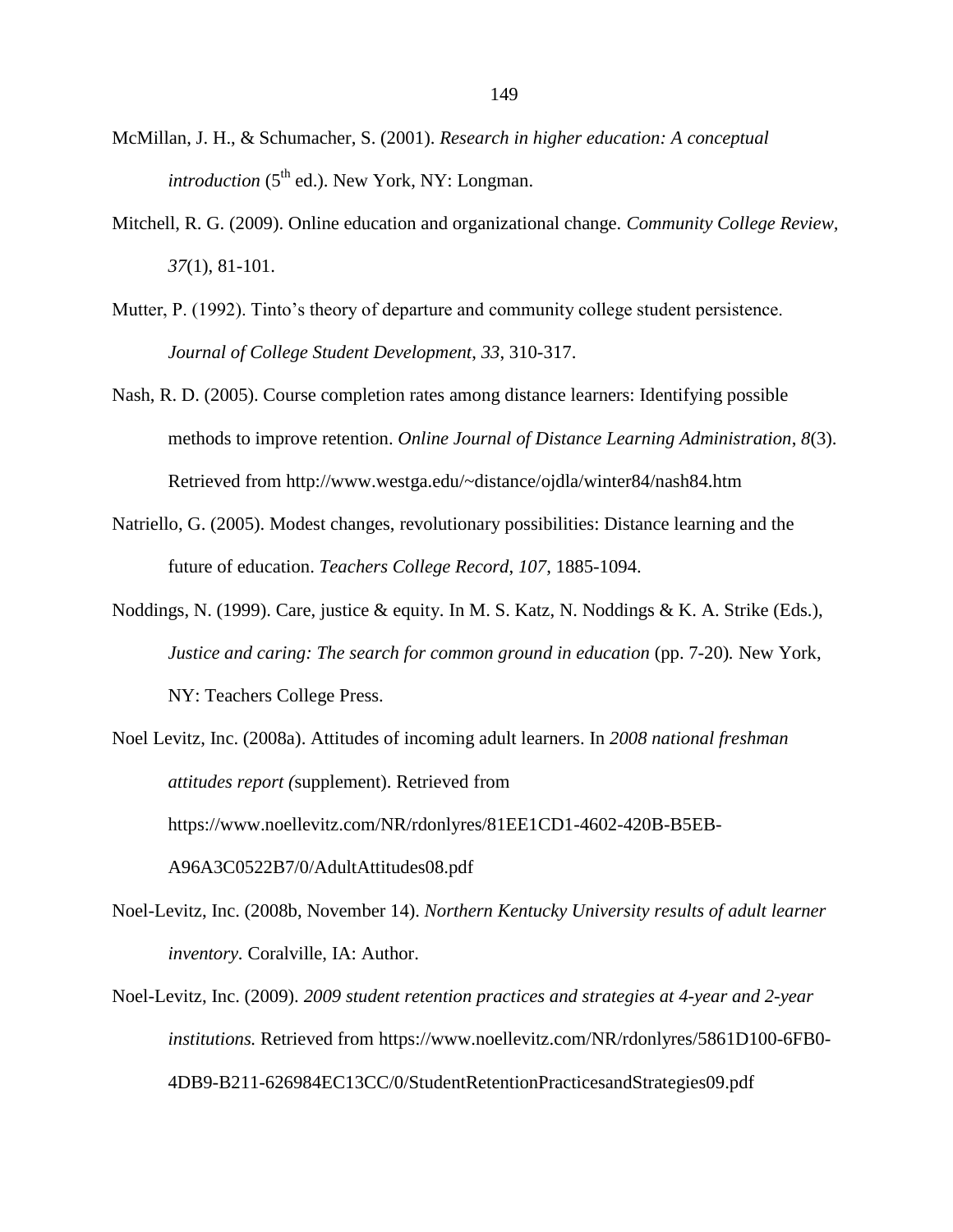Nora, A. (2001). The depiction of significant others in Tinto's 'rites of passage': A reconceptualization of the influence of family and community in the persistence process. *Journal of College Student Retention, 3*(1), 41-56.

- Northern Kentucky University. (2007, November). *Non-returning senior survey: Results and findings.* Highland Heights, KY: Northern Kentucky University, Office of Institutional Research.
- Northern Kentucky University. (2008, November). *Current new freshman check-in calls: Results and findings.* Highland Heights, KY: Northern Kentucky University, Office of Institutional Research.
- Northern Kentucky University Office of Institutional Research. (n.d.) *Common data set, 2008- 09.* Retrieved from http://ppb.nku.edu/ir/comdataset.php
- *Occupational Outlook Handbook, 2010-11 Edition*. (n.d.). Bureau of Labor Statistics. Retrieved from http://www.bls.gov/oco/oco2003.htm
- Parry, M. (2009, July 10). They thought globally, but now colleges push online programs locally. *Chronicle of Higher Education*, A9.
- Pascarella, E. T., Edison, M. I., Nora, A., Hagedorn, L. S., & Terenzini, P. T. (1998). Does work inhibit cognitive development during college? *Educational Evaluation and Policy Analysis*, *20*(2), 75-93.
- Pascarella, E.T., & Terenzini, P.T. (1983). Predicting voluntary freshman year persistence/withdrawal behavior in a residential university: A path analytic validation of Tinto's model. *Journal of Educational Psychology*, *75*, 215-226.
- Pascarella, E. T., & Terenzini, P. T. (2005). *How college affects students: A third decade of research* (Vol. 2). San Francisco, CA: Jossey-Bass.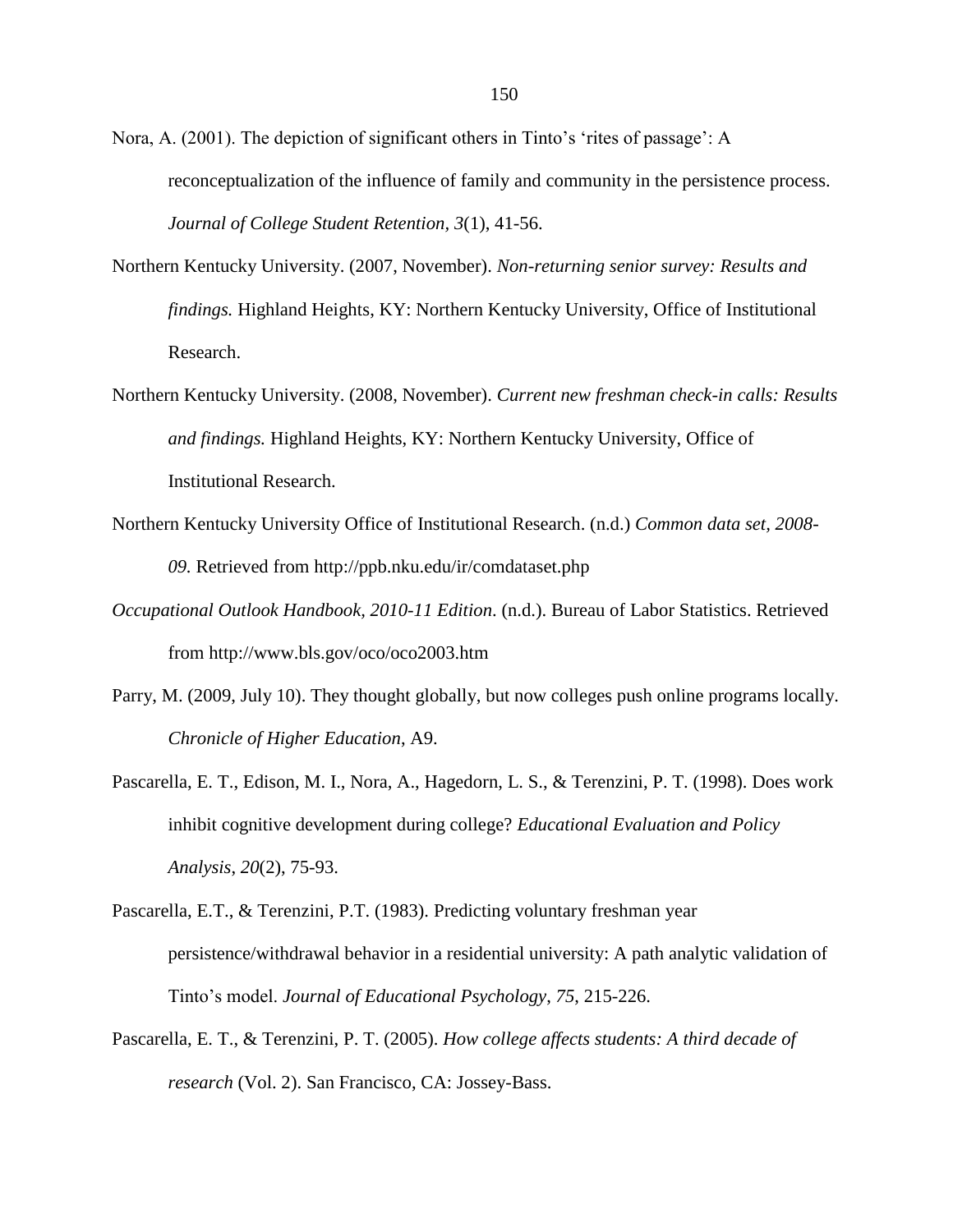- Paul, R. H., & Brindley, J. E. (2008). New technologies, new learners and new challenges. In T. Evans, M. Haughley, & D. Murphy (Eds.), *International handbook of distance education* (pp. 435-451). Bingley, Wales: Emerald Group.
- Peng, C.Y., So, T.S.H., Stage, F. K., & St. John, E. P. (2002). The use and interpretation of logistic regression in higher education journals: 1988-1999. *Research in Higher Education*, *43*, 259-293.
- Peter, K., & Horn, L. (2005). *Gender differences in participation and completion of undergraduate education and how they have changed over time.* U.S. Department of Education, National Center for Education Statistics (NCES 2005-169). Washington, DC: Government Printing Office.
- Porter, S. R. (1991, May 30). *Viewing one-year retention as a continuum: The use of logistic regression, ordered logit and multinomial logit*. Paper presented at the annual meeting of the Association of Institutional Research, Seattle, WA. Retrieved from http://www.wesleyan.edu/ir/papers/air99\_1.pdf
- Prensky, M. (2001). Digital natives, digital immigrants. *On the horizon, 9*(5). Retrieved from http://www.hfmboces.org/HFMDistrictServices/TechYES/PrenskyDigitalNatives.pdf
- Riggert, S. C., Ash, D., Boyle, M. A., Kinney, J., Howarth, D. A., & Rudy-Perkins, C. (2004). Metropolitan College: Building community value through education-business partnerships. *Innovation in Higher Education*, *29*(1), 7-19.
- Roach, R. (2002). Tested practices buoy University of Phoenix Online. *Black Issues in Higher Education, 19*(1), 54-55.
- Robbins, M. (2008, November). Straight A's for tuition benefits. *Employee Benefit News*, pp. 62- 64.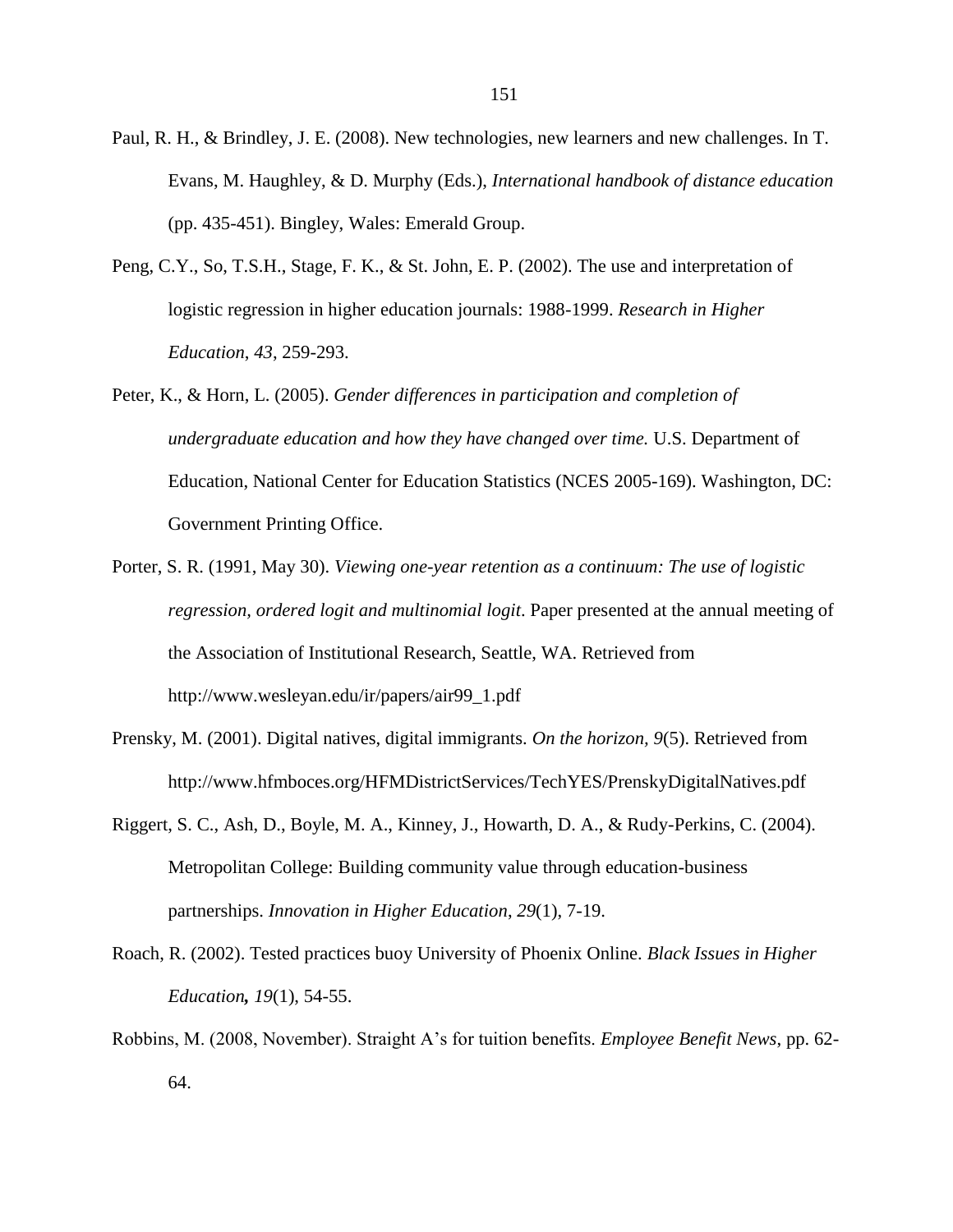- Robinson, T. (1990). Understanding the gap between entry and exit: A cohort analysis of African American students' persistence. *The Journal of Negro Education*, *59*, 207-218.
- Sapp, D.A., & Simon, J. (2005). Comparing grades in online and face-to-face writing courses: Interpersonal accountability and institutional commitment. *Computers & Composition*, *22*, 471-489.
- Schilke, R. A. (2001). A case study of attrition in web-based instruction for adults: Updating Garland's model of barriers to persistence in distance education. (Doctoral dissertation, Northern Illinois University, 2001). Retrieved from ProQuest Dissertations and Theses database, No. AAT 3013802.
- Shannon, H. D., & Smith, R. C. (2006). A case for the community college open mission. In B. K. Townsend & K. J. Doughtery (Eds.), *New directions for community colleges*, *2006*(136), 15-21. New York, NY: John Wiley & Sons.
- South Texas College. (2009). Student success rates in traditional, dual enrollment, distance learning, and hybrid courses. In *Research Briefs*, *19*(1). Retrieved from South Texas College, Research and Analytical Services: http://www.southtexascollege.edu/~research
- Spaid, R., & Duff, E. D. (2009). Working adults in accelerated cohorts: More than a learning community. *The Journal of Continuing Higher Education*, *57*, 104-109.
- Spady, W. (1970). Dropouts from higher education: An interdisciplinary review and synthesis. *Interchange*, *1*, 64-85.
- Spady, W. (1971). Dropouts from higher education: Toward an empirical model. *Interchange*, *2*, 38-62.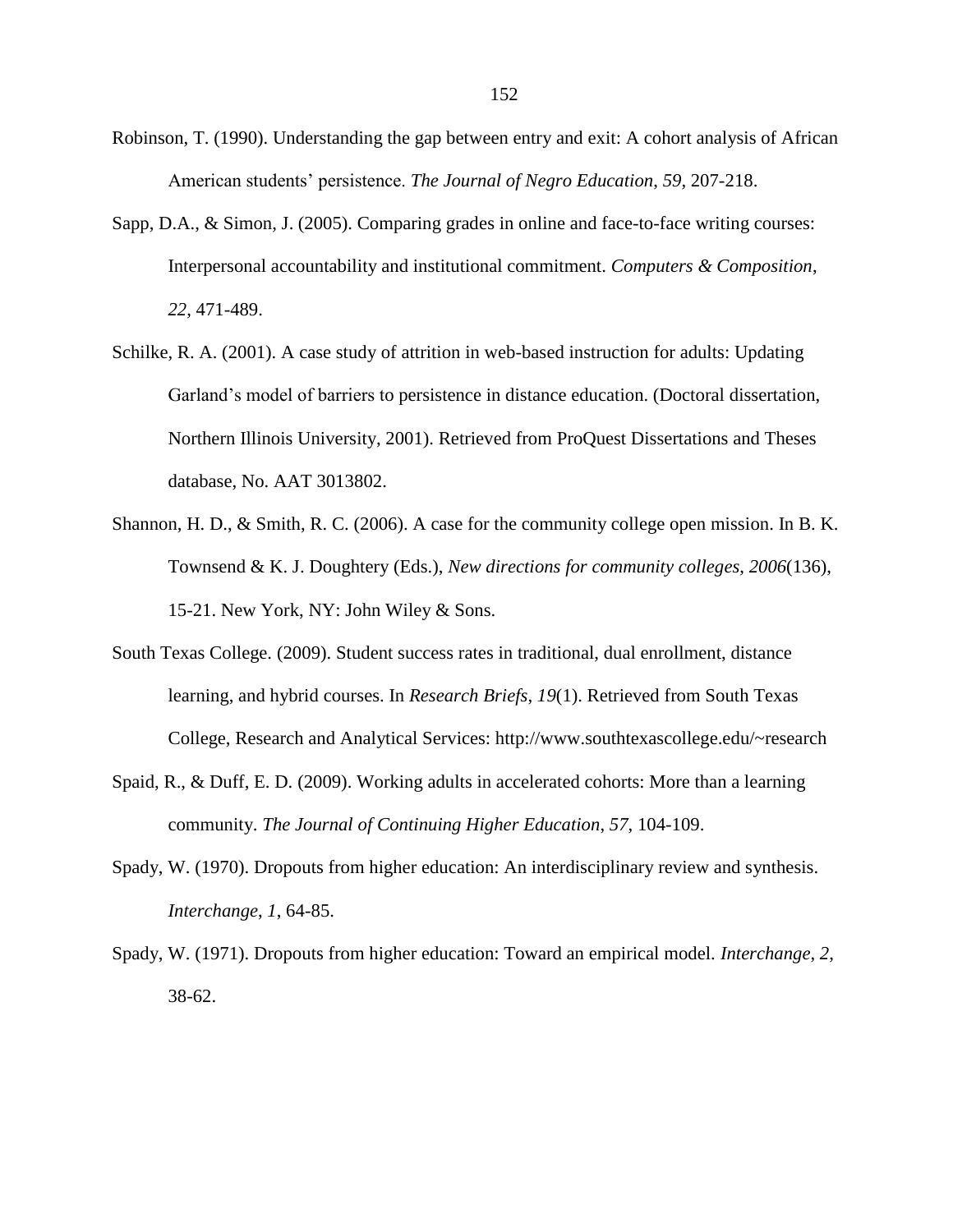- St. John, E. P., Paulsen, M. B., & Carter, D. F. (2005). Diversity, college costs and postsecondary opportunity: An examination of the financial nexus between college choice and persistence for African Americans and Whites. *The Journal of Higher Education, 76*, 545-569.
- Stahl, V., & Pavel, D. M. (April 21, 1992). *Assessing the Bean and Metzner model with community college student data* (Report No. JC 920209). San Francisco, CA: American Educational Research Association. (ERIC Document Reproduction Service No. 344639)

State of Kentucky. (1997). *Kentucky Postsecondary Improvement Act*. Frankfort, KY: Author.

- Stumpf, A. D., McCrimon, E., & Davis, J. E. (2005). Carpe diem: Overcoming misconceptions in community college distance learning. *Community College Journal of Research and Practice, 29*, 357-367.
- Summerskill, J. (1962). Dropouts from college. In N. Sanford (Ed.), *A psychological and social interpretation of higher learning* (pp. 627-657). New York, NY: John Wiley & Sons.
- Sun, P., Tsai, R. J., Finger, G., Chen, Y., & Yeh, D. (2008). What drives a successful e-learning? An empirical investigation of the critical factors influencing learner satisfaction. *Computers & Education, 50*, 1183-1202.
- Taylor, M. L. (2006). Generation next comes to college: 2006 updates and emerging issues. In *A collection of papers on self-study and institutional improvement, 2006,* (volume 2, chapter 2). Retrieved from http://www.taylorprograms.com/images/Gen\_NeXt\_article\_HLC\_06.pdf
- Terenzini, P. T., Cabrera, A. F., & Bernal, E. M. (2001). *Swimming against the tide: The poor in American higher education.* New York, NY: The College Board, Research Report 2001- 1.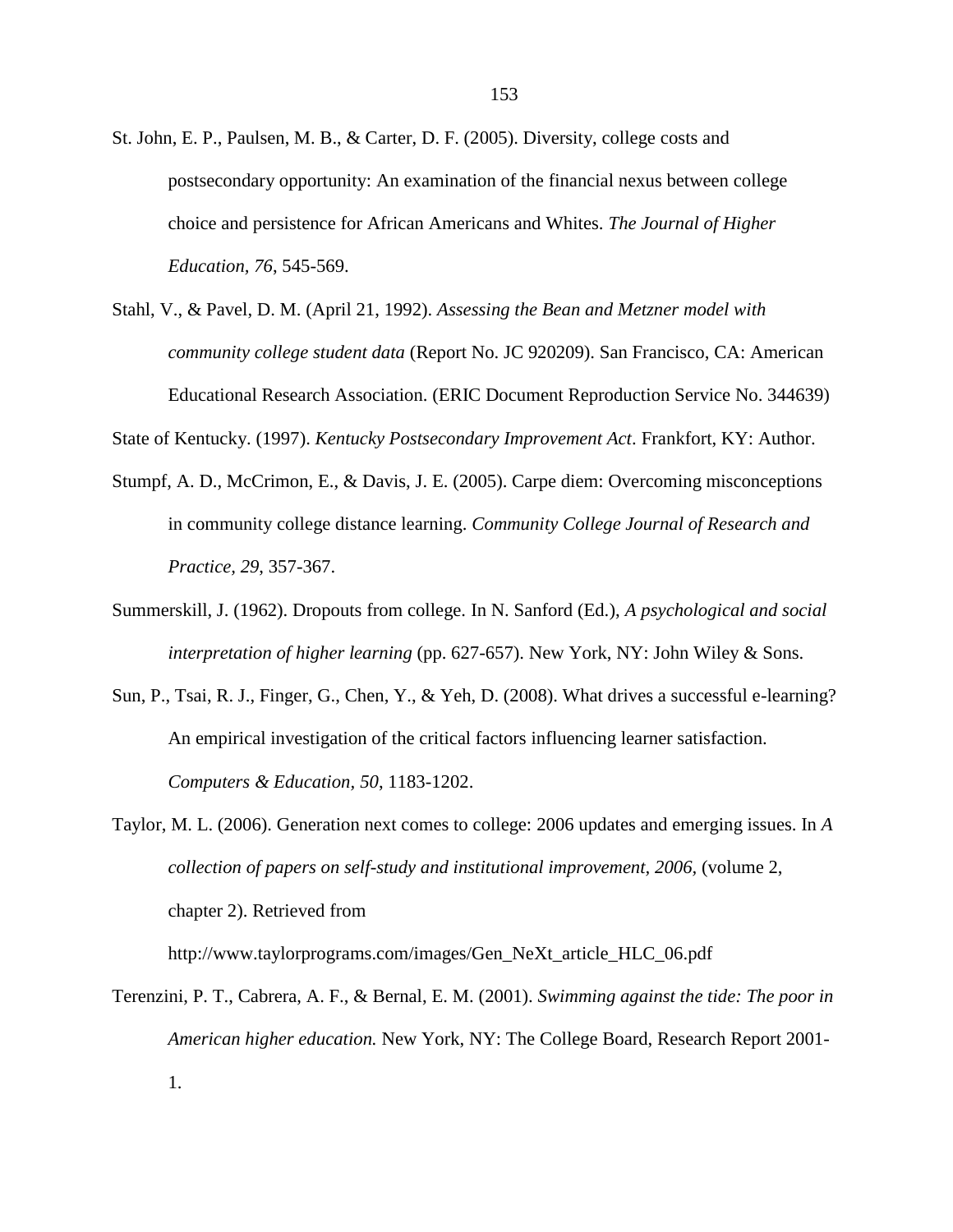- Tierney, W. G. (1999). Models of minority college-going and retention: Cultural integrity vs. cultural suicide. *Journal of Negro Education*, *68*(1), 80-91.
- Tinto, V. (1993). *Leaving college: Rethinking the causes and cures of student attrition (2<sup>nd</sup> ed.).* Chicago, IL: University of Chicago Press.
- Tinto, V. (2006). Research and practice of student retention: What next? *Journal of College Student Retention*, *8*(1), 1-19.
- United States Census Bureau. (n.d.) 2005-2007 American Community Survey. Retrieved from http://factfinder.census.gov/servlet/ACSSAFFFacts? event=Search&geo\_id=&\_geoCont  $ext = \&_structure = \&_cityTowN =$

&\_state=04000US21&\_zip=&\_lang=en&\_sse=on&pctxt=fph&pgsl=01

- United States Department of Education, National Center for Education Statistics (2008). *The Condition of Education 2008* (NCES 2008–031). Retrieved from http://nces.ed.gov/fastfacts/display.asp?id=27
- Universities have become more businesslike but they're doing the same old things. (2005, September 10). *The Economist*, *376*(8443), 19-20. Retrieved from http://search.ebscohost.com.proxy1.nku.edu/login.aspx?direct=true&db=aph&AN = 18220619&site=ehost-live
- Warburton, E. C., Bugarin, R., & Nunez, A. (2001). *Bridging the gap: Academic preparation and postsecondary success of first-generation students.* U. S. Department of Education, National Center for Education Statistics (NCES 2001-153). Washington, DC: Government Printing Office.
- Wenzlaff, T. L., & Wieseman, K. C. (2004). Teachers need teachers to grow. *Teacher Education Quarterly*, *31*(4), 113-124.